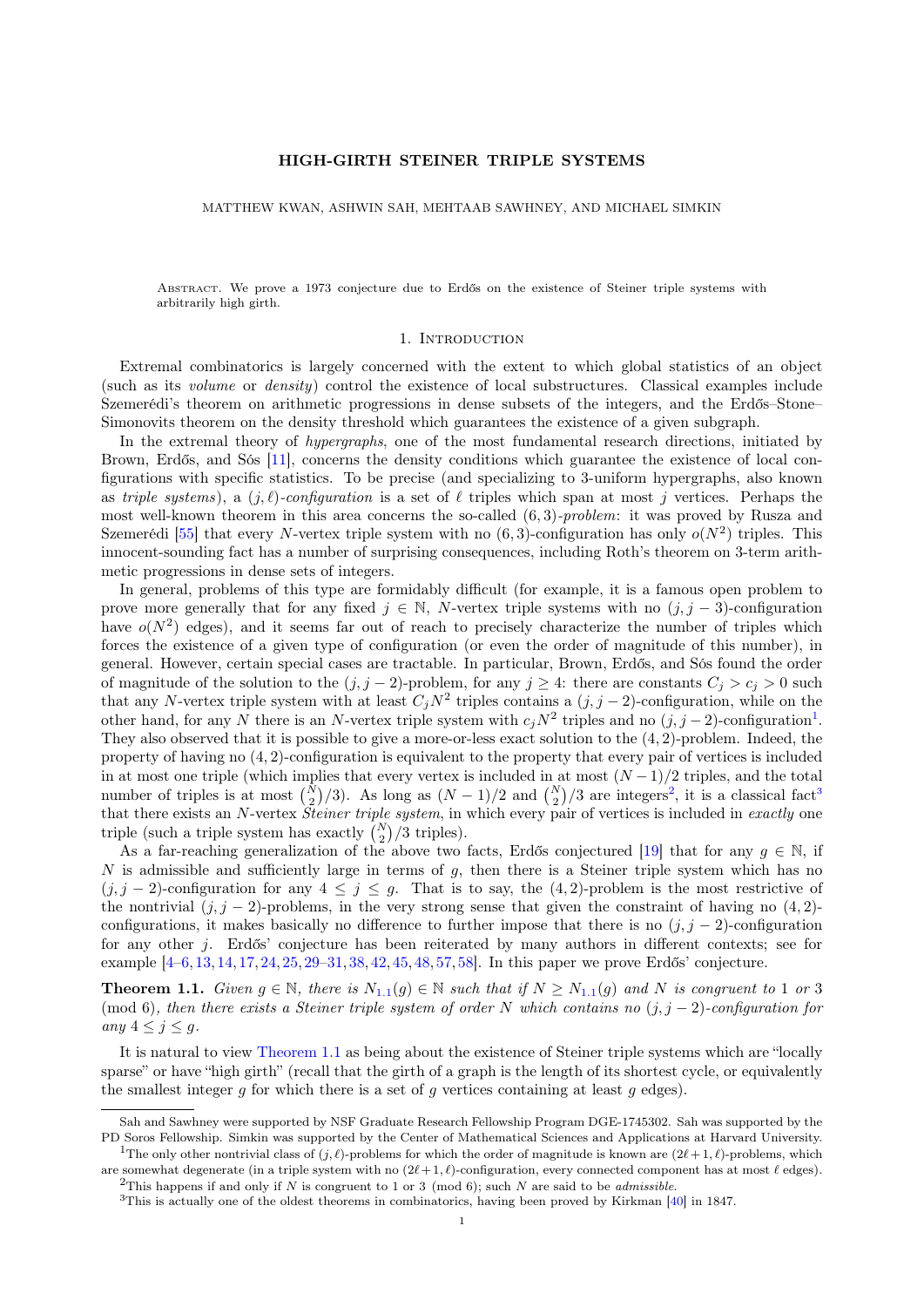**Definition 1.2.** The girth of a triple system is the smallest integer  $q > 4$  for which it has a  $(q, q - 2)$ configuration. If no such configuration exists, the girth is defined to be infinite. If a triple system has girth strictly greater than  $r + 2$ , it is said to be *r*-sparse.

In the language of [Definition 1.2,](#page-0-4) [Theorem 1.1](#page-0-3) says that for any r and sufficiently large admissible  $N$ , there exists an r-sparse Steiner triple system of order  $N$ . Interpreted in this way, [Theorem 1.1](#page-0-3) is of interest beyond its relevance to extremal hypergraph theory. Indeed, in the intervening years since Erdős made his conjecture, it has become notorious in design theory (roughly speaking, combinatorial designs are set systems with very strong regularity properties; Steiner triple systems are fundamental examples). Also, Erdős' conjecture has recently been reiterated in the context of the high-dimensional combinatorics program spearheaded by Linial and collaborators (see for example [\[48\]](#page-50-12)), in which a Steiner triple system can be viewed as a 2-dimensional generalization of a graph perfect matching.

1.1. Previous work. In design theory, there has been quite intensive effort towards studying the existence of r-sparse Steiner triple systems for small r. Every Steiner triple system is 2-sparse, and in fact also 3-sparse (one can show that every  $(5, 3)$ -configuration contains a  $(4, 2)$ -configuration). The 4-sparse case of Erdős' conjecture was resolved by Grannell, Griggs, and Whitehead [\[32\]](#page-50-14) following previous partial results by various authors [\[10,](#page-50-15) [16,](#page-50-16) [46\]](#page-50-17) (4-sparse Steiner triple systems are also said to be anti-Pasch or quadrilateral-free, and exist for all admissible orders except 7 and 13). No further cases of Erdős' conjecture were known until now, but there had been significant progress in the cases  $r = 5$  and  $r = 6$ : Wolfe [\[60\]](#page-51-3) proved that 5-sparse Steiner triple systems exist for "almost all" admissible orders, in a certain asymptotic sense (see [\[15,](#page-50-18) [22,](#page-50-19) [47\]](#page-50-20) for previous results), and Forbes, Grannell and Griggs [\[20\]](#page-50-21) found a recursive construction that produces infinitely many 6-sparse Steiner triple systems. Until now no 7-sparse Steiner triple systems were known to exist.

In a different direction, Glock, Kühn, Lo, and Osthus [\[27\]](#page-50-22) and Bohman and Warnke [\[8\]](#page-49-2) recently proved an approximate version of [Theorem 1.1:](#page-0-3) namely, for any  $r \in \mathbb{N}$  there is an r-sparse triple system with  $(1-o(1))N<sup>2</sup>/6$  triples (recall that a Steiner triple system has exactly  $N(N-1)/6$  triples). The ideas in these proofs play a crucial role in our proof of [Theorem 1.1,](#page-0-3) as we will next discuss.

1.2. Overview of key ideas. In this subsection we discuss some of the key ideas in the proof of [Theo](#page-0-3)[rem 1.1,](#page-0-3) at a very high level. We provide a more detailed proof outline in [Section 2.](#page-5-0) For the benefit of non-expert readers, we start by briefly examining some of the beautiful and very powerful ideas underlying the two independent proofs of the so-called *existence of designs* conjecture, due to Keevash [\[37\]](#page-50-23) and Glock, Kühn, Lo, and Osthus [\[28\]](#page-50-24), which revolutionized design theory and will play an essential role in our proof of [Theorem 1.1.](#page-0-3)

<span id="page-1-0"></span>1.2.1. Approximate decompositions and random greedy algorithms. An order-N Steiner triple system is equivalent to a decomposition of the complete graph  $K_N$  into edge-disjoint triangles. The starting point for both the existence of designs proofs in [\[28,](#page-50-24) [37\]](#page-50-23) (specialized to Steiner triple systems) is the fact that it is possible to find an *approximate* triangle-decomposition of  $K_N$ : a collection of edge-disjoint triangles that cover a  $(1-o(1))$ -fraction of the edges of  $K_N$ .

Famously, this fact may be proved via the probabilistic method: for example, we can consider the random greedy algorithm which builds a collection of triangles one-by-one, at each step choosing a uniformly random triangle among those which are edge-disjoint from previously chosen triangles. Spencer [\[59\]](#page-51-4) and Rödl and Thoma [\[54\]](#page-51-5) proved that this process is likely to produce an approximate triangle-decomposition, following a foundational paper of Rödl [\[51\]](#page-51-6) that considered a slightly different random process (the so-called Rödl nibble). These ideas have had an enormous impact throughout combinatorics in the last 30 years.

The aforementioned works of Glock, Kühn, Lo, and Osthus [\[27\]](#page-50-22) and Bohman and Warnke [\[8\]](#page-49-2), proving an approximate version of [Theorem 1.1,](#page-0-3) proceeds along similar lines, studying a "high-girth triple process" that iteratively builds an r-sparse Steiner triple system (first suggested by Krivelevich, Kwan, Loh, and Sudakov [\[42\]](#page-50-10)). It is quite surprising that this is possible, as the set of  $(j, j - 2)$ -configurations is diverse and difficult to characterize.

<span id="page-1-1"></span>1.2.2. The absorbing method. If one's goal is to find a Steiner triple system, it is not obvious that an approximate decomposition is actually helpful. Indeed, if we consider the random greedy algorithms described above, the number of choices for the next triangle decreases at each step, and as we are nearing completion the situation becomes very restricted. One can show that these processes are very unlikely to produce a complete Steiner triple system [\[7\]](#page-49-3).

Surprisingly, it turns out that there is a general scheme that allows one to convert approximate packing/matching/decomposition results into exact ones, called the absorbing method (pioneered by Erdős, Gyárfás, and Pyber [\[18\]](#page-50-25), and later systematized by Rödl, Ruciński, and Szemerédi [\[53\]](#page-51-7)). Roughly speaking, the idea is to prepare an "absorbing structure" at the start of the proof which is very "flexible" and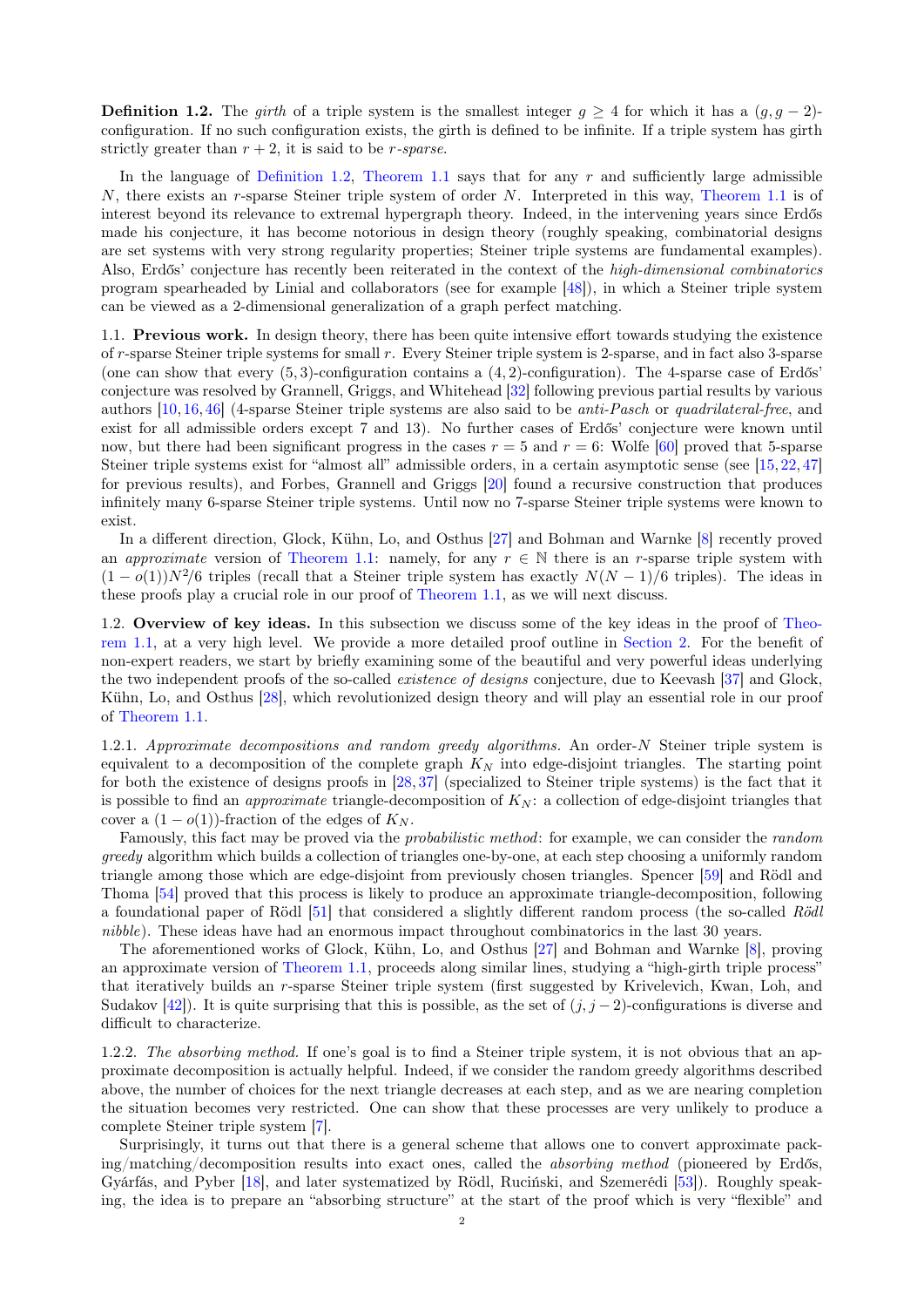can contribute to our desired packing in many different ways. Then, one finds an approximate packing of the complement of this absorbing structure, and uses the special properties of the absorbing structure to transform this into an exact packing.

Although the absorbing method has found success in a range of problems over the years, it is difficult to use it in the setting of designs. A key obstacle is that one must create an absorbing structure which itself can be embedded in a design. Keevash's breakthrough (which he calls the method of randomized algebraic construction) is that it is possible to construct a suitable absorbing structure by randomly sampling from algebraic objects (for Steiner triple systems, the crucial object is the triple system  $\mathcal T$  consisting of solutions to  $x + y + z = 0$  among nonzero elements of an abelian 2-group  $\mathbb{Z}_2^k$ ; see the exposition in [\[35\]](#page-50-26) for more details).

Keevash's method of randomized algebraic construction is enormously powerful and has since been used to resolve many other problems in design theory  $[9, 35, 36]$  $[9, 35, 36]$  $[9, 35, 36]$  $[9, 35, 36]$  $[9, 35, 36]$ . However, it seems to be uniquely unsuitable for Erdős' conjecture on high-girth Steiner triple systems. Actually, the triple system  $\mathcal T$  defined above is a Steiner triple system of order  $2^k - 1$ , and it has the maximum possible number of  $(6, 4)$ -configurations among any Steiner triple systems of this order! These  $(6, 4)$ -configurations are in fact crucial to the proof; they allow one to make local changes to  $\mathcal{T}$ , and this flexibility is essential to the utility of the absorbing  $structure<sup>4</sup>.$  $structure<sup>4</sup>.$  $structure<sup>4</sup>.$ 

1.2.3. Iterative absorption. A few years after Keevash proved the existence of designs conjecture, Glock, Kühn, Lo, and Osthus [\[28\]](#page-50-24) discovered a new and completely non-algebraic proof using the method of *iterative* absorption (first introduced by Kühn and Osthus [\[43\]](#page-50-28) and Knox, Kühn, and Osthus [\[41\]](#page-50-29), and since refined in various applications to a wide range of different problems; see for example  $[1-3, 9, 26, 34, 50]$  $[1-3, 9, 26, 34, 50]$  $[1-3, 9, 26, 34, 50]$  $[1-3, 9, 26, 34, 50]$  $[1-3, 9, 26, 34, 50]$  $[1-3, 9, 26, 34, 50]$  $[1-3, 9, 26, 34, 50]$  $[1-3, 9, 26, 34, 50]$  $[1-3, 9, 26, 34, 50]$  $[1-3, 9, 26, 34, 50]$ . Roughly speaking, the idea is to use bare-hands combinatorics to construct a very limited absorbing structure that can only "fix" very restricted types of defects, and then to iteratively transform our decomposition problem into smaller and smaller decomposition problems until it is small enough to be solved using the absorber.

Specifically, in the setting of Steiner triple systems, it is possible to use a combination of random greedy processes (extending the ideas in [Section 1.2.1\)](#page-1-0) to construct an approximate triangle-decomposition in  $K_N$  whose leftover edges are "localized". Namely, all edges uncovered by triangles are contained inside a particular small set of vertices (say,  $1\%$  of the vertices of  $K_N$ ), and moreover almost none of the edges inside this small set are covered by triangles. This works as long as N is sufficiently large (say  $N \ge N_0$ ). Then, one can "zoom in" to our small set of vertices, reducing the situation to a smaller decomposition problem. This can be iterated (about  $\log_{0.99}(N_0/N)$  times) until the number of vertices remaining is less than  $N_0$ . That is to say, in a large complete graph  $K_N$  we can find a set of edge-disjoint triangles which covers all edges outside of a specific constant-size set of vertices. Since there are only a constant number of possibilities for the set of leftover edges, it suffices to construct "exclusive" absorbers for each: namely, for each possible graph G of uncovered edges, one designs an "absorbing" graph H with the property that both H and  $H \cup G$ have a triangle-decomposition.

The method of iterative absorption has certain disadvantages compared to Keevash's method of randomized algebraic construction (for example, it seems to have much weaker quantitative aspects), but it has the distinct advantage that the requirements for the absorbing structure are much weaker (we only need to be able to handle a specific, tiny, set of vertices). So, it seems plausible that one might be able to design an absorbing structure which is itself high-girth, suitable for proving Erdős' conjecture on high-girth Steiner triple systems.

<span id="page-2-1"></span>1.2.4. Constraint focusing. Iterative absorption is indeed the approach we take in our proof of [Theorem 1.1,](#page-0-3) but there are serious issues that need to be overcome. Most obviously, the property of being r-sparse is not closed under taking unions: if we consider two edge-disjoint sets of triangles, which each correspond to an rsparse triple system, we cannot guarantee any local sparsity properties of their union. This was highlighted as a key obstacle towards proving Erdős' conjecture by Glock, Kühn, Lo, and Osthus [\[27\]](#page-50-22): indeed, iterative absorption fundamentally depends on being able to augment a partial decomposition with another one on a smaller number of vertices.

Superficially, it may seem like this problem can be overcome with "mere bookkeeping". Indeed, after the first step of the iteration, there are specific sets of triangles that cannot be used together (as they would create a  $(j, j - 2)$ -configuration for some  $j \le r + 2$ , together with previously chosen triangles). Such sets can now be viewed as additional "forbidden configurations", which must be avoided in future steps of the iteration. So, at each step, instead of being presented with the task of finding an r-sparse approximate

<span id="page-2-0"></span><sup>&</sup>lt;sup>4</sup>It is possible to consider different algebraic structures to avoid (6, 4)-configurations in particular, but the linear-algebraic nature of Keevash's approach seems to make it fundamentally unsuitable for constructing r-sparse Steiner triple systems for  $r \geq 7$ . Relatedly, we remark that Fujiwara [\[23\]](#page-50-33) proved some nonexistence theorems for high-girth Steiner triple systems with certain algebraic properties.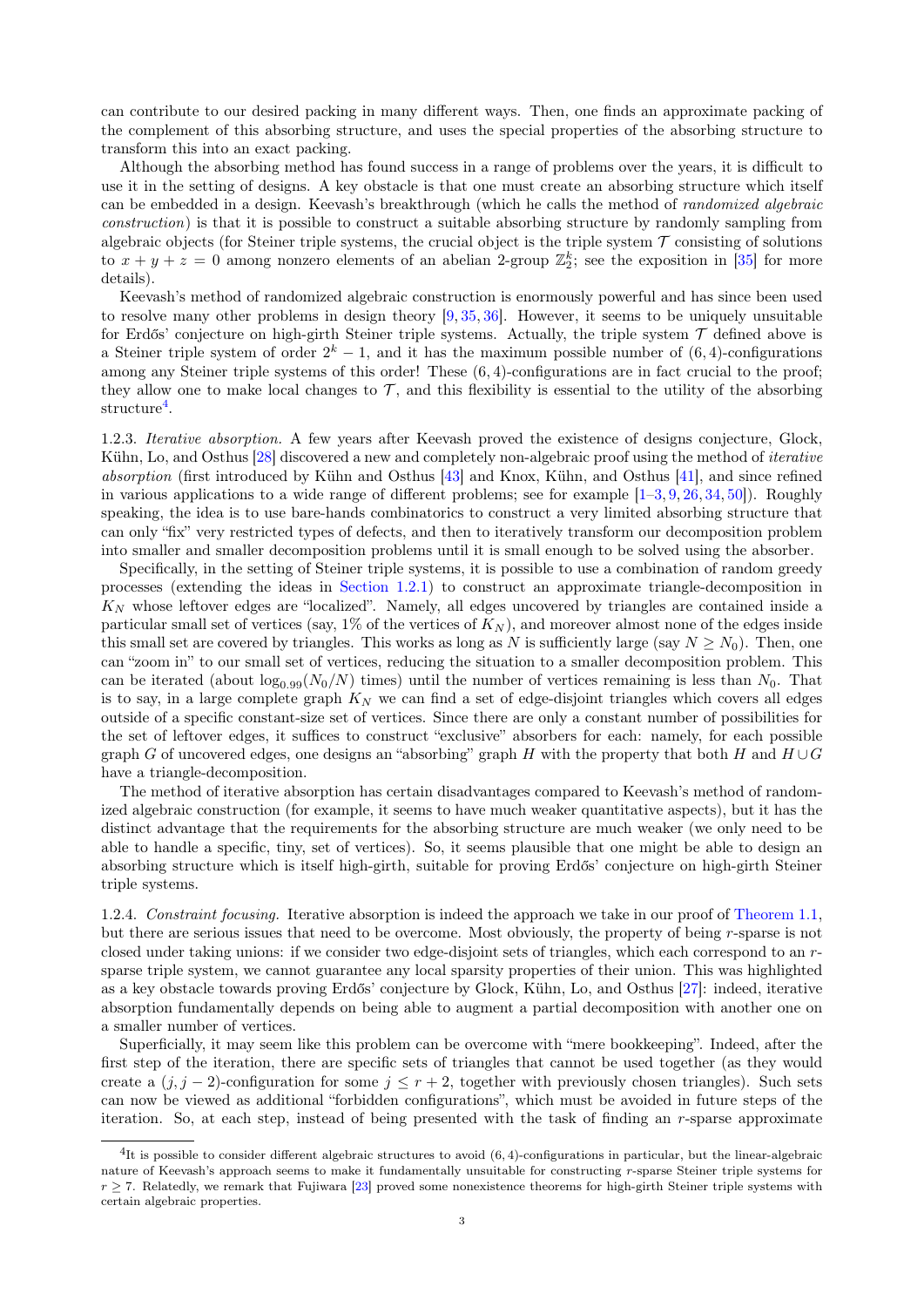Steiner triple system, we now have the more general task of finding an approximate Steiner triple system avoiding a given collection of forbidden configurations (which one would need to track throughout the process of iterative absorption).

However, there is a fundamental issue with this plan. As we have just explained, at each step of the iteration, we do not only face an r-sparseness constraint, but we are also faced with other constraints inherited from previous steps of the iteration. These constraints build up over the iterations: the basic strategy of iterative absorption has the unfortunate side effect of "focusing" constraints on a particular small set of vertices. Recall that we need about  $\log N$  steps of the iteration, but well before this point we will simply have run out of available triangles which we can use without violating the r-sparseness constraint.

<span id="page-3-3"></span>1.2.5. Sparsification and efficient absorption. We overcome the constraint focusing issue with a combination of two ideas. First, we observe that constraint focusing is at its most severe when performing iterative absorption on the complete graph  $K_N$ , simply because in every step we must take a very large number of triangles (each of which contributes constraints for future steps). If we were instead interested in finding a triangle-decomposition of (say) a sparse random graph, then the constraints arising from each step of the iteration would be negligible<sup>[5](#page-3-0)</sup>.

So, before we begin our iterative absorption procedure, we run the high-girth triple process to find an approximate triangle-decomposition of  $K_N$ , in such a way that the uncovered edges resemble a sparse random graph. We then use iterative absorption to find a triangle-decomposition of this graph.

Of course, sparsification comes at a cost: namely, there are fewer edges and triangles to work with (and therefore less freedom to make choices) throughout the iterative absorption process. This issue is amplified by the nature of iterative absorption: in a sparse random graph with density  $p = o(1)$ , a typical set of  $\sqrt{1/p}$ vertices is likely to have almost no edges at all, to say nothing about sets of constant size at the end of the iterative absorption process. The methods in [\[28\]](#page-50-24) can be quantified, and it is not strictly necessary for the final absorption step to take place on a constant-size set of vertices, but the quantitative dependence is quite poor: the final set is forced to have size at most about  $\sqrt{\log N}$  (and therefore the density p is forced  $\sqrt{\log N}$ ) to be at least about  $1/\sqrt{\log N}$ . Actually, this quantitative limitation is one of the key disadvantages of iterative absorption, compared to Keevash's randomized algebraic construction (which is effective even in quite sparse settings).

In order to overcome the constraint focusing issue, we wish to sparsify quite harshly, and thus we need a more efficient absorbing structure. We accomplish this by taking advantage of short-cycle decompositions obtainable via Euler tours; we believe this type of construction is of independent interest, and we foresee applications to other problems<sup>[6](#page-3-1)</sup>.

1.2.6. Retrospective analysis. There are a significant number of technical challenges one must overcome to implement the strategy described above. For example, a glaring issue is the difficulty of bookkeeping. Generally, in packing arguments involving multiple stages of random choices (including, as far as we know, all applications of iterative absorption), one records "pseudorandomness" or "typicality" properties at each stage, which may then be used in future stages. In our setting, where we need to record the forbidden configurations inherited from previous steps of the iteration, there is a staggering amount of bookkeeping that would be necessary (see [Section 2.2.6](#page-8-0) for a brief discussion of the relevant subtleties). While we do use notions of typicality in various parts of our proof, the forbidden configurations are largely studied via "retrospective analysis": instead of attempting to track the complex combinatorics of evolving forbidden configurations, we "remember the randomness" that was used in previous stages of the iterative absorption process, and use this to deduce information about forbidden configurations "on demand". This analysis is facilitated by our new formalism of *weight systems*, and some general moment estimation lemmas (see [Section 3.1\)](#page-9-0) related to Kim–Vu polynomial concentration [\[39\]](#page-50-34) and Rödl and Ruciński's deletion method [\[52\]](#page-51-8). We believe these ideas have great potential for further applications.

1.3. Further directions. Strengthening [Theorem 1.1,](#page-0-3) we can also prove a lower bound on the number of r-sparse Steiner triple systems on a given set of vertices. Let erd<sub>i</sub> be the number of labeled  $(j, j - 2)$ configurations with girth j on the vertex set  $\{1, \ldots, j\}$ , which contain  $\{1, 2, 3\}$  as a triple.

<span id="page-3-2"></span>**Theorem [1](#page-3-2).3.** Given  $g \in \mathbb{N}$ , there is  $c_{1,3}(g) > 0$  such that the following holds. If N is congruent to 1 or 3 (mod 6), then the number of (labeled) Steiner triple systems with girth greater than g, on a specific set of

<span id="page-3-0"></span><sup>&</sup>lt;sup>5</sup>This is analogous to the fact that for fixed  $j \in \mathbb{N}$ , in a random triple system with  $m = N^2$  triples, the number of  $(j, j - 2)$ -configurations is of the same order m, but in a random triple system with  $m = o(N^2)$  triples, the number of  $(j, j - 2)$ configurations is negligible compared to  $m$ . Actually, this is the key fact underlying Brown, Erdős, and Sós' lower bound for the  $(i, i - 2)$ -problem.

<span id="page-3-1"></span> $6R$ elated ideas using Euler tours also appear in papers of Keevash [\[35\]](#page-50-26) and Piga and Sanhueza-Matamala [\[50\]](#page-50-32).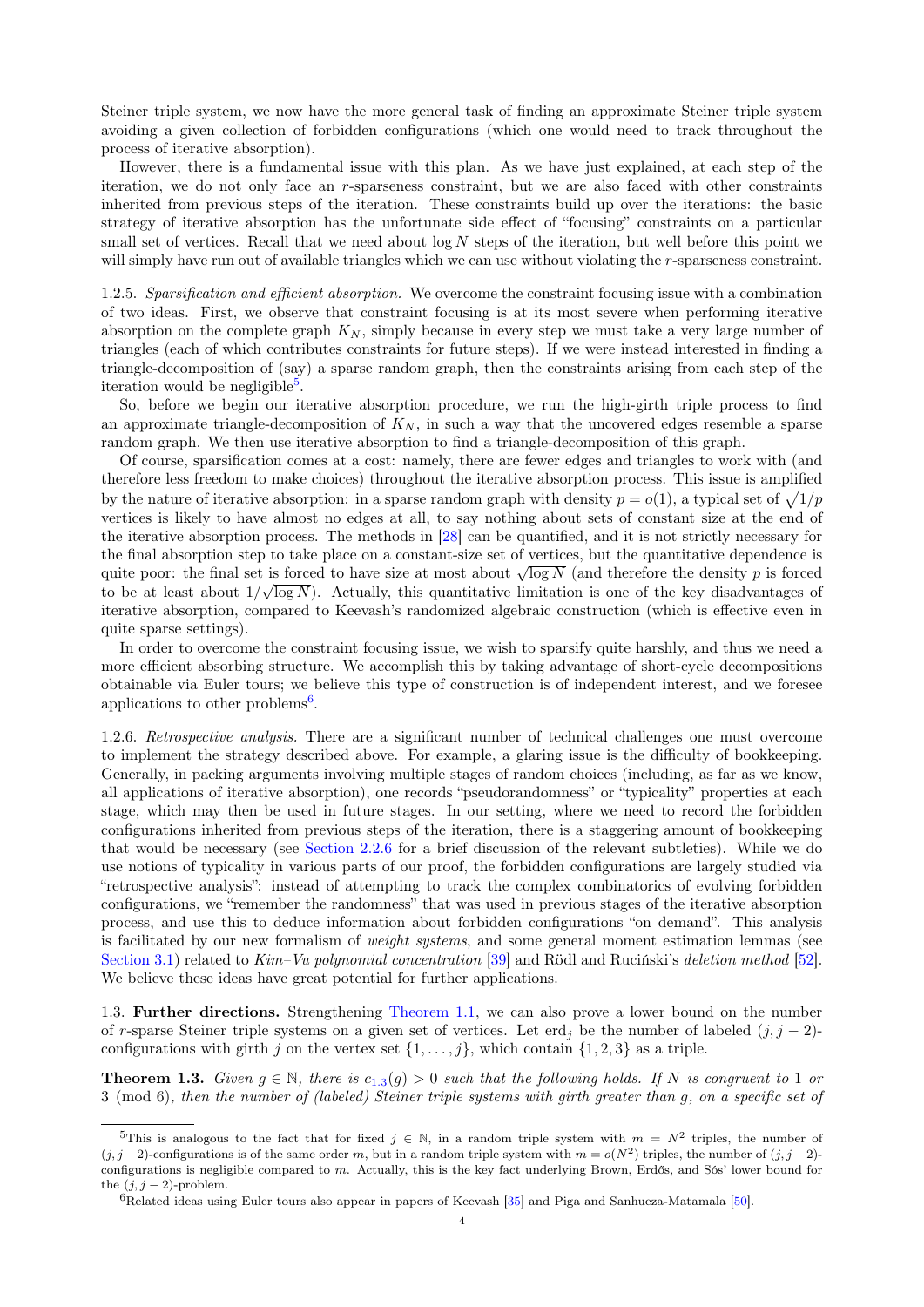N vertices, is at least

$$
\left( \left( 1 - N^{-c_{1.3}(g)} \right) N \exp \left( -2 - \sum_{j=6}^{g} \frac{\text{erd}_j}{(j-2)!} \right) \right)^{\frac{N^2}{6}}.
$$

We remark that it makes no difference whether we consider labeled or unlabeled Steiner triple systems in [Theorem 1.3:](#page-3-2) a factor of N! would be absorbed into the error term. We also remark that the case  $q < 6$ provides an estimate for the total number of order-n Steiner triple systems, giving an independent proof of a theorem of Keevash [\[35\]](#page-50-26) (this was previously not possible with iterative absorption, due to its quantitative limitations).

We believe the lower bound in [Theorem 1.3](#page-3-2) is best-possible, as conjectured by Glock, Kühn, Lo, and Osthus [\[27\]](#page-50-22) (see also [\[8\]](#page-49-2) for the same conjecture in the case  $q = 6$ ). It is not obvious how to prove a matching upper bound, though we remark that the ideas of [\[44\]](#page-50-35) may be used to prove that for  $r \geq 4$ , the number of r-sparse Steiner triple systems is at most  $(cN)^{N^2/6}$  for some constant  $c < e^{-2}$  (that is to say, the probability that a random Steiner triple system is r-sparse is of the form  $e^{-\Omega(N^2)}$ .

As a different strengthening of [Theorem 1.1,](#page-0-3) we believe our methods are also suitable for showing that a sufficiently dense graph G satisfying certain pseudorandomness and divisibility properties admits an rsparse triangle-decomposition (for example, in terms of pseudorandomness it should suffice for  $G \subseteq K_N$ to have density  $p \ge N^{-c_r}$ , and for every set A of at most 4 vertices to have  $(1 \pm \xi_r)p^{|A|}N$  neighbors, for appropriate constants  $\xi_r, c_r > 0$ . In terms of divisibility, we need the number of edges in G to be divisible by 3, and for each degree to be even). This would imply a weak version of a conjecture of Glock, Kühn, and Osthus [\[29,](#page-50-7) Conjecture 7.7].

Also, it would be of interest to study the optimal dependence between g and  $N_{1,1}(g)$  $N_{1,1}(g)$  $N_{1,1}(g)$  in [Theorem 1.1:](#page-0-3) what is the maximum possible girth of an order- $N$  Steiner triple system? Inspecting our proof of [Theorem 1.1,](#page-0-3) it seems that one obtains a lower bound of  $(\log \log N)^c$  for some constant  $c > 0$ ; in any case,  $\log \log N$  seems to be a hard barrier for our approach. On the other hand, Lefmann, Phelps, and Rödl [\[45\]](#page-50-11) proved an upper bound of order  $\log N / \log \log N$ .

Finally, we remark that it may be of interest to generalize [Theorem 1.1](#page-0-3) to higher uniformities (e.g. to study Steiner quadruple systems instead of Steiner triple systems), or to consider triple systems other than Steiner triple systems (for example, Latin squares can be interpreted as triple systems). Erdős made his conjecture only for Steiner triple systems, but generalizations to higher uniformities have been proposed by Füredi and Ruszinkó [\[24,](#page-50-5) Conjecture 1.4], Glock, Kühn, Lo, and Osthus [\[27,](#page-50-22) Conjecture 7.2], and Keevash and Long [\[38,](#page-50-9) Section 3]. Generalizations to Latin squares and 1-factorizations have been proposed by Linial [\[48\]](#page-50-12). We are not aware of any fundamental obstructions that would prevent one from generalizing the methods in this paper to any of these different settings (in particular, iterative absorption can be applied in the "multipartite" settings of Latin squares and 1-factorizations, see  $[3, 49]$  $[3, 49]$  $[3, 49]$ ). However, given the level of technicality of this paper, and especially given the considerable additional technicalities that higher-uniformity generalizations would introduce, we hesitate to make any concrete claims.

1.4. Notation. We use standard asymptotic notation throughout, as follows. For functions  $f = f(n)$  and  $g = g(n)$ , we write  $f = O(g)$  to mean that there is a constant C such that  $|f| \leq C|g|$ ,  $f = \Omega(g)$  to mean that there is a constant  $c > 0$  such that  $f(n) \ge c|g(n)|$  for sufficiently large n, and  $f = o(g)$  to mean that  $f/q \to 0$  as  $n \to \infty$ . Subscripts on asymptotic notation indicate quantities that should be treated as constants. Also, following [\[37\]](#page-50-23), the notation  $f = 1 \pm \varepsilon$  means  $1 - \varepsilon \le f \le 1 + \varepsilon$ .

For a real number x, the floor and ceiling functions are denoted  $|x| = \max\{i \in \mathbb{Z} : i \leq x\}$  and  $\lceil x \rceil = \min\{i \in \mathbb{Z} : i \geq x\}.$  We will however mostly omit floor and ceiling symbols and assume large numbers are integers, wherever divisibility considerations are not important. All logarithms in this paper are in base e, unless specified otherwise.

Also, where it is not too inconvenient we make an effort to be consistent with fonts: as in [\[27\]](#page-50-22), calligraphic letters  $(A, \mathcal{B}, \mathcal{C})$  will generally be used to denote sets of triangles (or sets of triples), and Fraktur letters  $(\mathfrak{A}, \mathfrak{B}, \mathfrak{C})$  will be used to denote collections of sets of triangles.

1.5. Acknowledgements. The authors thank Yufei Zhao for suggesting a simplification of the proof of [Lemma 6.2,](#page-16-0) Stefan Glock for some helpful discussions and clarifications on the method of iterative absorption, and Zach Hunter for pointing out a number of typographical errors. Michael Simkin thanks Nati Linial for introducing him to the problem and for many discussions on the topic of girth. Matthew Kwan thanks Benny Sudakov for introducing him to the problem and for many discussions on random processes.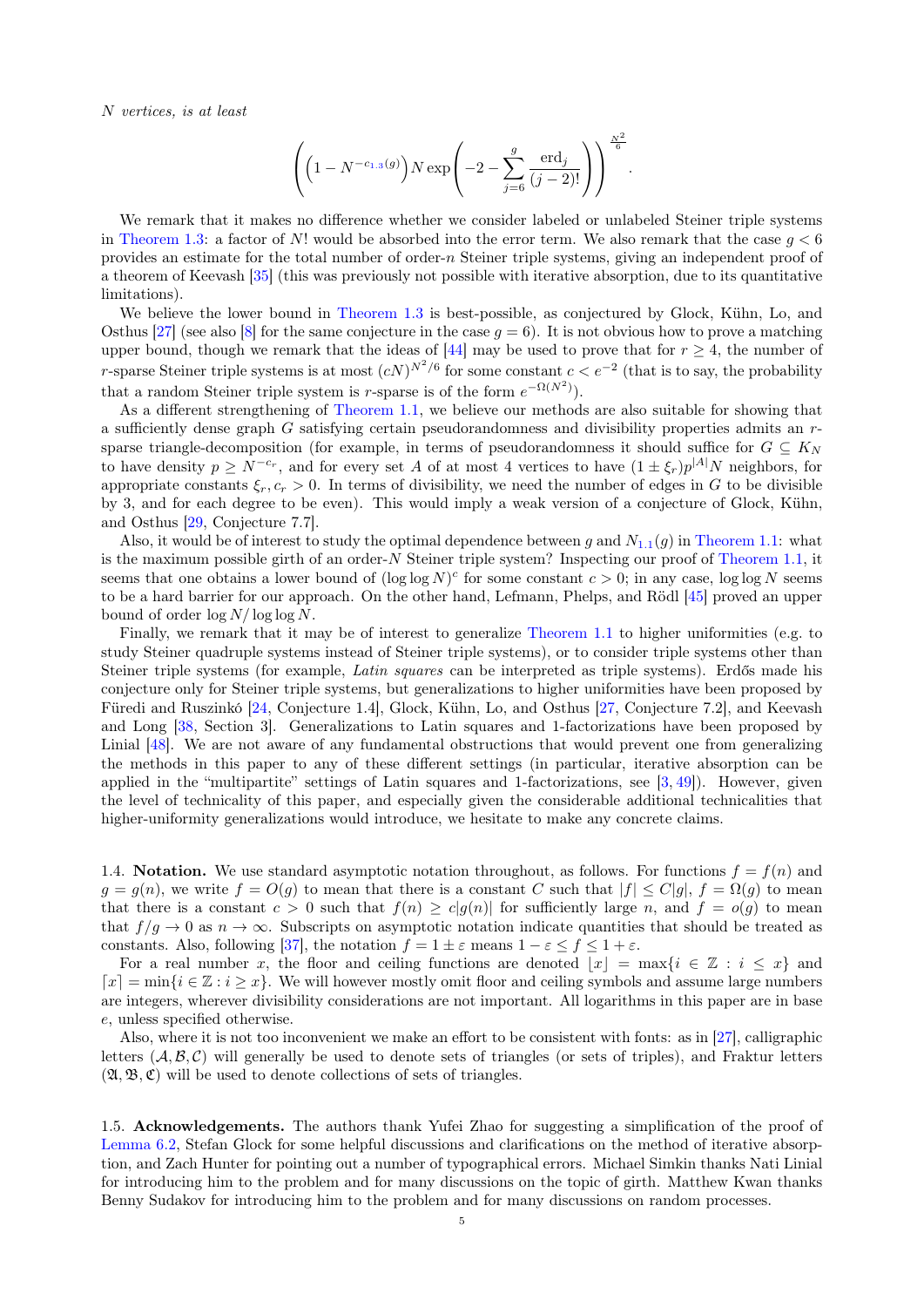### 2. Proof overview

<span id="page-5-0"></span>We prove [Theorem 1.1](#page-0-3) by describing a probabilistic algorithm that (for fixed  $g \in \mathbb{N}$ ) w.h.p.<sup>[7](#page-5-1)</sup> produces a Steiner triple system of order  $N$  with girth greater than  $g$ . Following [\[35\]](#page-50-26), [Theorem 1.3](#page-3-2) is proved by counting the number of possible paths the algorithm may take.

<span id="page-5-3"></span>2.1. A bird's-eye view of iterative absorption for Steiner triple systems. The high-level structure of our proof (and our choice of notation, where possible) is modeled after a paper of Barber, Glock, Kühn, Lo, Montgomery, and Osthus [\[1\]](#page-49-5), in which the machinery of iterative absorption is applied in the special case of Steiner triple systems. For the convenience of the reader, we start by outlining the strategy used to prove [\[1,](#page-49-5) Theorem 1.3].

Let  $G \subseteq K_N$  be a graph that we wish to decompose into triangles. We assume that G is *triangle-divisible* (the number of edges is divisible by 3, and every degree is even) and pseudorandom (say, every set A of at most 100 vertices has about  $p^{|A|}N$  common neighbors, for some "not-too-small" p).

We begin by fixing a vortex  $V(K_N) = U_0 \supseteq U_1 \supseteq \cdots \supseteq U_\ell =: X$ , in such a way that each  $G[U_k]$  is itself pseudorandom (for example, the vortex can be chosen randomly). Then, an absorber graph  $H \subseteq G$  is set aside, leaving the graph  $G_0 = G \setminus H$ . The crucial property of H is that for every triangle-divisible graph L on the vertex set X, the union  $L \cup H$  admits a triangle-decomposition. In [\[1\]](#page-49-5), this graph H is obtained by taking a disjoint union of about  $2^{|X|^2}$  "exclusive" absorbers, one for every possible triangle-divisible graph on the vertex set X. (In our proof of [Theorem 1.1,](#page-0-3) we will need a much more efficient construction).

Next is the iterative part: for  $0 \leq k \leq \ell$ , we find a set of edge-disjoint triangles  $\mathcal{M}_k$  in  $G_k$ , covering all edges of  $G_k \setminus G_k[U_{k+1}]$ . Then, we let  $G_{k+1}$  be the subgraph of  $G_k[U_{k+1}]$  obtained by removing all edges covered by  $\mathcal{M}_k$ . After  $\ell$  iterations, the graph of uncovered edges  $G_\ell \subseteq G_0$  lies fully within the smallest vortex set  $U_{\ell}$ . By the defining property of the absorber there exists a triangle-decomposition  $\mathcal T$  of  $G_{\ell} \cup H$ , so  $\mathcal{T} \cup \bigcup_{0 \leq k < \ell} \mathcal{M}_k$  is a triangle-decomposition of G.

The construction of the "exclusive absorbers" comprising  $H$  is quite ingenious, but the details are not too relevant to this outline of our proof of [Theorem 1.1.](#page-0-3) The iteration step is really the heart of the proof and consists of two components: "cover down" and "regularity boosting".

<span id="page-5-2"></span>2.1.1. Cover down. Roughly speaking, the "cover down" lemma (cf.  $[1, \text{ Lemma } 3.8]$  $[1, \text{ Lemma } 3.8]$ ) states that if G is a reasonably dense pseudorandom graph on n vertices and  $U \subseteq V(G)$  is a not-too-small subset of vertices, then there exists a set of edge-disjoint triangles  $M$  in  $G$ , such that all edges not covered by  $M$  lie inside U. Furthermore,  $M$  covers very few of the edges inside U, meaning that the graph of uncovered edges  $L := G \setminus E(\mathcal{M})$  (on the vertex set U) remains pseudorandom. This lemma is the key ingredient used to find the sets of triangles  $\mathcal{M}_k$  described above.

The cover down lemma is itself proved using a three-stage randomized algorithm. First, we use a random greedy algorithm to find an approximate triangle-decomposition of  $G \setminus G[U]$ . At this point, apart from the edges in  $G[U]$  (which we do not need to cover) there are two types of uncovered edges: those between  $V(G) \setminus U$  and U ("crossing edges") and those inside  $V(G) \setminus U$  ("internal edges").

Second, we consider another random greedy algorithm, whose purpose is to select triangles to cover the leftover internal edges. Indeed, for each uncovered internal edge e (in some arbitrary order), we choose a random triangle consisting of e and two uncovered crossing edges, uniformly at random.

Third, we need to cover the remaining crossing edges. Crucially, this can be viewed as a sequence of perfect matching problems: for each vertex  $v \in V(G) \setminus U$ , we consider the set of vertices  $w \in U$  for which vw has not yet been covered; call this set  $W_v$  and consider the induced graph  $G[W_v]$ . An edge in  $G[W_v]$  corresponds to a triangle containing  $v$  and two uncovered crossing edges, so we can find edge-disjoint triangles to cover the remaining crossing edges by running through each  $v \in V(G) \setminus U$  (in some arbitrary order), and finding a perfect matching in  $G[W_v]$  (avoiding edges covered in previous stages of this process). For this third step we can take advantage of the well-known fact that pseudorandom graphs contain perfect matchings (as may be proved using Hall's theorem).

As a technical note, we remark that it is necessary to set aside a small random subset  $R$  of the edges in  $G$ between  $V(G) \setminus U$  and U (this graph R is called the *reserve graph*), before the above three-stage process. If we choose the sampling probability for R appropriately, this ensures that the uncovered edges are  $(w.h.p.)$ predominantly comprised of those in R. This means that we will have "plenty of room" for the second stage, and it means that in the third stage it will be very easy to show the pseudorandomness properties that imply existence of perfect matchings.

<span id="page-5-1"></span><sup>&</sup>lt;sup>7</sup>We say an event holds with high probability, or w.h.p. for short, if it holds with probability  $1 - o(1)$  (asymptotics will be as  $N \to \infty$  or as  $n \to \infty$ ; this should be clear from context).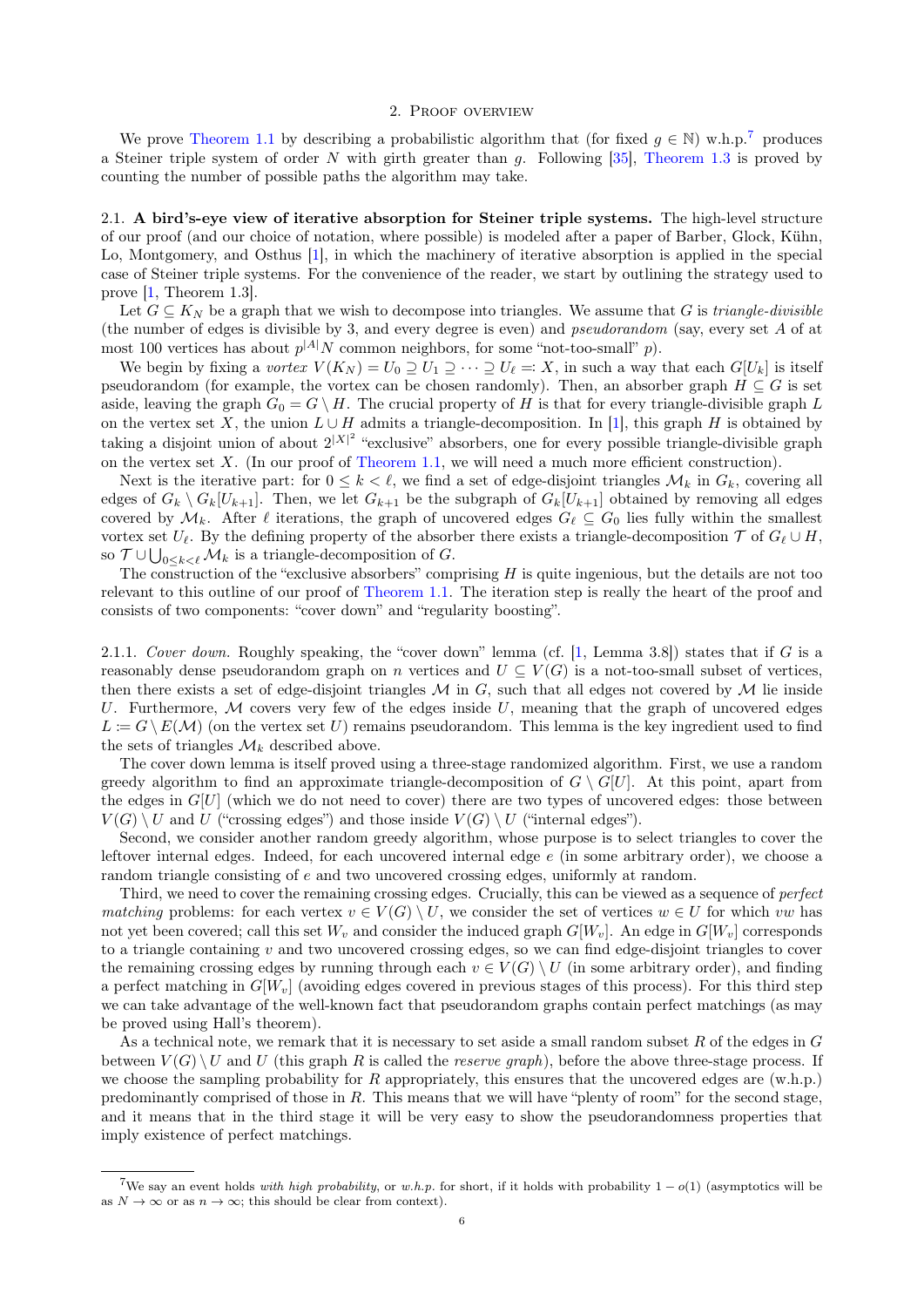<span id="page-6-2"></span>2.1.2. Regularity boosting. There is a subtle issue with the above "cover down" procedure. When using a random greedy algorithm to find an approximate triangle-decomposition of a graph G, we need to assume that G is pseudorandom (actually, "triangle-regularity" suffices: we need every edge to be contained in roughly the same number of triangles). How close we are able to get to a genuine triangle-decomposition depends on how triangle-regular  $G$  is. A simple calculation shows that the dependence is not in our favor: if we were to iterate the above argument naïvely, our regularity would deteriorate very rapidly. In hindsight, this is perhaps unsurprising: it would be quite remarkable if one could do better than a single random greedy algorithm just by chaining together multiple different random greedy algorithms.

In order for the iterative absorption strategy to provide any meaningful gain, it is therefore necessary to "boost" the regularity before each "cover down" step. Specifically, we apply our random greedy algorithm restricted to a certain highly regular subset of triangles. This subset is obtained by randomly sampling from a fractional triangle-decomposition. Such a fractional decomposition is obtained in [\[1\]](#page-49-5) by an ingenious "weight-shifting" argument.

2.2. High-girth iterative absorption. We define an  $Erd\delta s$  *j*-configuration in a triple system (or, equivalently, in a set of triangles) to be a subset of triples which span exactly  $j$  vertices and have girth exactly  $j$ (that is to say, an Erdős configuration is a  $(j, j - 2)$ -configuration which contains no proper subconfiguration that is itself an Erdős configuration). Informally, we just use the term "Erdős configuration" to describe Erdős j-configurations for  $5 \leq j \leq g$ , so our task is to find a triangle-decomposition of  $K_N$  containing no Erdős configurations.

In order to prove [Theorem 1.1](#page-0-3) using the above scheme, we need each  $\mathcal{M}_k$  to contain no Erdős configuration, and moreover we need to choose each  $\mathcal{M}_k$  in such a way that its union with previous  $\mathcal{M}_i$  also has no Erdős configuration. Beyond that, we need to choose all the  $\mathcal{M}_k$  in such a way that the final "absorber" triangles in  $\mathcal T$  (which themselves must contain no Erdős configuration) do not introduce an Erdős configuration at the end.

2.2.1. Absorbers. First, we need to choose absorbers in such a way that their corresponding triangledecompositions never include Erdős configurations. This can actually be done by taking the absorbers in [\[28\]](#page-50-24) and modifying them in a black-box manner (extending the construction by copies of a gadget we call a "g-sphere"; see [Definition 4.6\)](#page-12-0).

Recalling [Section 1.2.2,](#page-1-1) the main innovation of our absorber construction is that we are able to choose  $H$  in such a way that its number of vertices is only a polynomial function of the size of X (unlike the construction in [\[1\]](#page-49-5), which has an exponential dependence). Our starting point for this is that in any triangle-divisible graph  $L$  (more generally, in any graph with even degrees) we can find an *Euler tour* passing through all the edges, which gives us a decomposition of  $G$  into cycles. By appending short paths between every pair of vertices, we can convert this initial cycle-decomposition into a cycle decomposition in which each cycle has bounded size, and if we strategically arrange "exclusive absorbers" of bounded size (as constructed in [\[1\]](#page-49-5)) on top of this construction, we can convert this cycle-decomposition into a triangle-decomposition.

That is to say, our final absorber graph  $H$  is obtained by first carefully arranging a large number of short paths and small exclusive absorbers, and then extending the construction with g-spheres.

<span id="page-6-3"></span>2.2.2. A generalized high-girth process. The majority of the triangles chosen in iterative absorption arise from instances of the first stage of "cover down", where we find an approximate triangle-decomposition of an n-vertex graph  $G \setminus G[U]$ . As discussed in the introduction, Glock, Kühn, Lo, and Osthus [\[27\]](#page-50-22) and Bohman and Warnke [\[8\]](#page-49-2) studied<sup>[8](#page-6-0)</sup> a high-girth (i.e., Erdős configuration-free) random greedy process in the complete graph  $K_n$ ; we need to adapt their analysis to our setting, in which we are given a general graph to decompose and a general set of forbidden configurations to avoid. Namely, our forbidden configurations include Erdős configurations, any sets of triangles that would create an Erdős configuration together with previous stages of the iteration, any sets of triangles that would create an Erdős configuration together with a potential outcome of the "absorbing" triangles  $\mathcal{T}$ , and also some additional "regularizing" sets of triangles (which we will discuss later).

The definition of our random greedy process is straightforward, and the same as in [\[8,](#page-49-2)[27\]](#page-50-22): we iteratively build a set of edge-disjoint triangles by considering at each step all those triangles consisting of yet-uncovered edges whose addition would not complete a forbidden configuration, and choosing one of these triangles uniformly at random. Though it requires some quite violent changes to the proofs in  $[8,27]^9$  $[8,27]^9$  $[8,27]^9$  $[8,27]^9$ , it is possible to permit general collections of forbidden configurations, given some statistical assumptions (which we call

<span id="page-6-0"></span> $8$ Despite the fact that  $[8,27]$  $[8,27]$  both study the same process with roughly the same methods, ideas exclusive to both of these papers will be useful to us, for different reasons.

<span id="page-6-1"></span> $^{9}$ For the reader familiar with the proofs in these papers, both papers depend on "extension estimates", taking advantage of the fact that the forbidden configurations can be interpreted as all the isomorphic copies of a particular family of triple systems.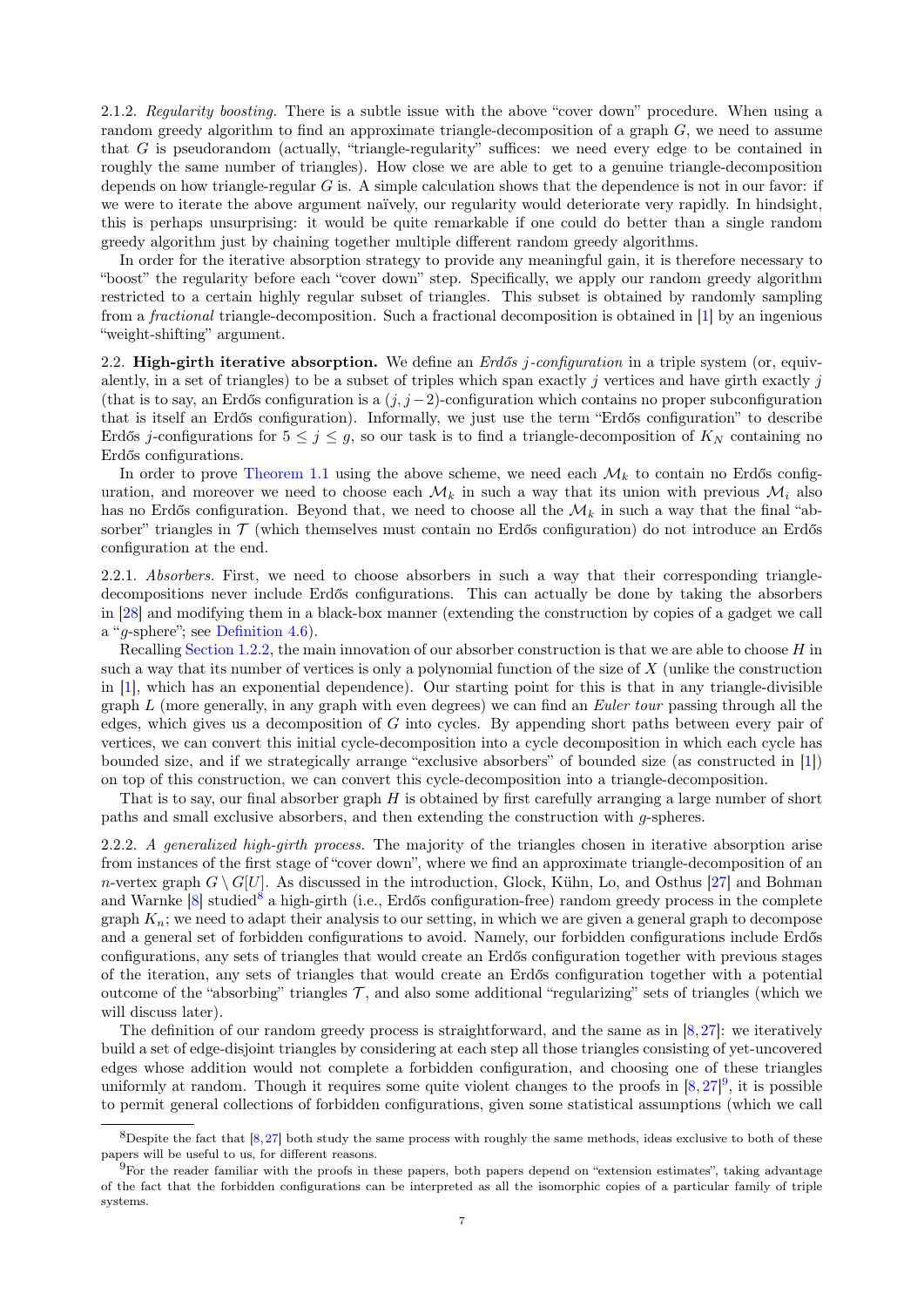"well-spreadness"). For example, just as there are at most  $n^{j-3}$  Erdős j-configurations (each of which have j − 2 triples) containing a given triangle T, we need to assume that there are at most  $O(n^{j-3})$  forbidden configurations which have  $j-2$  triples and contain T. More generally, we need to assume an upper bound on the number of forbidden configurations with a given number of triples which include a given set of triangles in our graph, and we also need some information about pairs of forbidden configurations.

Of course, we also need to make some regularity assumptions: the number of forbidden configurations with a particular number of triples which include a triangle  $T$  must be about the same for all  $T$ . Perhaps surprisingly, it is *not* necessary to assume that this is true for forbidden configurations of a particular isomorphism class; we can treat all forbidden configurations with a given number of triples together, even if they have quite different structure. This is implicit in the analysis by Glock, Kühn, Lo, and Osthus [\[27\]](#page-50-22) (but not the analysis by Bohman and Warnke [\[8\]](#page-49-2)), and is crucial for our regularization argument, which we will discuss shortly. Under appropriate assumptions, we can find an approximate triangle-decomposition containing no forbidden configuration in which only a  $n^{-\beta_g}$ -fraction of edges remain uncovered, for some constant  $\beta_g > 0$  (this polynomial dependence on n is actually rather important, and uses ideas exclusive to the analysis in [\[8\]](#page-49-2)).

2.2.3. Regularizing the forbidden configurations. As discussed in [Section 2.1.2,](#page-6-2) it is crucial to include a regularity-boosting step between each cover down step. The regularity-boosting argument described in [Section 2.1.2](#page-6-2) is still relevant, but it is only suitable for triangle-regularity (ensuring that each edge is contained in the same number of triangles). As described above, we also need our forbidden configuration data to be regular. This is basically unavoidable, because the set of "available" triangles that may be selected at each step evolves according to the distribution of forbidden configurations (if a triangle appears in many forbidden configurations, it is likely to quickly become unavailable).

Our regularization task can be viewed as a hypergraph regularization problem: to regularize the collection of dangerous configurations with  $j - 2$  triples, we consider a certain  $(j - 2)$ -uniform hypergraph and add hyperedges to it to regularize its degrees. This can be accomplished by an appropriate random hypergraph, where the probability of selecting a hyperedge depends on the degrees of its vertices. Actually, by iterating this idea we are able to obtain a sharp general hypergraph regularization lemma that may be of independent interest.

2.2.4. The remainder of "cover down". Apart from the approximate packing stage, there are two other stages in the multi-stage cover down process described in [Section 2.1.1:](#page-5-2) we need to cover leftover internal edges with a simple random greedy process, and we need to cover leftover crossing edges with a perfect matching argument. The internal edges can be handled in basically the same way as in [\[1\]](#page-49-5) (being careful to make choices that avoid forbidden configurations), but it is not as simple to handle the crossing edges.

Indeed, it no longer suffices to find arbitrary perfect matchings in our quasirandom graphs  $G[W_v]$ ; we need to ensure that the union of our perfect matchings is "well-distributed" in that it does not interfere with the well-spreadness properties of the forbidden configurations for the next step of the iteration, and we need to avoid certain configurations of edges that would induce a forbidden configuration of triangles. Hall's theorem is a very powerful tool to show the existence of perfect matchings, but it gives almost no control over the properties of these matchings.

The solution to this problem is to use an extra round of random sparsification: before applying Hall's theorem, we randomly sparsify our graphs  $G[W_v]$ , and delete any edges that could possibly contribute to forbidden configurations. Hall's theorem is sufficiently powerful that we can still find perfect matchings even after very harsh sparsification, and if we sparsify sufficiently harshly, it turns out that very few deletions will be required (this is closely related to the sparsification idea described in [Section 1.2.5,](#page-3-3) which we will next discuss, and to the Brown–Erdős–Sós lower bound for the  $(j, j - 2)$ -problem).

<span id="page-7-0"></span>2.2.5. Constraint focusing and sparsification. Recall from [Section 1.2.4](#page-2-1) that there is an issue of "constraint focusing". Specifically, there is a constant  $q<sub>g</sub> > 0$  such that if we were to execute the strategy described so far on the complete graph  $K_N$ , at each step k w.h.p. about a  $q_g^k$ -fraction of triangles in  $G[U_k]$  would be excluded from consideration due to choices made at previous steps. The performance of the generalized high-girth triple process has a severe dependence on the density of available triangles, which would restrict how rapidly the sizes of our vortex sets  $U_0 \supseteq U_1 \supseteq \cdots \supseteq U_\ell$  can decrease. This would cause a "parameter race": we need our vortex sets to decrease as rapidly as possible, so that we can reach a final set  $U_{\ell}$  that is small enough for efficient absorption before the situation gets so sparse that there is simply no room to make choices. As far as we can tell this is a losing race, no matter how carefully one studies the high-girth triple process.

As discussed in [Section 1.2.5,](#page-3-3) the solution is to randomly sparsify  $K_N$  before we begin the iterative absorption process. Specifically, we start by finding a random set of triangles  $\mathcal I$  with the high-girth triple process (such that the graph of uncovered edges has density  $p = |X|^{-\nu} = N^{-\Omega(1)}$ , for a very small constant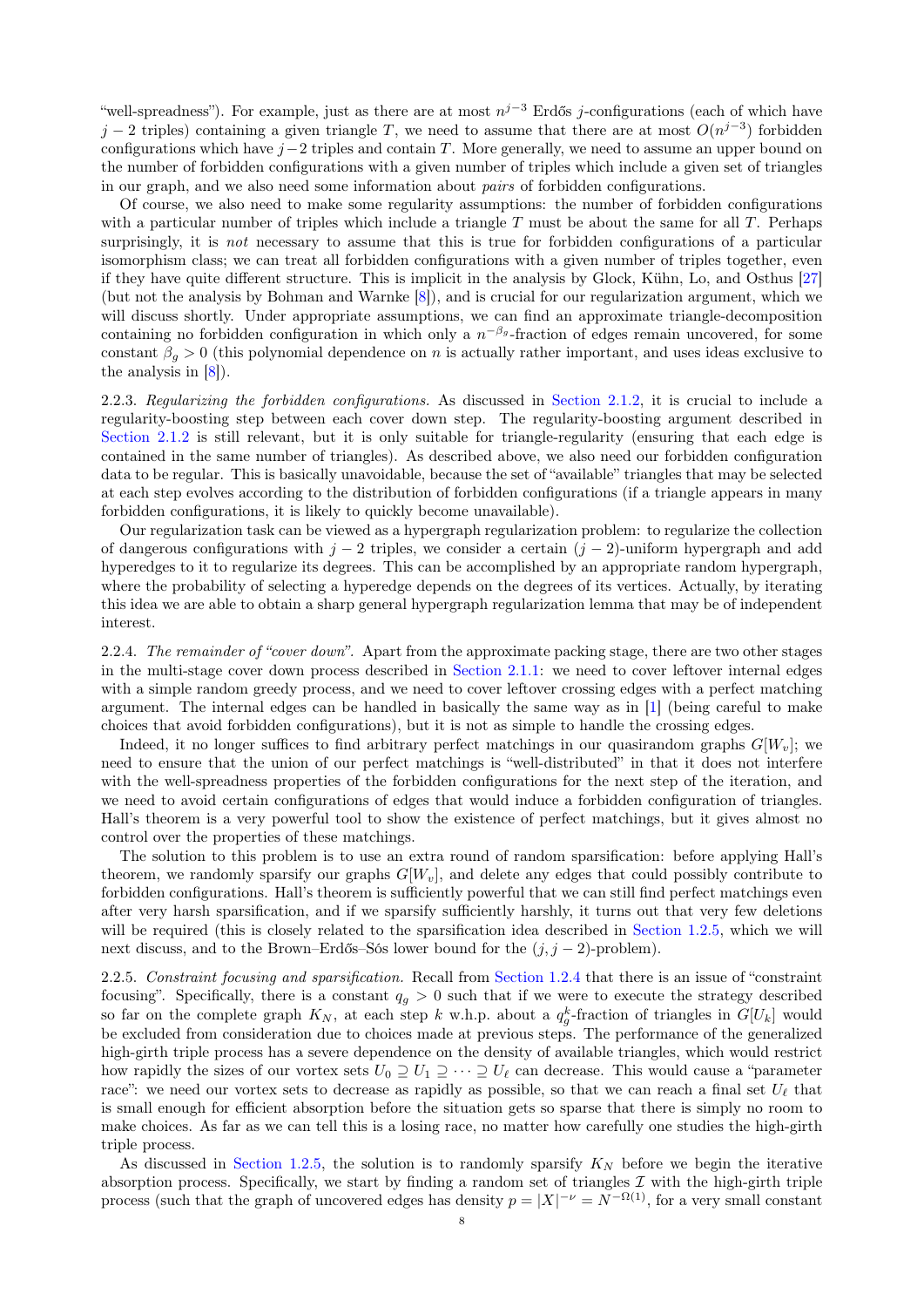$\nu > 0$ ). We do this after fixing the vortex sets  $U_k$  and absorbing graph H; this order of operations will be important for the "retrospective analysis" described in the next section. Doing things in this order does however introduce some subtleties to the analysis of the high-girth triple process (in particular, we need to analyze the process on "many different scales" to ensure that the graph of uncovered edges in each  $U_k$  is pseudorandom).

<span id="page-8-0"></span>2.2.6. Weight systems and retrospective analysis. In [Section 2.2.2,](#page-6-3) we mentioned that for the generalized high-girth process to succeed, it suffices for our collection of forbidden configurations to satisfy certain "wellspreadness" properties. In particular, this involves upper bounds (in terms of j and  $|\mathcal{R}|$ ) on the number of forbidden configurations with  $j-2$  triples that contain a particular set of triangles R. However, statistics of this type do not fully capture the evolution of forbidden configurations during the high-girth triple process (in fact, it is not even true that typically all such statistics concentrate around their means).

We do believe that there exists some ensemble of statistics that does concentrate and does fully capture the behavior of the process, but it would be a formidable technical endeavor to characterize these statistics (especially since we need to work with general forbidden configurations, not just Erdős configurations). Of course, this raises the question of how we were able to actually analyze the generalized high-girth triple process. The answer is that it is actually not necessary to actively keep track of all relevant information. Instead, we can "remember the randomness" of the process: at each step, any given triangle was chosen with probability at most about  $1/n^3$ , and the number of steps so far was at most  $n^2$ . So, for any constant  $h \in \mathbb{N}$ , the probability that a particular set of h triangles was chosen by the process is at most about  $(1/n)^h$ . We can use this to control high moments of various statistics, which allows one to prove probabilistic inequalities about forbidden configurations. This type of argument featured prominently in the analysis of Bohman and Warnke [\[8\]](#page-49-2) (but not the analysis of Glock, Kühn, Lo, and Osthus [\[27\]](#page-50-22)); actually this is the primary reason why [\[8\]](#page-49-2) is a shorter paper than [\[27\]](#page-50-22), despite their main result having stronger quantitative aspects.

In our proof of [Theorem 1.1,](#page-0-3) we take this kind of retrospective analysis much further. The entire iterative absorption proof (consisting of an initial sparsification process,  $\ell$  randomized regularity-boosting steps and  $\ell$  "cover down" steps, each of which consists of multiple random processes) is viewed as one random superprocess, and we keep track of the approximate probabilities of the random choices made throughout. For example, we define the "level" lev(T) of a triangle T to be the largest k for which T is contained within  $U_k$ ; it turns out that T is selected by our super-process with probability at most about  $p/|U_{\text{lev}(T)}|$ .

In order to prove probabilistic inequalities using this distributional information, we introduce the formalism of weight systems, which describe the quantities that one needs to estimate in order to control a desired statistic via moment estimation. Our main lemma very closely resembles the Kim–Vu polynomial concentration inequality [\[39\]](#page-50-34), though our bounds are weaker and we do not require independence (one needs to control "planted" expected values, which can be interpreted as expected partial derivatives of certain polynomials). This lemma is proved using techniques related to Rödl and Ruciński's deletion method [\[52\]](#page-51-8).

2.3. Organization of the paper. We start with some preliminaries in [Section 3;](#page-9-1) these include well-known facts in addition to our main weight systems lemma, which will be used throughout the proof to keep track of forbidden configurations. In [Section 4](#page-11-0) we present our high-girth absorber construction; this section includes our new efficient absorption ideas. In [Section 5](#page-14-0) we record a slight generalization of the "regularity boosting" lemma from [\[1\]](#page-49-5). We also prove a new general-purpose hypergraph regularization lemma in the same section. In [Section 6](#page-16-1) we record some general lemmas about perfect matchings in random subgraphs of typical graphs.

[Sections 3](#page-9-1) to [6](#page-16-1) described above are short and self-contained. From [Section 7](#page-17-0) onwards, we get into the meat of the proof, introducing special-purpose concepts and notation related to the algorithm described in [Section 2,](#page-5-0) and computing quantities related to this algorithm. In [Section 7](#page-17-0) we introduce the notion of "well-spreadness" of a collection of forbidden configurations with respect to a vortex  $U_0 \supseteq \cdots \supseteq U_\ell$  and prove that this well-spreadness property holds for a certain collection of forbidden configurations induced by our absorber construction. Next, in [Section 8](#page-20-0) we compute "weights" associated with various arrangements of forbidden configurations. These will be inputs to our weight system lemma, and will be used to control various quantities throughout the proof. The reader may wish to skip this section on first reading, as it consists mostly of rather technical computations, the details of which are not important to understand the rest of the proof. In [Section 9](#page-31-0) we study a generalization of the process studied in  $[8, 27]$  $[8, 27]$  $[8, 27]$ , which builds an approximate triangle-decomposition avoiding a given collection of forbidden configurations. Finally, in [Sections 10](#page-41-0) and [11](#page-49-7) we put everything together according to the strategy described in [Section 2,](#page-5-0) and prove [Theorems 1.1](#page-0-3) and [1.3.](#page-3-2)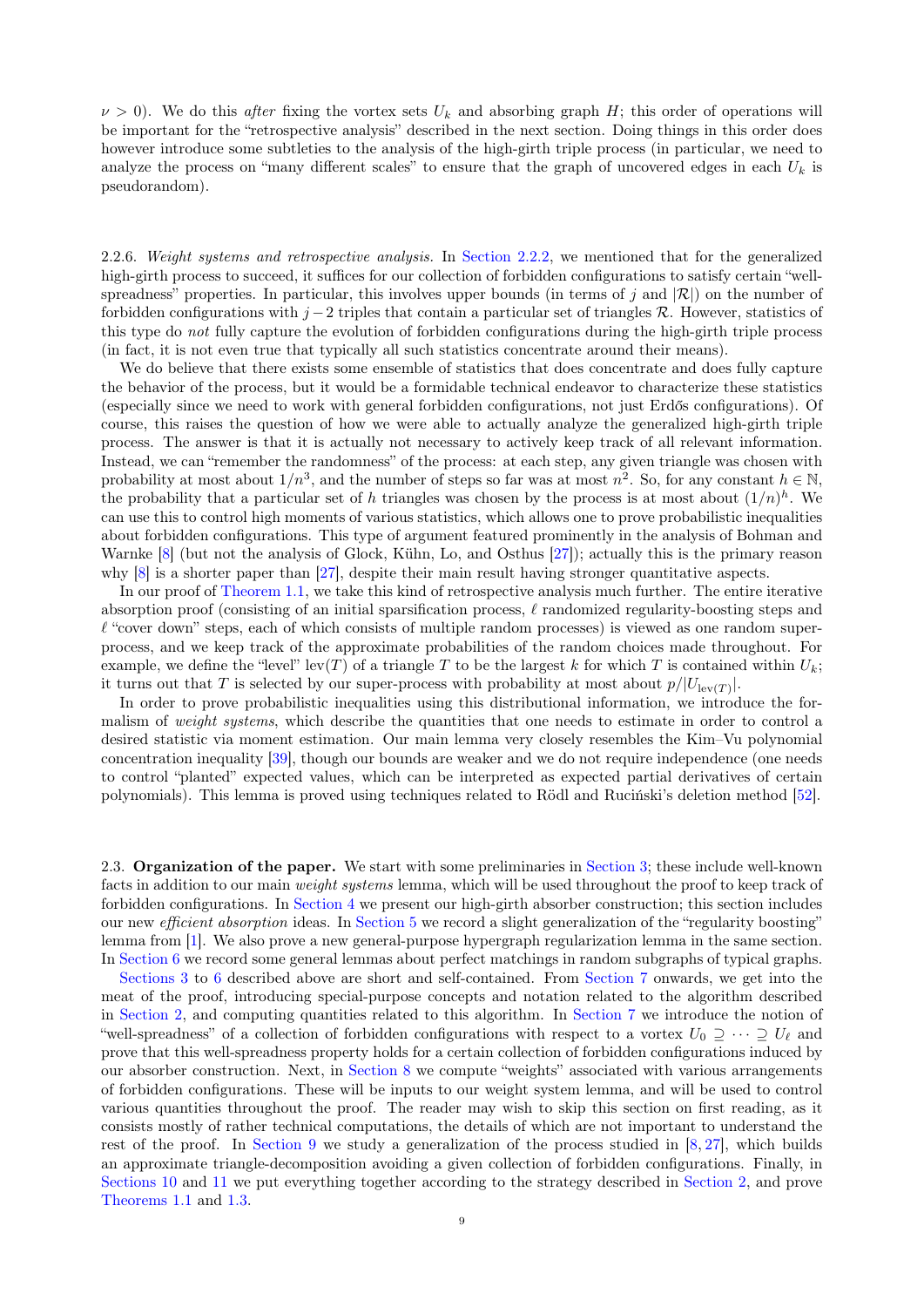### 3. Preliminaries

<span id="page-9-1"></span>Recall that a Steiner triple system of order N is equivalent to a triangle-decomposition of  $K_N$ ; for the rest of the paper, we will only use the language of triangles and triangle-decompositions. In this language, we recall the set of configurations we will need to avoid.

**Definition 3.1.** For  $g \geq 5$ , we define an *Erdős g-configuration* to be a configuration of triangles which has g vertices and girth exactly g. That is to say, an Erdős configuration is a "minimal" configuration with two more vertices than triangles.

Note that by this definition, a *diamond* (pair of triangles sharing an edge) is not an Erdős *q*-configuration, and in fact the triangles in Erdős configurations are edge-disjoint. This is non-standard, but will be convenient for us, as diamonds play a rather special role in the analysis. We see that a Steiner triple system has girth greater than g if and only if it has no Erdős j-configuration for any  $5 \leq j \leq g$ .

The main fact that we need about Erdős configurations is that they are "minimal".

<span id="page-9-2"></span>**Lemma 3.2.** Let  $\mathcal E$  be an Erdős *j*-configuration.

- (1) Every set of  $2 \leq w \leq j-3$  triangles in  $\mathcal E$  spans at least  $w+3$  vertices. Equivalently, every set of  $1 \le v \le j-4$  vertices of S touches at least  $v+1$  of the triangles in S.
- (2) Every set of  $1 \leq w \leq j-2$  triangles in  $\mathcal E$  spans at least  $w+2$  vertices. Equivalently, every set of  $0 \le v \le j-2$  vertices of S touches at least v of the triangles in  $\mathcal{E}$ .

*Proof.* Property (2) is a direct consequence of property (1). For property (1), observe that an Erdős jconfiguration can be equivalently defined as a set of  $j - 2$  triangles on j vertices, such that no subset of  $3 < v < j$  vertices spans at least  $v - 2$  triangles.

For the convenience of the reader, we also recall some standard concentration inequalities. The first is Freedman's inequality. We write  $\Delta X(i) = X(i+1) - X(i)$  to denote one-step differences.

**Lemma 3.3** (Freedman's inequality [\[21\]](#page-50-37)). Let  $(X(0), X(1), ...)$  be a supermartingale with respect to a filtration  $\mathbf{F}(0) \subseteq \mathbf{F}(1) \subseteq \mathbf{F}(2) \subseteq \cdots$ . Suppose that  $|\Delta X(i)| \leq K$  for all i and let  $V(i) = \sum_{j=0}^{i-1} \mathbb{E}[(\Delta X(j))^2 | \mathbf{F}(j)]$ . Then for any  $t, v > 0$  we have

$$
\Pr[X(i) \ge X(0) + t \text{ and } V(i) \le v \text{ for some } i] \le \exp\bigg(-\frac{t^2}{2v + 2Kt}\bigg).
$$

We will really only use the following immediate corollary of Freedman's inequality (to deduce this, note that for any random variable Y, if we have  $|Y| \leq K$  then  $\mathbb{E}Y^2 \leq K \mathbb{E}|Y|$ .

<span id="page-9-5"></span>Corollary 3.4. Let  $(X(0), \ldots X(m))$  be a supermartingale with respect to a filtration  $\mathbf{F}(0) \subseteq \mathbf{F}(1) \subseteq \mathbf{F}(2) \subseteq \mathbf{F}(3)$  $\cdots$ . Suppose that  $|\Delta X(i)| \leq K$  and  $\mathbb{E} [|\Delta X(i)| | \mathbf{F}(i)] \leq D$  for all i. Then for any  $t > 0$  we have

$$
\Pr[X(m) \ge X(0) + t] \le \exp\biggl(-\frac{t^2}{2mKD + 2Kt}\biggr).
$$

We also state a Chernoff bound for binomial and hypergeometric distributions (see for example [\[33,](#page-50-38) Theorems 2.1 and 2.10]). This will be used very frequently throughout the paper.

<span id="page-9-3"></span>**Lemma 3.5** (Chernoff bound). Let  $X$  be either:

- a sum of independent random variables, each of which take values in  $\{0, 1\}$ , or
- hypergeometrically distributed (with any parameters).

Then for any  $\delta > 0$  we have

$$
\Pr[X \le (1 - \delta) \mathbb{E}[X] \le \exp(-\delta^2 \mathbb{E}[X/2]), \qquad \Pr[X \ge (1 + \delta) \mathbb{E}[X] \le \exp(-\delta^2 \mathbb{E}[X/(2 + \delta))).
$$

<span id="page-9-0"></span>3.1. Weight systems and moments. We will need some non-standard probabilistic machinery. Specifically, at many points in this paper, it will be necessary to prove crude high-probability upper bounds on certain random variables, using estimates on their moments. In this subsection we introduce the formalism of "weight systems" and use it to state a general lemma which we will use for all of these moment arguments. This general lemma is closely related to the Kim–Vu polynomial concentration inequality [\[39\]](#page-50-34) (the quantities we need to control are almost the same), but the estimates in the proof more closely resemble the *deletion* method [\[52\]](#page-51-8) of Rödl and Ruciński.

<span id="page-9-4"></span>**Definition 3.6.** Fix a finite set W. We say that a subset of W is a configuration. A weight system  $\vec{\pi}$  with ground set W is an assignment of a nonnegative real number  $\pi_T$  to each  $T \in \mathcal{W}$ . Let  $\mathfrak{X}$  be a multiset of configurations. We define the *weight* of a subset  $\mathcal{H} \subseteq \mathcal{W}$  with respect to  $\mathfrak{X}$ :

$$
\psi^{(\vec{\pi})}(\mathfrak{X},\mathcal{H})=\sum_{\mathcal{H}\subseteq\mathcal{S}\in\mathfrak{X}}\prod_{T\in\mathcal{S}\setminus\mathcal{H}}\pi_T,
$$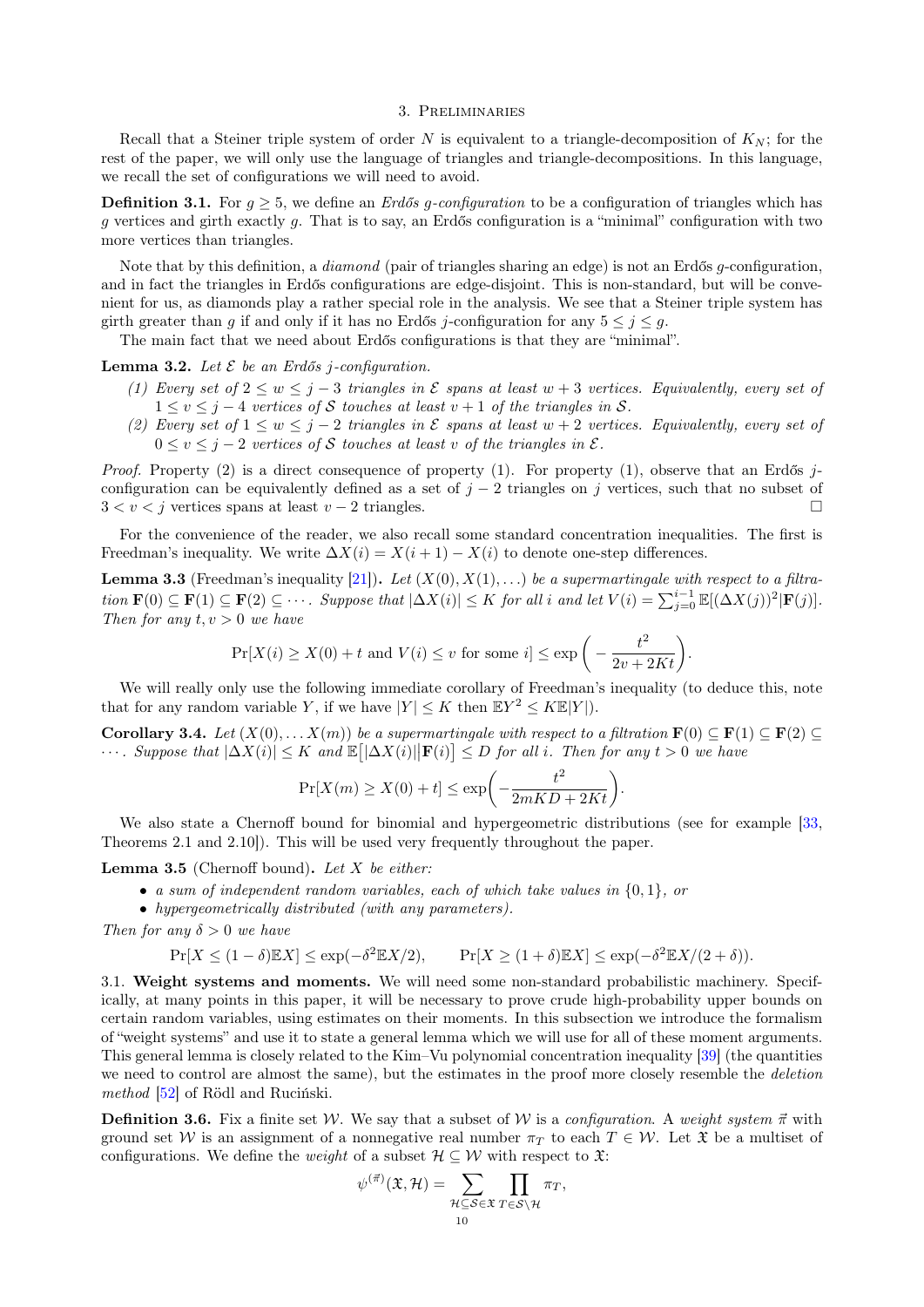where the sum over S is with multiplicity. We also define the maximum weight of  $\mathfrak X$  as

$$
\kappa^{(\vec{\pi})}(\mathfrak{X}) = \max_{\mathcal{H} \subseteq \mathcal{W}} \psi^{(\vec{\pi})}(\mathfrak{X}, \mathcal{H}).
$$

We suppress dependence on  $\vec{\pi}$  where there is no ambiguity. For notational convenience notation we write  $\psi(\mathfrak{X}, \emptyset) = \psi(\mathfrak{X}).$ 

Note that if H is larger than all the sets in  $\mathfrak{X}$ , then  $\psi(\mathfrak{X}, \mathcal{H}) = 0$ . So, in the definition of  $\kappa(\mathfrak{X})$  it suffices to take a maximum over all sets H whose size is at most  $\max_{S \in \mathcal{F}} |S|$ .

Remark. If each  $\pi_T \leq 1$ , we can consider a random subset of W where each element  $T \in \mathcal{W}$  is included with probability  $\pi_T$  independently. Then,  $\psi(\mathfrak{X})$  is the expected number of elements of  $\mathfrak{X}$  (with multiplicity) which are fully included in this random subset. More generally  $\psi(\mathfrak{X}, \mathcal{H})$  can be interpreted as a "planted" expectation, where we condition on the elements of  $H$  lying in our random subset. Or, alternatively, we can interpret these weights in the language of polynomials (as in Kim–Vu polynomial concentration). Indeed, we can encode  $\mathfrak X$  as a multilinear polynomial  $f_{\mathfrak X}$  in the variables  $(x_T)_{T \in \mathcal W}$ , with nonnegative integer coefficients. In this language, weights of the form  $\psi(\mathfrak{X}, \mathcal{H})$  can be interpreted as expected values arising from partial derivatives of  $f_{\mathfrak{X}}$  (where we differentiate with respect to the variables  $(x_T)_{T \in \mathcal{H}}$ ).

For now, the reader may think of W as being a set of triangles, so  $\mathfrak X$  is a set of configurations of triangles<sup>[10](#page-10-0)</sup>. Then,  $\psi(\mathfrak{X})$  is the expected number of configurations we expect to see in an appropriate random set of triangles. However, since we are interested in proving upper bounds that hold with very high probability, we need to account for the fact that "planting" a small number of triangles could dramatically increase this expected value, which leads us to the definition of  $\kappa(\mathfrak{X})$ .

In particular, the following lemma says that if a random subset  $\mathcal{R} \subseteq \mathcal{W}$  is in some sense "bounded" by a weight system  $\vec{\pi}$  for W, then the number of  $\mathcal{S} \in \mathfrak{X}$  which are fully included in  $\mathcal{R}$  is unlikely to be much greater than  $\kappa^{(\vec{\pi})}(\mathfrak{X}).$ 

<span id="page-10-2"></span>**Lemma 3.7.** Fix integers  $d, s \geq 1$  and a real number  $C > 0$ . Consider a finite set W, a multiset  $\mathfrak X$  of subsets of W that have size at most d, and a weight system  $\vec{\pi}$  with ground set W. Let R be a random subset of W such that

$$
\Pr[\mathcal{T} \subseteq \mathcal{R}] \le C \prod_{T \in \mathcal{T}} \pi_T
$$

for all  $\mathcal{T} \subseteq \mathcal{W}$  with size at most ds. Let  $X = X(\mathfrak{X})$  be the number of configurations  $S \in \mathfrak{X}$  such that  $S \subseteq \mathcal{R}$ . Then, for any  $\gamma > 0$  we have

$$
\Pr[X \ge \gamma \kappa(\mathfrak{X})] \le \frac{C(ds)^{ds}}{\gamma^s}.
$$

Proof. It suffices to prove that

<span id="page-10-1"></span>
$$
\mathbb{E}X^s \le C(ds)^{ds} \kappa(\mathfrak{X})^s; \tag{3.1}
$$

the desired result then follows from an application of Markov's inequality to the random variable  $X<sup>s</sup>$ . To prove [\(3.1\),](#page-10-1) let  $x_{\mathcal{S}} \in \mathbb{Z}_{\geq 0}$  be the multiplicity of a set  $\mathcal{S}$  in  $\mathfrak{X}$ , write

$$
M_t = \sum_{\substack{S_1,\ldots,S_t \subseteq \mathcal{W}: \\ \text{each } |S_i| \le d}} \prod_{i=1}^t x_{S_i} \prod_{T \in S_1 \cup \cdots \cup S_t} \pi_T,
$$

and note that

$$
\mathbb{E} X^s = \sum_{\substack{\mathcal{S}_1,\ldots,\mathcal{S}_s\subseteq\mathcal{W}:\\ \text{each } |\mathcal{S}_i|\leq d}} \mathbb{E}\bigg[\mathbbm{1}_{\mathcal{S}_1\cup\cdots\cup\mathcal{S}_s\subseteq\mathcal{R}}\prod_{i=1}^s x_{\mathcal{S}_i}\bigg]\leq CM_s.
$$

Now, we recursively bound  $M_t$ . Note that  $M_1 = \psi(\mathfrak{X}) \leq \kappa(\mathfrak{X})$ , and for  $t \geq 1$  we can sum over all the ways  $S_t$  can intersect  $S_1 \cup \cdots \cup S_{t-1}$  to obtain

$$
M_{t} = \sum_{\substack{S_{1},...,S_{t-1}\subseteq W:\\ \text{each }|S_{i}|\leq d}} \left( \prod_{i=1}^{t-1} x_{S_{i}} \prod_{T\in S_{1}\cup\cdots\cup S_{t-1}} \pi_{T} \right) \left( \sum_{\mathcal{L}\subseteq S_{1}\cup\cdots\cup S_{t-1}} \sum_{\substack{S_{t}\subseteq W:\\ \mathcal{L}=S_{t}\cap(S_{1}\cup\cdots\cup S_{t-1})}} x_{S_{t}} \prod_{T\in S_{t}\setminus\mathcal{L}} \pi_{T} \right)
$$
  

$$
\leq \sum_{\substack{S_{1},...,S_{t-1}\subseteq W:\\ \text{each }|S_{i}|\leq d}} \left( \prod_{i=1}^{t-1} x_{S_{i}} \prod_{T\in S_{1}\cup\cdots\cup S_{t-1}} \pi_{T} \right) \left( \sum_{\mathcal{L}\subseteq S_{1}\cup\cdots\cup S_{t-1}} \psi(\mathfrak{X}, \mathcal{L}) \right).
$$
(3.2)

<span id="page-10-0"></span> $10$ This mostly describes the settings in which we will apply the machinery of weight systems, though we will sometimes consider more general situations (where  $W$  is a mixture of edges and triangles).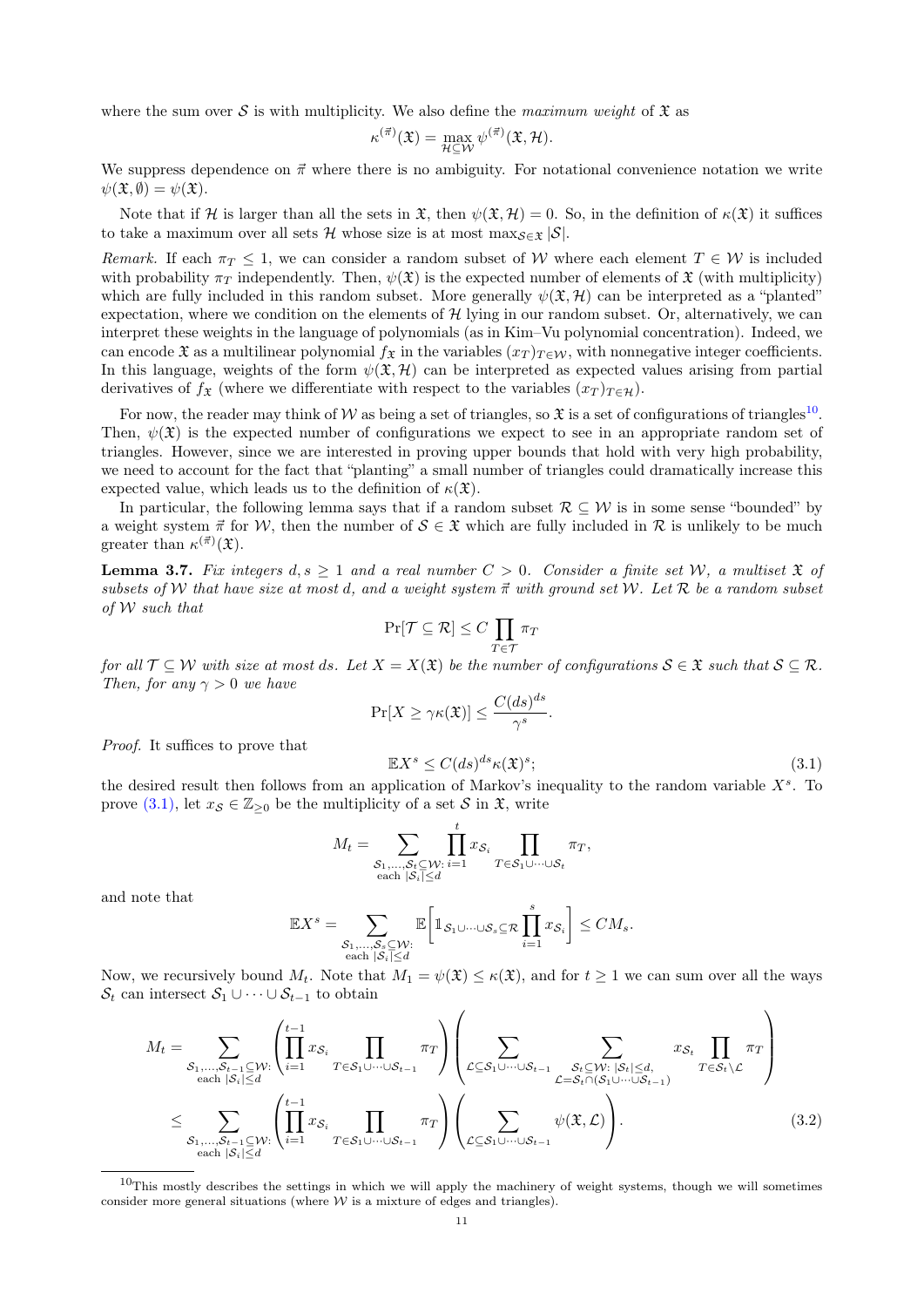Note that  $|\mathcal{S}_1 \cup \cdots \cup \mathcal{S}_{t-1}| \leq d(t-1)$ , so there are at most  $(d(t-1)+1)^d \leq (dt)^d$  subsets  $\mathcal{L} \subseteq$  $S_1 \cup \cdots \cup S_{t-1}$  which have size at most d (if  $|\mathcal{L}| > d$  then  $\psi(\mathfrak{X}, \mathcal{L}) = 0$ ). Also, recall that  $\psi(\mathfrak{X}, \mathcal{L}) \leq \kappa(\mathfrak{X})$ , so  $M_t \leq (dt)^d \kappa(\mathfrak{X}) M_{t-1}$ , from which we deduce that  $M_s \leq (ds)^{ds} \kappa(\mathfrak{X})^s$ . Then,  $(3.1)$  follows.

We also state a convenient asymptotic corollary of [Lemma 3.7.](#page-10-2)

<span id="page-11-5"></span>**Corollary 3.8.** Consider a finite set W of size at most  $n^{O(1)}$  and a multiset  $\mathfrak X$  of subsets of W each of which has size  $O(1)$ . Consider a weight system  $\vec{\pi}$  with ground set W and let R be a random subset of W such that

$$
\Pr[\mathcal{T} \subseteq \mathcal{R}] = O\bigg(\prod_{T \in \mathcal{T}} \pi_T + n^{-\omega(1)}\bigg)
$$

for all  $\mathcal{T} \subseteq \mathcal{W}$ . Let  $X = X(\mathfrak{X})$  be the number of configurations  $S \in \mathfrak{X}$  such that  $S \subseteq \mathcal{R}$ . Then, with probability  $1 - n^{-\omega(1)}$  we have  $X \leq n^{o(1)} \kappa(\mathfrak{X})$ .

We conclude the section with a simple application of [Lemma 3.7,](#page-10-2) corresponding to the special case where  $\mathfrak X$  is a collection of singleton sets and the weights are all equal (our weight systems machinery is not really necessary for such a simple case).

<span id="page-11-6"></span>**Corollary 3.9.** Consider a finite set W of size at most  $n^{O(1)}$ , and let R be a random subset of W, such that for every choice of distinct  $w_1, \ldots, w_t \in W$  we have  $Pr[w_1, \ldots, w_t \in \mathcal{R}] \leq p^t + n^{-\omega(1)}$ . Then, with probability  $1 - n^{-\omega(1)}$  we have  $|\mathcal{R}| \leq n^{o(1)} \max(p|\mathcal{W}|, 1)$ .

# 4. Efficient High-Girth Absorbers

<span id="page-11-0"></span>Recall that a graph is triangle-divisible if all its degrees are even and its number of edges is divisible by 3. This is a necessary but insufficient condition for triangle-decomposability. In this section we explicitly define a high-girth "absorbing structure" that will allow us to find a triangle-decomposition extending any triangle-divisible graph on a specific vertex set. Importantly, the size of this structure is only polynomial in the size of the distinguished vertex set, which is needed for our proof strategy (recall the discussion in [Section 1.2.2\)](#page-1-1). For a set of triangles  $\mathcal{R}$ , let  $V(\mathcal{R})$  be the set of all vertices in these triangles.

The following theorem encapsulates the properties of our absorbing structure. Apart from the fact that we can find a high-girth triangle-decomposition extending any triangle-divisible graph on a specific vertex set, we also need a rather technical property  $(Ab2)$  $(Ab2)$  $(Ab2)$  stating that the triangle-decompositions can be chosen in a way such that there are only a small number of ways for Erdős configurations to intersect the triangles in these decompositions. This is needed so we can ensure that at the very end, when the absorber is used to complete the final high-girth system, no Erdős configurations are introduced.

<span id="page-11-2"></span>**Theorem [4](#page-11-2).1.** There is  $C_{4,1} \in \mathbb{N}$  so that for  $g \in \mathbb{N}$  there exists  $M_{4,1}(g) \in \mathbb{N}$  such that the following holds. For any  $m \geq 1$ , there is a graph H with at most  $M_{4.1}(g) m^{C_{4.1}}$  $M_{4.1}(g) m^{C_{4.1}}$  $M_{4.1}(g) m^{C_{4.1}}$  vertices containing a distinguished independent set  $X$  of size  $m$  and satisfying the following properties.

- <span id="page-11-3"></span>**Ab1** For any triangle-divisible graph L on the vertex set X there exists a triangle-decomposition  $S_L$  of  $L \cup H$  which has girth greater than g.
- <span id="page-11-1"></span>**Ab2** Let  $\mathcal{B} = \bigcup_L \mathcal{S}_L$  (where the union is over all triangle-divisible graphs L on the vertex set X) and consider any graph K containing H as a subgraph. Say that a triangle in K is nontrivially  $H$ intersecting if it is not one of the triangles in  $\mathcal{B}$ , but contains a vertex in  $V(H) \setminus X$ .

Then, for every set of at most g triangles  $\mathcal R$  in K, there is a subset  $\mathcal L_{\mathcal R}\subseteq \mathcal B$  of at most  $M_{4.1}(g)$  $M_{4.1}(g)$  $M_{4.1}(g)$ triangles such that every Erdős configuration  $\mathcal E$  on at most g vertices which includes  $\mathcal R$  must either satisfy  $\mathcal{E} \cap \mathcal{B} \subseteq \mathcal{L}_{\mathcal{R}}$  or must contain a nontrivially H-intersecting triangle  $T \notin \mathcal{R}$ .

Remark. Note that  $\mathbf{Ab1}$  $\mathbf{Ab1}$  $\mathbf{Ab1}$ , with L as the empty graph on the vertex set X, implies that H itself is triangledecomposable (hence triangle-divisible).

We will prove [Theorem 4.1](#page-11-2) by chaining together some special-purpose graph operations.

**Definition 4.2** (Path-cover). Let the *path-cover*  $\wedge X$  of a vertex set X be the graph obtained as follows. Start with the empty graph on X. Then, for every unordered pair of  $u, v$  of distinct vertices in X, add  $6|X|^2$  new paths of length 2 between u and v, introducing a new vertex for each (so in total, we introduce  $6|X|^2\binom{|X|}{2}$  new vertices). We call these new length-2 paths *augmenting paths*.

The key point is that for any graph L on the vertex set X with even degrees, the edges of  $L \cup \wedge X$  can be decomposed into short cycles.

<span id="page-11-4"></span>**Lemma 4.3.** If a graph L on X has even degrees, then  $L \cup \Delta X$  can be decomposed into cycles of length at most 5, such that there are more cycles of length 4 than of length 5. Additionally, if L is triangle-divisible, then so is  $L \cup \wedge X$ .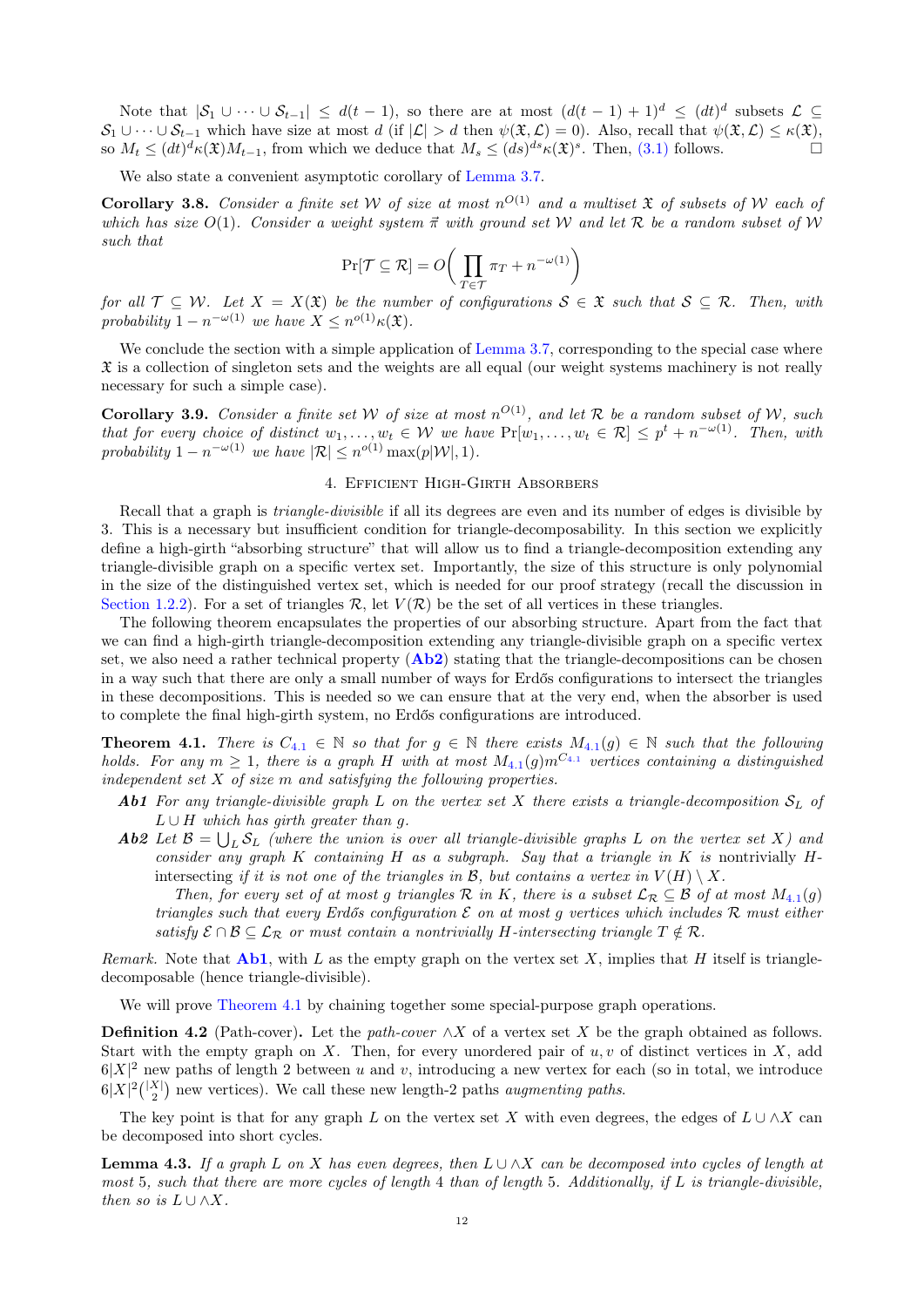*Proof.* By finding an Euler tour in each connected component, we decompose  $L$  into edge-disjoint cycles. There are fewer than  $|X|^2$  cycles in this decomposition. Now, consider one of these cycles C, and write  $v_1, \ldots, v_\ell$  for its vertices. For each  $2 \leq i \leq \ell - 1$ , add two of the augmenting paths between  $v_1$  and  $v_i$ , to obtain an augmented graph  $C' \subseteq L \cup \wedge X$  containing C. By design, C' has an edge-decomposition into cycles of lengths  $3, 5, 5, \ldots, 5, 3$ . We can do this edge-disjointly for each of the cycles in the cycle-decomposition of L, since each cycle only uses at most 2 augmenting paths between any pair. The remaining unused edges of  $L\cup\wedge X$  consist of augmenting paths between vertices. There are an even number of such augmenting paths between each pair of vertices since the above edge-decompositions involve adding pairs of augmenting paths at a time. Therefore, we can decompose the remaining edges into cycles of length 4. Since we included sufficiently many augmenting paths in  $\wedge X$ , it follows that a majority of cycles in our final decomposition have length 4.

Finally, the last statement follows from the fact that  $\wedge X$  is triangle-divisible.

It is proved in [\[1,](#page-49-5) Lemma 3.2] that for any triangle-divisible graph  $H$ , there is a graph  $A(H)$  containing the vertex set of H as an independent set such that  $A(H)$  and  $A(H) \cup H$  are both triangle-decomposable.

**Definition 4.4** (Cycle-cover). Let  $H$  be the (finite) set of all graphs which are a triangle, or whose edges decompose into one cycle of length 4 and one cycle of length 5, or into three cycles of length 4. All such graphs are triangle-divisible (but might not be triangle-decomposable).

Let the cycle-cover of a vertex set Y be the graph  $\Delta Y$  obtained as follows. Beginning with Y, for every  $H \in \mathcal{H}$  and every injection  $f: V(H) \to Y$  we add a copy of  $A(H)$ , such that each  $v \in V(H) \subseteq V(A(H))$  in the copy of  $A(H)$  coincides with  $f(v)$  in Y. We do this in a vertex-disjoint way, introducing  $|V(A(H))\setminus V(H)|$ new vertices each time. (Think of the copy of  $A(H)$  as being "rooted" on a specific set of vertices in Y, and otherwise being disjoint from everything else.)

<span id="page-12-1"></span>**Lemma 4.5.** Let  $Y = V(\wedge X)$  be the vertex set of the graph  $\wedge X$ . If a graph L on X is triangle-divisible, then  $L \cup \wedge X \cup \triangle Y$  admits a triangle-decomposition.

*Proof.* By [Lemma 4.3,](#page-11-4)  $L \cup \bigwedge X$  is triangle-divisible and can be decomposed into cycles of length 3, 4, and 5, with more cycles of length 4 than 5. We group the cycles into individual triangles, pairs of a 4-cycle and 5-cycle, and triples of 4-cycles, all of which are contained within Y. (Triangle-divisibility of  $L \cup \bigwedge X$  implies that there will be no leftover 4-cycles.) To obtain a triangle-decomposition we use the defining property of the graphs  $A(H)$  and the definition of  $\Delta Y$ : for every  $H \in \mathcal{H}$  and injection  $f: V(H) \to Y$ , decompose the corresponding image of  $A(H) \cup H$  into triangles if  $f(H)$  comprises one of our groups, and otherwise decompose the corresponding image of  $A(H)$  into triangles.

If  $|X| = m$ , then [Lemma 4.5](#page-12-1) implies that  $\wedge X \cup \triangle (V(\wedge X))$  can "absorb" any triangle-divisible graph on X, though not necessarily in a high-girth manner. The next transformation will provide us with a girth guarantee.

<span id="page-12-0"></span>**Definition 4.6** (Sphere-cover). Let the g-sphere-cover of a vertex set Z be the graph  $\bigcirc_g Z$  obtained by the following procedure. For every triple T of distinct vertices of Z, arbitrarily label these vertices as  $a, b_1, b_2$ . Then, append a "g-sphere" to the triple. Namely, first add  $2g - 1$  new vertices  $b_3, \ldots, b_{2g}, c$ . Then add the edges  $ab_j$  for  $3 \le j \le 2g$ , the edges  $cb_j$  for  $1 \le j \le 2g$ , the edges  $b_j b_{j+1}$  for  $2 \le j \le 2g-1$ , and the edge  $b_{2a}b_1$ .

Note that every such g-sphere  $Q$  itself has a triangle-decomposition: specifically, we define the *out*decomposition to consist of the triangles

 $cb_2b_3$ ,  $ab_3b_4$ ,  $cb_4b_5$ ,  $ab_5b_6$ , ...,  $cb_{2q}b_1$ .

We also identify a particular triangle-decomposition of the edges  $Q \cup T$ : the *in-decomposition* consists of the triangles

 $cb_1b_2, ab_2b_3, cb_3b_4, ab_4b_5, \ldots, ab_{2g}b_1.$ 

For a triple T in Z, let  $\mathcal{B}^{\circ}(T)$  be the set of all triangles in the in- and out-decompositions of the g-sphere associated to T. We emphasize that  $T \notin \mathcal{B}^{\circ}(T)$ .

Remark. The g-sphere-cover depends on an ordering of every triple of vertices in Z, so is technically not unique, but this is of little consequence to us. Also, we remark that the object we call a  $q$ -sphere is usually called a cycle of length 2g in design theory; we prefer to avoid this terminology as our construction also involves graph cycles.

The key properties of the g-sphere-cover are encapsulated in the following lemma.

<span id="page-12-2"></span>**Lemma 4.7.** Fix an integer  $g > 2$ . Consider a vertex set Z and its g-sphere-cover  $\bigcirc_{g}Z$ , and a triple of vertices T in Z. Let  $\mathcal{E} \subseteq \mathcal{B}^{\circ}(T)$  be a non-empty set of at most g edge-disjoint triangles.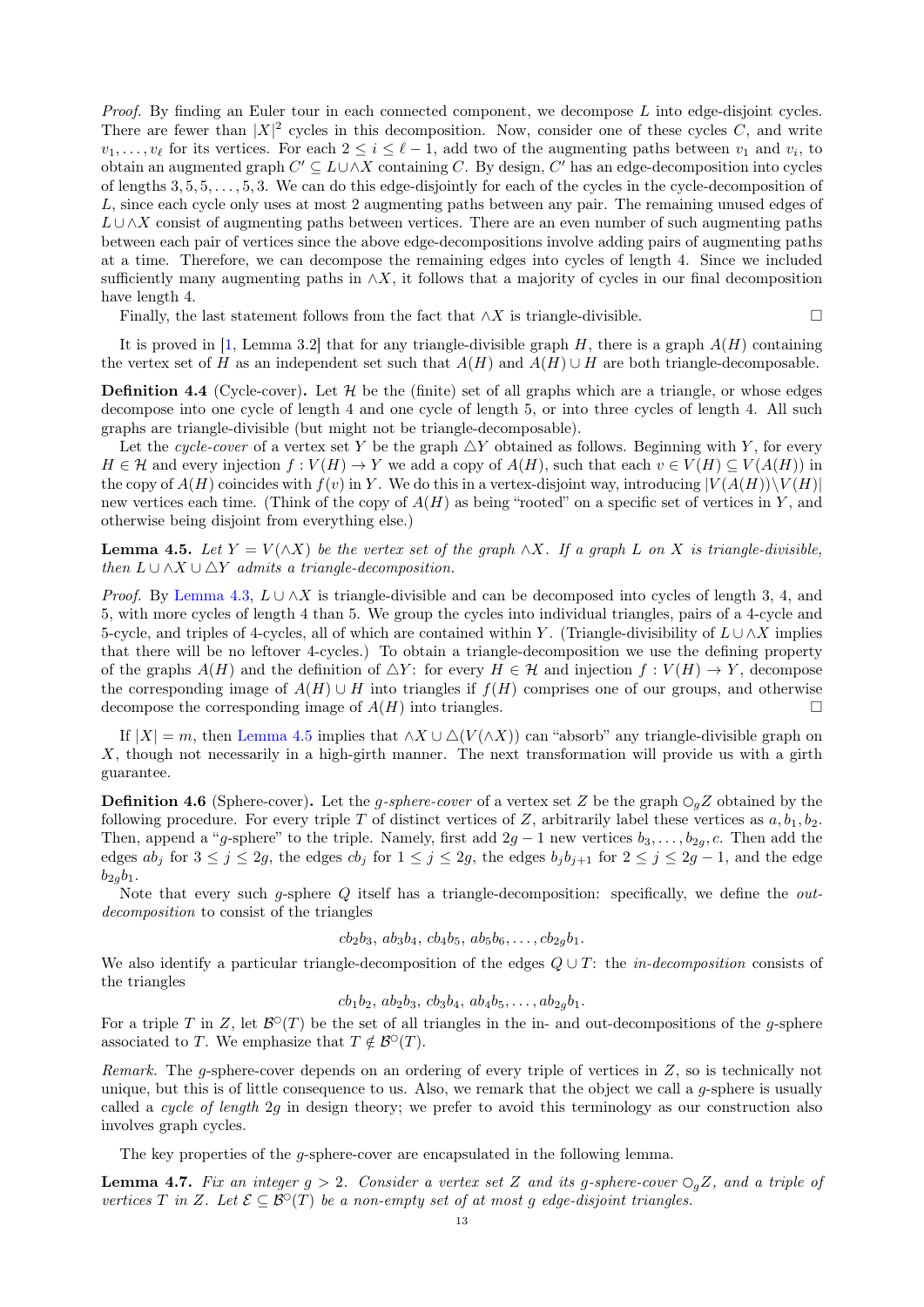(1) There is  $v \in V(\mathcal{B}^{\circ}(T)) \setminus V(T)$  which appears in exactly one of the triangles in  $\mathcal{E}.$ (2)  $|V(\mathcal{E}) \setminus V(T)| \geq |\mathcal{E}|$ .

*Proof.* Write  $a, b_1, b_2$  for the three vertices of T, and let  $b_3, \ldots, b_{2q}$ , c be as in [Definition 4.6.](#page-12-0)

Consider the cycle graph  $C_{2g}$  on the vertices  $b_1, \ldots, b_{2g}$  (running through these vertices in order). By inspecting [Definition 4.6,](#page-12-0) we see that every triangle in  $\mathcal{E} \subseteq \mathcal{B}^{\circ}(T)$  contains an edge of  $C_{2g}$ , and no edge of  $C_{2g}$  appears in more than one triangle of  $\mathcal E$  (since the triangles in  $\mathcal E$  are edge-disjoint). So, we may identify each triangle of  $\mathcal E$  with a unique edge of  $C_{2g}$ , to give a nonempty subgraph  $S \subseteq C_{2g}$ .

For (1), we observe that S has at least two degree-1 vertices (since  $g < 2g$ ). If the only degree-1 vertices of S are  $b_1$  and  $b_2$ , then  $\mathcal{E} = \{cb_1b_2\}$  (since  $g < 2g - 1$ ), in which case c satisfies the desired conclusion. Otherwise, there is some degree-1 vertex different from  $b_1, b_2$  in S, and this vertex satisfies the desired conclusion.

For  $(2)$ , note that S has more vertices than edges, so the desired result follows immediately unless S contains both  $b_1$  and  $b_2$ . But if S contains both these vertices then either it is disconnected (in which case it contains at least two more vertices than edges), or S contains the edge  $b_1b_2$  (in which case S additionally contains c). In all cases, we are done.  $\square$ 

[Lemma 4.7\(](#page-12-2)1) implies that  $\mathcal{O}_qZ$  can "transform" arbitrary triangle-decompositions on Z into high-girth triangle-decompositions, as follows.

<span id="page-13-0"></span>**Lemma 4.8.** Let  $C = \bigcup_{T \in \binom{Z}{3}} \mathcal{B}^{\circ}(T)$ . If a graph L on the vertex set Z is triangle-decomposable, then  $L \cup \bigcirc_{q}Z$  has a triangle-decomposition using only triangles of C, with girth greater than q.

*Proof.* We have a triangle-decomposition of L. Classify every triple of vertices in L as "in" or "out" depending on whether it is in the triangle-decomposition or not. Let  $Q(T)$  be the q-sphere associated with a triple T.

For every "in" triple T, remove it from our decomposition and instead cover the edges of  $T \cup Q(T)$  using the in-decomposition of  $Q(T)$ . For every "out" triple T, cover the edges of  $Q(T)$  using the out-decomposition of  $Q(T)$ . Either way, we have only used triangles in  $\mathcal{B}^{\circ}(T)$ .

We claim that C contains no Erdős j-configuration E for  $5 \leq j \leq g$ . Suppose for the sake of contradiction that there were such a configuration  $\mathcal{E} \subseteq \mathcal{C}$ . Observe that  $\mathcal{E}$  cannot have a vertex which appears in exactly one triangle (recall [Lemma 3.2\(](#page-9-2)1) and that  $j \geq 5$ ). Consider some triple T in Z such that  $\mathcal{E} \cap \mathcal{B}^{\circ}(T)$  is nonempty. Erdős configurations contain edge-disjoint triangles, so [Lemma 4.7\(](#page-12-2)1) implies there is a vertex  $v \in V(\mathcal{B}^{\circ}(T)) \setminus V(T) = V(\mathcal{B}^{\circ}(T)) \setminus Z$  in exactly one triangle of  $\mathcal{E} \cap \mathcal{B}^{\circ}(T)$ .

However,  $\mathcal{E} \subseteq \mathcal{C}$  and thus the triangles in  $\mathcal{E} \setminus \mathcal{B}^{\circ}(T)$  are vertex-disjoint from  $V(\mathcal{B}^{\circ}(T)) \setminus Z$  by construction. We conclude that  $\mathcal E$  has exactly one triangle containing v. This contradicts our earlier observation!

We are ready to prove [Theorem 4.1.](#page-11-2)

*Proof of [Theorem 4.1.](#page-11-2)* We start with a vertex set X of size m. Let  $Y = V(\wedge X)$  and  $Z = V(\triangle Y)$ , and take  $H = \wedge X \cup \triangle Y \cup \bigcirc_{g} Z$ . [Ab1](#page-11-3) is a direct consequence of [Lemmas 4.5](#page-12-1) and [4.8.](#page-13-0) It is also easy to see that H has the claimed size, and that  $\mathcal{B} \subseteq \bigcup_{T \in {Z \choose 3}} \mathcal{B}^{\circ}(T)$ .

Next, we consider **[Ab2](#page-11-1)**. For a triple of vertices T in Z, recall that  $\mathcal{B}^{\circ}(T)$  is the collection of all triangles in the in-decomposition and the out-decomposition associated with the g-sphere on T, and let  $W(T)$  =  $V(\mathcal{B}^{\circ}(T)) \setminus V(T) \subseteq V(H) \setminus Z$ . Note that the  $\mathcal{B}^{\circ}(T)$  are disjoint from each other (having no triangles in common), and the  $W(T) = V(\mathcal{B}^{\circ}(T)) \setminus V(T)$  are vertex-disjoint from each other.

Now, given a collection of at most g triangles  $R$  in K, let  $\mathcal{T}_R$  be the collection of triples T within Z such that  $W(T)$  shares a vertex with  $\mathcal{R}$ . Let  $\mathcal{L}_{\mathcal{R}} = \bigcup_{T \in \mathcal{T}_{\mathcal{R}}} \mathcal{B}^{\circ}(T)$ . We claim that  $\mathcal{L}_{\mathcal{R}}$  satisfies the desired property, noting that its size is bounded by a constant depending only on g.

Consider an Erdős j-configuration  $\mathcal{E}$ , for  $5 \leq j \leq g$  (consisting of triangles in K), which includes  $\mathcal{R}$  and contains some  $T^* \in \mathcal{B} \setminus \mathcal{L}_{\mathcal{R}}$ . Suppose for the sake of contradiction that every  $T' \in \mathcal{E} \setminus (\mathcal{R} \cup \mathcal{B})$  is disjoint from  $V(H) \setminus X$ . There is a unique triple  $T_0$  within Z with  $T^* \in \mathcal{B}^{\circ}(T_0)$ . Let  $\mathcal{K} = \mathcal{E} \cap \mathcal{B}^{\circ}(T_0)$ . Note that K is nonempty (as  $T^* \in \mathcal{K}$ ), and it contains at most g triangles, all edge-disjoint, so by [Lemma 4.7\(](#page-12-2)1) there is  $v \in W(T_0)$  which appears in exactly one of the triangles in K. Let  $W \subseteq \mathcal{E}$  be the subset of triangles of  $\mathcal{E}$ which contain  $v$ .

By assumption,  $v \in V(H) \backslash X$  cannot be a vertex in any of the triangles in  $\mathcal{E} \backslash (\mathcal{R} \cup \mathcal{B})$ , so  $\mathcal{W} \subseteq \mathcal{E} \cap (\mathcal{R} \cup \mathcal{B})$ . If v was in one of the triangles in R, then by definition we would have  $T_0 \in \mathcal{T}_{\mathcal{R}}$ , which would imply  $T^* \in \mathcal{L}_{\mathcal{R}}$ , a contradiction. Hence we deduce  $\mathcal{W} \subseteq \mathcal{E} \cap \mathcal{B}$ . But now note that all of the triangles in  $\bigcup_{T \neq T_0} \mathcal{B}^{\circ}(T)$  have all their vertices in  $Z \cup \bigcup_{T \neq T_0} W(T)$ , which is disjoint from  $W(T_0)$  by construction. So  $W \subseteq \mathcal{E} \cap \mathcal{B}^{\circ}(T_0) = \mathcal{K}$ . Finally, v is in exactly one triangle of K, so we deduce that  $|\mathcal{W}| = 1$ . This contradicts [Lemma 3.2\(](#page-9-2)1) (recalling that  $j \geq 5$ ): every vertex of an Erdős configuration must be in at least 2 triangles.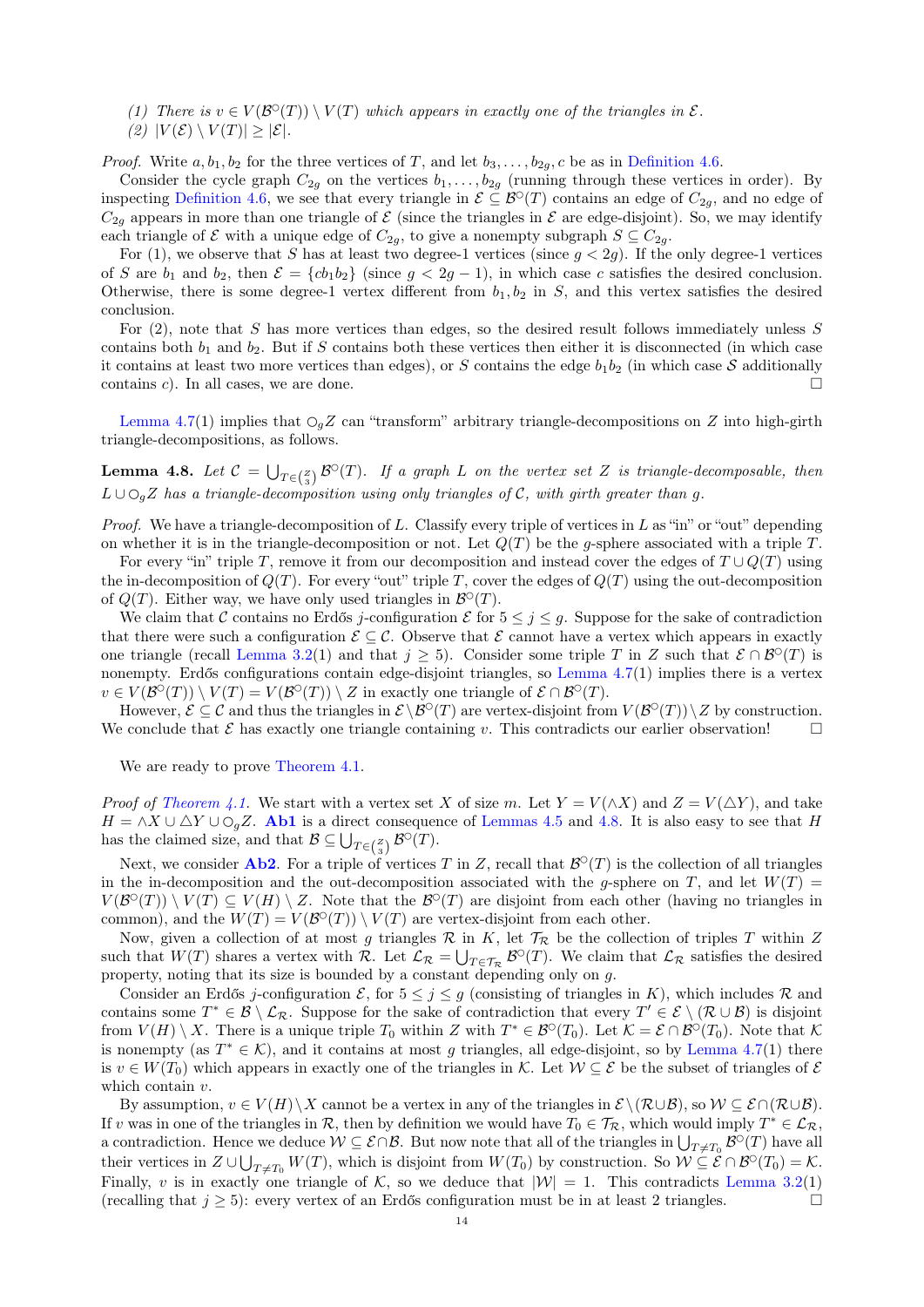#### 5. Regularization

<span id="page-14-0"></span>5.1. Triangle regularization. Given a set of triangles with suitable regularity and "extendability" properties, the following lemma finds a subset which is substantially more regular. This lemma is closely related to [\[1,](#page-49-5) Lemma 4.2] and the proof is almost the same (the idea is to sample from a fractional triangledecomposition), however we need to make certain adjustments in our setting.

<span id="page-14-1"></span>**Lemma [5](#page-14-1).1.** There is  $n_{5,1} \in \mathbb{N}$  such that the following holds for all  $n \geq n_{5,1}$ . Suppose  $C \geq 2$  and  $p \in (n^{-1/6}, 1)$ , let G be a graph on n vertices and let T be a collection of triangles of G, satisfying the following properties.

- (1) Every edge  $e \in E(G)$  is in  $(1 \pm 1/(12C^5))p^2n$  triangles of  $\mathcal{T}$ .
- <span id="page-14-2"></span>(2) For every set  $S \subseteq V(G)$  with  $2 \leq |S| \leq 4$  forming a clique in G, there are between  $C^{-1}p^{|S|}n$  and  $Cp^{|S|}n$  vertices  $u \in V(G) \setminus S$  which form a triangle in  $\mathcal T$  with every distinct pair  $v, w \in S$ .

Then, there is a subcollection  $\mathcal{T}' \subseteq \mathcal{T}$  such that every edge  $e \in E(G)$  is in  $(1 \pm n^{-1/4})p^2n/4$  triangles of  $\mathcal{T}'$ .

*Proof.* Let  $\mathcal{T}_5$  be the collection of all copies of  $K_5$  in G, such that all triangles in this  $K_5$  are present in T. For every edge e in  $E(G)$  let  $\mathcal{T}(e) \subseteq \mathcal{T}$  be the subcollection of triangles in  $\mathcal{T}$  which contain e, and let  $\mathcal{T}_5(e) \subseteq \mathcal{T}_5$  be the subcollection of 5-cliques in  $\mathcal{T}_5$  which contain e.

Also, let

$$
c_e = \frac{p^2n - |\mathcal{T}(e)|}{|\mathcal{T}_5(e)|}.
$$

Iteratively applying assumption [2](#page-14-2) in the lemma statement (and then compensating for double-counting), we see that  $|\mathcal{T}_5(e)| \ge (C^{-1}p^2n)(C^{-1}p^3n)(C^{-1}p^4n)/6$  for all  $e \in E(G)$ , implying that

$$
|c_e| \leq \frac{p^2n/(12C^5)}{C^{-3}p^9n^3/6} \leq \frac{1}{2C^2p^7n^2}.
$$

For  $e \in E(G)$  and  $J \in \mathcal{T}_5(e)$ , define  $\psi_{e,J} : \mathcal{T} \to \mathbb{R}$  by

$$
\psi_{e,J}(T) = \begin{cases}\n-1/6 & \text{if } |V(T) \cap e| = 1 \text{ and } T \subseteq J, \\
1/3 & \text{if } |V(T) \cap e| \neq 1 \text{ and } T \subseteq J, \\
0 & \text{if } T \nsubseteq J.\n\end{cases}
$$

The key point of this construction is that it provides a simple encoding of certain delta functions: for any  $e, e' \in E(G)$  and  $J \in \mathcal{T}_5(e)$ , one can check (via case analysis) that

$$
\sum_{T \in \mathcal{T}(e')} \psi_{e,J}(T) = \mathbb{1}_{e'=e}.
$$

Now, define  $\psi \colon \mathcal{T} \to \mathbb{R}$  by

$$
\psi(T) = \frac{1}{4} + \frac{1}{4} \sum_{e \in E(G)} c_e \sum_{J \in \mathcal{T}_5(e)} \psi_{e,J}(T).
$$

For a given  $T \in \mathcal{T}$ , there are at most  $(Cp^3n)(Cp^4n)/2$  many  $J \in \mathcal{T}_5$  such that  $T \subseteq J$  (to see this, iteratively apply assumption [2](#page-14-2) in the lemma statement). We deduce that  $\psi(T) \in [0, 1]$ , since

$$
|\psi(T) - 1/4| \le \frac{1}{4} \sum_{e \in E(G), J \in \mathcal{T}_5(e)} |c_e||\psi_{e,J}(T)| \le \frac{1}{4} \sum_{e \in E(G), J \in \mathcal{T}_5(e): T \subseteq J} \frac{1}{2C^2 p^7 n^2} \cdot \frac{1}{3}
$$
  

$$
\le \left(\frac{1}{2}C^2 p^7 n^2\right) \cdot \binom{5}{2} \cdot \frac{1}{24C^2 p^7 n^2} \le \frac{1}{4}.
$$

Also, for any  $e \in E(G)$  we have

$$
\sum_{T \in \mathcal{T}(e)} \psi(T) = \frac{1}{4} |\mathcal{T}(e)| + \frac{1}{4} \sum_{e' \in E(G)} c_{e'} \sum_{J \in \mathcal{T}_5(e')} \sum_{T \in \mathcal{T}(e)} \psi_{e',J}(T)
$$
  
=  $\frac{1}{4} |\mathcal{T}(e)| + \frac{1}{4} \sum_{e' \in E(G)} c_{e'} \sum_{J \in \mathcal{T}_5(e')} \mathbb{1}_{e = e'} = \frac{1}{4} |\mathcal{T}(e)| + \frac{1}{4} c_e |\mathcal{T}_5(e)|.$ 

By the definition of  $c_e$ , it follows that

$$
\sum_{T \in \mathcal{T}(e)} \psi(T) = \frac{1}{4} p^2 n.
$$

Now, we define a random subset  $\mathcal{T}' \subseteq \mathcal{T}$  by including each  $T \in \mathcal{T}$  with probability  $\psi(T)$  independently. For every  $e \in E(G)$ , the expected number of  $T \in \mathcal{T}'$  containing e is exactly  $p^2n/4$ . By a Chernoff bound,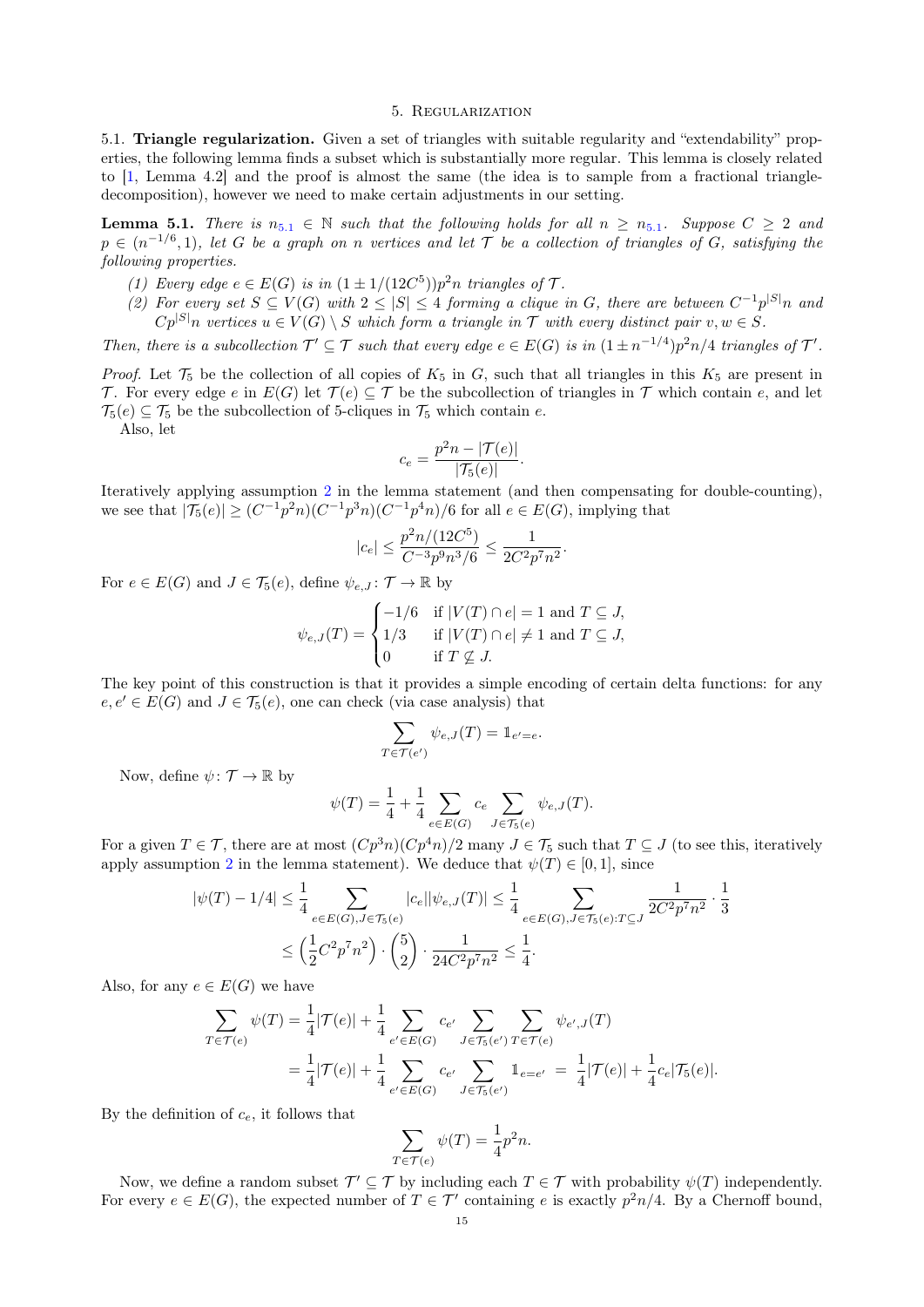e is in  $(1 \pm n^{-1/4})p^2n/4$  of the triangles in T', with probability at least  $1 - \exp(-\Omega(n^{-1/2} \cdot p^2n))$ . Since  $p \geq n^{-1/6}$ , a union bound over at most  $\binom{n}{2}$  edges e concludes the proof.

5.2. General hypergraph regularization. In this section we prove a general lemma stating that for any not-too-dense hypergraph  $\mathfrak{G}$ , we can add a small number of random hyperedges to  $\mathfrak{G}$  to obtain a nearlyregular hypergraph. Moreover, we can specify a sparse hypergraph  $\mathfrak H$  of hyperedges we would like to avoid adding. For the proof of [Theorem 1.1,](#page-0-3) we will apply this lemma to an auxiliary hypergraph  $\mathfrak{G}$  whose vertices correspond to triangles in some graph  $G$ , and whose hyperedges correspond to forbidden configurations of triangles.

In the following lemma statement, the term "degree" always refers to the degree of a vertex, i.e., the number of hyperedges containing that vertex (in hypergraphs there are "higher-order" notions of degree, which will not concern us here).

It strikes us that this lemma may be of independent interest, so we prove a stronger lemma statement than is strictly necessary for the proof of [Theorem 1.1](#page-0-3) (in particular, the proof is iterative, but only one step of this iteration is actually necessary for us).

<span id="page-15-0"></span>**Lemma 5.2.** Fix a constant  $k \in \mathbb{N}$ . Consider n-vertex k-uniform hypergraphs  $\mathfrak{G}, \mathfrak{H}$ , such that  $\mathfrak{G} \subseteq \mathfrak{H}$  and such that the maximum degree of  $\mathfrak{H}$  is at most  $\binom{n-1}{k-1}/(36 \cdot 2^k)$ . Let  $d_{\text{max}}$  be the maximum degree of  $\mathfrak{G}$ . Let  $\mathbb{G}^{(k)}(n,p)$  be a random k-uniform hypergraph on the same vertex set as  $\mathfrak{G}$ , where each of the  $\binom{n}{k}$  possible edges are present with probability p independently. There is a random simple k-uniform hypergraph  $\mathfrak{G}'$ , containing no edge of  $\mathfrak{H}$ , satisfying the following properties.

- (1) The maximum degree of  $\mathfrak{G} \cup \mathfrak{G}'$  is at most  $9d_{\text{max}}$  with probability  $1 n^{-\omega(1)}$ ;
- (2) The vertex degrees of  $\mathfrak{G} \cup \mathfrak{G}'$  all differ by at most  $(\log n)^2$  with probability  $1 n^{-\omega(1)}$ ;
- (3)  $\mathfrak{G}'$  can be coupled as a subgraph of  $\mathbb{G}^{(k)}(n,p)$ , where  $p = 2 \cdot 2^k d_{\max}/\binom{n-1}{k-1}$ .

*Proof.* We will iteratively construct a sequence of random hypergraphs  $\mathfrak{G}(1), \ldots, \mathfrak{G}(\tau)$ , where the number of hypergraphs  $\tau \geq 0$  is itself random (we can think of  $\tau$  as a stopping time). Specifically, given outcomes of  $\mathfrak{G}(1), \ldots, \mathfrak{G}(t)$ , for some  $t \geq 0$ , either we will take  $\tau = t$  and stop, or we will define a random hypergraph  $\mathfrak{G}(t+1)$  whose distribution depends on the outcomes of  $\mathfrak{G}(1), \ldots, \mathfrak{G}(t)$ . This distribution will be chosen in such a way as to typically reduce the difference between the maximum and minimum degree, without introducing too many new edges. At the end, we will take  $\mathfrak{G}' = (\mathfrak{G}(1) \cup \cdots \cup \mathfrak{G}(\tau)) \setminus \mathfrak{H}$ .

So, consider outcomes of  $\mathfrak{G}(1), \ldots, \mathfrak{G}(t)$ . Write  $F(t)$  for the difference between the maximum and the minimum degrees of  $\mathfrak{G} \cup ((\mathfrak{G}(1) \cup \cdots \cup \mathfrak{G}(t)) \setminus \mathfrak{H})$  (so  $F(0)$  is the difference between the maximum and minimum degrees of  $\mathfrak{G}$ ). If one of the following three criteria is met, we take  $\tau = t$  and stop.

- (A)  $F(t) \leq (\log n)^2;$
- (B)  $F(t) > F(t-1)/2$ ;
- (C)  $\mathfrak{G}(t)$  has maximum degree greater than  $4F(t-1)$ .

The idea is that if  $(A)$  occurs then we have successfully regularized our hypergraph, while if  $(B)$  or  $(C)$ occurs then we have failed to sufficiently reduce  $F(t)$  or have introduced too many new hyperedges (in which case we give up; we will show that this is unlikely). Note that the process cannot continue for more than [ $\log_2(d_{\text{max}}/(\log n)^2)$ ] steps (before this time, either (A) or (B) must occur).

If none of (A–C) hold at step t, then we define the next hypergraph  $\mathfrak{G}(t+1)$  as follows. For each vertex v let  $d_v(t)$  be the degree of v in  $\mathfrak{G} \cup ((\mathfrak{G}(1) \cup \cdots \cup \mathfrak{G}(t)) \setminus \mathfrak{H})$  and let  $d_{\max}(t) = \max_{v \in V(\mathfrak{G})} d_v(t)$ . For each vertex v, define its "weight"  $w_v = d_{\text{max}}(t) + F(t) - d_v(t)$ . Hypothetically speaking, if we were able to choose  $\mathfrak{G}(t+1)$  in such a way that the degree of each vertex v in  $\mathfrak{G}(t+1) \setminus (\mathfrak{G}(1) \cup \cdots \cup \mathfrak{G}(t) \cup \mathfrak{H})$  were precisely equal to  $w_v$ , then  $\mathfrak{G} \cup ((\mathfrak{G}(1) \cup \cdots \cup \mathfrak{G}(t+1)) \setminus \mathfrak{H})$  would be regular, i.e.,  $F(t+1) = 0$ . We will not quite be able to manage this, but we will be able to get close by randomly sampling according to the weights  $w_v$ .

Note that  $F(t) \leq w_v \leq 2F(t)$ , so the weights of different vertices differ by a multiplicative factor of at most 2. Define  $W = \sum_{S \in {V(\mathfrak{S})} \atop k=1} \prod_{v \in S} w_v$  (where  ${V(\mathfrak{S}) \choose k-1}$ ) denotes the collection of all  $(k-1)$ -sets of vertices in  $\mathfrak{G}$ ), and define the next random hypergraph  $\mathfrak{G}(t+1)$  by including each k-set of vertices S with probability  $\left(\prod_{v \in S} w_v\right) / W \leq 2^k F(t) / \binom{n-1}{k-1}$  independently.

We now prove (3). Note that, conditional on outcomes of  $\mathfrak{G}(1), \ldots, \mathfrak{G}(t)$  such that (A–C) do not hold, the random hypergraph  $\mathfrak{G}(t+1)$  can be coupled as a subgraph of  $\mathbb{G}^{(k)}(n, p_t)$ , where  $p_t = 2^k (2^{-t} F(0))/\binom{n-1}{k-1}$ (here we are using that  $F(t) \leq 2^{-t} F(0)$ , since  $\tau > t$ ). It follows that  $\bigcup_{t=1}^{\tau} \mathbb{G}^{(k)}(n, p_t)$  can be coupled as a subgraph of  $G^{(k)}(n, p)$ , where

$$
p = \sum_{t=1}^{\infty} p_t \le 2p_1 \le 2 \cdot \frac{2^k d_{\text{max}}}{\binom{n-1}{k-1}} \le 1.
$$

So, (3) holds.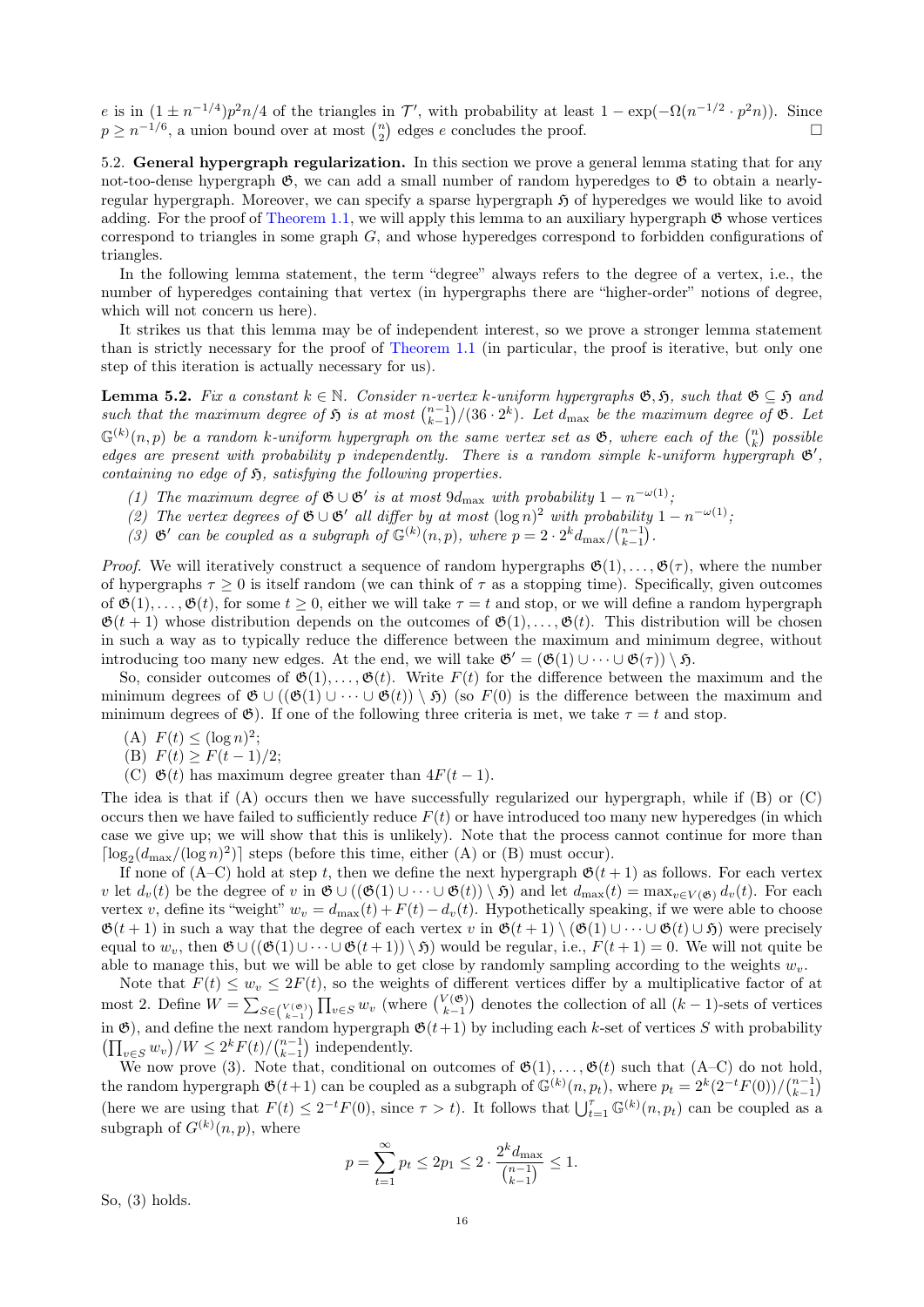Now, we claim that (conditioning on any outcomes of  $\mathfrak{G}(1), \ldots, \mathfrak{G}(t)$ , but subject to the randomness of  $\mathfrak{G}(t+1)$ , with probability  $1-n^{-\omega(1)}$  we have that  $F(t+1) \leq F(t)/2$ , and that  $\mathfrak{G}(t+1)$  has maximum degree at most  $4F(t)$ . Taking a union bound over at most  $t \leq \lceil \log_2(d_{\max}/(\log n)^2) \rceil$  steps, it will follow that the probability (B) or (C) ever occur is at most  $n^{-\omega(1)}$ . Note that if (B) and (C) never occur then we have  $F(0) + \cdots + F(\tau) \leq F(0)(1 + 1/2 + 1/4 + \cdots + 1/2^{\tau}) \leq 2d_{\max}$  and it is easy to check that  $(1-2)$  hold. Thus these claims will finish the proof.

So, condition on any outcomes of  $\mathfrak{G}(1), \ldots, \mathfrak{G}(t)$ , and consider  $\mathfrak{G}(t+1)$  as defined above. Let  $E_v$  be the set of edges containing v in  $\mathfrak{G}(t+1)$ . First, we have

$$
\mathbb{E}|E_v| = \frac{w_v\left(\sum_{S \in \binom{V(\mathfrak{G}) \setminus \{v\}}{k-1}} \prod_{u \in S} w_u\right)}{W} \leq w_v \leq 2F(t).
$$

Noting that  $F(t) > (\log n)^2$  (since (A) did not occur), it follows from a Chernoff bound [\(Lemma 3.5\)](#page-9-3) that with probability  $1 - n^{-\omega(1)}$ , the maximum degree of  $\mathfrak{G}(t+1)$  is at most  $4F(t)$ .

Note that only a  $\binom{n-1}{k-1}\binom{n}{k-1} \leq k/n$  fraction of size- $(k-1)$  subsets of  $V(\mathfrak{G})$  contain v, so the above expression for  $\mathbb{E}|E_v|$  also implies that  $\mathbb{E}|E_v| \geq w_v(1-2^k(k/n))$ . Since  $\mathfrak{G}(1) \cup \cdots \cup \mathfrak{G}(t) \cup \mathfrak{H}$  has maximum degree at most  $8d_{\text{max}} + {n-1 \choose k-1} / (36 \cdot 2^k) \leq {n-1 \choose k-1} / (4 \cdot 2^k)$ , we additionally compute

$$
\mathbb{E}|E_v \cap (\mathfrak{G}(1) \cup \cdots \cup \mathfrak{G}(t) \cup \mathfrak{H})| \leq \frac{{n-1 \choose k-1}}{{4 \cdot 2^k}} \cdot \frac{w_v 2^{k-1}}{{n-1 \choose k-1}} \leq w_v/8.
$$

If n is sufficiently large with respect to k, it follows that  $\mathbb{E}[E_v \setminus (\mathfrak{G}(1) \cup \cdots \cup \mathfrak{G}(t) \cup \mathfrak{H})] \in [13w_v/16, w_v].$ By a Chernoff bound [\(Lemma 3.5\)](#page-9-3) and the fact that  $w_v \geq F(t) > (\log n)^2$ , with probability  $1 - n^{-\omega(1)}$  every vertex v has

$$
||E_v \setminus (\mathfrak{G}(1) \cup \cdots \cup \mathfrak{G}(t) \cup \mathfrak{H})| - w_v|| \leq w_v/4 \leq F(t)/2,
$$

in which case  $F(t + 1) \leq F(t)/2$ , as desired.

### 6. Subsampled Typical Graphs and Perfect Matchings

<span id="page-16-1"></span>In this section we prove that graphs which are "random-like" have perfect matchings, in a certain robust sense. Our notion of being random-like is as follows.

<span id="page-16-2"></span>**Definition 6.1.** An *n*-vertex graph G is  $(p, \xi)$ -typical if every vertex has  $(1 \pm \xi)pn$  neighbors, and every pair of distinct vertices have  $(1 \pm \xi)p^2n$  common neighbors.

Unless p decays very rapidly with n, it is straightforward to prove that a random graph  $\mathbb{G}(n, p)$  is likely to be  $(p, o(1))$ -typical. Thus, typical graphs resemble random graphs in a certain statistical sense.

In the case where  $p \in (0, 1)$  is a constant (the "dense" case), typicality implies a slightly weaker property called *quasirandomness*, which famously has several equivalent definitions. One of these is that between any two disjoint vertex sets S, T there are about  $p|S||T|$  edges (see for example [\[12\]](#page-50-39)). We will need a quantitative version of this implication, where  $p$  is allowed to decay with  $n$ ; the proof is virtually the same as in the dense case, but we include it for completeness as we could not find this specific statement in the literature.

<span id="page-16-0"></span>**Lemma 6.2.** Let  $G = (V, E)$  be an n-vertex  $(p, \xi)$ -typical graph, for  $p, \xi \in (0, 1)$ . For every pair of disjoint vertex sets  $S, T \subseteq V$ , the number of edges  $e(S,T)$  between S and T satisfies

$$
|e(S,T) - p|S||T|| \le 2(\xi^{1/2}pn + \sqrt{pn})\sqrt{|S||T|}.
$$

*Proof.* We write  $\text{codeg}(v, w)$  for the number of common neighbors of v and w, and we write  $\text{deg}_T(s)$  for the number of neighbors of a vertex  $s$  in a set  $T$ . Note that

$$
|e(S,T) - p|S||T||^2 = \left| \sum_{s \in S} (\deg_T(s) - p|T|) \right|^2 \leq |S| \sum_{s \in S} (\deg_T(s) - p|T|)^2 \leq |S| \sum_{s \in V} (\deg_T(s) - p|T|)^2
$$
  
\n
$$
= |S| \sum_{s \in V} \deg_T(s)^2 - 2p|T||S| \sum_{s \in V} \deg_T(s) + p^2 n|T|^2|S|
$$
  
\n
$$
= |S| \sum_{t_1, t_2 \in T} \operatorname{codeg}(t_1, t_2) - 2p|T||S| \sum_{t \in T} \deg(t) + p^2 n|T|^2|S|
$$
  
\n
$$
\leq |S|(|T|(1 + \xi)pn + |T|(|T| - 1)(1 + \xi)p^2n) - 2p|T|^2|S|(1 - \xi)pn + p^2 n|T|^2|S|
$$
  
\n
$$
\leq 2|S||T|pn + 3\xi|T|^2|S|p^2n \leq 2|S||T|pn + 3\xi|T||S|p^2n^2,
$$

and thus

$$
|e(S,T) - p|S||T|| \le 2(\xi^{1/2}pn + \sqrt{pn})\sqrt{|S||T|}.
$$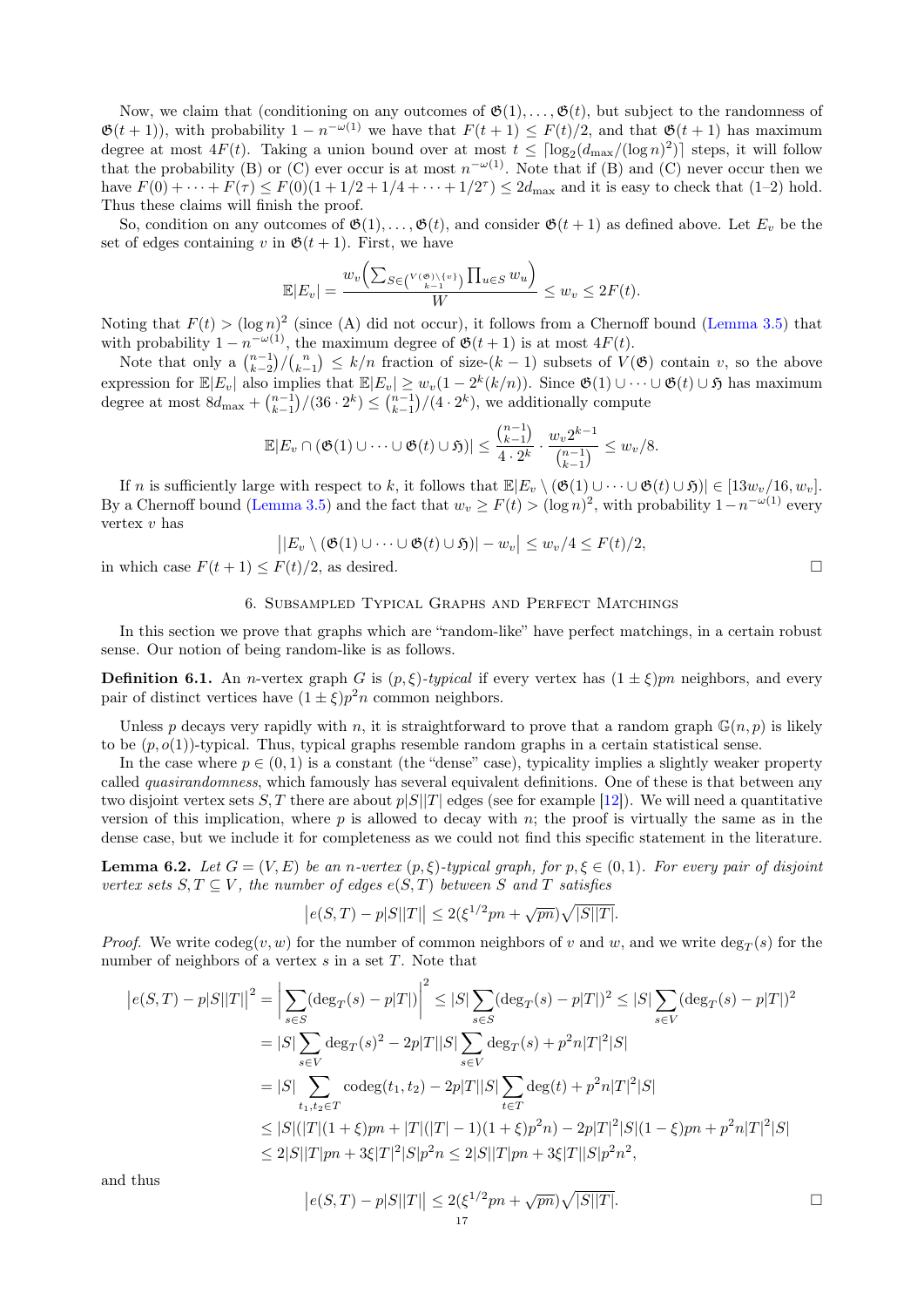We next give a convenient Hall-type criterion for a bipartite graph to have a perfect matching. It is an immediate consequence of the main theorem in [\[56\]](#page-51-9).

<span id="page-17-1"></span>**Lemma 6.3.** Let  $G = (X \cup Y, E)$  be a bipartite graph with  $|X| = |Y| = n$ . Suppose that for every  $S \subseteq X$ ,  $S' \subseteq Y$  with  $|S'| < |S| \leq [n/2]$  we have  $e(S, Y \setminus S') \neq 0$ , and that for every  $T' \subseteq X$ ,  $T \subseteq Y$  with  $|T'| < |T| \leq \lceil n/2 \rceil$  we have  $e(T, X \setminus T') \neq 0$ . Then G has a perfect matching.

We now prove that with high probability, a random subgraph of a typical graph is "robustly matchable", in the sense that it is not possible to destroy all perfect matchings by deleting a subgraph with small maximum degree. We accomplish this by applying [Lemma 6.3](#page-17-1) with a random bipartition of our random subgraph.

<span id="page-17-2"></span>**Lemma [6](#page-17-2).4.** There is an absolute constant  $\xi = \xi_{6,4} > 0$  such that the following holds. Fix  $\gamma \in (0,1/2)$ , and let n be an even number which is sufficiently large in terms of  $\gamma$ . Let G be an n-vertex graph which is  $(p, \xi)$ -typical with  $p \in [n^{-1/3}, 1]$ .

Now, let R be a random subgraph of G obtained by keeping each edge with probability  $n^{\gamma}/(pn)$  independently. With probability at least  $1 - \exp(-\Omega(n^{\gamma}))$ , this random subgraph R has the property that for any subgraph  $F \subseteq R$  with maximum degree at most  $\xi n^{\gamma}$ , there is a perfect matching in  $R \setminus F$ .

*Proof.* Independently from the randomness of R, consider a uniformly random bipartition  $X \cup Y$  of the vertex set of G, into two parts of size exactly  $n/2$ . Let G' be the bipartite subgraph of G consisting of edges between X and Y. Every vertex v has degree  $(1 \pm \xi)pn$  in G, so by the Chernoff bound for hypergeometric random variables [\(Lemma 3.5\)](#page-9-3) and a union bound, with probability  $1 - n \exp(-\Omega(\xi p n))$ we have  $\deg_{G'}(v) = (1 \pm 2\xi)p(n/2)$  for each vertex v. Now consider some  $S \subseteq X, S' \subseteq Y$  satisfying  $\lceil n/4 \rceil \geq |S| > |S'|$ . By [Lemma 6.2,](#page-16-0) we have

$$
e_{G'}(S, Y \setminus S') = \sum_{v \in S} \deg_{G'}(v) - e_G(S, S') \ge (1 - 2\xi)p(n/2)|S| - p|S||S'| - 4\xi^{1/2}pn\sqrt{|S||S'|} \ge pn|S|/10
$$

for large n and small  $\xi$ . Similarly, if  $T' \subseteq X, T \subseteq Y$  with  $|T'| < |T| \leq \lceil n/4 \rceil$  then  $e_{G'}(T, X \setminus T') \geq pn|T|/10$ .

Now, fix any outcome of G' satisfying the above properties, and let  $R' = G' \cap R$ . We observe that with probability at least  $1 - \exp(-\Omega(n^{\gamma}))$ , we have  $e_{R'}(S, Y \setminus S') \geq n^{\gamma} |S|/20$  for every pair of sets  $S \subseteq X, S' \subseteq Y$ with  $\lfloor n/4 \rfloor \geq |S| > |S'|$ . Indeed, by a union bound over S, S' and the Chernoff bound, the probability that this fails to hold is at most

$$
\sum_{k=1}^{\lceil n/4 \rceil} \binom{n/2}{k} \sum_{\ell=0}^{k-1} \binom{n/2}{\ell} \exp(-\Omega(kn^{\gamma})) \le \sum_{k=1}^{\lceil n/4 \rceil} n^{2k} \exp(-\Omega(kn^{\gamma})) \le \exp(-\Omega(n^{\gamma})).
$$

Assuming the above event holds, to make  $e_{R'}(S, Y \setminus S') = 0$  we need to delete at least  $n^{\gamma}/20$  edges incident to some vertex of S. By symmetry, the same is true (with probability at least  $1 - \exp(-\Omega(n^{\gamma}))$ ) when switching the roles of X and Y. The desired result then follows from [Lemma 6.3,](#page-17-1) as long as  $\xi < 1/20$ .  $\Box$ 

### 7. Well-spread forbidden configurations

<span id="page-17-0"></span>For our generalized version of the high-girth triple process, we will need to make certain statistical "wellspreadness" assumptions about our family of forbidden configurations, which mimic some basic statistical properties of the family of Erdős configurations. We will have to define these assumptions in a sufficiently loose way that "sparse enough" random sets of triangles are likely to satisfy them, since such sets will arise during the regularization step of our proof (recall the outline in [Section 2\)](#page-5-0). In particular, we cannot make assumptions that rely too closely on the specific way that triangles are arranged with respect to each other in every forbidden configuration (whereas such information is used rather crucially in [\[8,](#page-49-2) [27\]](#page-50-22)).

For example, note that in the complete graph  $K_n$ , the number of Erdős j-configurations containing a given set R of triangles is  $O(n^{j-v(\mathcal{R})})$ , where  $v(\mathcal{R})$  is the number of vertices spanned by the triangles in R. We will make an assumption of this type, for general forbidden configurations with  $j - 2$  triangles, without demanding that each of the configurations have exactly  $j$  vertices. This type of assumption is probably the most important for us, but we will also need to make further assumptions about pairs of forbidden configurations. A subtle property of Erdős j-configurations is that their vertex set is determined by any set of  $j-3$  triangles (equivalently, deleting a triangle does not delete any vertices), by [Lemma 3.2\(](#page-9-2)1). This has implications for the way that certain pairs of Erdős configurations are distributed. For example, if we fix a pair of distinct triangles T, T', then the number of Erdős j-configurations containing T is  $\Theta(n^{j-3})$ , but the number of pairs of Erdős j-configurations  $\mathcal{E}, \mathcal{E}'$  with  $T \in \mathcal{E}, T' \in \mathcal{E}'$  and  $\mathcal{E} \setminus \{T\} = \mathcal{E}' \setminus \{T'\}$  is only  $O(n^{j-4})$ (because both  $\mathcal E$  and  $\mathcal E'$  must have the same vertex set containing all  $v(T \cup T') \geq 4$  vertices of T and T').

It turns out that assumptions of the above type (concerning the numbers of Erdős configurations and pairs of Erdős configurations containing given sets of triangles) are sufficient for a basic generalization of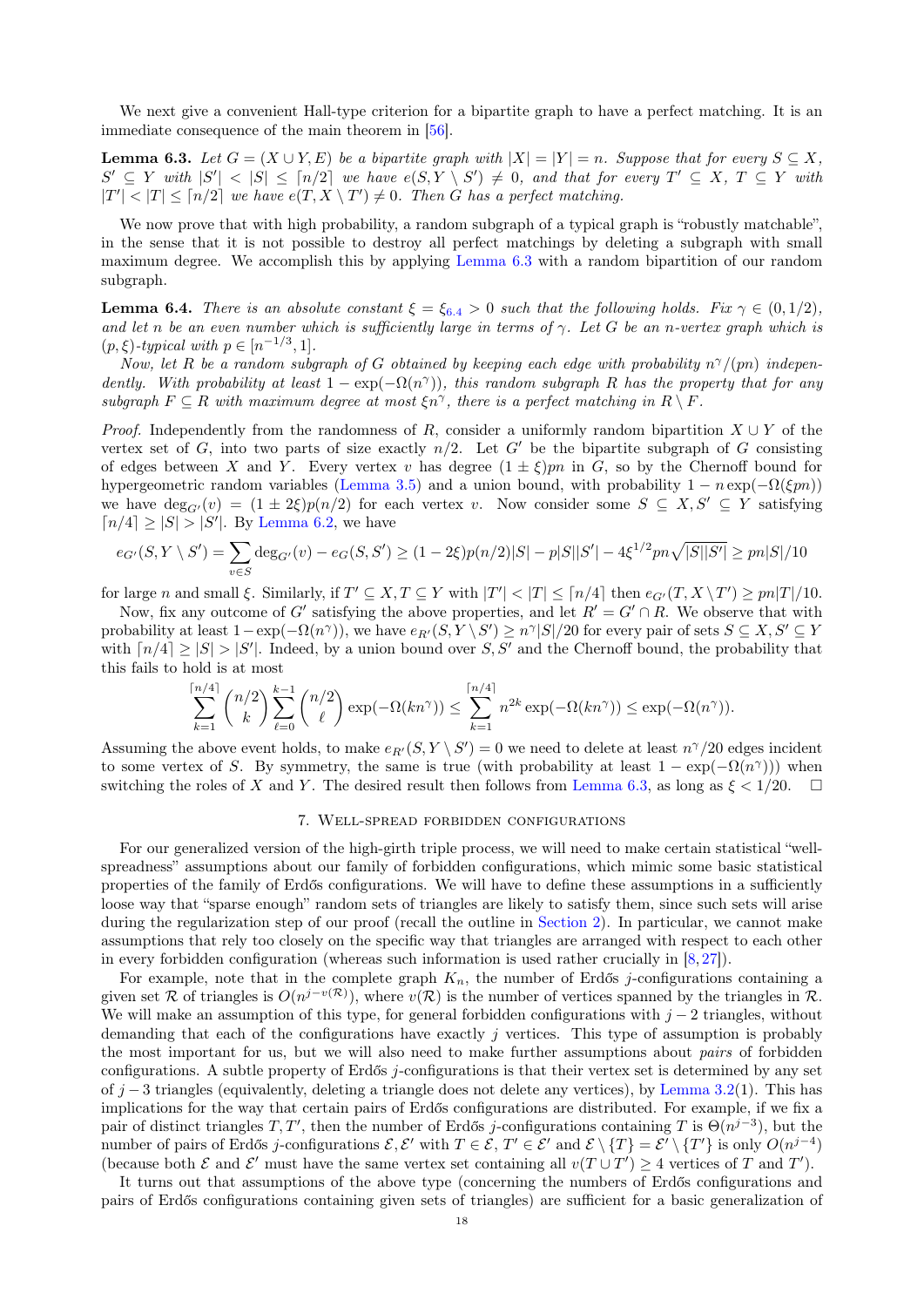the theorems in [\[8,](#page-49-2) [27\]](#page-50-22). However, we will actually need rather more complicated assumptions: we need a general theorem which we can apply iteratively, "moving down" a vortex  $U_0 \supseteq U_1 \supseteq \cdots \supseteq U_\ell$  (recall the discussion in [Section 2.1\)](#page-5-3). We therefore need our family of forbidden configurations to be well-spread, in a somewhat technical way, with respect to our vortex.

<span id="page-18-3"></span>**Definition 7.1** (Well-spread). First, for any nonempty set of at most  $j - 2$  triangles R, define

$$
v^j(\mathcal{R}) = \begin{cases} |\mathcal{R}| + 2 & \text{if } |\mathcal{R}| \in \{1, j - 2\} \\ |\mathcal{R}| + 3 & \text{if } 1 < |\mathcal{R}| < j - 2. \end{cases}
$$

The idea is that if R is a nonempty subset of an Erdős j-configuration, then it has at least  $v^j(\mathcal{R})$  vertices (this follows from [Lemma 3.2](#page-9-2) applied to  $\mathcal{R}$ ).

Now, fix a descending sequence of subsets  $V(K_N) = U_0 \supseteq \cdots \supseteq U_k$ , and let  $n = |U_k|$ . Fix some  $y, z \in \mathbb{R}$ (which should be thought of as "error parameters"). For a triple T in  $K_N$ , let lev(T) be the maximum i such that T has all its vertices in  $U_i$ . For  $4 \leq j \leq g$ , say that a collection of sets of  $j-2$  triangles  $\mathfrak{F}_j$  is  $(y, z)$ -well-spread (with respect to our descending sequence of subsets) if the following conditions hold.

**WS0** Every  $\mathcal{E} \in \mathfrak{F}_j$  is an edge-disjoint collection of triangles.

<span id="page-18-1"></span>WS1 For every nonempty set of triangles R and any sequence  $t_0, \ldots, t_{k-1}$ , the number of  $\mathcal{E} \in \mathfrak{F}_i$  which include R and, for each  $0 \leq i \leq k$ , contain  $t_i$  triangles  $T \notin \mathcal{R}$  with  $\text{lev}(T) = i$  is at most

$$
zn^{j-(t_0+\cdots+t_{k-1})-v^j(\mathcal{R})}\prod_{0\leq i
$$

<span id="page-18-5"></span>WS2 Fix a pair of triangles  $T, T'$  and any sequence  $t_0, \ldots, t_{k-1}$ . Consider all the pairs of distinct  $\mathcal{E}, \mathcal{E}' \in \mathfrak{F}_j$ for which  $T \in \mathcal{E}, T' \in \mathcal{E}'$  and  $\mathcal{E} \setminus \{T\} = \mathcal{E}' \setminus \{T'\}.$  The number of such pairs  $\mathcal{E}, \mathcal{E}'$  which contain  $t_i$ triangles  $T'' \in \mathcal{E} \setminus \{T\}$  with  $\text{lev}(T'') = i$ , for  $0 \leq i < k$ , is at most

$$
z n^{j-(t_0+\cdots+t_{k-1})-4} \prod_{0 \leq i < k} |U_i|^{t_i}.
$$

- <span id="page-18-4"></span>WS3 If  $j = 4$ , then for every triangle T and edge  $e \notin E(T)$ , there are at most z configurations  $\mathcal{E} \in \mathfrak{F}_j$ which contain T and a second triangle T' with  $lev(T') = k$  and  $e \in E(T')$ .
- <span id="page-18-0"></span>WS4 For every triangle T and any sequence  $t_0, \ldots, t_{k-1}$ , the number of  $\mathcal{E} \in \mathfrak{F}_j$  which contain T and for each  $0 \leq i < k$  contain  $t_i$  triangles  $T' \neq T$  with  $lev(T') = i$  is at most

$$
y n^{j-(t_0+\cdots+t_{k-1})-3} \prod_{0 \le i < k} |U_i|^{t_i}.
$$

Finally, we say that a collection of sets of  $j - 2$  triangles  $\mathfrak{F}_j$  is z-well-spread if it is  $(z, z)$ -well-spread.

Remark. We make a few important comments regarding the above definition. First, note that we allow  $j \in \{4, 5\}$ , despite the fact that Erdős 4-configurations and Erdős 5-configurations do not exist. Second, note that [WS4](#page-18-0) is simply [WS1](#page-18-1) for  $|\mathcal{R}| = 1$ , but with an adjusted error parameter. In certain applications, it will be crucial that  $y = o(z)$ . Third, note that being well-spread for  $U_0 \supseteq \cdots \supseteq U_{k+1}$  is not strictly stronger than being well-spread for  $U_0 \supseteq \cdots \supseteq U_k$  (since the definition of n changes); similarly, the definition of  $\text{lev}(T)$  depends on our sequence of sets. These are not serious issues, though we must use care when applying the definitions and results in this section. Finally, we note that the definition of being well-spread still makes sense when  $k = 0$  (in which case the sequences  $t_0, \ldots, t_{k-1}$  are empty).

It is not too difficult to prove that for any descending sequence of subsets  $V(K_N) = U_0 \supseteq \cdots \supseteq U_k$ , the collection of Erdős j-configurations in  $K_N$  is  $O_{j,k}(1)$ -well-spread. However, we will need a version of this fact that incorporates the influence of the absorbing structure defined in [Section 4;](#page-11-0) we are not only interested in Erdős configurations, but more generally in sets of triangles which would complete an Erdős configuration when combined with some absorber triangles. Furthermore, we will need to account for the additional (random) forbidden configurations which may be added for purposes of regularization. We first tackle the impact of the absorbing structure, which is the more difficult of these considerations.

<span id="page-18-2"></span>**Lemma 7.2.** Let  $k \geq 0$ , consider a descending sequence of subsets  $V(K_N) = U_0 \supseteq \cdots \supseteq U_k \supseteq X$ , and let  $n = |U_k|$ . Consider an absorbing structure H (with distinguished set X) satisfying **[Ab1](#page-11-3)** and **[Ab2](#page-11-1)** in [Theorem 4.1](#page-11-2) for  $g \in \mathbb{N}$ . Suppose H is embedded in a complete graph  $K_N$ , and assume that (if  $k > 0$ ) we have  $V(H) \setminus X \subseteq U_0 \setminus U_1$ .

For any triangle-divisible graph L on the vertex set X let  $S_L$  be the associated triangle-decomposition of  $L \cup H$  (as in **[Ab1](#page-11-3)**), and let  $\mathcal{B} = \bigcup_L \mathcal{S}_L$ . Suppose that  $|\mathcal{B}|^{2g} \le N^{\beta}$ , for some  $\beta \le 1$ . For  $j \ge 4$ , let  $\mathfrak{F}_j^{\beta}$ be the collection of all  $(j-2)$ -sets of triangles such that one can obtain an Erdős j'-configuration for some  $5 \leq j' \leq g$  by adding  $j'-j$  triangles from B. Then  $\mathfrak{F}^{\mathcal{B}}_j$  is  $(C_{7,2}(g,k),C_{7,2}(g,k)n^{\beta})$  $(C_{7,2}(g,k),C_{7,2}(g,k)n^{\beta})$  $(C_{7,2}(g,k),C_{7,2}(g,k)n^{\beta})$ -well-spread with respect to  $U_0 \supseteq \cdots \supseteq U_k$ .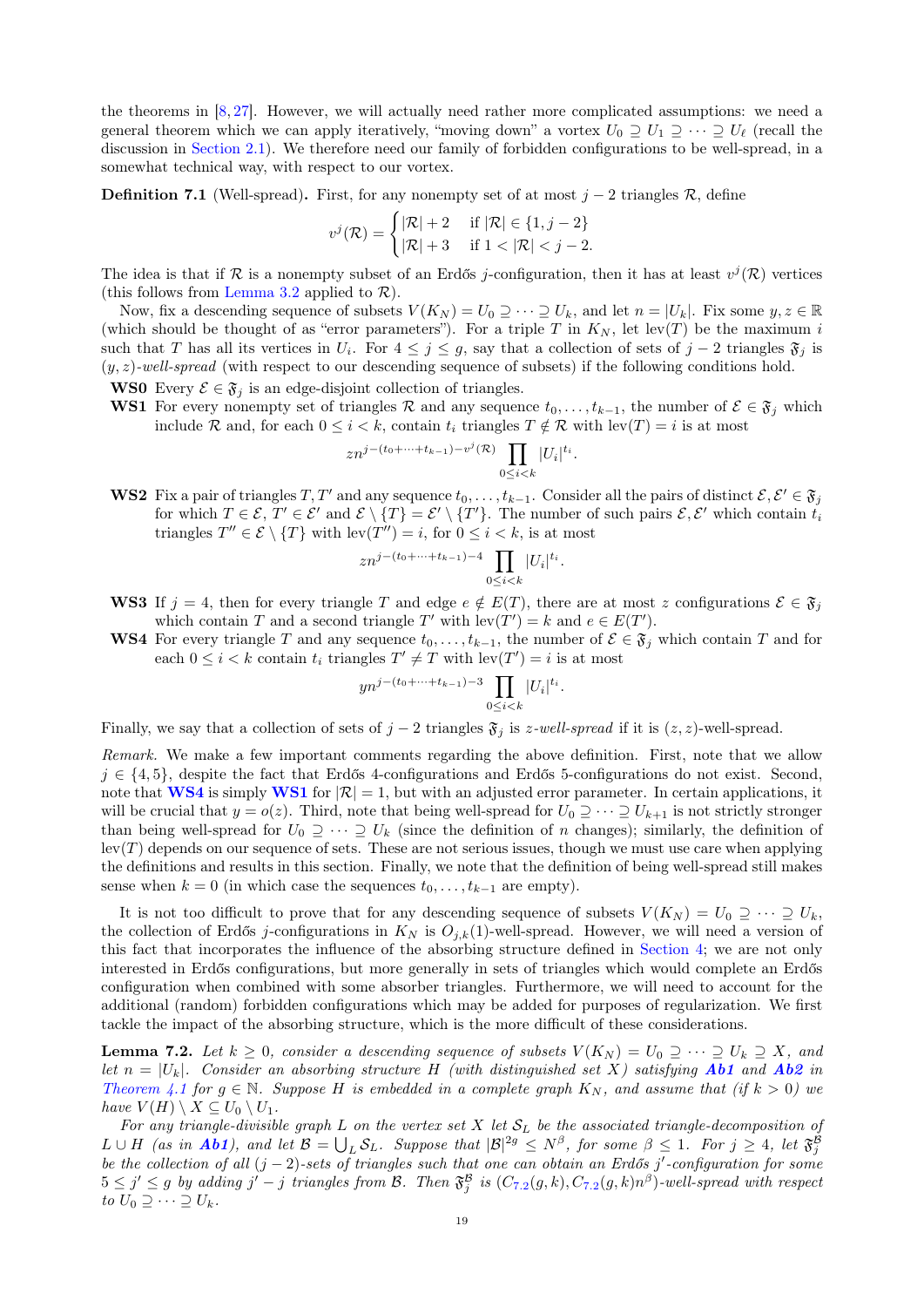*Proof.* The configurations in  $\mathfrak{F}^{\mathcal{B}}_j$  are edge-disjoint by definition. Consider  $j \geq 4$  and sets of at most  $j-2$ triangles  $\mathcal{R}, \mathcal{K}$  in  $K_N$  with  $\mathcal{R} \neq \emptyset$ , and consider a sequence of nonnegative integers  $t_0, \ldots, t_{k-1}$ . Let  $\#(\mathcal{R}, \mathcal{K}, j, t_0, \ldots, t_{k-1})$  be the number of Erdős configurations  $\mathcal{E}$  with  $\mathcal{E} \cap \mathcal{B} = \mathcal{K}$ , with  $\mathcal{R} \subseteq \mathcal{E} \setminus \mathcal{K}$ , which have  $j + |\mathcal{K}| - 2$  triangles (so  $j + |\mathcal{K}|$  vertices) in total, with  $|\mathcal{K}| \leq g - j$ , and which contain  $t_i$  triangles  $T \notin \mathcal{K} \cup \mathcal{R}$  with  $\text{lev}(T) = i$ . Let

$$
\#(\mathcal{R},j,t_0,\ldots,t_{k-1})=\sum_{\substack{\mathcal{K}\subseteq\mathcal{B}\\|\mathcal{K}|\leq g-j}}\#(\mathcal{R},\mathcal{K},j,t_0,\ldots,t_{k-1}),
$$

which is an upper bound for the quantity of interest in **[WS1](#page-18-1)** for  $\mathfrak{F}_{j}^{\mathcal{B}}$ , and for **[WS4](#page-18-0)** in the cases with  $|\mathcal{R}| = 1$ .

We start by proving an upper bound on  $\#(\mathcal{R}, \mathcal{K}, j, t_0, \ldots, t_{k-1})$ . Suppose  $\mathcal E$  contributes to this quantity. For  $0 \leq i \leq k$ , let  $v_i = |(V(\mathcal{E})\setminus V(\mathcal{K}\cup \mathcal{R})) \cap (U_i\setminus U_{i+1})|$  be the number of vertices in  $\mathcal{E}$  but not in  $\mathcal{K}\cup \mathcal{R}$  which lie in  $U_i \setminus U_{i+1}$  (here we take  $U_{k+1}$  to be the empty set). Recalling the definition of  $v^j$  from [Definition 7.1,](#page-18-3) note that

<span id="page-19-3"></span><span id="page-19-2"></span>
$$
v_0 + \dots + v_k = j + |\mathcal{K}| - v(\mathcal{K} \cup \mathcal{R}) \leq j - v^j(\mathcal{R}).
$$
\n
$$
(7.1)
$$

To see why the inequality holds, note that if  $|\mathcal{R}| \in \{1, j-2\}$ , the inequality is equivalent to  $v(\mathcal{K} \cup \mathcal{R}) \geq$  $|K \cup \mathcal{R}| + 2$ , which holds by [Lemma 3.2\(](#page-9-2)2). Otherwise, if  $1 < |\mathcal{R}| < j - 2$ , the inequality is equivalent to  $v(\mathcal{K} \cup \mathcal{R}) \geq |\mathcal{K} \cup \mathcal{R}| + 3$ . This holds by [Lemma 3.2\(](#page-9-2)1), since  $1 < |\mathcal{K} \cup \mathcal{R}| < j + |\mathcal{K}| - 2$ .

Now, since  $|V(\mathcal{R})| \geq 3$ , we may apply [Lemma 3.2\(](#page-9-2)2) to the vertex set  $(V(\mathcal{E}) \setminus V(\mathcal{K} \cup \mathcal{R})) \cap (U_0 \setminus U_{i+1})$ to obtain  $v_0 + \cdots + v_i \le t_0 + \cdots + t_i$  for  $0 \le i < k$ . Therefore, the contribution to  $\#(\mathcal{R}, \mathcal{K}, j, t_0, \ldots, t_{k-1})$ from a particular choice of  $(v_i)_{0 \leq i \leq k}$  is at most

$$
\prod_{0 \le i \le k} |U_i|^{v_i} = |U_k|^{v_0 + \dots + v_k} \prod_{0 \le i < k} \left( \frac{|U_i|}{|U_{i+1}|} \right)^{v_0 + \dots + v_i} \le n^{j - v^j(\mathcal{R})} \prod_{0 \le i < k} \left( \frac{|U_i|}{|U_{i+1}|} \right)^{t_0 + \dots + t_i}
$$
\n
$$
= n^{j - v^j(\mathcal{R}) - (t_0 + \dots + t_{k-1})} \prod_{0 \le i < k} |U_i|^{t_i}.
$$
\n
$$
(7.2)
$$

Note that there are only  $O_{q,k}(1)$  possibilities for  $(v_i)_{0 \leq i \leq k}$ , so

<span id="page-19-0"></span>
$$
\#(\mathcal{R},\mathcal{K},j,t_0,\ldots,t_{k-1}) \leq O_{g,k}(1) \cdot n^{j-v^j(\mathcal{R})-(t_0+\cdots+t_{k-1})} \prod_{0 \leq i < k} |U_i|^{t_i}.\tag{7.3}
$$

We will now distinguish some cases to prove that

<span id="page-19-1"></span>
$$
\#(\mathcal{R}, j, t_0, \dots, t_{k-1}) \le O_{g,k}(1) \cdot n^{\beta + j - v^j(\mathcal{R}) - (t_0 + \dots + t_{k-1})} \prod_{0 \le i < k} |U_i|^{t_i},\tag{7.4}
$$

which will show that  $\mathfrak{F}^{\mathcal{B}}_j$  satisfies **[WS1](#page-18-1)** with parameter  $z = O_{g,k}(n^{\beta})$ .

- Case 1:  $n \ge N^{1/2}$ . There are at most  $|\mathcal{B}|^g \le N^{\beta/2} \le n^{\beta}$  ways to choose K, so we can simply sum  $(7.3)$  over all such choices to obtain  $(7.4)$ . Note this covers all cases when  $k = 0$ .
- Case 2:  $n < N^{1/2}$  and  $t_0 = 0$ . We claim there are actually only  $O_q(1)$  choices for K in this case, so we can again sum over all choices. Recall **[Ab2](#page-11-1)**. Either  $K \subseteq \mathcal{L}_{\mathcal{R}}$ , which provides  $O_q(1)$  choices for K, or there must be  $T \in \mathcal{E} \setminus (\mathcal{R} \cup \mathcal{B})$  such that T contains a vertex of  $V(H) \setminus X$ . In the latter case, note that  $\mathcal{K} \subseteq \mathcal{B}$  and  $V(H) \setminus X \subseteq U_0 \setminus U_1$ . Then  $t_0 > 0$  follows, which is a contradiction.
- Case 3:  $n \le N^{1/2}$  and  $t_0 > 0$ . Configurations with  $K = \emptyset$  are bounded by [\(7.3\).](#page-19-0) Otherwise, we obtain a strict inequality  $v_0 + \cdots + v_i < t_0 + \cdots + t_i$  for all  $0 \leq i < k$ . Indeed, if  $|(V(\mathcal{E}) \setminus V(\mathcal{K} \cup \mathcal{R})) \cap$  $(U_0 \setminus U_{i+1}) = v_0 + \cdots + v_i = 0$  then this is trivial since  $t_0 > 0$ . Otherwise apply [Lemma 3.2\(](#page-9-2)1) to this nonempty vertex set, noting that  $\mathcal{K} \cup \mathcal{R}$  contains at least 4 vertices total. There are at most  $|\mathcal{B}|^g$  ways to choose K, and for each fixed K and  $(v_i)_{0 \leq i \leq k}$ , the number of choices for E is at most

$$
\prod_{0 \le i \le k} |U_i|^{v_i} \le (n/N)n^{j - v^j(\mathcal{R}) - (t_0 + \dots + t_{k-1})} \prod_{0 \le i < k} |U_i|^{t_i},
$$

mimicking the proof of [\(7.2\).](#page-19-2) Since  $|\mathcal{B}|^g \leq N^{1/2} \leq N/n$ , the desired bound follows.

We have now established [\(7.4\)](#page-19-1) in all cases, proving that  $\mathfrak{F}^{\beta}_{j}$  satisfies **[WS1](#page-18-1)**. Next, we observe that in the case  $|\mathcal{R}| = 1$  and  $\mathcal{K} \neq \emptyset$ , the inequality in [\(7.1\)](#page-19-3) is strict (due to [Lemma 3.2\(](#page-9-2)1) and  $1 < |\mathcal{K} \cup \mathcal{R}| < j + |\mathcal{K}| - 2$ ). So, in this case, the proof of  $(7.4)$  can be seen to save a factor of n, and actually shows

<span id="page-19-4"></span>
$$
\#(\mathcal{R},\mathcal{K},j,t_0,\ldots,t_{k-1}) \leq O_{g,k}(1) \cdot n^{\beta+j-4-(t_0+\cdots+t_{k-1})} \prod_{0 \leq i < k} |U_i|^{t_i}.\tag{7.5}
$$

Then, [\(7.5\)](#page-19-4) (for the case  $\mathcal{K} \neq \emptyset$ ) and [\(7.3\)](#page-19-0) (for the case  $\mathcal{K} = \emptyset$ ) together imply

$$
\#(\mathcal{R},j,t_0,\ldots,t_{k-1}) \leq O_{g,k}(1) \cdot n^{j-3-(t_0+\cdots+t_{k-1})} \prod_{0 \leq i < k} |U_i|^{t_i},
$$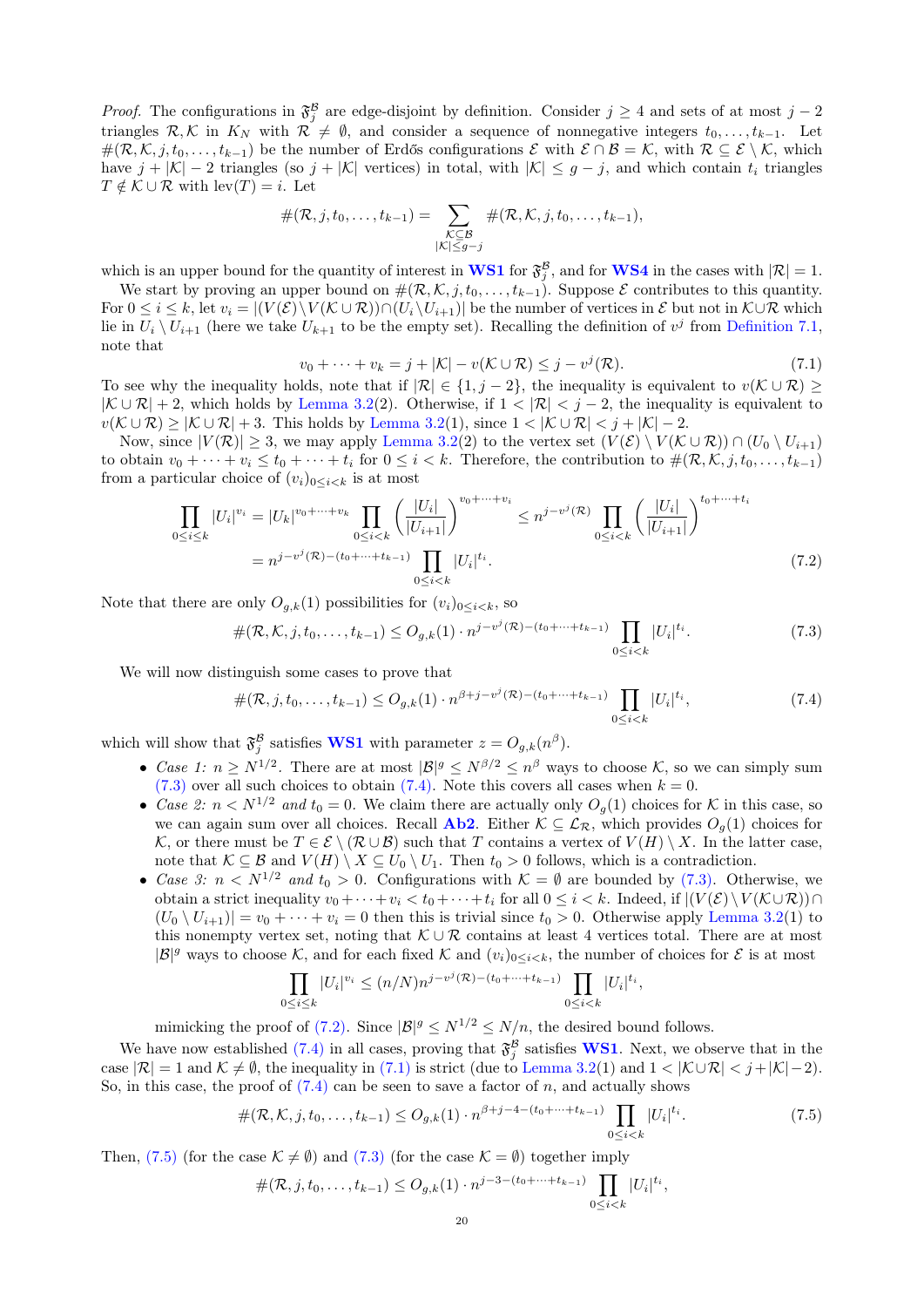for  $|\mathcal{R}| = 1$ , which yields **[WS4](#page-18-0)** of  $(C_{7.2}(g, k), C_{7.2}(g, k)n^{\beta})$  $(C_{7.2}(g, k), C_{7.2}(g, k)n^{\beta})$  $(C_{7.2}(g, k), C_{7.2}(g, k)n^{\beta})$ -well-spreadness. Also, [\(7.5\)](#page-19-4) proves **[WS3](#page-18-4)** (with room to spare; we do not need to consider the edge e at all).

It remains to prove property  $WS2$  with the given parameters. Fix  $T, T'$ . We are counting the number of pairs  $\mathcal{E}, \mathcal{E}' \in \mathfrak{F}_{j}^{\beta}$  satisfying a certain property, and such that there are  $t_i$  triangles  $T'' \in \mathcal{E} \setminus \{T\}$  with  $\text{lev}(T'') = i$  for  $0 \leq i < k$ . First, the contribution coming from pairs in which  $\mathcal E$  is a "derived" forbidden configurations (i.e., not a complete Erdős configuration, induced by some nonempty subset  $\mathcal{K} \subseteq \mathcal{B}$ ) is bounded as desired by [\(7.5\),](#page-19-4) taking  $\mathcal{R} = \{T\}$ . A symmetric argument for  $\mathcal{E}'$  shows we only need to consider the contribution coming from the case where  $\mathcal{E}, \mathcal{E}'$  are both genuine Erdős configurations. In this case  $\mathcal{E}' \setminus \{T'\}$  has the same vertex set as  $\mathcal{E}'$ , so  $\mathcal{E}'$  has to contain all  $v(T \cup T') \geq 4$  vertices of T and T'. To count the number of such configurations let  $v_i = |(V(\mathcal{E}) \setminus V(T \cup T')) \cap (U_i \setminus U_{i+1})|$  for  $0 \le i \le k$  (once again taking  $U_{k+1} = \emptyset$ , and note that

$$
v_0 + \cdots + v_k \leq j - 4.
$$

With this modified definition of  $v_i$ , we still have  $v_0 + \cdots + v_i \le t_0 + \cdots + t_i$  for  $0 \le i < k$  by [Lemma 3.2\(](#page-9-2)2) and the number of choices for  $\mathcal E$  given a particular choice of  $(v_i)_{0 \leq i \leq k}$  is at most

$$
\prod_{i\leq k}|U_i|^{v_i} = |U_k|^{v_0+\cdots+v_i} \prod_{i
$$

Summing over  $O_{g,k}(1)$  sequences  $(v_i)_{0\leq i < k}$  and  $O_g(1)$  ways to choose  $\mathcal{E}'$  from triangles on  $V(\mathcal{E})$  completes the proof.  $\Box$ 

Finally, the following lemma says that if one adds appropriate *random* configurations to a well-spread collection of configurations, the result is still well-spread.

<span id="page-20-1"></span>**Lemma 7.3.** Fix  $\beta \in (0, 1/3)$ . Let  $\mathfrak{F}_j$  be an  $n^{\beta}$ -well-spread collection of sets of  $j-2$  triangles with respect to  $V(K_N) = U_0 \supseteq \cdots \supseteq U_k$ . Let  $\mathfrak{F}^{\text{rand}}_j$  be a random collection of sets of vertex-disjoint triangles in  $K_N[U_k] \cong K_n$ , where every set of j – 2 triangles is included in  $\mathfrak{F}_j^{\text{rand}}$  with probability  $p_j = n^{\beta} n^{-2j+6}$ . With probability  $1-n^{-\omega(1)}$ , the collection of sets of triangles  $\mathfrak{F}_j \cup \mathfrak{F}_j^{\text{rand}}$  is  $C_{7.3}(g,k)n^{\beta}$  $C_{7.3}(g,k)n^{\beta}$  $C_{7.3}(g,k)n^{\beta}$ -well-spread.

*Proof.* First, we claim that with probability  $1 - n^{-\omega(1)}$ ,  $\mathfrak{F}_j^{\text{rand}}$  satisfies property **[WS1](#page-18-1)** of  $C_{7,3}(g,k)n^{\beta}$  $C_{7,3}(g,k)n^{\beta}$  $C_{7,3}(g,k)n^{\beta}$ . well-spreadness. Indeed, note that no configuration in  $\mathfrak{F}^{\text{rand}}_j$  ever contains a triangle T with lev(T) < k. Fixing nonempty R, there are at most  $(n^3)^{j-2-|\mathcal{R}|}$  possible configurations including R, and each is present independently with probability  $p_j$ . The expected number of such configurations in  $\mathfrak{F}^{\text{rand}}_j$  is at most  $n^{\beta+j-3|\mathcal{R}|} \leq n^{\beta+j-v^{j}(\mathcal{R})}$ , so a Chernoff bound proves the claim. Note in this situation, **[WS4](#page-18-0)** is a special case of [WS1](#page-18-1).

Next, we claim that with probability  $1 - n^{-\omega(1)}$ , if  $j = 4$  then  $\mathfrak{F}^{\text{rand}}_j$  satisfies property **[WS3](#page-18-4)**. Indeed, for a triangle T and an edge  $e \notin E(T)$ , there are at most n triangles T' with  $lev(T') = k$  containing e. So, the expected number of configurations in  $\mathfrak{F}_4^{\text{rand}}$  containing T and such a triangle T' is at most  $np_4 \leq n^{\beta-1}$ , implying (via a Chernoff bound) that property **[WS3](#page-18-4)** holds for  $\mathfrak{F}_4^{\text{rand}}$  with probability  $1 - n^{-\omega(1)}$ .

For property [WS2](#page-18-5), we need to consider separately the case where  $\mathcal{E}, \mathcal{E}' \in \mathfrak{F}^{\text{rand}}_j$  and the case where  $\mathcal{E} \in \mathfrak{F}_i^{\text{rand}}, \mathcal{E}' \in \mathfrak{F}_j$ . In both cases we can again use a simple Chernoff bound. The expected number of suitable .j pairs in the former case is at most  $(n^3)^{j-3}p_j^2 \leq n^{2\beta-j+3} = o(1)$ , choosing  $j-3$  disjoint triangles for  $\mathcal{E} \setminus \{T\}$ . Then, the expected number of suitable pairs in the latter case is at most  $O_g(n^{\beta+j-3}p_j) \leq n^{2\beta-j+3} = o(1)$ . Here we are using that  $\mathcal{E}' \setminus \{T'\} = \mathcal{E} \setminus \{T\}$  must have all vertices in  $U_k$ , so **[WS4](#page-18-0)** applied to  $\mathfrak{F}_j$  implies there are at most  $n^{\beta+j-3}$  choices for  $\mathcal{E}'$ . The result follows.

#### 8. Bounds for weight systems

<span id="page-20-0"></span>At many points in the proof of [Theorem 1.1,](#page-0-3) we will prove upper bounds on random variables by defining a weight system  $\vec{\pi}$  and a set of configurations  $\mathfrak{X}$ , and applying [Lemma 3.7.](#page-10-2) In order to apply [Lemma 3.7](#page-10-2) it is necessary to estimate the maximum weight  $\kappa^{(\vec{\pi})}(\mathfrak{X})$ , and in many of these applications the case analysis involved in this estimation is quite involved (though mostly quite mechanical). We collect all such computations in this section: in particular, we prove a number of abstract lemmas providing upper bounds on maximum weights in various situations, tailored for various applications in the proof of [Theorem 1.1.](#page-0-3) The lemmas in this section are likely to seem unmotivated on first reading; the reader is encouraged to skip over this section and refer to it only as various estimates are needed in later sections.

First, for our most straightforward applications of [Lemma 3.7,](#page-10-2) our ground set  $W$  is a set of triangles in a graph, and our weight system  $\vec{\pi}$  encodes the approximate probability that a given triangle T ends up being chosen in one of the (random) stages of the proof of [Theorem 1.1.](#page-0-3) This probability depends on the position of T with respect to the vortex  $U_0 \supseteq \cdots \supseteq U_\ell$  (recall the outline in [Section 2\)](#page-5-0). The multiset of configurations with which we will apply [Lemma 3.7](#page-10-2) will be defined in terms of a well-spread collection of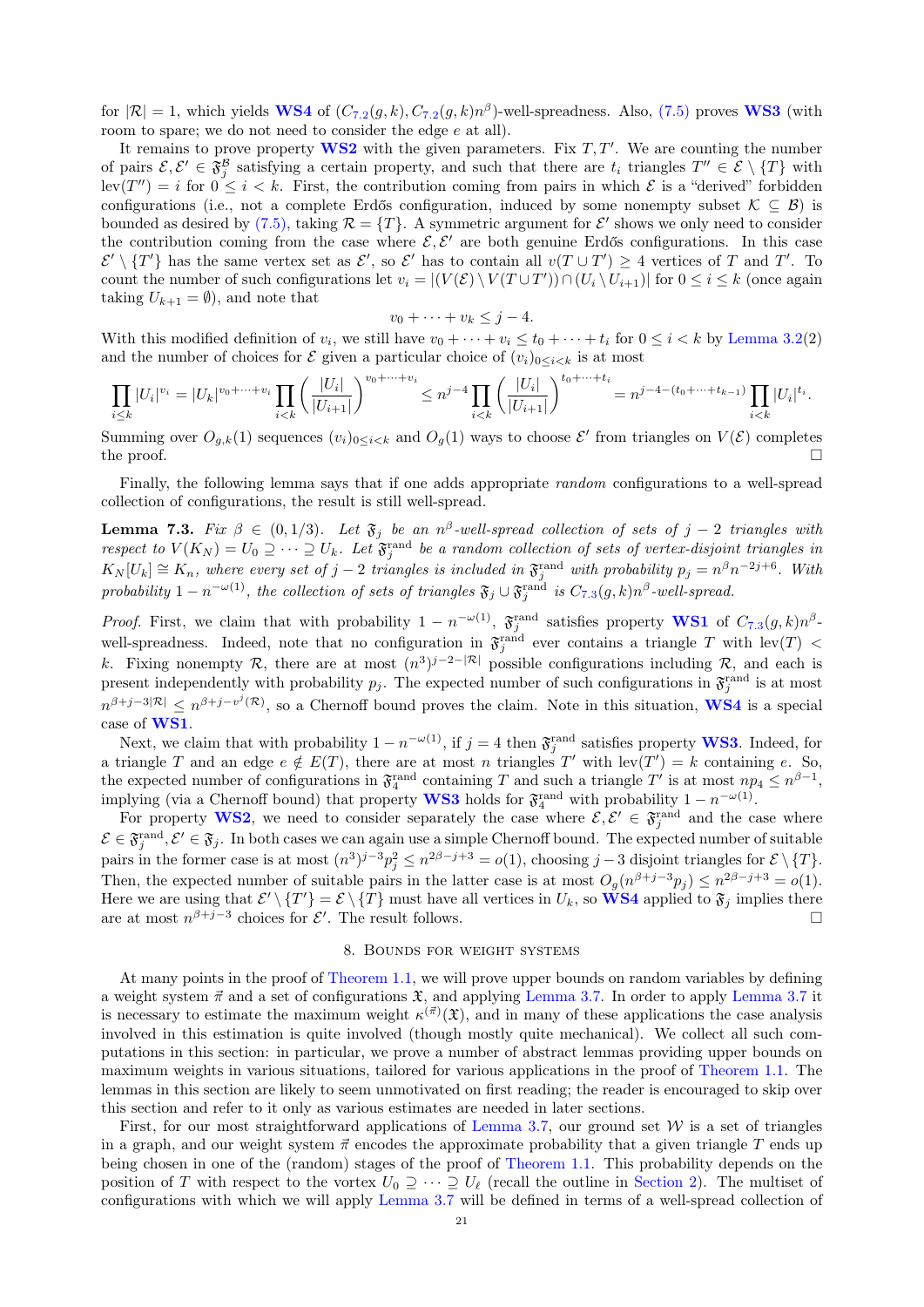forbidden configurations (for example, we might be interested in a high-probability upper bound on the number of forbidden configurations containing a given triangle  $T$ , of which a certain number of triangles have so far been chosen, in which case we would apply [Lemma 3.7](#page-10-2) to a multiset of configurations obtained by taking appropriate-size subsets of forbidden configurations containing  $T$ ). In the following lemma we collect some general weight estimates which are suitable for studying collections of configurations of this type.

Recall that for a triangle T in  $K_N$  and a vortex  $V(K_N) = U_0 \supseteq \cdots \supseteq U_k$  we write lev(T) for the maximum i such that T has all its vertices in  $U_i$ . The functions  $v^j(\cdot)$  used throughout the section were defined in [Definition 7.1.](#page-18-3)

<span id="page-21-0"></span>**Lemma 8.1.** Fix positive real numbers w, y, z, fix a descending sequence of subsets  $V(K_N) = U_0 \supseteq \cdots \supseteq U_k$ , and let  $n = |U_k|$ . Let  $\mathfrak{F}_4, \ldots, \mathfrak{F}_g$  be collections of sets of triangles of  $K_N$ , where each configuration in  $\mathfrak{F}_j$ contains j − 2 triangles and each  $\mathfrak{F}_j$  is  $(y, z)$ -well-spread with respect to our sequence of sets. Let W be the set of triangles in  $K_N$ , and let  $\vec{\pi}$  be the weight system defined by  $\pi_T = w/|U_{\text{lev}(T)}|$  for all  $T \in \mathcal{W}$ .

(1) Fix a nonempty set of triangles Q of  $K_N$ , and integers j and f such that  $4 \leq j \leq g$  and  $f \geq 0$ . Let  $\mathfrak{A}_{\mathcal{Q},j,f}^{(1)}$  be the multiset of sets of triangles constructed as follows. Consider every  $\mathcal{E}\in\mathfrak{F}_j$  and every partition  $\mathcal{E} = \mathcal{Q} \cup \mathcal{Z} \cup \mathcal{F}$  such that  $|\mathcal{F}| = f$  and all triangles in  $\mathcal{Z}$  are contained in  $U_k$ . For each such choice of  $(\mathcal{E}, \mathcal{F}, \mathcal{Z})$ , we add a copy of  $\mathcal{F}$  to  $\mathfrak{A}_{\mathcal{Q},j,f}^{(1)}$ . Then

$$
\psi(\mathfrak{A}^{(1)}_{\mathcal{Q},j,f})=\begin{cases} O_{g,k}(zw^fn^{j-v^j(\mathcal{Q})-f}) & \text{for all $\mathcal{Q}$,}\\ O_{g,k}(yw^fn^{j-v^j(\mathcal{Q})-f}) & \text{if $|\mathcal{Q}|=1$}. \end{cases}
$$

(2) Fix sets of triangles  $Q, Q'$  of  $K_N$  with  $Q \neq \emptyset$ , fix j, j', v', f such that  $4 \leq j, j' \leq g$  and  $v', f \geq 0$ , and let  $v = v^j(Q)$ . Let  $\mathfrak{A}_{Q,Q',j,j',v',f}^{(2)}$  be the multiset of sets of triangles constructed as follows. Consider each  $\mathcal{E} \in \mathfrak{F}_j, \mathcal{E}' \in \mathfrak{F}_{j'}$  and every choice of partitions  $\mathcal{E} = \mathcal{Q} \cup \mathcal{Z} \cup \mathcal{F}$  and  $\mathcal{E}' = \mathcal{Q}' \cup \mathcal{Z}' \cup \mathcal{F}'$  such that  $\mathcal{F} \cup \mathcal{F}'$  is disjoint from  $\mathcal{Q} \cup \mathcal{Z} \cup \mathcal{Q}' \cup \mathcal{Z}'$ ,  $\mathcal{Q}' \cup (\mathcal{E} \cap \mathcal{E}') \neq \emptyset$ ,  $v' = v^{j'}(\mathcal{E}' \cap (\mathcal{E} \cup \mathcal{Q}'))$ ,  $|\mathcal{F} \cup \mathcal{F}'| = f$ , and all the triangles in  $\mathcal{Z}\cup\mathcal{Z}'$  are contained in  $U_k$ . (Note v' is well-defined as  $\mathcal{E}'\cap(\mathcal{E}\cup\mathcal{Q}')=\mathcal{Q}'\cup(\mathcal{E}\cap\mathcal{E}')$ .) For each such choice of  $(\mathcal{E}, \mathcal{E}', \mathcal{F}, \mathcal{F}', \mathcal{Z}, \mathcal{Z}')$ , we add a copy of  $\mathcal{F} \cup \mathcal{F}'$  to  $\mathfrak{A}^{(2)}_{\mathcal{Q}, \mathcal{Q}', j, j', v, v', f}$ . Then

$$
\psi(\mathfrak{A}^{(2)}_{\mathcal{Q},\mathcal{Q}',j,j',v',f})=O_{g,k}(z^2w^fn^{j+j'-v-v'-f}).
$$

(3) Fix a pair of (not necessarily distinct) triangles  $T, T'$  of  $K_N$ , and fix some  $4 \leq j \leq q$  and  $f \geq 0$ . Let  $\mathfrak{A}_{T,T',j,f}^{(3)}$  be the multiset of sets of triangles constructed as follows. Consider each pair of distinct  $\mathcal{E}, \mathcal{E}' \in \mathfrak{F}_j$  with  $\mathcal{E} \setminus \{T\} = \mathcal{E}' \setminus \{T'\}$ , and every choice of partition  $\mathcal{E} \setminus \{T\} = \mathcal{Z} \cup \mathcal{F}$  such that  $|\mathcal{F}| = f$ and all the triangles in  $\mathcal Z$  are contained in  $U_k$ . For each such choice of  $(\mathcal E,\mathcal E',\mathcal F,\mathcal Z)$ , we add a copy of F to  $\mathfrak{A}_{T,T',j,f}^{(3)}$ . Then

$$
\psi(\mathfrak{A}_{T,T',j,f}^{(3)}) = O_{g,k}(zw^fn^{j-4-f}).
$$

*Proof.* First we consider (1). For some choice of  $\mathcal{E}, \mathcal{F}, \mathcal{Z}$  and some  $0 \leq i \leq k-1$ , let  $t_i$  be the number of triangles  $T \in \mathcal{F}$  with  $lev(T) = i$ . For any particular profile  $(t_i)_{0 \leq i \leq k}$ , the contribution to  $\psi(\mathfrak{A}_{\mathcal{Q},j,f}^{(1)})$  from choices of  $\mathcal{E}, \mathcal{F}, \mathcal{Z}$  with that profile is

$$
O_g(1) \cdot \left( zn^{j-(t_0+\cdots+t_{k-1})-v^j(Q)} \prod_{i
$$

To obtain this estimate, we have applied [WS1](#page-18-1) (in the definition of well-spreadness, in [Definition 7.1\)](#page-18-3) to  $\mathcal{R} = \mathcal{Q} \neq \emptyset$  (since every  $T \in \mathcal{Z}$  satisfies lev(T) = k) in order to count choices of  $\mathcal{E}$ , with an extra factor depending only on g to account for the number of choices of  $\mathcal F$ . The first bound in (1) follows by summing over  $O_{g,k}(1)$  possibilities for the profile  $(t_i)_{0\leq i\leq k}$ . For the alternate bound when  $|Q|=1$ , we simply use [WS4](#page-18-0) instead of [WS1](#page-18-1).

Next, (2) is very similar, but with slightly more complicated notation. For  $0 \leq i \leq k$ , let  $t_i$  be the number of triangles  $T \in \mathcal{F}$  with  $lev(T) = i$ , and let  $t_i'$  be the number of triangles  $T \in \mathcal{F}' \setminus \mathcal{E} = \mathcal{F}' \setminus \mathcal{F}$  with  $\text{lev}(T) = i$ . The contribution to  $\psi(\mathfrak{A}_{\mathcal{Q},\mathcal{Q}',j,j',v,v',f}^{(2)})$  coming from a particular choice of the profiles  $(t_i)_{0 \leq i \leq k}$ ,  $(t_i')_{0\leq i < k}$  is at most

$$
O_g(1) \cdot \left( zn^{j-(t_0+\cdots+t_{k-1})-v} \prod_{i < k} |U_i|^{t_i} \right) \left( zn^{j'-(t'_0+\cdots+t'_{k-1})-v'} \prod_{i < k} |U_i|^{t'_i} \right) \cdot \left( w^f |U_k|^{-(f-t_0-\cdots-t_{k-1}-t'_0-\cdots-t'_{k-1})} \prod_{i < k} |U_i|^{-(t_i+t'_i)} \right) = O_g\left(z^2 w^f n^{j+j'-v-v'-f}\right).
$$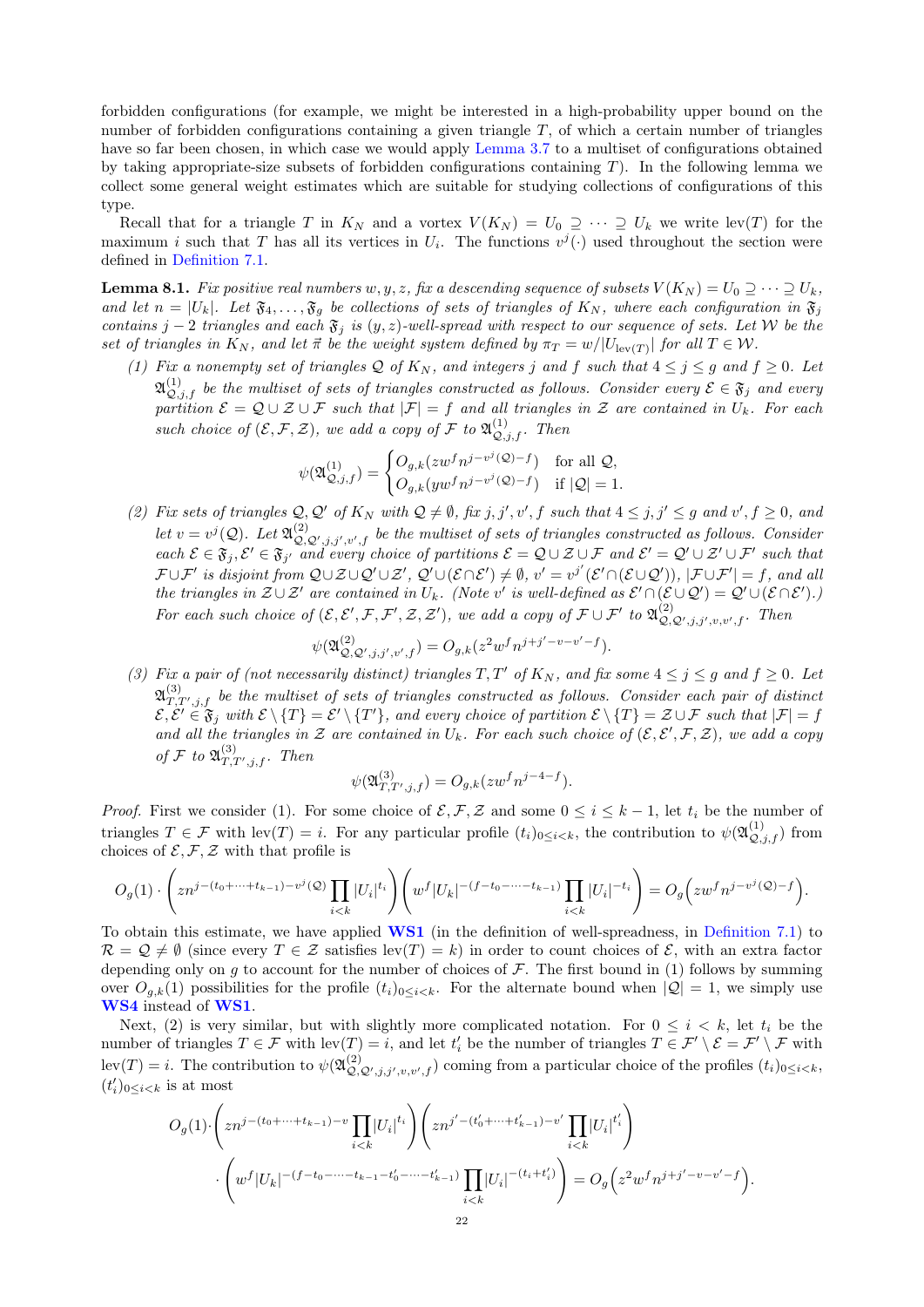Here we have used [WS1](#page-18-1) twice to count choices for  $\mathcal{E}, \mathcal{E}'$ , first applied to  $\mathcal{R} = \mathcal{Q} \neq \emptyset$  and then to  $\mathcal{R} =$  $\mathcal{E}' \cap (\mathcal{E} \cup \mathcal{Q}') = \mathcal{Q}' \cup (\mathcal{E} \cap \mathcal{E}') \neq \emptyset$  (there are  $O_g(1)$  choices for such an  $\mathcal{R}$ ). The desired result follows upon summing over possibilities for the profiles  $(t_i)_{0 \leq i < k}$  and  $(t'_i)_{0 \leq i < k}$ .

Finally, (3) is essentially identical to (1). For  $0 \leq i < k$ , let  $t_i$  be the number of triangles  $T'' \in \mathcal{F}$  with  $\text{lev}(T'') = i$ . The contribution to  $\psi(\mathfrak{A}_{T,T',j,f}^{(3)})$  coming from a particular choice of the profile  $(t_i)_{0 \leq i \leq k}$  is at most

$$
O_g(1) \cdot \left(zn^{j-(t_0+\cdots +t_{k-1})-4} \prod_{i
$$

where we have used [WS2](#page-18-5). As before the desired bound is obtained by summing over choices of  $(t_i)_{0\leq i\leq k}$ .

Using the general estimates in [Lemma 8.1,](#page-21-0) we now estimate some maximum weights  $\kappa(\mathfrak{K}) = \max_{\mathcal{H}} \psi(\mathfrak{K}, \mathcal{H})$ (recall the notation introduced [Definition 3.6\)](#page-9-4), in certain rather specific settings.

Each of the estimates in the following lemma corresponds to a specific quantity that we will need to control when we analyze a generalized high-girth triple process in [Section 9.](#page-31-0)

<span id="page-22-0"></span>**Lemma 8.2.** Fix positive real numbers  $w, z \ge 1$ , fix a descending sequence of subsets  $V(K_N) = U_0 \supseteq \cdots \supseteq$  $U_k$ , and set  $n = |U_k|$ . Let  $\mathfrak{F}_4,\ldots,\mathfrak{F}_g$  be collections of sets of triangles of  $K_N$ , where each set in  $\mathfrak{F}_j$  contains j −2 triangles and each  $\mathfrak{F}_j$  is z-well-spread with respect to our sequence of sets. Let W be the set of triangles in  $K_N$ , and let  $\vec{\pi}$  be the weight system defined by  $\pi_T = w/|U_{\text{lev}(T)}|$  for all  $T \in \mathcal{W}$ .

- (1) For  $4 \leq j \leq g$ ,  $0 \leq c \leq j-5$ , and distinct triangles  $T, T'$  in  $K_N$ , let  $\mathfrak{K}^{(1)}_{T,T',j,c}$  be the multiset of sets of triangles constructed as follows. Consider each  $S \in \mathfrak{F}_j$  such that  $T, T^{\gamma} \in S$ , and consider each subset  $\mathcal{O} \subseteq \mathcal{S} \setminus \{T, T'\}$  containing exactly  $j - c - 4$  triangles, all of which are within  $U_k$ . For each such  $(S, \mathcal{O})$ , add a copy of  $S \setminus (\mathcal{O} \cup \{T, T'\})$  to  $\mathfrak{K}^{(1)}_{T, T', j, c}$ . Then  $\kappa(\mathfrak{K}^{(1)}_{T, T', j, c}) = O_{g,k}(zw^g n^{j-c-5})$ .
- (2) For an edge e and triangle T in  $K_N$  with  $e \nsubseteq T$ , let  $\mathfrak{K}^{(2)}_{e,T}$  be the multiset of sets of triangles constructed as follows. Consider each triangle  $T' \neq T$ , fully within  $U_k$  and containing the edge e, and consider each  $S \in \bigcup_{j=4}^g \mathfrak{F}_j$  such that  $T, T' \in S$ . For each such  $(T', S)$ , add a copy of  $S \setminus \{T, T'\}$ to  $\mathfrak{K}_{e,T}^{(2)}$ . Then  $\kappa(\mathfrak{K}_{e,T}^{(2)}) = O_{g,k}(zw^g)$ .
- (3) For (not necessarily distinct) triangles  $T, T'$  in  $K_N$ , let  $\mathfrak{K}^{(3)}_{T,T'}$  be the multiset of sets of triangles constructed as follows. Consider each triangle  $T^* \notin \{T, T'\}$  fully within  $U_k$ , and consider each pair of distinct configurations  $S, S' \in \bigcup_{j=4}^g \mathfrak{F}_j$  such that  $\{T, T', T^*\} \cap S = \{T, T^*\}$  and  $\{T, T', T^*\} \cap S$  $\mathcal{S}' = \{T', T^*\}$ . For each such  $(T^*, \mathcal{S}, \mathcal{S}')$ , add a copy of  $(\mathcal{S} \cup \mathcal{S}') \setminus \{T, T', T^*\}$  to  $\mathfrak{K}^{(3)}_{T, T'}$ . Then  $\kappa(\mathfrak{K}^{(3)}_{T,T'})=O_{g,k}(z^2w^{2g}).$
- (4) For a triangle T in  $K_N[U_k]$ ,  $4 \leq j \leq g$ , and  $1 \leq c \leq j-4$ , let  $\mathfrak{K}_{T,i}^{(4)}$  $T_{.,j,c-1}^{(4)}$  be the multiset of sets of triangles constructed as follows. Consider each  $S \in \mathfrak{F}_j$  containing T, and consider each subset  $\mathcal{O} \subseteq \mathcal{S} \setminus \{T\}$  containing exactly  $j - c - 2$  triangles, all of which are within  $U_k$ . Then, consider each  $\mathcal{S}' \in \bigcup_{j'=5}^{g} \mathfrak{F}_{j'}$  such that  $|\mathcal{S}' \cap (\mathcal{O} \cup \{T\})| = 2$  and  $\mathcal{S}' \nsubseteq \mathcal{S}$ . For each such  $(\mathcal{S}, \mathcal{S}', \mathcal{O})$ , add a copy of  $(\mathcal{S} \cup \mathcal{S}') \setminus (\mathcal{O} \cup \{T\})$  to  $\mathfrak{K}^{(4)}_{T}$  $T_{T,j,c-1}^{(4)}$ . Then  $\kappa$ ( $\mathfrak{K}_{T,j}^{(4)}$  $T_{,j,c-1}^{(4)}$  =  $O_{g,k}(z^2w^{2g}n^{j-c-3}).$

*Proof of [Lemma 8.2\(](#page-22-0)1).* Fix any set of triangles  $H$ . We wish to prove an upper bound on the weight  $\psi(\mathfrak{K}^{(1)}_{T,T',j,c},\mathcal{H})$ . Recall the representation of each  $\mathcal{K} \in \mathfrak{K}^{(1)}_{T,T',j,c}$  in the form  $\mathcal{K} = \mathcal{S} \setminus (\mathcal{O} \cup \{T,T'\})$ , and note that we can write  $\psi(\mathfrak{K}_{T,T',j,c}^{(1)},\mathcal{H}) = \psi(\mathfrak{K}'),$  where  $\mathfrak{K}' = \{ \mathcal{K} \setminus \mathcal{H} : \mathcal{K} \in \mathfrak{K}_{T,T',j,c}^{(1)}, \mathcal{K} \supseteq \mathcal{H} \}.$ 

Let  $\mathcal{Q} = \mathcal{H} \cup \{T, T'\}$  and recall the notation in [Lemma 8.1\(](#page-21-0)1). Observe that we have the multiset inclusion  $\mathfrak{K}' \subseteq \mathfrak{A}_{\mathcal{Q},j,c-|\mathcal{H}|}^{(1)}$ : we can witness this via the mapping

$$
(\mathcal{S},\mathcal{O})\mapsto(\mathcal{E},\mathcal{F},\mathcal{Z})=(\mathcal{S},\mathcal{S}\setminus(\mathcal{Q}\cup\mathcal{O}),\mathcal{O}).
$$

To be explicit, this is an injective mapping from the data defining  $\mathfrak{K}'$  to the data defining  $\mathfrak{A}_{\mathcal{Q},j,c-|\mathcal{H}|}^{(1)}$ , and  $(S \setminus (O \cup \{T, T'\}) \setminus H = \mathcal{F}$  means that the set corresponding to  $(S, O)$  in  $\mathcal{R}'$  and the set corresponding to  $(\mathcal{E}, \mathcal{F}, \mathcal{Z})$  in  $\mathfrak{A}_{\mathcal{Q},j,c-|\mathcal{H}|}^{(1)}$  are the same. Furthermore, we easily check that the conditions for  $(\mathcal{E}, \mathcal{F}, \mathcal{Z})$  in the definition of  $\mathfrak{A}_{\mathcal{Q},j,c-|\mathcal{H}|}^{(1)}$  are satisfied.

Let  $v = v^j(\mathcal{H} \cup \{T, T'\}) = (|\mathcal{H}| + 2) + 3$  (here we are using that  $\mathcal{H} \cup \{T, T'\} \subsetneq \mathcal{S}$ , since  $|\mathcal{O}| = j - c - 4 \geq 1$ and  $\mathcal O$  is disjoint from  $\mathcal H \cup \{T, T'\}$ . By our multiset inclusion and [Lemma 8.1\(](#page-21-0)1) we have

$$
\psi(\mathfrak{K}^{(1)}_{T,T',j,c},\mathcal{H})\leq \psi(\mathfrak{A}^{(1)}_{\mathcal{Q},j,c-|\mathcal{H}|})=O_{g,k}(zw^gn^{j-v-(c-|\mathcal{H}|)})=O_{g,k}(zw^gn^{j-c-5}).
$$

The desired result follows.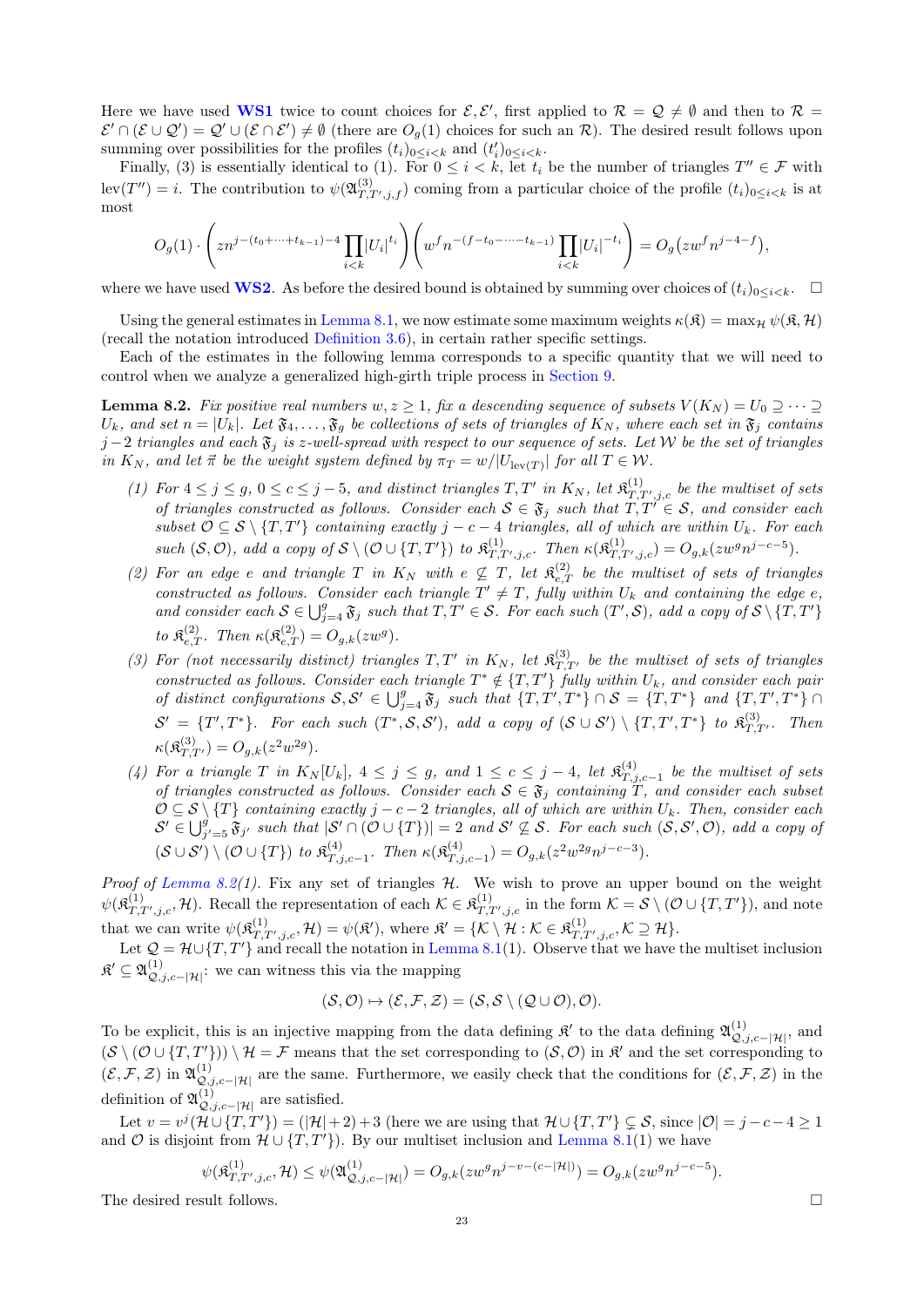Proof of [Lemma 8.2\(](#page-22-0)2). Fix any H, and recall the representation of each  $\mathcal{K} \in \mathfrak{K}_{e,T}^{(2)}$  in the form  $\mathcal{S} \setminus \{T, T'\}$ . We write

$$
\psi(\mathfrak{K}^{(2)}_{e,T},\mathcal{H})=\sum_{j=4}^g\psi(\mathfrak{K}'_j),\text{ where }\mathfrak{K}'_j=\{\mathcal{K}\setminus\mathcal{H}:\mathcal{K}\in\mathfrak{K}^{(2)}_{e,T},\;|\mathcal{K}|=j-4,\;\mathcal{K}\supseteq\mathcal{H}\}
$$

(that is to say,  $\psi(\mathfrak{K}'_j)$  is the contribution to  $\psi(\mathfrak{K}^{(2)}_{e,T})$  arising from data  $(T',\mathcal{S})$  with  $\mathcal{S} \in \mathfrak{F}_j$ ). We will prove that  $\psi(\mathfrak{K}'_j) = O_{g,k}(zw^g)$  for each j; the desired result will follow.

Case 1:  $|\mathcal{H}| = j - 4$ . In this case  $\mathfrak{K}'_j$  consists of copies of the empty set. If  $j = 4$ , the number of such copies is  $\psi(\mathfrak{K}'_j) \leq z = O_{g,k}(zw^g)$ , by **[WS3](#page-18-4)** applied to T and e. Otherwise, if  $j > 4$  then the number of copies is at most z, by [WS1](#page-18-1) applied with  $\mathcal{R} = \mathcal{H} \cup \{T\}.$ 

Case 2:  $|\mathcal{H}| < j-4$ . In this case we will further sum over possibilities for T': let  $\mathfrak{K}'_{j,T'}$  be the submultiset of  $\mathfrak{K}'_j$  arising from a particular choice of T'. Let  $\mathcal{Q} = \mathcal{H} \cup \{T, T'\}$ , let  $v = v^j(\mathcal{H} \cup \{T, T'\}) \geq (|\mathcal{H}| + 2) + 3$ , and note that  $\mathfrak{K}'_{j,T'} \subseteq \mathfrak{A}_{\mathcal{Q},j,j-4-|\mathcal{H}|}^{(1)}$ : the inclusion is witnessed by the injective mapping  $\mathcal{S} \mapsto (\mathcal{E},\mathcal{F},\mathcal{Z}) =$  $(S, \mathcal{S} \setminus \mathcal{Q}, \emptyset)$ . So, by [Lemma 8.1\(](#page-21-0)1) we have  $\psi(\mathfrak{K}'_{j,T'}) = O_{g,k}(zw^g n^{j-v-(j-4-|\mathcal{H}|)}) = O_{g,k}(zw^g/n)$ . The desired bound follows by summing over at most  $n$  choices of  $T' \supseteq e.$  $\vee$  2 e.

Proof of [Lemma 8.2\(](#page-22-0)3). Fix any H, and recall the representation of each  $\mathcal{K} \in \mathfrak{K}^{(3)}_{T,T'}$  in the form  $\mathcal{S} \cup \mathcal{S}'$  ${T, T', T^*}$ . Write  $S \preceq_{\mathcal{H}} S'$  when  $|\mathcal{H} \cap S| > |\mathcal{H} \cap S'|$  or when  $|\mathcal{H} \cap S| = |\mathcal{H} \cap S'|$  and  $|S| \leq |S'|$ . We slightly modify the definition of  $\mathfrak{K}^{(3)}_{T,T'}$  to only consider choices of  $(T^*,\mathcal{S},\mathcal{S}')$  such that  $\mathcal{S}\preceq_{\mathcal{H}}\mathcal{S}'$  (due to the symmetry between S and S', this affects  $\psi(\mathfrak{K}^{(3)}_{T,T'},\mathcal{H})$  by a factor of at most two). Let  $\mathfrak{K}' = \{ \mathcal{K} \setminus \mathcal{H} : \mathcal{K} \in \mathfrak{K}^{(3)}_{T,T'}, \ \mathcal{K} \supseteq \mathcal{H} \},$ so  $\psi(\mathfrak{K}_{T,T'}^{(3)},\mathcal{H}) = \psi(\mathfrak{K}')$ . Keep in mind that for a triple  $(T^*,\mathcal{S},\mathcal{S}')$  contributing to  $\mathfrak{K}'$ , we always have  $\mathcal{H} \subseteq \mathcal{S} \cup \mathcal{S}' \setminus \{T, T', T^*\}.$ 

Unlike the previous parts of [Lemma 8.2,](#page-22-0) it is not quite as convenient to divide the proof into logically independent cases. It is easier to prove two different bounds by applying different parts of [Lemma 8.1,](#page-21-0) and to patch these together to deduce the desired bound  $\psi(\mathfrak{K}') = O_{g,k}(z^2w^{2g}).$ 

*Claim 1.* Let  $\mathcal{R}'_{\mathcal{Q},\mathcal{Q}',j,j',v',q}$  be the submultiset of  $\mathcal{R}'$  arising from data  $(T^*,\mathcal{S},\mathcal{S}')$  such that  $\mathcal{S} \in \mathfrak{F}_j$  and  $\mathcal{S}' \in \mathfrak{F}_{j'}$ , and such that

$$
Q = (\mathcal{S} \cap \mathcal{H}) \cup \{T\}, \quad Q' = (\mathcal{S}' \cap \mathcal{H}) \cup \{T'\}, \quad v' = v^{j'}(\mathcal{S}' \cap (\mathcal{S} \cup \mathcal{Q}')), \quad q = |\mathcal{S} \cap \mathcal{S}' \setminus \{T, T', T^*\}].
$$
  
Let  $v = v^j(Q)$ . Then  $\psi(\mathfrak{K}'_{Q, \mathcal{Q}', j, j', v', q}) = O_{g,k}(z^2 w^{2g} n^{8+q+|\mathcal{H}|-v-v'}).$ 

*Claim 2.* Suppose that  $\mathcal{H} = \emptyset$ . Let  $\mathfrak{K}''_j$  be the submultiset of  $\mathfrak{K}'$  arising from data  $(T^*, \mathcal{S}, \mathcal{S}')$  such that  $S, S' \in \mathfrak{F}_j \text{ and } S \setminus \{T\} = S' \setminus \{T'\}. \text{ Then } \psi(\mathfrak{K}_j'') = O_{g,k}(zw^g).$ 

Before proving these claims, we show how they can be combined to prove that  $\psi(\mathfrak{K}') = O_{g,k}(z^2w^{2g}).$ Consider any  $\mathcal{K} \in \mathcal{R}'$  arising from data  $(T^*, \mathcal{S}, \mathcal{S}')$ , where  $\mathcal{S} \in \mathfrak{F}_j$  and  $\mathcal{S} \in \mathfrak{F}_{j'}$ . We will show that either

- (A)  $v^j((\mathcal{S} \cap \mathcal{H}) \cup \{T\}) + v^{j'}(\mathcal{S}' \cap (\mathcal{H} \cup \{T'\} \cup \mathcal{S})) \geq 8 + |\mathcal{S} \cap \mathcal{S}' \setminus \{T, T', T^*\}| + |\mathcal{H}|$ , or
- (B)  $j = j'$  and  $S \setminus \{T\} = S' \setminus \{T'\}.$

It will follow that  $\psi(\mathfrak{K}')$  is upper-bounded by a sum of  $O_g(1)$  terms of the form  $\psi(\mathfrak{K}'_{Q,Q',j,j',v',q})$  with  $v + v' \geq q + |\mathcal{H}| + 8$ , plus a sum of  $O_g(1)$  terms of the form  $\psi(\mathfrak{K}'_j)$ . The conclusion of the lemma will then follow from Claims 1 and 2.

So, we show that either (A) or (B) must hold. Let  $S \in \mathfrak{F}_j$ ,  $S' \in \mathfrak{F}_{j'}$ . We can write  $S' \cap (\mathcal{H} \cup \{T'\} \cup S)$ as the disjoint union  $\{T',T^*\}\cup(\mathcal{S}'\cap\mathcal{H})\cup((\mathcal{S}'\cap\mathcal{S})\setminus(\mathcal{H}\cup\{T',T^*\})),$  so

$$
|(\mathcal{S} \cap \mathcal{H}) \cup \{T\}| + |\mathcal{S}' \cap (\mathcal{H} \cup \{T'\} \cup \mathcal{S})| = |\mathcal{S} \cap \mathcal{H}| + |\mathcal{S}' \cap \mathcal{H}| + |(\mathcal{S}' \cap \mathcal{S}) \setminus (\mathcal{H} \cup \{T', T^*\})| + 3
$$
  
= |\mathcal{H}| + |(\mathcal{S} \cap \mathcal{S}') \setminus \{T, T', T^\*\}| + 3.

Recalling the definitions of  $v^j(\cdot)$  and  $v^{j'}(\cdot)$ , and noting that  $T^* \notin (\mathcal{S} \cap \mathcal{H}) \cup \{T\}$  and  $T', T^* \in \mathcal{S}' \cap (\mathcal{H} \cup \{T'\} \cup \mathcal{S})$ , we see that (A) holds unless  $|(\mathcal{S} \cap \mathcal{H}) \cup \{T\}| = 1$  and  $|\mathcal{S}' \cap (\mathcal{H} \cup \{T'\} \cup \mathcal{S})| = j' - 2$ . So, assume that this is the case. It follows from  $|(\mathcal{S} \cap \mathcal{H}) \cup \{T\}| = 1$  that  $\mathcal{S} \cap \mathcal{H} = \emptyset$ , and since we are assuming that  $\mathcal{S} \preceq_{\mathcal{H}} \mathcal{S}'$ , we further deduce that  $\mathcal{H} = \emptyset$  and  $j \leq j'$ . But  $|\mathcal{S}' \cap (\mathcal{H} \cup \{T'\} \cup \mathcal{S})| = j' - 2$  means that  $\mathcal{S}' \setminus \{T'\} \subseteq \mathcal{S} \setminus \{T\},$ meaning that  $j' \leq j$ . So, we have  $j = j'$ , and our assumption  $|\mathcal{S}' \cap (\mathcal{H} \cup \{T'\} \cup \mathcal{S})| = j' - 2$  implies that  $(B)$ holds.

Now, to complete the proof of the lemma it suffices to prove Claims 1 and 2. For Claim 2, we consider the injective mapping  $(T^*, \mathcal{S}, \mathcal{S}') \mapsto (\mathcal{E}, \mathcal{E}', \mathcal{F}, \mathcal{Z}) = (\mathcal{S}, \mathcal{S}', \mathcal{S} \setminus \{T, T^*\}, \{T^*\})$  to see that  $\mathfrak{K}'_{j, j'} \subseteq \mathfrak{A}^{(3)}_{T, T', j, j-4}$ . So, the desired result follows from [Lemma 8.1\(](#page-21-0)3).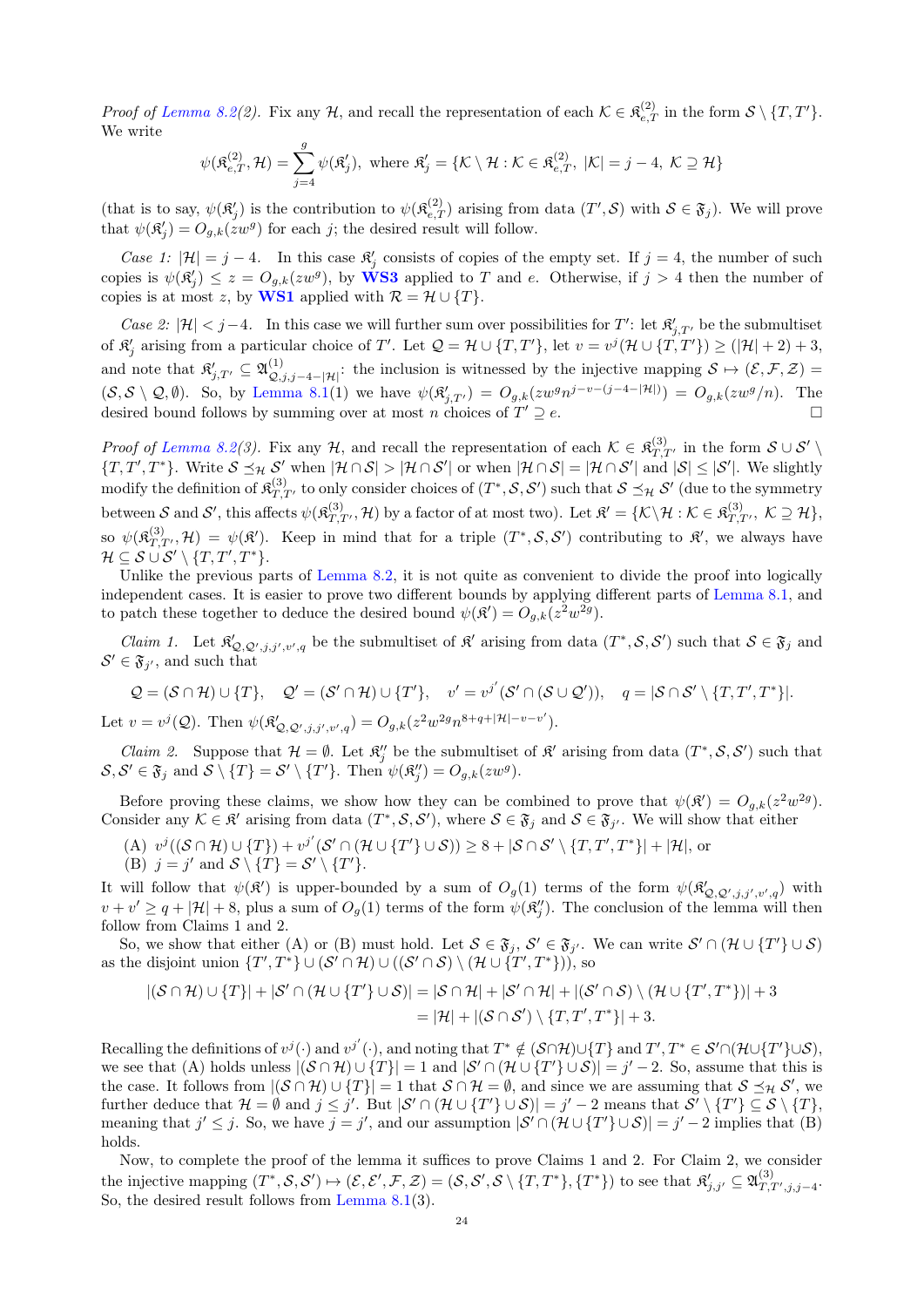For Claim 1, we have  $(S \setminus (Q \cup \{T^*\}) \cup (S' \setminus (Q' \cup \{T^*\})) = (S \cup S') \setminus (H \cup \{T, T', T^*\})$  (recall that if  $T \neq T'$  then  $T \notin \mathcal{S}'$  and  $T' \notin \mathcal{S}$ , by the definition of  $\mathfrak{K}^{(3)}_{T,T'}$  and

$$
|(\mathcal{S} \cup \mathcal{S}') \setminus (\mathcal{H} \cup \{T, T', T^*\})| = |\mathcal{S} \setminus \{T, T^*\}| + |\mathcal{S}' \setminus \{T', T^*\}| - |(\mathcal{S} \setminus \{T, T^*\}) \cap (\mathcal{S}' \setminus \{T', T^*\})| - |\mathcal{H}|
$$
  
=  $(j - 4) + (j' - 4) - q - |\mathcal{H}|.$ 

Let  $f = j + j' - 8 - q - |\mathcal{H}|$ ; we claim that  $\mathcal{R}'_{\mathcal{Q},\mathcal{Q}',j,j',v',q} \subseteq \mathfrak{A}^{(2)}_{\mathcal{Q},\mathcal{Q}',j,j',v,v',f}$ . The inclusion is given by the injective mapping

$$
(T^*,\mathcal{S},\mathcal{S}')\mapsto (\mathcal{E},\mathcal{E}',\mathcal{F},\mathcal{F}',\mathcal{Z},\mathcal{Z}')=(\mathcal{S},\mathcal{S}',\mathcal{S}\setminus(\mathcal{Q}\cup\{T^*\}),\mathcal{S}'\setminus(\mathcal{Q}'\cup\{T^*\}),\{T^*\},\{T^*\}).
$$

The conditions for  $\mathfrak{A}^{(2)}_{\mathcal{Q},\mathcal{Q}',j,j',v,v',f}$  are easily checked; note in particular that under this mapping  $\mathcal{F} \cup \mathcal{F}' =$  $(\mathcal{S} \cup \mathcal{S}') \setminus (\mathcal{H} \cup \{T, T', T^*\})$  and  $\mathcal{Q} \cup \mathcal{Z} \cup \mathcal{Q}' \cup \mathcal{Z}' = \mathcal{H} \cup \{T, T', T^*\}$  are disjoint. The desired result then follows from [Lemma 8.1\(](#page-21-0)2).

Proof of [Lemma 8.2\(](#page-22-0)4). Fix any H and recall the representation of each  $\mathcal{K} \in \mathfrak{K}^{(4)}_{T}$ .  $T_{,j,c-1}^{(4)}$  in the form  $(S \cup$  $\mathcal{S}'$  \ (O \ {T}). Let  $\mathfrak{K}' = \{ \mathcal{K} \setminus \mathcal{H} : \mathcal{K} \in \mathfrak{K}^{(4)}_{T} \}$  $\mathcal{L}_{T,j,c-1}^{(4)}, \mathcal{K} \supseteq \mathcal{H} \},$  so  $\psi(\mathfrak{K}_{T,j,c}^{(4)})$  $\mathcal{T}_{\mathcal{T},j,c-1}^{(4)}$ ,  $\mathcal{H}$ ) =  $\psi(\mathfrak{K}')$ . We may assume  $T \notin \mathcal{H}$ , for otherwise  $\psi(\mathfrak{K}') = 0$ . Similarly to the proof of [Lemma 8.2\(](#page-22-0)3), we prove three different bounds by applying different parts of [Lemma 8.1,](#page-21-0) and patch these together to deduce the desired bound  $\psi(\mathfrak{K}')$  =  $O_{g,k}(z^2w^{2g}n^{j-c-3}).$ 

*Claim 1.* Let  $\mathfrak{K}'_{j',q,v,v'}$  be the submultiset of  $\mathfrak{K}'$  arising from data  $(\mathcal{S}, \mathcal{S}', \mathcal{O})$  such that  $\mathcal{S}' \in \mathfrak{F}_{j'}$  and such that

$$
v = v^j((\mathcal{S} \cap \mathcal{H}) \cup \{T\}), \quad q = |(\mathcal{S} \cap \mathcal{S}') \setminus (\mathcal{O} \cup \{T\})|, \quad v' = v^{j'}(\mathcal{S}' \cap (\mathcal{S} \cup \mathcal{H})).
$$
  
Then  $\psi(\mathfrak{K}'_{j',q,v,v'}) = O_{g,k}(z^2w^{2g}n^{j-v-v'}-((c-1)-4-q-|\mathcal{H}|)).$ 

*Claim 2.* Suppose that  $\mathcal{H} \neq \emptyset$ . Let  $\mathfrak{K}'_{j',v,v'}$  be the submultiset of  $\mathfrak{K}'$  arising from data  $(\mathcal{S}, \mathcal{S}', \mathcal{O})$  such that  $\mathcal{S}' \in \mathfrak{F}_{j'}$ ,  $\mathcal{S}' \subseteq \mathcal{S} \cup \mathcal{H}$ ,  $\mathcal{H} \cap \mathcal{S} = \emptyset$ , and

$$
v = v^{j}(\lbrace T \rbrace \cup (\mathcal{S}' \cap \mathcal{S})), \quad v' = v^{j'}(\mathcal{H} \cup (\mathcal{S}' \cap \lbrace T \rbrace)).
$$

Then  $\psi(\mathfrak{K}''_{j',v,v'}) = O_{g,k}(z^2 w^g n^{j'+j-v'-v-(c-1)}).$ 

*Claim 3.* Suppose that  $|\mathcal{H}| = 1$ . Let  $\mathcal{R}'''$  be the submultiset of  $\mathcal{R}'$  arising from data  $(\mathcal{S}, \mathcal{S}', \mathcal{O})$  such that  $\mathcal{S}' \setminus \mathcal{H} = \mathcal{S} \setminus \{T\}.$  Then  $\psi(\mathfrak{K}''') = O_{g,k}(z^2w^{2g}n^{j-c-3}).$ 

Before proving the above three claims, we show how they can be used together to prove that  $\psi(\mathfrak{K}') =$  $O_{g,k}(z^2w^{2g}n^{j-c-3})$ . Consider any  $\mathcal{K} \in \mathfrak{K}'$  arising from data  $(\mathcal{S}, \mathcal{S}', \mathcal{O})$ , where  $\mathcal{S}' \in \mathfrak{F}_{j'}$ . We will show that either

- (A)  $v^j((\mathcal{S} \cap \mathcal{H}) \cup \{T\}) + v^{j'}(\mathcal{S}' \cap (\mathcal{S} \cup \mathcal{H})) \geq |(\mathcal{S} \cap \mathcal{S}') \setminus (\mathcal{O} \cup \{T\})| + |\mathcal{H}| + 8$ , or
- (B)  $\mathcal{H} \neq \emptyset$ ,  $\mathcal{H} \cap \mathcal{S} = \emptyset$ ,  $\mathcal{S}' \subseteq \mathcal{S} \cup \mathcal{H}$ , and  $v^j(\{T\} \cup (\mathcal{S}' \cap \mathcal{S})) + v^{j'}(\mathcal{H} \cup (\mathcal{S}' \cap \{T\})) \geq j' + 4$ , or
- (C)  $|\mathcal{H}| = 1$  and  $\mathcal{S}' \setminus \mathcal{H} = \mathcal{S} \setminus \{T\}.$

It will follow that  $\psi(\mathfrak{K}')$  is upper-bounded by a sum of  $O_g(1)$  terms of the form  $\psi(\mathfrak{K}'_{j',q,v,v'})$  with  $v + v' \geq$  $q+|\mathcal{H}|+8$ , plus a sum of  $O_g(1)$  terms of the form  $\psi(\mathfrak{K}''_{j',v,v'})$  with  $v+v'\geq j'+4$ , plus  $\check{\psi}(\hat{\mathfrak{K}}''')$ . The conclusion of the lemma will then follow from Claims 1–3.

So, we show that one of (A–C) must hold. Noting that  $T \notin \mathcal{H}$ , we have

$$
|(\mathcal{S}\cap\mathcal{H})\cup\{T\}|+|\mathcal{S}'\cap(\mathcal{S}\cup\mathcal{H})|=1+|\mathcal{H}|+|\mathcal{S}'\cap\mathcal{S}|=1+|\mathcal{H}|+|(\mathcal{S}\cap\mathcal{S}')\setminus(\mathcal{O}\cup\{T\})|+|\mathcal{S}'\cap(\mathcal{O}\cup\{T\})|.
$$

Recalling the definitions of  $v^j(\cdot)$  and  $v^{j'}(\cdot)$ , and recalling that  $|S' \cap (\mathcal{O} \cup \{T\})| = 2$ , we see that (A) holds unless  $(S \cap \mathcal{H}) \cup \{T\}$  has size in  $\{1, j - 2\}$  and  $S' \cap (S \cup \mathcal{H})$  has size in  $\{1, |S'|\}$ . Assume this is the case. Note that  $\mathcal{S}' \cap (\mathcal{S} \cup \mathcal{H})$  contains at least the two triangles in  $\mathcal{S}' \cap (\mathcal{O} \cup \{T\})$ , so by the second of the two assumptions we have just made,  $\mathcal{S}' \subseteq \mathcal{S} \cup \mathcal{H}$ . But by the definition of  $\mathfrak{K}^{(4)}_{T,j,c-1}$  we have  $\mathcal{S}' \not\subseteq \mathcal{S}$ , so  $\mathcal{H} \neq \emptyset$ . Also,  $\mathcal O$  is disjoint from  $\mathcal H \cup \{T\}$ , so  $S \not\subseteq \mathcal H \cup \{T\}$ . So, by the first of our two assumptions,  $|(\mathcal S \cap \mathcal H) \cup \{T\}| = 1$ , meaning that  $S \cap \mathcal{H} = \emptyset$ .

Now, using the facts that  $\mathcal{S}' \subseteq \mathcal{S} \cup \mathcal{H}$  and  $\mathcal{S} \cap \mathcal{H} = \emptyset$ , we have

$$
|\{T\}\cup(\mathcal{S}'\cap\mathcal{S})|+|\mathcal{H}\cup(\mathcal{S}'\cap\{T\})|=|\mathcal{S}'\cap\mathcal{S}|+|\mathcal{H}|+1=|\mathcal{S}'\setminus\mathcal{H}|+|\mathcal{H}|+1=(|\mathcal{S}'|+2)-1.
$$

It follows that (B) holds unless  $|\mathcal{H} \cup (\mathcal{S}' \cap \{T\})| \in \{1, |\mathcal{S}'| \}$  and  $|\{T\} \cup (\mathcal{S}' \cap \mathcal{S})| \in \{1, j-2\}$ . Assume this is the case. We have  $\mathcal{H} \subseteq \mathcal{S}'$ , and since  $|\mathcal{S}' \cap (\mathcal{O} \cup \{T\})| = 2$  it is not possible to have  $\mathcal{H} \cup (\mathcal{S}' \cap \{T\}) = \mathcal{S}'$ , so  $|\mathcal{H} \cup (\mathcal{S}' \cap \{T\})| = 1$ . Since H is nonempty it follows that  $|\mathcal{H}| = 1$  and  $T \notin \mathcal{S}'$ . Also,  $\{T\} \cup (\mathcal{S}' \cap \mathcal{S})$  contains two triangles in  $\mathcal{O} \cup \{T\}$ , so  $\{T\} \cup (\mathcal{S}' \cap \mathcal{S}) = \mathcal{S}$ . Combining all the observations and assumptions we have made so far, we see that (C) must hold.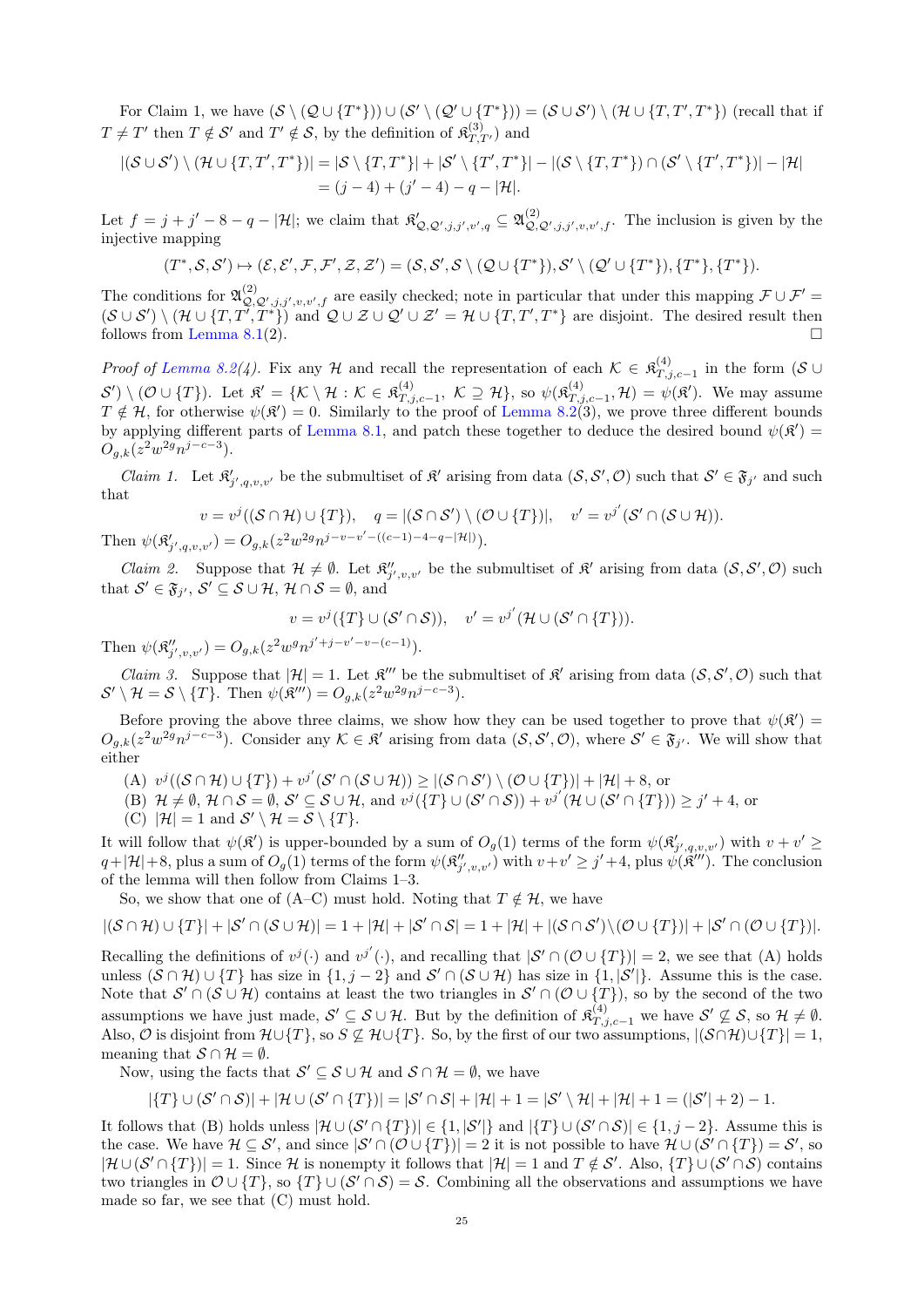To complete the proof of the lemma it suffices to prove Claims 1–3. For Claim 1, we consider the injective mapping

 $(S, \mathcal{S}', \mathcal{O}) \mapsto (\mathcal{E}, \mathcal{E}', \mathcal{F}, \mathcal{F}', \mathcal{Z}, \mathcal{Z}') = (S, \mathcal{S}', \mathcal{S} \setminus (\mathcal{O} \cup \mathcal{H} \cup \{T\}), \mathcal{S}' \setminus (\mathcal{O} \cup \mathcal{H} \cup \{T\}), \mathcal{O}, \mathcal{S}' \cap (\mathcal{O} \cup \{T\})).$ With  $j' = |\mathcal{S}'|$  and  $q = |(\mathcal{S} \cap \mathcal{S}') \setminus (\mathcal{O} \cup \{T\})|$  we have

$$
|\mathcal{F} \cup \mathcal{F}'| = |\mathcal{S} \cup \mathcal{S}'| - |\mathcal{O} \cup \mathcal{H} \cup \{T\}| = (j - 2 + j' - 2 - |\mathcal{S} \cap \mathcal{S}'|) - (j - c - 2 + |\mathcal{H}| + 1)
$$
  
=  $j' + c - 3 - |\mathcal{S} \cap \mathcal{S}' \cap (\mathcal{O} \cup \{T\})| - q - |\mathcal{H}|$   
=  $(c - 1) + (j' - 4) - q - |\mathcal{H}|$ ,

and we can check that  $\mathfrak{K}'_{j',q,v,v'} \subseteq \mathfrak{A}_{\mathcal{Q},\mathcal{Q}',j,j',v,v',f}^{(2)},$  where  $\mathcal{Q} = (\mathcal{S} \cap \mathcal{H}) \cup \{T\}, \mathcal{Q}' = \mathcal{S}' \cap \mathcal{H}$  and  $f =$  $(c-1) + (j'-4) - q - |\mathcal{H}|$ . (Here we use the fact that  $T \in K_N[U_k]$  to verify that the triangles of  $\mathcal{Z}'$  are all within  $U_k$ .) The statement of Claim 1 then follows from [Lemma 8.1\(](#page-21-0)2).

For Claim 2, we consider the "reverse order" mapping

$$
(\mathcal{S},\mathcal{S}',\mathcal{O})\mapsto (\mathcal{E},\mathcal{E}',\mathcal{F},\mathcal{F}',\mathcal{Z},\mathcal{Z}')=(\mathcal{S}',\mathcal{S},\mathcal{S}'\setminus(\mathcal{O}\cup\mathcal{H}\cup\{T\}),\,\mathcal{S}\setminus(\mathcal{O}\cup\mathcal{H}\cup\{T\}),\,\mathcal{S}'\cap\mathcal{O},\,\mathcal{O}).
$$

In the setting of Claim 2, recalling that  $\mathcal{S}' \subseteq \mathcal{S} \cup \mathcal{H}$  (implying  $\mathcal{F} \subseteq \mathcal{F}'$ ),  $\mathcal{H} \neq \emptyset$ , and  $\mathcal{H} \cap \mathcal{S} = \emptyset$ , we have

$$
|\mathcal{F} \cup \mathcal{F}'| = |\mathcal{F}'| = |\mathcal{S} \setminus (\mathcal{O} \cup \mathcal{H} \cup \{T\})| = |\mathcal{S} \setminus (\mathcal{O} \cup \{T\})| = c - 1,
$$

and we can check that  $\mathfrak{K}''_{j',v,v'} \subseteq \mathfrak{A}_{\mathcal{Q},\mathcal{C}}^{(2)}$  $Q_{\mathcal{Q},\{T\},j',j,v',v,c-1}$ , where  $\mathcal{Q} = \mathcal{H} \cup (\mathcal{S}' \cap \{T\})$ . The statement of Claim 2 then follows from Lemma  $8.1(2)$ .

Finally, for Claim 3 we let  $T'$  be the single triangle in  $H$ , consider the injective mapping

$$
(\mathcal{S}, \mathcal{S}', \mathcal{O}) \mapsto (\mathcal{E}, \mathcal{E}', \mathcal{F}, \mathcal{Z}) = (\mathcal{S}, \mathcal{S}', \mathcal{S} \setminus (\{T\} \cup \mathcal{O}), \mathcal{O}),
$$

check that  $\mathfrak{K}''' \subseteq \mathfrak{A}^{(3)}_{T,T',j,c-1}$ , and apply [Lemma 8.1\(](#page-21-0)3).

Recall from the outline in [Section 2.2.5](#page-7-0) that we need an initial "sparsification" step which involves a special instance of our high-girth triple process. In order to analyze this process we need a variation on [Lemma 8.2\(](#page-22-0)2), in which we prove a sharper weight bound but in a simpler setting without a descending sequence of sets  $U_0 \supseteq \cdots \supseteq U_k$  (therefore we do not need [Lemma 8.1](#page-21-0) or the notion of well-spreadness).

<span id="page-25-0"></span>**Lemma 8.3.** Consider an absorbing structure H (with distinguished set X) satisfying  $Ab1$  and  $Ab2$  in [Theorem 4.1](#page-11-2) for  $g \in \mathbb{N}$ , embedded in  $K_N$ . Let  $\mathcal{B}$  and  $\mathfrak{F}^{\mathcal{B}}_j$  be as in [Lemma 7.2,](#page-18-2) and suppose  $|\mathcal{B}|^{2g} \leq N^{\beta}$  for some  $\beta \leq 1$ . Let W be the set of triangles in  $K_N$  and let  $\vec{\pi}$  be the weight system defined by  $\pi_T = 1/N$  for all  $T \in \mathcal{W}$ .

For a set of vertices U and an edge e, both disjoint from  $V(H) \setminus X$ , and a triangle T, let  $\mathfrak{K}_{e,T,U}$  be the multiset of sets of triangles constructed as follows. Consider each triangle  $T' \neq T$  containing the edge e with its third vertex in U, and consider each  $S \in \bigcup_{j=4}^g \mathfrak{F}_j^{\mathfrak{B}}$  such that  $T, T' \in S$ . For each such  $(T', S)$ , add a copy of  $S \setminus \{T, T'\}$  to  $\widetilde{R}_{e,T,U}$ . Then  $\kappa(\widetilde{R}_{e,T,U}) = O_g(1+|U|N^{\beta-1}).$ 

*Proof.* The proof proceeds in basically the same way as [Lemma 8.2\(](#page-22-0)2). Fix H and define  $\tilde{\mathfrak{K}}'_j$  as in the proof of [Lemma 8.2\(](#page-22-0)2), using  $\widetilde{\mathfrak{K}}_{e,T,U}$  in place of  $\mathfrak{K}_{e,T}^{(2)}$ . Explicitly, write

$$
\psi(\widetilde{\mathfrak{K}}_{e,T,U},\mathcal{H})=\sum_{j=4}^g\psi(\widetilde{\mathfrak{K}}'_j),\text{ where }\widetilde{\mathfrak{K}}'_j=\{\mathcal{K}\setminus\mathcal{H}:\mathcal{K}\in\widetilde{\mathfrak{K}}_{e,T,U},\;|\mathcal{K}|=j-4,\;\mathcal{K}\supseteq\mathcal{H}\}.
$$

Case 1:  $|\mathcal{H}| = j - 4$ . In this case  $\mathbb{R}'_j$  consists of copies of the empty set. The number of such copies is at most the number of Erdős configurations of the form  $\mathcal{E} = \mathcal{M} \cup \mathcal{H} \cup \{T, T'\}$ , where T' contains no vertices of  $V(H) \setminus X$  and  $\mathcal{M} \subseteq \mathcal{B}$ . By [Ab2](#page-11-1) with  $\mathcal{R} = \mathcal{H} \cup \{T\}$ , we must have  $\mathcal{M} \subseteq \mathcal{L}_{\mathcal{R}}$ , so there are only  $O_q(1)$  choices for M. But  $M \cup \mathcal{R}$  determines the vertex set of  $\mathcal{E}$ , by [Lemma 3.2\(](#page-9-2)1). That is to say,  $\psi(\tilde{\mathfrak{K}}'_j) = O_g(1)$ .

Case 2:  $|\mathcal{H}| < j-4$ . In this case we further sum over possibilities for T': let  $\mathfrak{F}'_{j,T'}$  be the submultiset of  $\widetilde{\mathfrak{R}}_j'$  arising from a particular choice of T'. For a particular choice of T', let  $v = v^j(\mathcal{H} \cup \{T, T'\}) \geq (|\mathcal{H}| + 2) + 3$ . Using [Lemma 7.2](#page-18-2) (with  $k = 0$ ) and **[WS1](#page-18-1)** arising from it applied to  $\mathcal{H} \cup \{T, T'\}$ , we compute  $\psi(\tilde{\mathfrak{K}}'_{j,T'}) =$  $O_{g,k}(N^{\beta+j-v-(j-4-|\mathcal{H}|)}) = O_{g,k}(N^{\beta-1}).$  Summing over at most |U| choices of  $T' \supseteqeqeq{e}$  yields the desired bound  $\psi(\tilde{\mathfrak{K}}'_j) = O_{g,k}(|U|N^{\beta-1})$ ).

The estimate in the following lemma will be used to prove a high-probability upper bound on the number of forbidden configurations containing a given triangle at a given stage of the proof of [Theorem 1.1.](#page-0-3) Although the computations will be less complicated than [Lemma 8.2,](#page-22-0) here we need a more precise estimate, taking into account both the triangles that have been selected at previous stages, and the edges that were not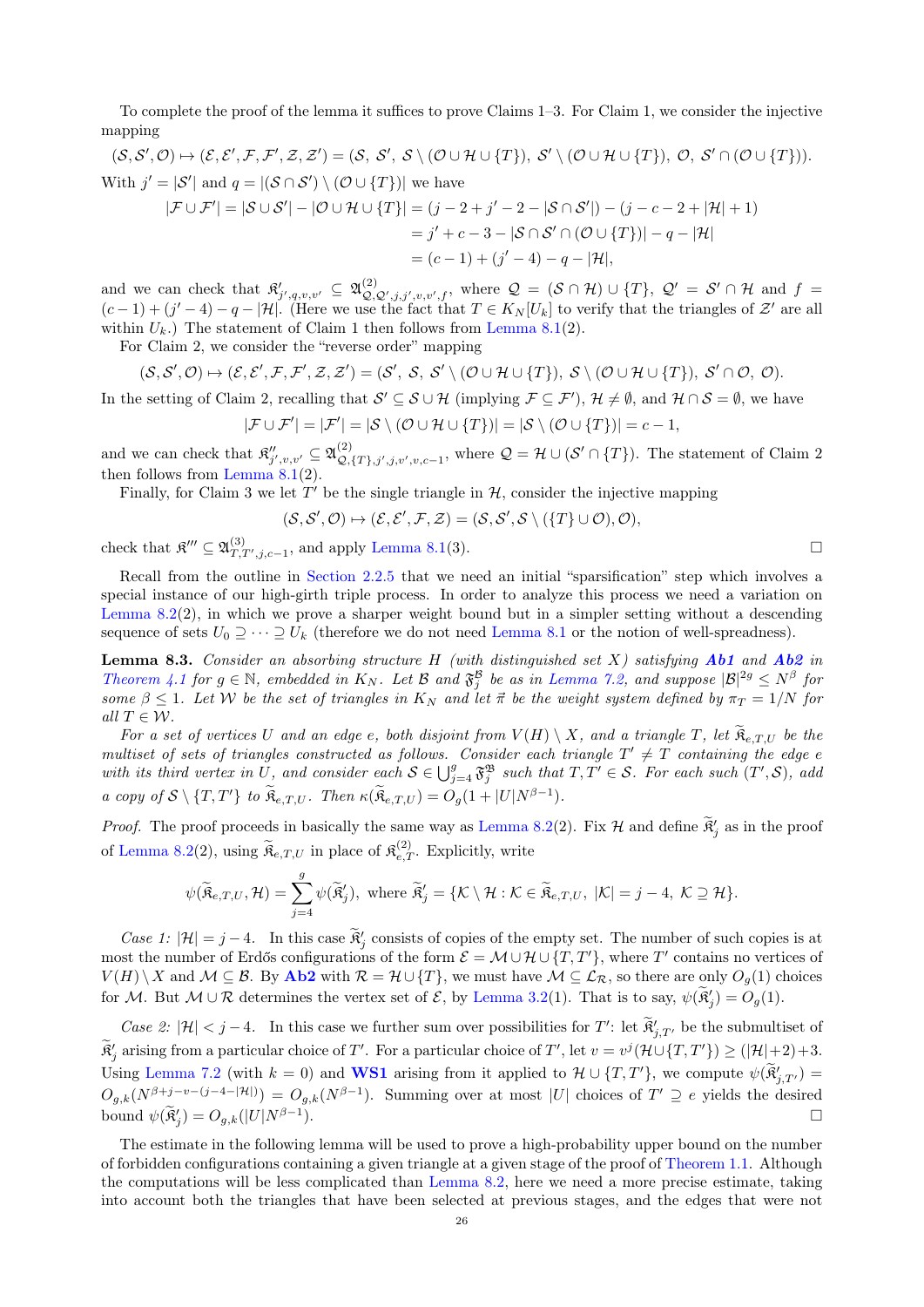covered by the initial sparsification step. To encode this information, the ground set of our weight system will contain a mixture of triangles and edges.

Henceforth, we will be less detailed in our applications of [Lemma 8.1;](#page-21-0) as in the proofs of the different parts of [Lemma 8.2,](#page-22-0) whenever applying [Lemma 8.1](#page-21-0) we should formally define an injective map which witnesses a multiset inclusion, and deduce an inequality of weights. From now on all applications of [Lemma 8.1](#page-21-0) will be comparatively simple. In particular we will only need [Lemma 8.1\(](#page-21-0)1).

The following lemma will be used in [Section 10.1.](#page-43-0)

<span id="page-26-1"></span>**Lemma 8.4.** Fix positive real numbers  $p \le 1$  and  $y, z$ , a pair of integers  $4 \le j \le j' \le g$ , a descending sequence of subsets  $V(K_N) = U_0 \supseteq \cdots \supseteq U_k$ , and let  $n = |U_k|$ .

- Let  $\mathfrak{F}_{j'}$  be a collection of sets of  $j'-2$  triangles in  $K_N$ , which is  $(y, z)$ -well-spread with respect to our sequence of sets.
- Let  $W_1$  be the set of triangles in  $K_N$ , and let  $W_2$  be the set of edges of  $K_N[U_k]$ .
- Let  $\vec{\pi}$  be the weight system for  $\mathcal{W} = \mathcal{W}_1 \cup \mathcal{W}_2$  defined by  $\pi_T = 1/|U_{\text{lev}(T)}|$  for each  $T \in \mathcal{W}_1$  and  $\pi_e = p$  for each  $e \in \mathcal{W}_2$ .

Let T be a triangle in  $K_N[U_k]$ , and let  $\mathfrak{B}_{T,j,j'}$  be the multiset (of sets of edges and triangles) constructed as follows. Consider every  $S \in \mathfrak{F}_{j'}$  and every partition  $S = \{T\} \cup \mathcal{Z} \cup \mathcal{F}$ , such that  $|\mathcal{Z}| = j - 3$  and every triangle in Z is within  $U_k$ . For each such  $(S, \mathcal{F}, \mathcal{Z})$ , add a copy of  $E(\mathcal{Z}) \cup \mathcal{F}$  (i.e., 3(j – 3) edges and j' – j triangles) to  $\mathfrak{B}_{T, j, j'}$ .

If 
$$
zn^{-1} \leq yp^{3(j-3)}
$$
 then  $\kappa(\mathfrak{B}_{T,j,j'}) = O_{g,k}(yp^{3(j-3)}n^{j-3}).$ 

*Proof.* First note that  $\psi(\mathfrak{B}_{T,j,j'},\emptyset) = O_{g,k}(yp^{3(j-3)}n^{j-3})$ . Indeed, if we were to ignore the edges in  $E(\mathcal{Z})$  in the definition of  $\mathfrak{B}_{T,j,j'}$ , we would have a bound of the form  $\psi(\mathfrak{A}_{\{T\}}^{(1)})$  $\mathcal{F}_{\{T\},j',j'-j}^{(1)} = O_{g,k}(yn^{j-3})$  by [Lemma 8.1\(](#page-21-0)1). Then, the 3(j – 3) edges in the triangles in  $\mathcal Z$  contribute a factor of  $p^{3(j-3)}$ .

So it suffices to study weights of the form  $\psi(\mathfrak{B}_{T,j,j'},\mathcal{H}^2\cup\mathcal{H}^3)$ , where  $\mathcal{H}^2\subseteq\mathcal{W}_2$  is a set of edges and  $\mathcal{H}^3 \subseteq \mathcal{W}_1$  is a set of triangles, and  $\mathcal{H}^2 \cup \mathcal{H}^3 \neq \emptyset$ . Fix such  $\mathcal{H}^2, \mathcal{H}^3$ . Actually, in this case where  $\mathcal{H}^2 \cup \mathcal{H}^3 \neq \emptyset$ , we will be able to get away with quite a crude bound that completely ignores the edge-weights  $\pi_e$  (only taking the triangle-weights  $\pi_T$  into account). Let  $\vec{\pi}'$  be the modified weight system where we set  $\pi'_e = 1$  for all  $e \in W_2$  and  $\pi'_S = \pi_S$  for all  $S \in W_1$  (i.e., we ignore the influence of the edges in  $W_2$ ), and note that

$$
\psi^{(\vec{\pi})}(\mathfrak{B}_{T,j,j'},\mathcal{H}^2\cup\mathcal{H}^3)\leq \psi^{(\vec{\pi}')}(\mathfrak{B}_{T,j,j'},\mathcal{H}^2\cup\mathcal{H}^3).
$$

For convenience, from now on we write  $\psi'$  instead of  $\psi^{(\vec{\pi}')}$ , and seek to bound  $\psi'(\mathfrak{B}_{T,j,j'},\mathcal{H}^2\cup\mathcal{H}^3)$ .

Case 1:  $\mathcal{H}^3 \neq \emptyset$ . In this case, we apply [Lemma 8.1\(](#page-21-0)1) to obtain

$$
\psi'(\mathfrak{B}_{T,j,j'},\mathcal{H}^2\cup\mathcal{H}^3)\leq\psi'(\mathfrak{A}_{\{T\},j',j'-j-|\mathcal{H}^3|}^{(1)})=O_{g,k}(zn^{j-3-|\mathcal{H}^3|})=O_{g,k}(zn^{j-4}).
$$

The desired bound then follows from the assumption  $z \leq y p^{3(j-3)}n$ .

Case 2:  $\mathcal{H}^3 = \emptyset$  and  $j' > 4$ . In this case we fix an edge  $e \in \mathcal{H}^2$  (recall that  $\mathcal{H}^2 \cup \mathcal{H}^3 \neq \emptyset$ ) and again apply [Lemma 8.1\(](#page-21-0)1) to obtain

$$
\psi'(\mathfrak{B}_{T,j,j'},\mathcal{H}^2\cup \mathcal{H}^3)\leq \psi'(\mathfrak{B}_{T,j,j'},\{e\})\leq \sum_{\substack{T'\supseteq e\\ T'\subseteq U_k}}\psi'(\mathfrak{A}_{\{T,T'\},j',j'-j}^{(1)})=n\cdot O_{g,k}(zn^{j-v^{j'}}(\{T,T'\})).
$$

In the second inequality, we may impose  $T' \subseteq U_k$  since each term in  $\psi'(\mathfrak{B}_{T,j,j'},\{e\})$  comes from data  $(S, \mathcal{F}, \mathcal{Z})$  for which  $e \in \mathcal{H}^2 \subseteq E(\mathcal{Z})$  (meaning that  $T' \in \mathcal{Z}$  is within  $U_k$ ). Now, since we are assuming  $j' > 4$ , we have  $v^{j'}(\lbrace T, T' \rbrace) = 5$ , and the desired bound follows (again using that  $z \leq y p^{3(j-3)}n$ ).

Case 3:  $\mathcal{H}^3 = \emptyset$  and  $j' = 4$ . In this case we must have  $j = j' = 4$ , and  $\psi'(\mathfrak{B}_{T,j,j'}, \mathcal{H}^2 \cup \mathcal{H}^3)$  is simply the number of  $\mathcal{S} \in \mathfrak{F}_j$  which consist of T and a second triangle  $T' \supseteq e$  within  $U_k$ . This number is at most  $z \leq y p^{3(j-3)} n$  by [WS3](#page-18-4) applied to T and e.

For the remaining lemmas in this section it will be convenient to have some general weight estimates concerning the set of triangles containing a given edge.

**Definition 8.5.** For an edge e and a set of vertices S in a graph  $K_N$ , let  $\mathcal{N}_e(S)$ , be the set of triangles in  $K_N$  which contain e and a third vertex  $v \in S$ . We say  $\mathcal{N}_e(S)$  is the fan of e with respect to S.

<span id="page-26-0"></span>**Lemma 8.6.** Fix positive real numbers  $z, w \ge 1$ , a positive integer  $4 \le j \le g$ , a descending sequence of subsets  $V(K_N) = U_0 \supseteq \cdots \supseteq U_k$ , and let  $n = |U_k|$ . Let  $\mathfrak{F}_i$  be a z-well-spread collection of sets of  $j - 2$ triangles in  $K_N$ , with respect to our sequence of sets. Let W be the set of triangles in  $K_N$ , and let  $\vec{\pi}$  be the weight system for W defined by  $\pi_T = w/|U_{\text{lev}(T)}|$  for each  $T \in \mathcal{W}$ .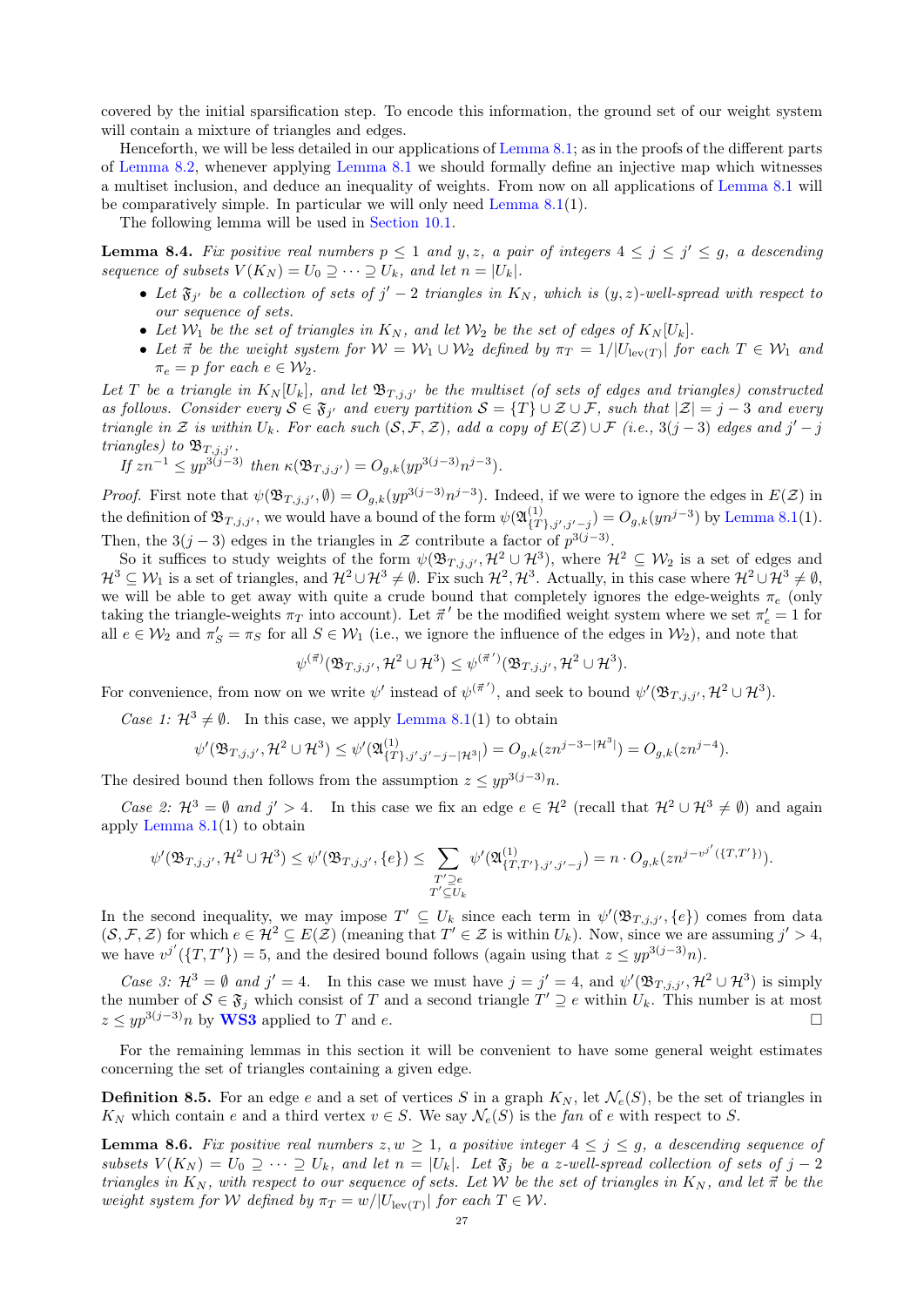- (1) Fix an edge  $e \subseteq U_k$  and a nonempty set Q of triangles in  $K_N$ . Let  $\mathfrak{C}_{Q,e,j}^{(1)}$  be the multiset of sets of triangles constructed as follows. Consider every  $S \in \mathfrak{F}_j$  and every partition  $S = \{T\} \cup \mathcal{Q} \cup \mathcal{F}$  such that  $|\mathcal{F}| = j - 3 - |\mathcal{Q}|$  and  $T \in \mathcal{N}_e(U_k)$ . For each such  $(\mathcal{S}, \mathcal{F}, T)$ , add a copy of  $\mathcal{F}$  to  $\mathfrak{C}_{\mathcal{Q}, e, j}^{(1)}$ . Then  $\psi(\mathfrak{C}^{(1)}_{\mathcal{Q},e,j}) = O_{g,k}(zw^{g-1}).$
- (2) Fix an edge  $e \subseteq U_k$  and a nonempty set Q of triangles in  $K_N$ . Let  $\mathfrak{C}_{Q,e,j}^{(2)}$  be the multiset of sets of triangles constructed as follows. As in (1), consider every  $S \in \mathfrak{F}_j$  and every partition  $S = \{T\} \cup \mathcal{Q} \cup \mathcal{F}$ such that  $|\mathcal{F}| = j - 3 - |\mathcal{Q}|$  and  $T \in \mathcal{N}_e(U_k)$ . For each such  $(\mathcal{S}, \mathcal{F}, T)$ , add a copy of  $\mathcal{F} \cup \{T\}$  (instead of F, as in (1)) to  $\mathfrak{C}_{\mathcal{Q},e,j}^{(2)}$ . Then  $\psi(\mathfrak{C}_{\mathcal{Q},e,j}^{(2)}) = O_{g,k}(zw^g/n)$ .
- (3) Fix distinct edges  $e, e' \subseteq U_k$ . Let  $\mathfrak{C}^{(3)}_{e, e', j}$  be the multiset of sets of triangles constructed as follows. Consider every  $S \in \mathfrak{F}_j$  such that e' appears in one of the triangles in S, and consider every partition  $\mathcal{S} = \{T\} \cup \mathcal{F}$  such that  $|\mathcal{F}| = j - 3$ ,  $T \in \mathcal{N}_e(U_k)$ . For each such  $(\mathcal{S}, \mathcal{F}, T)$ , add a copy of  $\mathcal{F}$  to  $\mathfrak{C}^{(3)}_{e,e',j}$ . Then  $\psi(\mathfrak{C}_{e,e',j}^{(3)}) = O_{g,k}(zw^{g-1}).$
- (4) Fix distinct edges  $e, e' \subseteq U_k$ . Let  $\mathfrak{C}_{e', e}^{(4)}$  $\mathcal{C}^{(4)}_{e',e,j}$  be defined in the same way as  $\mathfrak{C}^{(3)}_{e,e',j}$ , except that for each  $(S, \mathcal{F}, T)$  as in (3), we add a copy of S to  $\mathfrak{C}^{(4)}_{e'}$  $\mathcal{L}^{(4)}_{e',e,j}$  (instead of F, as in (3)). Then  $\psi(\mathfrak{C}^{(4)}_{e,e',j})=$  $O_{a,k}(zw^g/n)$ .

Proof of [Lemma 8.6\(](#page-26-0)1-2). First note that (1) implies (2). Indeed, the terms in  $\psi(\mathfrak{C}_{Q,e,j}^{(2)})$  exactly correspond to those in  $\psi(\mathfrak{C}^{(1)}_{\mathcal{Q},e,j})$ , except that each has an extra factor of  $\pi_T = w/|U_{\text{lev}(T)}| = w/n$  for some  $T \in \mathcal{N}_e(U_k)$ . So, it suffices to prove (1). Case 1:  $1 \leq |\mathcal{Q}| \leq j-4$ . Let  $\mathfrak{C}'_T$  be the submultiset of  $\mathfrak{C}_{\mathcal{Q},e,j}^{(1)}$  corresponding to a particular choice of  $T \in \mathcal{N}_e(U_k)$ , so that

$$
\begin{split} \psi(\mathfrak{C}^{(1)}_{\mathcal{Q},e,j})&=\sum_{T\in\mathcal{N}_e(U_k)}\psi(\mathfrak{C}'_T)\leq \sum_{T\in\mathcal{N}_e(U_k)}\psi(\mathfrak{A}^{(1)}_{\mathcal{Q}\cup\{T\},j,j-3-|\mathcal{Q}|})\\ &=n\cdot O_{g,k}(zw^{g-1}n^{j-v^j}(\mathcal{Q}\cup\{T\})-(j-3-|\mathcal{Q}|))=n\cdot O_{g,k}(zw^{g-1}n^{-1})=O_{g,k}(zw^{g-1}), \end{split}
$$

by Lemma  $8.1(1)$ .

Case 2:  $|Q| = j - 3 \ge 2$ . In this case,  $\psi(\mathfrak{C}_{Q,e,j}^{(1)})$  is simply the number of choices of  $S \in \mathfrak{F}_j$  and  $T \in \mathcal{N}_e(U_k)$  such that  $S = \mathcal{Q} \cup \{T\}$ . This number is at most  $zn^{j-v^j(\mathcal{Q})} \leq z$  by **[WS1](#page-18-1)** (here we are using that  $e \subset U_k$ ).

Case 3:  $j = 4$  and  $|Q| = 1$ . In this case, let  $T^*$  be the single triangle in Q and note that  $\psi(\mathfrak{C}_{Q,e,j}^{(1)})$  is simply the number of  $S \in \mathfrak{F}_j$  which consist of  $T^*$  and a second triangle  $T \supseteq e$  which is within  $U_k$ . This number is at most z by [WS3](#page-18-4) applied to  $T^*$  and  $e$ .

*Proof of [Lemma 8.6\(](#page-26-0)3-4)*. Similarly to the last proof, we see that (3) implies (4), so it suffices to prove (3). First, let  $\mathfrak{C}'$  be the submultiset of  $\mathfrak{C}^{(3)}_{e,e',j}$  arising from data  $(S, \mathcal{F}, T)$  for which  $e, e'$  are both contained in the same triangle of S (then e and e' uniquely determine this triangle, which must be T). We have

$$
\psi(\mathfrak{C}') \le \psi(\mathfrak{A}_{\{T\},j,j-3}^{(1)}) = O_{g,k}(zw^{g-1}n^{j-v^j(\{T\})-(j-3)}) = O_{g,k}(zw^{g-1})
$$

by Lemma  $8.1(1)$ .

Let  $\mathfrak{C}'' = \mathfrak{C}_{e,e',j}^{(3)} \setminus \mathfrak{C}'$  be the complementary submultiset of  $\mathfrak{C}_{e,e',j}^{(3)}$  arising from data  $(\mathcal{S},\mathcal{F},T)$  for which e, e' belong to different triangles of S. It now suffices to prove that  $\psi(\mathfrak{C}'') = O_{g,k}(zw^{g-1}).$ 

Case 1:  $j \geq 5$ . Let  $\mathfrak{C}''_{T,T'}$  be the submultiset of  $\mathfrak{C}''$  corresponding to a particular choice of  $T \in \mathcal{N}_e(U_k)$ , and for which  $e'$  is contained in a particular triangle  $T' \in \mathcal{F}$ . Note that  $\psi(\mathfrak{C}''_{T,T'}) \leq \pi_{T'}\psi(\mathfrak{A}^{(1)}_{\{T\}})$  $\{T,T'\},j,j=4$ ), and recall that  $\pi_{T'} = w/|U_{\text{lev}(T')}|$ , so using [Lemma 8.1\(](#page-21-0)1), we have

$$
\psi(\mathfrak{C}'') = \sum_{T \in \mathcal{N}_e(U_k)} \sum_{T' \supseteq e'} \psi(\mathfrak{C}''_{T,T'}) \leq \sum_{T \in \mathcal{N}_e(U_k)} \sum_{i=0}^k \sum_{\substack{T' \supseteq e'\\ \text{lev}(T') = i}} \frac{w}{|U_i|} \psi(\mathfrak{A}_{\{T,T'\},j,j-4}^{(1)})
$$

$$
= n \cdot \sum_{i=0}^k |U_i| \cdot \frac{w}{|U_i|} \cdot O_{g,k}(zn^{j-v^j(\{T,T'\})-(j-4)}) = O_{g,k}(zw).
$$

Case 2:  $j = 4$ . Let  $\mathfrak{C}''_{T'}$  be the submultiset of  $\mathfrak{C}''$  for which  $e'$  is contained in a particular triangle  $T' \in \mathcal{F}$ . Then  $\psi(\mathfrak{C}_{T'}'')$  is  $\pi_{T'}$  times the number of choices of  $\mathcal{S} \in \mathfrak{F}_j$  which consist of  $T'$  and a second triangle  $T \supseteq e$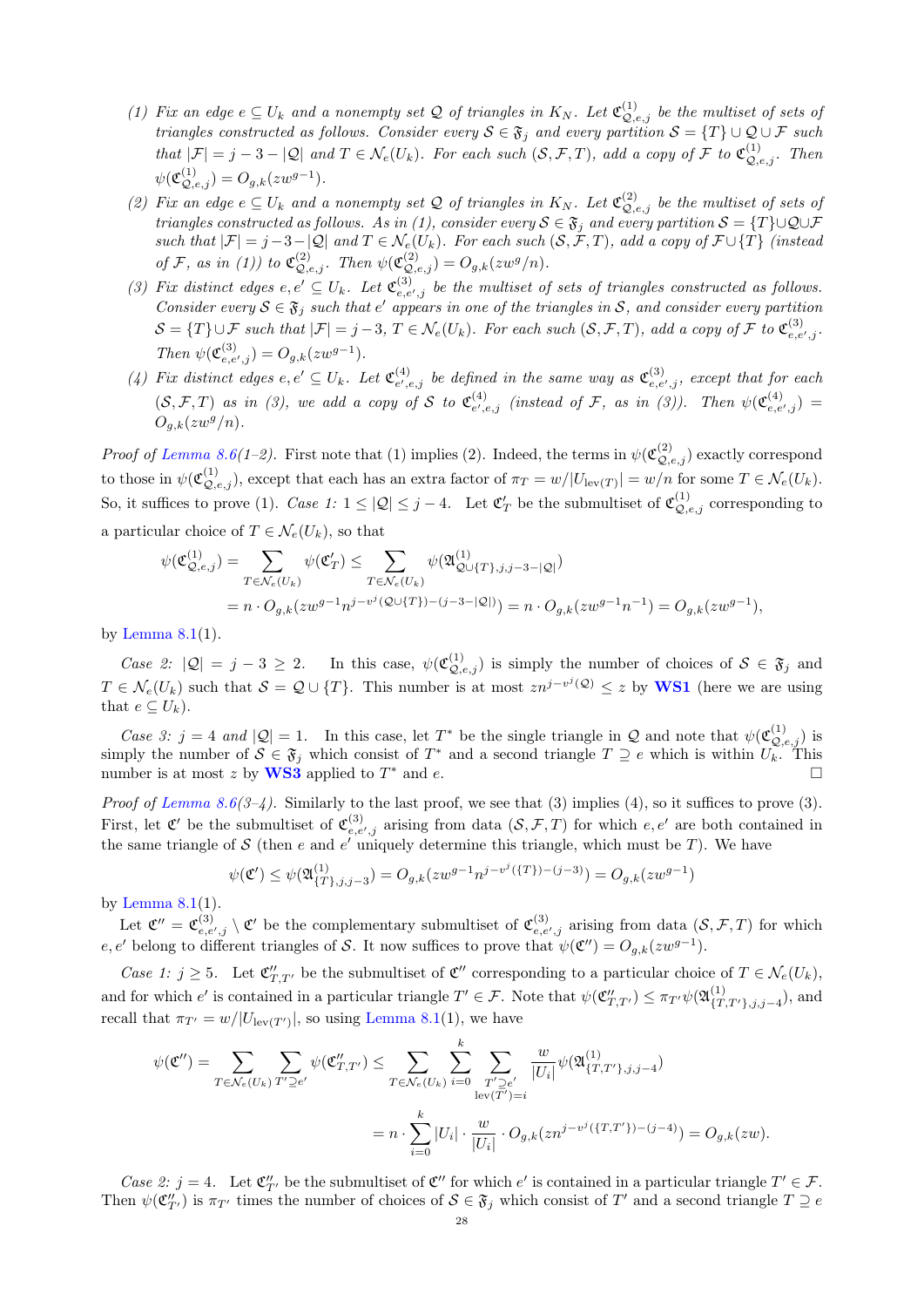which is within  $U_k$ . This number is at most z by **[WS3](#page-18-4)** applied to  $T'$  and e, so

$$
\psi(\mathfrak{C}'') \le \sum_{T' \supseteq e'} \psi(\mathfrak{C}''_{T'}) \le \sum_{i=0}^k \sum_{\substack{T' \supseteq e'\\ \text{lev}(T')=i}} \frac{w}{|U_i|} \cdot z \le \sum_{i=0}^k |U_i| \cdot \frac{w}{|U_i|} \cdot z = O_k(zw),
$$
 as desired.

We now use [Lemma 8.6](#page-26-0) to prove some technical maximum weight estimates. As in [Lemma 8.4,](#page-26-1) we will need to consider weight systems whose ground sets consist of mixtures of triangles and edges.

In the following lemma  $W_1$  and  $W_2$  will be two copies of the same set of triangles but their weights will be different. The reason for this is that in the proof of [Theorem 1.1](#page-0-3) we will need to distinguish between triangles chosen during the initial sparsification step, and triangles chosen during the iterative "vortex" procedure. This lemma will be used in [Section 10.2.](#page-45-0)

<span id="page-28-0"></span>**Lemma 8.7.** Fix positive real numbers  $y, z \ge 1$  and  $r, p \le 1$ . Also fix a positive integer  $4 \le j \le g$ , a descending sequence of subsets  $V(K_N) = U_0 \supseteq \cdots \supseteq U_k \supseteq U_{k+1}$ , and let  $n = |U_k|$ .

- Let  $U_k^* = U_k \setminus U_{k+1}$ .
- Let  $\mathfrak{F}_j$  be a collection of sets of j 2 triangles in  $K_N$  which is  $(y, z)$ -well-spread with respect to the sequence  $U_0 \supseteq \cdots \supseteq U_k$  (not including  $U_{k+1}$ ).
- Let W' be the set of triangles in  $K_N$ , and let  $W_1, W_2$  be two disjoint "marked" copies of W'. Specifically, for  $T \in \mathcal{W}'$ , we write  $(T, 1)$  for its copy in  $\mathcal{W}_1$ , and  $(T, 2)$  for its copy in  $\mathcal{W}_2$ .
- Let  $W_3$  be the set of edges in  $K_N$  between  $U_k^*$  and  $U_{k+1}$ .
- Let  $\vec{\pi}$  be the weight system for  $W = W_1 \cup W_2 \cup W_3$  defined by  $\pi_{T,1} = 1/N$  and  $\pi_{T,2} = p/|U_{\text{lev}(T)}|$ for each triangle T, and  $\pi_e = rp$  for each  $e \in \mathcal{W}_3$ .

(In the last bullet point, and for the rest of the lemma statement and proof, we define  $lev(\cdot)$  with respect to  $U_0 \supseteq \cdots \supseteq U_k$ , without  $U_{k+1}$ .)

Let e be an edge in  $K_N[U_k^*]$ , and let  $\mathfrak{L}_{e,j}$  be the multiset (of sets of edges and "marked" triangles) constructed as follows. Consider each  $S \in \mathfrak{F}_j$  and  $T \in S \cap \mathcal{N}_e(U_{k+1})$ , and consider each "marking" function  $\Phi : \mathcal{S} \setminus \{T\} \to \{1,2\}$  that gives at least one triangle the mark "2". For each such  $(\mathcal{S}, T, \Phi)$  we add to  $\mathfrak{L}_{e,j}$  a copy of

$$
(E(T)\setminus\{e\}) \cup \{(T',\Phi(T')) : T' \in \mathcal{S} \setminus \{T\}\}.
$$
  
If  $z/|U_{k+1}| \leq yr^2 p^3$  then  $\kappa(\mathfrak{L}_{e,j}) = O_{g,k}(yr^2 p^3 |U_{k+1}|).$ 

*Proof.* The proof will follow a similar strategy to [Lemma 8.4.](#page-26-1) Let  $\vec{\pi}'$  be the weight system on the ground set  $W' \cup W_3$  where we set  $\pi'_e = 1$  for all  $e \in W_3$  (i.e., we ignore the influence of the edges in  $W_3$ ), and set  $\pi'_T = 1/|U_{\text{lev}(T)}|$ . So, for each triangle  $T \in \mathcal{W}'$  we have  $\pi_{T,1} \leq \pi'_T$  and  $\pi_{T,2} = p \cdot \pi'_T$ . For convenience we write  $\psi'$  instead of  $\psi^{(\vec{\pi}')}$  (so  $\psi$  with no superscripts will be reserved for weights with respect to  $\vec{\pi}$ ).

First we study  $\psi(\mathfrak{L}_{e,j}, \emptyset)$ . Let  $\mathfrak{L}'_T$  be the submultiset of  $\mathfrak{L}_{e,j}$  corresponding to a particular choice of T, and note that  $\psi(\mathfrak{L}_T') \leq 2^{j-3}p(rp)^2\psi'(\mathfrak{A}_{\{T\}}^{(1)})$  $\{T\}_{{T},j,j-3}$ ). Indeed, first note that for any  $S,T$  there are  $2^{j-3}-1 \leq 2^{j-3}$ choices of  $\Phi$ . For each such  $(S, T, \Phi)$  contributing to  $\mathfrak{L}_{e,j}$  we have  $\pi_{T', \Phi(T')} \leq \pi'_{T'}$  for all  $T' \in S \setminus \{T\}$ , and  $\pi_{T',\Phi(T')} = \pi_{T',2} = p \cdot \pi'_{T'}$  for at least one  $T' \in \mathcal{S} \setminus \{T\}$ . The factor of  $(rp)^2$  is due to the weights  $\pi_{e'} = rp$ for the two edges  $e' \in E(T) \setminus \{e\}$ . We then have

$$
\psi(\mathfrak{L}_{e,j}, \emptyset) \le \sum_{T \in \mathcal{N}_e(U_{k+1})} \psi(\mathfrak{L}'_T) \le |U_{k+1}| 2^{j-3} p(r p)^2 \cdot O_{g,k}(y n^{j-3-(j-3)}) = O_{g,k}(|U_{k+1}| r^2 p^3 y),
$$

by Lemma  $8.1(1)$ .

So, it now suffices to study weights of the form  $\psi(\mathfrak{L}_{e,j}, \mathcal{H}^2 \cup \mathcal{H}^3)$ , where  $\mathcal{H}^2 \subseteq \mathcal{W}_3 \setminus \{e\}$  is a set of edges and  $\mathcal{H}^3 \subseteq \mathcal{W}_1 \cup \mathcal{W}_2$  is a set of "marked" triangles, and  $\mathcal{H}^2 \cup \mathcal{H}^3 \neq \emptyset$ . Actually, in this case where  $H^2 \cup H^3 \neq \emptyset$ , we will be able to get away with a crude bound that completely ignores the edge-weights  $\pi_e$  and ignores the distinction between  $\mathcal{W}_1$  and  $\mathcal{W}_2$ . To be precise, let  $\mathcal{H}^{3} \subseteq \mathcal{W}$  be the set of triangles obtained by removing the marks from the triangles in  $\mathcal{H}^3$ , and let  $\mathcal{L}''_{\mathcal{H}^2}$  be the multiset of sets of triangles obtained by including a copy of  $S \setminus \{T\}$  for each  $S \in \mathfrak{F}_j$  and  $T \in \mathcal{S} \cap \mathcal{N}_e(U_{k+1})$  such that  $\mathcal{H}^2 \subseteq E(\mathcal{S})$ . Note that  $\psi(\mathfrak{L}_{e,j}, \mathcal{H}^2 \cup \mathcal{H}^3) \leq 2^{j-3} \psi'(\mathfrak{L}_{\mathcal{H}^2}''', \mathcal{H}^{3'})$ . So, recalling our assumption  $z/|U_{k+1}| \leq yr^2p^3$ , it suffices to prove that  $\psi'(\mathfrak{L}''_{\mathcal{H}^2}, \mathcal{H}^{3\prime}) = O_{g,k}(z)$ .

Case 1:  $\mathcal{H}^3 \neq \emptyset$ . In this case, we observe that  $\mathcal{N}_e(U_{k+1}) \subseteq \mathcal{N}_e(U_k)$  and apply [Lemma 8.6\(](#page-26-0)1) to see that

$$
\psi'(\mathfrak{L}_{\mathcal{H}^2}'' , \mathcal{H}^{3\prime}) \leq \psi'(\mathfrak{C}_{\mathcal{H}^{3\prime}, e, j}^{(1)}) = O_{g,k}(z).
$$

Case 2:  $\mathcal{H}^2 \neq \emptyset$  and  $\mathcal{H}^3 = \emptyset$ . In this case we fix  $e' \in \mathcal{H}^2$  and apply [Lemma 8.6\(](#page-26-0)3) to see that

$$
\psi'(\mathfrak{L}''_{\mathcal{H}^2}, \mathcal{H}^{3\prime}) \leq \psi'(\mathfrak{C}^{(3)}_{e',e,j}) = O_{g,k}(z).
$$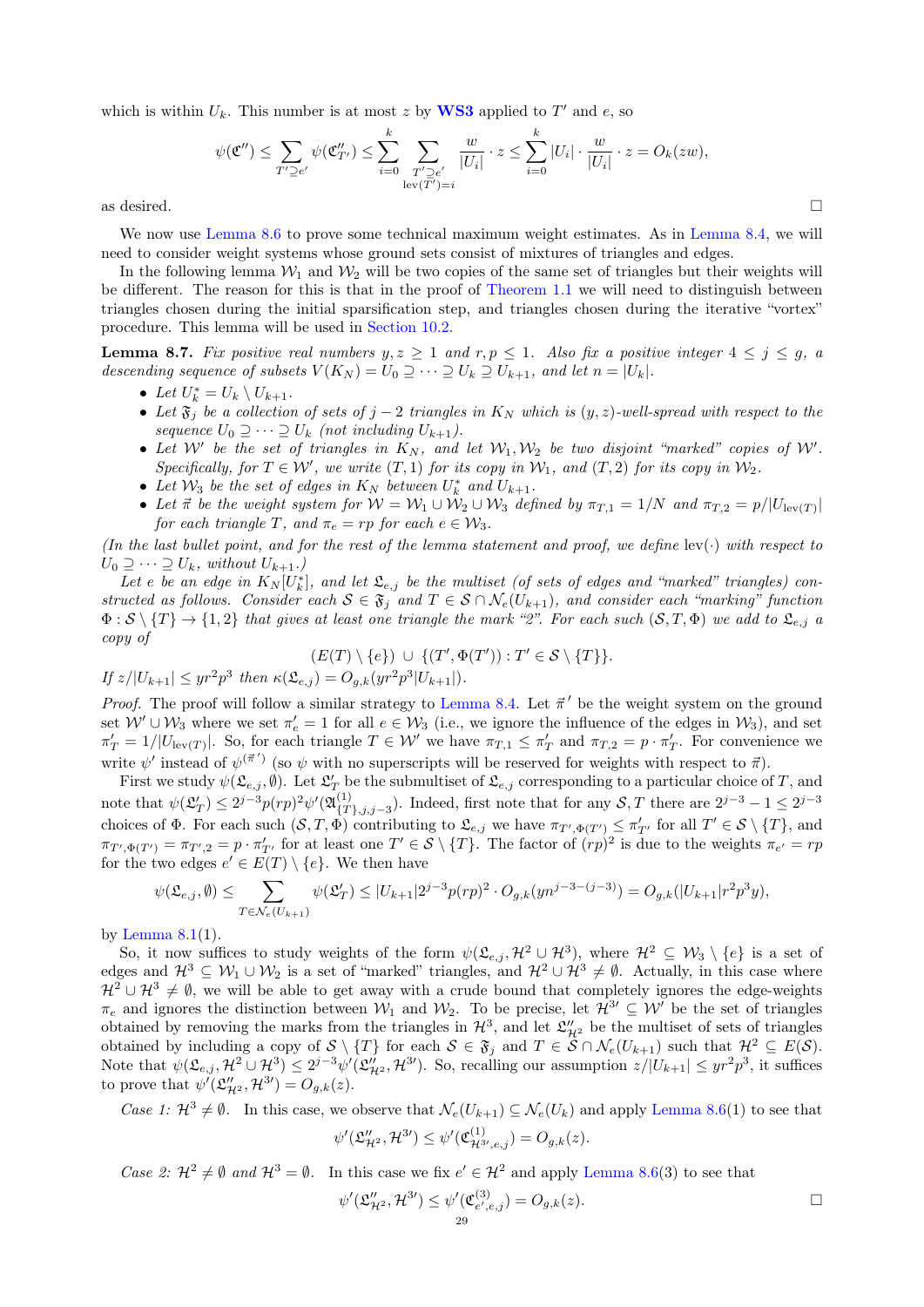In the following lemma we have three distinguished sets of triangles: one corresponds to the initial sparsification step, one corresponds to the triangles chosen in previous steps of the "vortex" procedure, and the other corresponds to triangles that survive an additional sparsification in preparation for the "covering crossing edges" stage of the proof (recall the outline in [Section 2\)](#page-5-0). This lemma will be used in [Section 10.3.](#page-46-0)

<span id="page-29-0"></span>**Lemma 8.8.** Fix positive real numbers  $y, z, r, p, \gamma$  with  $y, z \ge 1$  and  $r, p \le 1$ . Also fix a positive integer  $4 \leq j \leq g$ , a descending sequence of subsets  $V(K_N) = U_0 \supseteq \cdots \supseteq U_k \supseteq U_{k+1}$ , and let  $n = |U_k|$ .

- Let  $U_k^* = U_k \setminus U_{k+1}$ .
- Let  $\mathfrak{F}_j$  be a collection of sets of j 2 triangles in  $K_N$  which is  $(y, z)$ -well-spread with respect to the sequence  $U_0 \supseteq \cdots \supseteq U_k$  (not including  $U_{k+1}$ ).
- Let W' be the set of triangles in  $K_N$ . For  $i \in \{1,2\}$  let  $\mathcal{W}_i = \{(T,i) : T \in \mathcal{W}'\}$ , and let

 $\mathcal{W}_3 = \{(T,3) : T \in \mathcal{W}', T \text{ has one vertex in } U_k^* \text{ and two vertices in } U_{k+1}\}.$ 

- Let  $W_4$  be the set of edges in  $K_N[U_k]$  which are not between two vertices in  $U_k^*$ .
- Let  $\vec{\pi}$  be the weight system for  $W = W_1 \cup W_2 \cup W_3 \cup W_4$  defined as follows. Let  $\pi_{T,1} = 1/N$  and  $\pi_{T,2} = p/|U_{\text{lev}(T)}|$  for each  $T \in \mathcal{W}'$ , and  $\pi_{T,3} = n^{\gamma}/(rp^2|U_{k+1}|)$  for each  $(T,3) \in \mathcal{W}_3$ . Then, let  $\pi_{e'}=rp$  for each edge  $e'$  between  $U_k^*$  and  $U_{k+1}$ , and let  $\pi_{e'}=p$  for each edge  $e'$  between two vertices of  $U_{k+1}$ .

(In the last bullet point, and for the rest of the lemma statement and proof, we define  $lev(\cdot)$  with respect to  $U_0 \supseteq \cdots \supseteq U_k$ , without  $U_{k+1}$ .)

Let e be an edge of  $K_N$  between  $U_k^*$  and  $U_{k+1}$ , and let  $\mathfrak{M}_{e,j}$  be the multiset (of sets of edges and "marked" triangles) constructed as follows. Consider each  $S \in \mathfrak{F}_j$  and  $T \in S \cap \mathcal{N}_e(U_{k+1})$ , such that at least one of the triangles in  $S \setminus \{T\}$  lies within  $U_k$ , and consider each marking function  $\Phi : \mathcal{S} \setminus \{T\} \to \{1,2,3\}$  that gives at least one triangle a mark different from "1", and for which  $\Phi(T') = 3$  implies  $(T', 3) \in \mathcal{W}_3$ . For each such  $(S, T, \Phi)$  we add to  $\mathfrak{M}_{e,j}$  a copy of

$$
(E(T)\setminus\{e\})\ \cup\ \bigcup_{\substack{T'\in\mathcal{S}\setminus T \\ \Phi(T')=3}} E(T')\ \cup\ \{(T',\Phi(T')) : T'\in\mathcal{S}\setminus\{T\}\}\ \cup\ \{(T,3)\}.
$$

If  $z(n^{\gamma}|U_k|/(rp^2|U_{k+1}|))^{g+1}/n \leq y$  and  $rn^{\gamma} \leq p|U_{k+1}|/|U_k|$  and  $pn^{\gamma} \leq 1$ , then  $\kappa(\mathfrak{M}_{e,j}) = O_{g,k}(y)$ .

Proof. We proceed in a similar way to the proofs of [Lemmas 8.4](#page-26-1) and [8.7,](#page-28-0) but here there are more cases to consider. Let  $\vec{\pi}'$  be the weight system on the ground set W' where we let  $\pi'_{T'} = 1/|U_{\text{lev}(T')}|$  for each  $T' \in \mathcal{W}'$ . We write  $\psi'$  instead of  $\psi^{(\vec{\pi}')}$ . Note that for each  $T' \in \mathcal{W}'$  we have  $\pi_{T',1} \leq \pi'_{T'}$  and  $\pi_{T',2} = p \cdot \pi'_{T'}$ , and for each  $(T', 3) \in W_3$  we have

$$
\pi_{T',3} \prod_{e' \in E(T')} \pi_{e'} = \frac{n^{\gamma}}{rp^2 |U_{k+1}|} \cdot p(rp)^2 = \frac{rpn^{\gamma}}{|U_{k+1}|} \le \frac{p^2}{|U_k|} \le \frac{p}{|U_{\text{lev}(T')}|} = p \cdot \pi'_{T'}.
$$

Let  $\mathfrak{M}'_T$  be the subcollection of  $\mathfrak M$  corresponding to a particular choice of T, and note that

$$
\psi(\mathfrak{M}_T') \le 3^{j-3} \cdot \pi_{T,3} \cdot p(rp) \cdot p \cdot \psi'(\mathfrak{A}_{\{T\},j,j-3}^{(1)}) = \frac{3^{j-3} p n^{\gamma}}{|U_{k+1}|} \psi'(\mathfrak{A}_{\{T\},j,j-3}^{(1)}).
$$

Indeed, here we are using that for each  $S,T$  there are at most  $3^{j-3}$  choices for  $\Phi$ , we are using that  $\prod_{e' \in E(T) \setminus \{e\}} \pi_{e'} = p(rp)$ , and we are using that at least one of the triangles in  $S \setminus \{T\}$  has mark different from "1" (from which we gain a factor of p). We deduce using [Lemma 8.1\(](#page-21-0)1) that

$$
\begin{split} \psi(\mathfrak{M}_{e,j},\emptyset)=&\sum_{T\in\mathcal{N}_e(U_{k+1})}\psi(\mathfrak{M}'_T)\leq\frac{3^{j-3}pn^\gamma}{|U_{k+1}|}\sum_{T\in\mathcal{N}_e(U_{k+1})}\psi'(\mathfrak{A}^{(1)}_{\{T\},j,j-3})\\ &=\frac{pn^\gamma}{|U_{k+1}|}\cdot|U_{k+1}|\cdot O_{g,k}(yn^{j-(1+2)-(j-3)})=O_{g,k}(ypn^\gamma)=O_{g,k}(y). \end{split}
$$

At this point, similarly to the proofs of [Lemmas 8.4](#page-26-1) and [8.7,](#page-28-0) we will break into cases and use much cruder estimates to handle  $\psi(\mathfrak{M}_{e,i}, \mathcal{H})$  for  $\mathcal{H} \neq \emptyset$ . However, in the upcoming Case 2, we will need to assume a certain technical condition, so first we explicitly consider a special situation which we have to handle quite precisely.

In particular, suppose that  $\mathcal{H}^3 \subseteq \mathcal{W}_1 \cup \mathcal{W}_2 \cup \mathcal{W}_3$  consists of a single (marked) triangle and that  $\{e\} \cup \mathcal{H}^2 \subseteq$  $E(\mathcal{H}^3)$ . We call this the "exceptional case". In this case, we need only consider data  $(S,T,\Phi)$  for which  $\mathcal{H}^3 = \{T\}$  and we see

$$
\psi(\mathfrak{M}_{e,j},\mathcal{H}^2 \cup \mathcal{H}^3) \le 3^{j-2} \psi'(\mathfrak{A}_{\{T\},j,j-3}^{(1)}) = O_{g,k}(y),
$$

again using [Lemma 8.1\(](#page-21-0)1).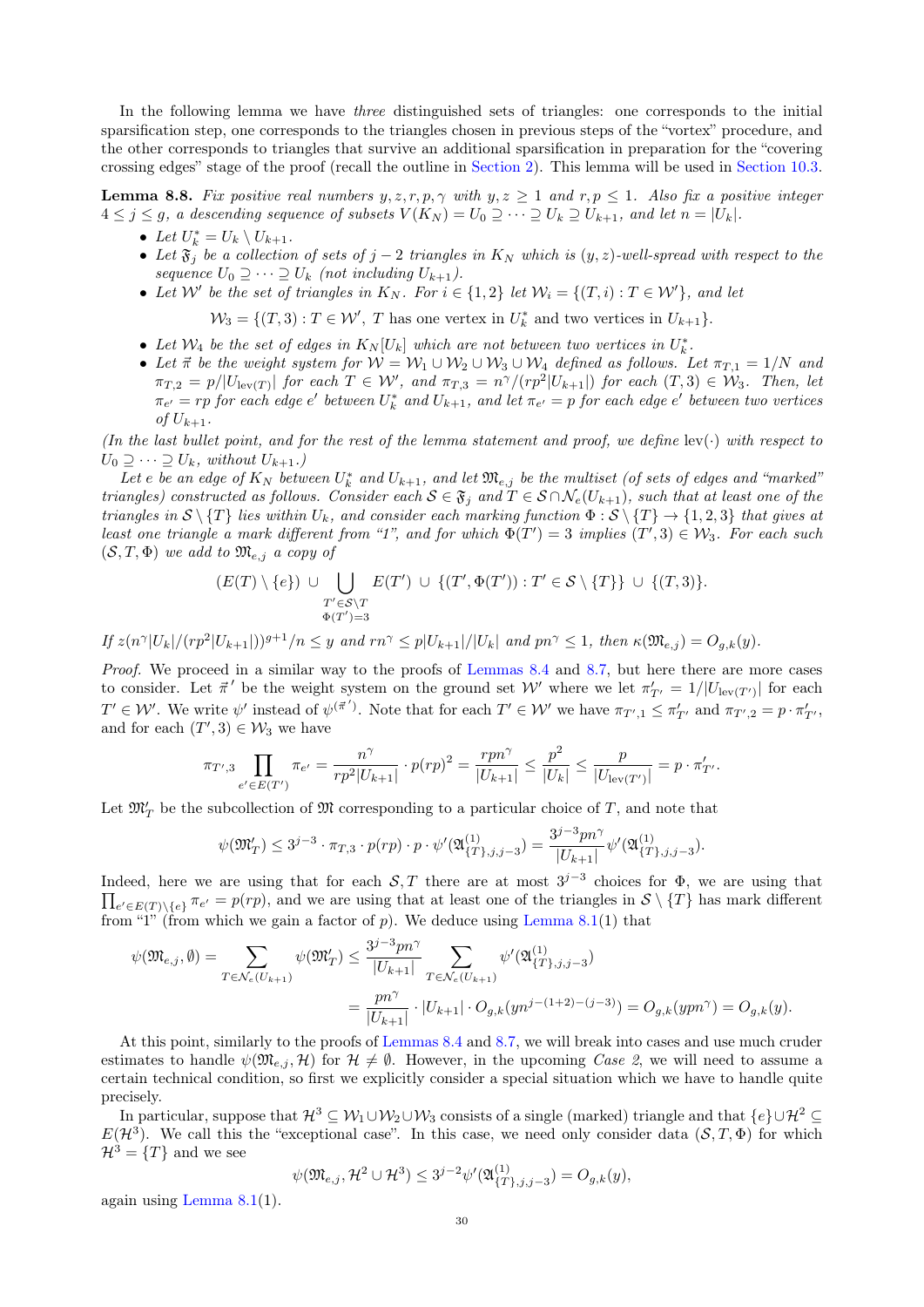Now, fix  $\mathcal{H}^2 \subseteq \mathcal{W}_4 \setminus \{e\}$  and  $\mathcal{H}^3 \subseteq \mathcal{W}_1 \cup \mathcal{W}_2 \cup \mathcal{W}_3$  such that  $\mathcal{H}^2 \cup \mathcal{H}^3 \neq \emptyset$  and such that the exceptional case does not hold; it suffices to bound  $\psi(\mathfrak{M}_{e,j}, \mathcal{H}^2 \cup \mathcal{H}^3)$ . We can afford to be rather crude with our estimates. Let  $w = n^{\gamma} |U_k|/(rp^2|U_{k+1}|) \geq 1$ , let  $\mathcal{H}^{3} \subseteq \mathcal{W}$  be the set of unmarked triangles underlying  $\mathcal{H}^3$ , and let  $\mathfrak{M}_{\mathcal{H}^2}''$  be the collection of all  $\mathcal{S} \in \mathfrak{F}_j$  so that there is some  $T \in \mathcal{S} \cap \mathcal{N}_e(U_{k+1})$  (if such a T exists, it is unique) for which at least one of the triangles in  $S \setminus \{T\}$  lies within  $U_k$  and for which  $\mathcal{H}^2 \subseteq E(\mathcal{S})$ . Note that for  $(T', 3) \in W_3$  we have  $\pi_{T', 3} = w \cdot \pi'_{T'}$ , which implies the crude bound

<span id="page-30-0"></span>
$$
\psi(\mathfrak{M}_{e,j}, \mathcal{H}^2 \cup \mathcal{H}^3) \le 3^{j-3} \cdot w^{j-2-|\mathcal{H}^3|} \cdot \psi'(\mathfrak{M}_{\mathcal{H}^2}''', \mathcal{H}^{3'}).
$$
\n(8.1)

We now consider five different cases for  $\mathcal{H}$  and j. In most cases we will prove  $\psi'(\mathfrak{M}_{\mathcal{H}^2}''', \mathcal{H}^{3\prime}) = O_{g,k}(z/n)$ , from which the desired bound  $\psi(\mathfrak{M}_{e,j}, \mathcal{H}^2 \cup \mathcal{H}^3) = O_{g,k}(y)$  follows, using  $(8.1)$  and our assumption  $zw^{g+1}/n \leq$ y. (*Case 5* is slightly different.)

Case 1:  $\mathcal{H}^3 = \emptyset$  and  $\mathcal{H}^2 \neq \emptyset$ . Fix any  $e' \in \mathcal{H}^2$ . By [Lemma 8.6\(](#page-26-0)4),

$$
\psi'(\mathfrak{M}''_{\mathcal{H}^2}, \mathcal{H}^{3\prime}) \leq \psi'(\mathfrak{C}^{(4)}_{e,e',j}) = O_{g,k}(z/n).
$$

Case 2:  $|\mathcal{H}^3| = 1$  and  $\mathcal{H}^{3} \cap \mathcal{N}_e(U_k) \neq \emptyset$ . In this case, we need only consider data  $(\mathcal{S}, T)$  for which T is the single triangle in  $\mathcal{H}^{3} \cap \mathcal{N}_e(U_k)$ . We are assuming that the exceptional case does not hold, meaning  ${e} \cup \mathcal{H}^2 \nsubseteq E(\mathcal{H}^3)$ , so  $\mathcal{H}^2 \nsubseteq E(T)$ , i.e.,  $\mathcal{H}^2$  contains an edge e' not in T. Now, we proceed similarly to the proof of [Lemma 8.6\(](#page-26-0)1). We consider two subcases. First, if  $j = 4$  then each  $S \in \mathfrak{M}''_{\mathcal{H}^2}$  consists of T and a second triangle  $T' \supseteq e'$  satisfying lev $(T') = k$  (recall that at least one of the triangles in  $S \setminus \{T\}$  must lie within  $U_k$ ). So, by **[WS3](#page-18-4)** applied to T and e' we have

$$
\psi'(\mathfrak{M}''_{\mathcal{H}^2}, \mathcal{H}^{3\prime}) \leq \frac{1}{|U_k|} \cdot z = O(z/n).
$$

On the other hand, if  $j > 4$  then by [Lemma 8.1\(](#page-21-0)1) we have

$$
\psi'(\mathfrak{M}''_{\mathcal{H}^2},\mathcal{H}^{3\prime})\leq \sum_{i=0}^k\sum_{\substack{T'\supseteq e':\\ \mathrm{lev}(T')=i}}\frac{1}{|U_i|}\cdot \psi'(\mathfrak{A}_{\{T,T'\},j,j-4}^{(1)})=O_{g,k}(zn^{j-v^j(\{T,T'\})-(j-4)})=O_{g,k}(z/n).
$$

Case 3:  $\mathcal{H}^3 \neq \emptyset$  but  $\mathcal{H}^{3'} \cap \mathcal{N}_e(U_k) = \emptyset$ . By [Lemma 8.6\(](#page-26-0)2) we have

$$
\psi'(\mathfrak{M}''_{\mathcal{H}^2}, \mathcal{H}^{3\prime}) \leq \psi'(\mathfrak{C}^{(2)}_{\mathcal{H}^{3\prime}, e,j}) = O_{g,k}(z/n).
$$

Case 4:  $\mathcal{H}^{3} \cap \mathcal{N}_e(U_k) \neq \emptyset$  and  $2 \leq |\mathcal{H}^3| \leq j-3$ . Any  $\mathcal{S} \in \mathfrak{F}_j$  contains at most one triangle in  $\mathcal{N}_e(U_k)$ , so we may assume  $\mathcal{H}^{3} \cap \mathcal{N}_e(U_k)$  contains a single triangle (and we need only consider data  $(\mathcal{S}, T)$  for which that single triangle is  $T$ ). Then by [Lemma 8.1\(](#page-21-0)1) we have

$$
\psi'(\mathfrak{M}''_{\mathcal{H}^2},\mathcal{H}^{3\prime})\leq \psi'(\mathfrak{A}^{(1)}_{\mathcal{H}^{3\prime},j,j-2-|\mathcal{H}^3|})=O_{g,k}(zn^{j-(|\mathcal{H}^3|+3)-(j-2-|\mathcal{H}^3|)})=O_{g,k}(z/n).
$$

Case 5:  $|\mathcal{H}^3| = j - 2$ . Finally, this case is trivial: we have  $\psi'(\mathfrak{M}_{\mathcal{H}^2}''', \mathcal{H}^{3}) \in \{0, 1\}$  since the only possible element is  $S = H^3$ . Then [\(8.1\)](#page-30-0) and  $|H^3| = j - 2$  demonstrate

$$
\psi(\mathfrak{M}_{e,j}, \mathcal{H}^2 \cup \mathcal{H}^3) \le 3^{j-3} = O_{g,k}(y).
$$

Finally, the following lemma will be used in [Section 10.4,](#page-48-0) applied at the end of stage k to all  $i \geq k+1$ .

<span id="page-30-1"></span>**Lemma 8.9.** Fix positive real numbers  $z, w \ge 1$  and  $p \le 1$ , integers  $h \ge 1$  and  $4 \le j \le g$ , and a descending sequence of subsets  $V(K_N) = U_0 \supseteq \cdots \supseteq U_i \supseteq U_{i+1}$ .

- Let  $\mathfrak{F}_j$  be a collection of sets of  $j-2$  triangles in  $K_N$  which is  $(y, z)$ -well-spread with respect to the sequence  $U_0 \supseteq \cdots \supseteq U_i$  (not including  $U_{i+1}$ ).
- Let W' be the set of triangles in  $K_N$ , and for  $a \in \{1,2\}$  let  $\mathcal{W}_a = \{(T,a) : T \in \mathcal{W}'\}$ . Let  $\mathcal{W}_3$  be the set of edges in  $K_N[U_i]$ .
- Let  $\vec{\pi}$  be the weight system for  $W = W_1 \cup W_2 \cup W_3$  defined by  $\pi_{T,1} = 1/N$  and  $\pi_{T,2} = p/|U_{\text{lev}(T)}|$ for each triangle T, and  $\pi_e = p$  for each edge e.

(In the last bullet point, and for the rest of the lemma statement and proof, we define  $lev(\cdot)$  with respect to  $U_0 \supseteq \cdots \supseteq U_i$ , without  $U_{i+1}$ .)

Let Q be a set of edges in  $K_N[U_i]$  spanning  $|V(Q)| \leq h$  vertices, and fix  $i^* \in \{i, i+1\}$ . Let  $\Re_{Q,i^*,j}$  be the multiset (of sets of edges and marked triangles) constructed as follows. Consider each  $e \in Q$ , each  $S \in \mathfrak{F}_i$ , and  $T \in S \cap N_e(U_{i^*})$ . Also consider each marking function  $\Phi : S \setminus \{T\} \to \{1,2\}$  that gives at least one triangle the mark "2". For each such  $(e, \mathcal{S}, T, \Phi)$ , let u be the single vertex in  $T \setminus e$  and add to  $\mathfrak{R}_{Q,i^*,j}$  a copy of

$$
\{uv \in \mathcal{W}_3 : v \in V(Q)\} \ \cup \ \{(T', \Phi(T')) : T' \in \mathcal{S} \setminus \{T\}\}.
$$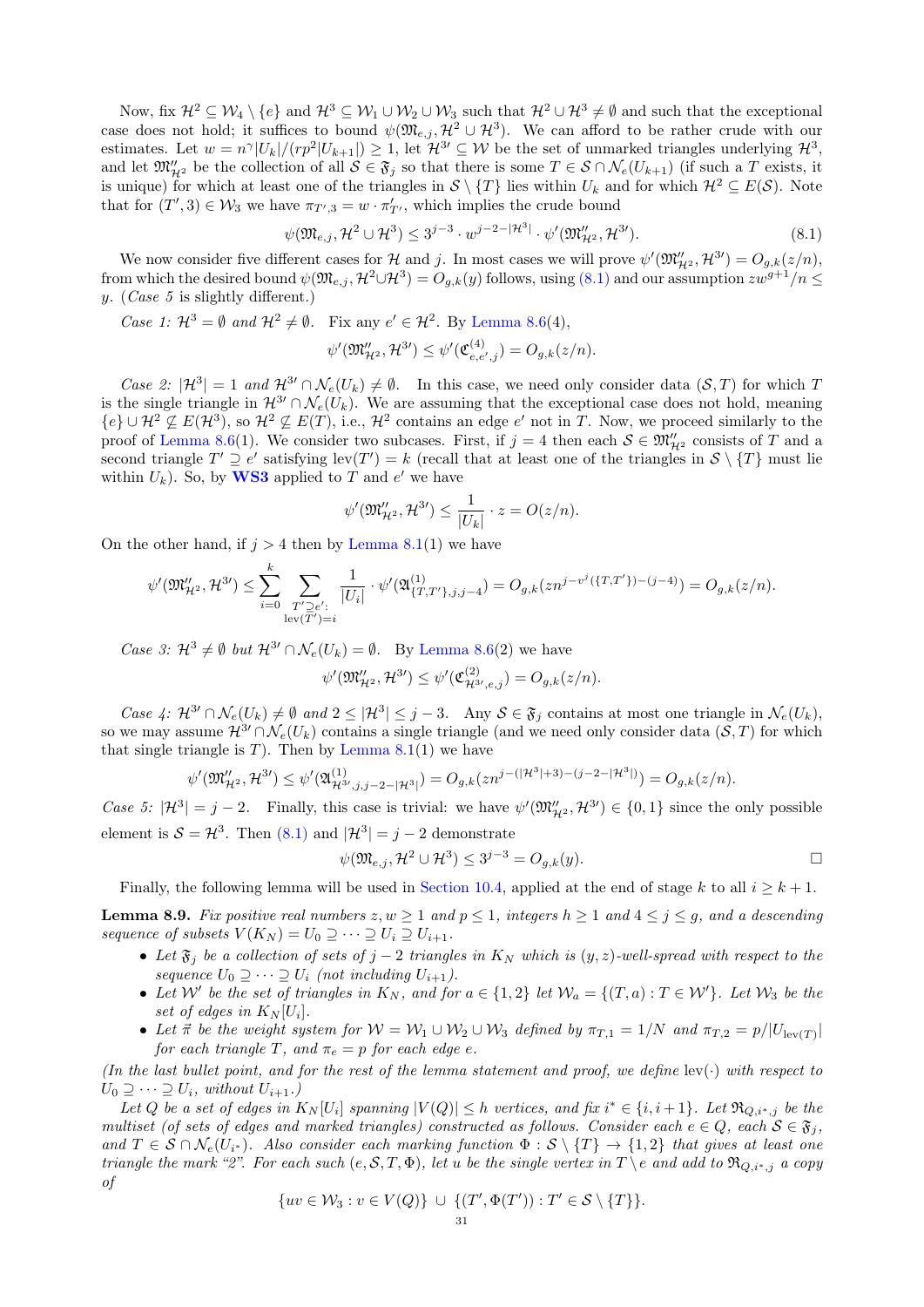If 
$$
zp^{-h-1}/|U_{i^*}| \leq y
$$
 then  $\kappa(\Re_{Q,i^*,j}) = O_{g,i,h}(yp^{|V(Q)|+1}|U_{i^*}|).$ 

*Proof.* Let  $\mathfrak{R}'_e$  be the submultiset of  $\mathfrak{R}_{Q,i^*,j}$  corresponding to a particular choice of e. There are fewer than  $h^2 = O_h(1)$  choices of e, so it suffices to show that  $\kappa(\mathfrak{R}_e') = O_{g,i}(yp^{|V(Q)|+1}|U_{i^*}|)$ . We proceed in a similar way to the proofs of [Lemmas 8.4,](#page-26-1) [8.7,](#page-28-0) and [8.8.](#page-29-0) Let  $\vec{\pi}'$  be the weight system on the ground set W' where we let  $\pi'_{T'} = 1/|U_{\text{lev}(T')}|$  for each  $T' \in W'$ , and write  $\psi'$  instead of  $\psi^{(\vec{\pi}')}$ .

First, by Lemma  $8.1(1)$ , we have

$$
\psi(\mathfrak{R}'_{e},\emptyset)\leq 2^{j-3}\cdot p\cdot p^{|V(Q)|}\cdot \sum_{T\in \mathcal{N}_{e}(U_{i^*})}\psi'(\mathfrak{A}_{\{T\},j,j-3})=O_{g,i}(|U_{i^*}|p^{|V(Q)|+1}y).
$$

(The factor of p comes from the fact that we are only considering  $(S, T, \Phi)$  for which at least one triangle in  $S \setminus \{T\}$  has the mark "2".)

Now, fix  $\mathcal{H}^2 \subseteq \mathcal{W}_3$  and  $\mathcal{H}^3 \subseteq \mathcal{W}_1 \cup \mathcal{W}_2$  such that  $\mathcal{H}^2 \cup \mathcal{H}^3 \neq \emptyset$ . Let  $\mathcal{H}^{3}$  be the set of unmarked triangles underlying  $\mathcal{H}^3$ , and let  $\mathfrak{R}''_{e,\mathcal{H}^2}$  be obtained by including a copy of  $\mathcal{S} \setminus \{T\}$  for every  $\mathcal{S}$  and  $T \in \mathcal{S} \cap \mathcal{N}_e(U_{i^*})$ such that all edges in  $\mathcal{H}^2$  contain the single vertex in  $T \setminus \{e\}$ . We have  $\psi(\mathfrak{R}_e', \mathcal{H}^2 \cup \mathcal{H}^3) \leq 2^{j-3} \psi'(\mathfrak{R}_{e, \mathcal{H}^2}', \mathcal{H}^{3'})$ . Recalling our assumption  $zp^{-h-1}/|U_{i^*}| \leq y$ , it suffices to prove that  $\psi'(\mathfrak{R}''_{e,\mathcal{H}^2},\mathcal{H}^{3})=O_{g,i}(z)$ .

Case 1:  $\mathcal{H}^3 \neq \emptyset$ . In this case, [Lemma 8.6\(](#page-26-0)1) implies

$$
\psi'(\mathfrak{R}_{e,\mathcal{H}^2}'' ,\mathcal{H}^{3\prime})\leq \psi'(\mathfrak{C}_{\mathcal{H}^{3\prime},e,j}^{(1)})=O_{g,i}(z).
$$

Case 2:  $\mathcal{H}^3 = \emptyset$  and  $\mathcal{H}^2 \neq \emptyset$ . Fix an edge  $e'' \in \mathcal{H}^2$ . Each set in  $\mathfrak{R}_{e,\mathcal{H}^2}''$  is specified by a pair  $(\mathcal{S}, T)$ , where T is a triangle containing e and another vertex  $u \in e''$ . That is to say, there are at most two possibilities for T. For each such T, let  $\mathfrak{R}_T''$  be the submultiset of  $\mathfrak{R}_{e,\mathcal{H}^2}''$  corresponding to that choice of T, let  $e'$  be one of the two edges of  $E(T) \setminus e$ , and observe that

$$
\psi'(\mathfrak{R}_T'''', \mathcal{H}^{3\prime}) \le \psi'(\mathfrak{C}_{e,e',j}^{(3)}) = O_{g,i}(z)
$$
 by Lemma 8.6(3).

<span id="page-31-0"></span>

## 9. A generalized high-girth triple process

In this section we study a generalization of the high-girth triple process studied in  $[8, 27]$  $[8, 27]$  $[8, 27]$ . We show that in quite a general setting it is possible to find a set of edge-disjoint triangles avoiding a set of "forbidden configurations". Where possible, we make some effort to use similar notation as in [\[27\]](#page-50-22).

As sketched in [Section 2,](#page-5-0) it is important that at every stage of the main iteration, we "remember the randomness" of prior stages. So, for several of the lemmas in this paper, one of the inputs will be a random set of triangles coming from the results of the iteration so far. The following definition captures the properties we need from this random set of triangles: they are consistent with having arisen from the iteration so far, and in particular the probability that any set of triangles has been chosen can be approximated by a product of weights. This will be crucial in order to apply the estimates in [Section 8.](#page-20-0) Later, in the proof of [Theorem 1.1](#page-0-3) we will need a more refined version of this definition [\(Definition 10.2\)](#page-42-0).

<span id="page-31-1"></span>**Definition 9.1** (Well-distributedness). Fix a descending sequence of subsets  $V(K_N) = U_0 \supseteq \cdots \supseteq U_k$ , and an "error factor"  $w \ge 1$ . Say a random set of triangles D in  $K_N$  is  $(w, b)$ -well-distributed (with respect to our descending sequence of subsets) if for any  $s \in \mathbb{N}$  and distinct triangles  $D_1, \ldots, D_s$  we have

$$
\Pr[D_1,\ldots,D_s \in \mathcal{D}] \leq w^s \bigg(\prod_{i=1}^s \frac{1}{|U_{\text{lev}(D_i)}|} + b\bigg).
$$

We will always take  $b = n^{-\omega(1)}$  to be super-polynomially small in  $n = |U_k|$ , so the condition in [Defini](#page-31-1)[tion 9.1](#page-31-1) will be meaningful for all bounded  $s = O(1)$ .

We are nearly ready to state the main theorem in this section. It is convenient to separately define the assumptions of this theorem, as we will want to refer to them multiple times.

<span id="page-31-2"></span>**Definition 9.2** (Goodness). Consider a descending sequence of subsets  $V(K_N) = U_0 \supseteq \cdots \supseteq U_k$ , and consider collections  $\mathfrak{F}_4^{\text{sup}}$ , ...,  $\mathfrak{F}_g^{\text{sup}}$  of triangles in  $K_N$ , where each  $S \in \mathfrak{F}_j^{\text{sup}}$  consists of  $j-2$  edge-disjoint triangles. We also consider some initial data (which are themselves allowed to be random):

- let  $\mathcal D$  be a random "already chosen" set of edge-disjoint triangles in  $K_N$ ;
- let  $G \subseteq K_N[U_k] \cong K_n$  be a random "remainder" graph (the graph which we wish to decompose into triangles), with edge set E disjoint from  $E(\mathcal{D})$ ;
- $\bullet$  let  $A$  be a (random) subset of the triangles in  $G$  (the "available" triangles which we may use in our triangle-decomposition);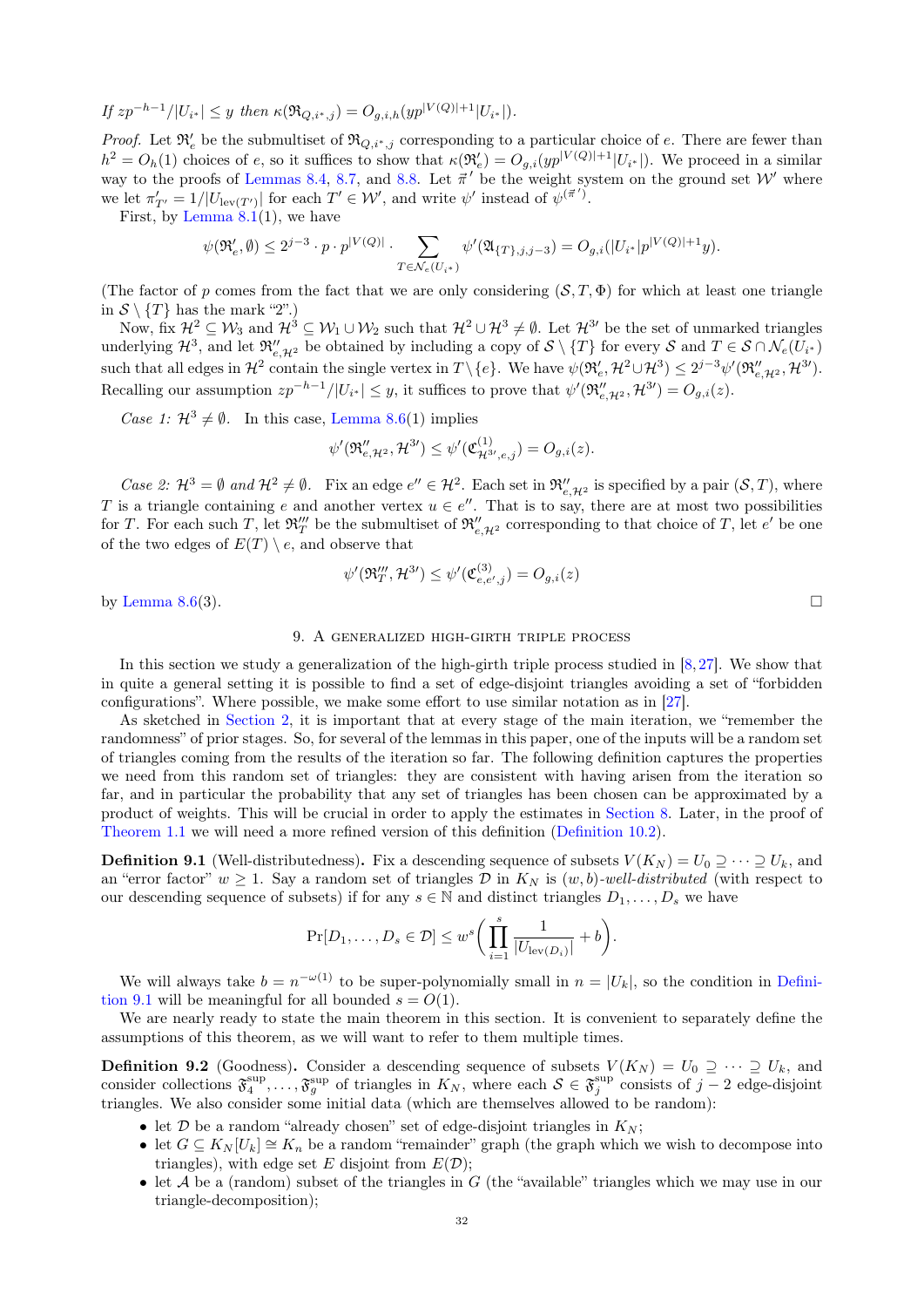• let  $\mathfrak{J}_4,\ldots,\mathfrak{J}_q$  be random collections of sets of triangles in A (the "forbidden configurations" we would like to avoid), such that for each  $S \in \bigcup_{j=4}^g \mathfrak{J}_j$  there is  $S' \in \bigcup_{j=4}^g \mathfrak{F}_j^{\text{sup}}$  with  $S \subseteq S'$  and  $S' \setminus S \subseteq \mathcal{D}$ . (That is to say, each of our forbidden configurations is a set of triangles which together with some triangles in  $\mathcal{D}$  forms one of the configurations in  $\bigcup_{j=4}^{g} \mathfrak{F}_j^{\text{sup}}$ .)

We say that all the above data (namely, the sets  $U_i$ , the collections of triangles  $\mathfrak{F}^{\text{sup}}_j$ , and the random objects  $\mathcal{D}, G, \mathcal{A}, \mathfrak{J}_4, \ldots, \mathfrak{J}_q$  are  $(C, \beta, b)$ -good if:

- each  $\mathfrak{F}^{\sup}_{j}$  is  $n^{\beta}$ -well-spread [\(Definition 7.1\)](#page-18-3);
- D is  $(n^{\beta}, b)$ -well-distributed [\(Definition 9.1\)](#page-31-1);
- with probability 1:
	- − every  $e \in E$  is in  $(1 \pm n^{-1/C})$ 3| $\mathcal{A}$ |/|E| triangles of  $\mathcal{A}$ ;
	- $-$  every  $T \in \mathcal{A}$  is contained in  $(j-2)|\mathfrak{J}_j|/|\mathcal{A}| \pm n^{-1/C}|\mathcal{A}|^{j-3}/|E|^{j-3}$  of the configurations in  $\mathfrak{J}_j$ ;  $|\mathcal{A}| \geq n^{1-\beta} |E|$ ;
	- $|E| \geq n^{2-\beta}$ ;
	- $|\mathfrak{J}_j| \leq C |\mathcal{A}|^{j-2} / |E|^{j-3};$
	- There is no  $S \in \bigcup_{j=4}^g \mathfrak{J}_j$  which is a subset of another  $S' \in \bigcup_{j=4}^g \mathfrak{J}_j$ .

We remark that the inequality  $|E| \geq n^{2-\beta}$  can actually be derived from the inequality  $|A| \geq n^{1-\beta} |E|$ , so the former inequality is not strictly speaking necessary (though we will not actually need this deduction anywhere in the paper).

The role of the collections  $\mathfrak{F}_j^{\text{sup}}$  is that, while the collections of forbidden configurations  $\mathfrak{J}_j$  are allowed to depend on the random data, they are always "induced" from the collections  $\mathfrak{F}^{\text{sup}}_j$ , which are well-spread and do not depend on the random data. In our proof of [Theorem 1.1](#page-0-3) we will take  $\mathfrak{F}^{\text{sup}}_j$  to contain all Erdős configurations, all forbidden configurations induced by absorber triangles (see [Lemma 7.2\)](#page-18-2), and in addition some random sets of triangles that will be used for "regularization".

Now, we present the main theorem in this section. In addition to guaranteeing the existence of an almost-triangle-decomposition, we require the existence of a probability distribution over such triangledecompositions, satisfying certain properties; we will "remember the randomness" of this distribution for future stages of the main iterations.

<span id="page-32-0"></span>**Theorem [9](#page-32-0).3.** Fix a constant  $g \in \mathbb{N}$ . For  $C > 0$  there are  $\beta = \beta_{9,3}(g, C) > 0$  and  $\alpha = \alpha_{9,3}(g, C) > 0$  such that the following holds. Consider  $(C, \beta, b)$ -good data, as defined in [Definition 9.2.](#page-31-2) Define h(b) by setting  $h(b) = \sqrt{b^{\alpha} + \exp(-n^{\alpha})}$  if  $b \le N^{-1/\beta}$ , and  $h(b) = 1$  otherwise. There is a random set of edge-disjoint triangles  $M \subseteq A$  (depending on our data) such that:

- no  $S \in \bigcup_j \mathfrak{J}_j$  is fully included in M, and
- with probability at least  $1-h(b)$  over the randomness of the initial data  $\mathcal{D}, G, \mathcal{A}, \mathfrak{J}_4, \ldots, \mathfrak{J}_g$ : for any  $s_1, s_2 \geq 0$  and any triangles  $D_1, \ldots, D_{s_1} \in \mathcal{A}$  and edges  $e_1, \ldots, e_{s_2} \in E$  we have

 $\Pr[D_1, \ldots, D_{s_1} \in \mathcal{M} \text{ and } e_1, \ldots, e_{s_2} \notin E(\mathcal{M}) \mid \mathcal{D}, G, \mathcal{A}, \mathfrak{J}_4, \ldots, \mathfrak{J}_g] \leq (O_{g,C}(|E|/|\mathcal{A}|))^{s_1} (O(n^{-\beta}))^{s_2} + 2h(b).$ 

The particular form of the error term  $h(b)$  is not very important; all that is important for the proof of [Theorem 1.1](#page-0-3) is that if  $b = n^{-\omega_{g,C}(1)}$  then  $h(b) = n^{-\omega_{g,C}(1)}$  as well. We prove [Theorem 9.3](#page-32-0) via analysis of a random process, as follows.

<span id="page-32-2"></span>**Definition 9.4** (Generalized high-girth triple process). Let G be an *n*-vertex graph with edge set  $E = E(0)$ , let  $\mathcal{A} = \mathcal{A}(0)$  be a set of triangles in G, and for  $4 \leq j \leq g$  let  $\mathfrak{J}_j$  be a collection of sets of  $j - 2$  edge-disjoint triangles which are forbidden from being used together<sup>[11](#page-32-1)</sup>. All these objects ("initial data") may be random. Now, consider the following random process (using fresh independent randomness). Let  $\mathcal{C}(0) = \emptyset$  and let

 $t = 0$ . While  $\mathcal{A}(t) \neq \emptyset$ :

- (1) choose a uniformly random triangle  $T^*(t) \in \mathcal{A}(t)$ ;
- (2) let  $\mathcal{C}(t+1) = \mathcal{C}(t) \cup \{T^*(t)\}\$  (add  $T^*(t)$  to the set of "chosen triangles");
- (3) let  $\mathcal{A}(t+1)$  be the set of triangles in  $\mathcal{A}(t)$  which do not share an edge with  $T^*(t)$  and would not complete any  $\mathcal{E} \in \bigcup_{j=4}^g \mathfrak{J}_j$  when combined with the triangles in  $\mathcal{C}(t+1)$ ;
- (4) increment t to  $t + 1$ .

We also define some variables that track the evolution of the process:

<span id="page-32-1"></span><sup>&</sup>lt;sup>11</sup>The reason for our perhaps unnatural-seeming indexing is that, in practice, the configurations in  $\mathfrak{J}_j$  will "behave like" Erdős *j*-configurations, in the sense of [Definition 7.1.](#page-18-3) This indexing convention also makes our analysis more consistent with the analysis in [\[27\]](#page-50-22). However, one important difference between our analysis and the analysis in [27] is that in [27], the set  $\mathfrak{J}_4$  has a very different role: it is the set of diamonds (pairs of triangles that share an edge). Recall that our forbidden configurations always consist of edge-disjoint triangles, and we separately enforce an edge-disjointness condition in [Definition 9.4.](#page-32-2)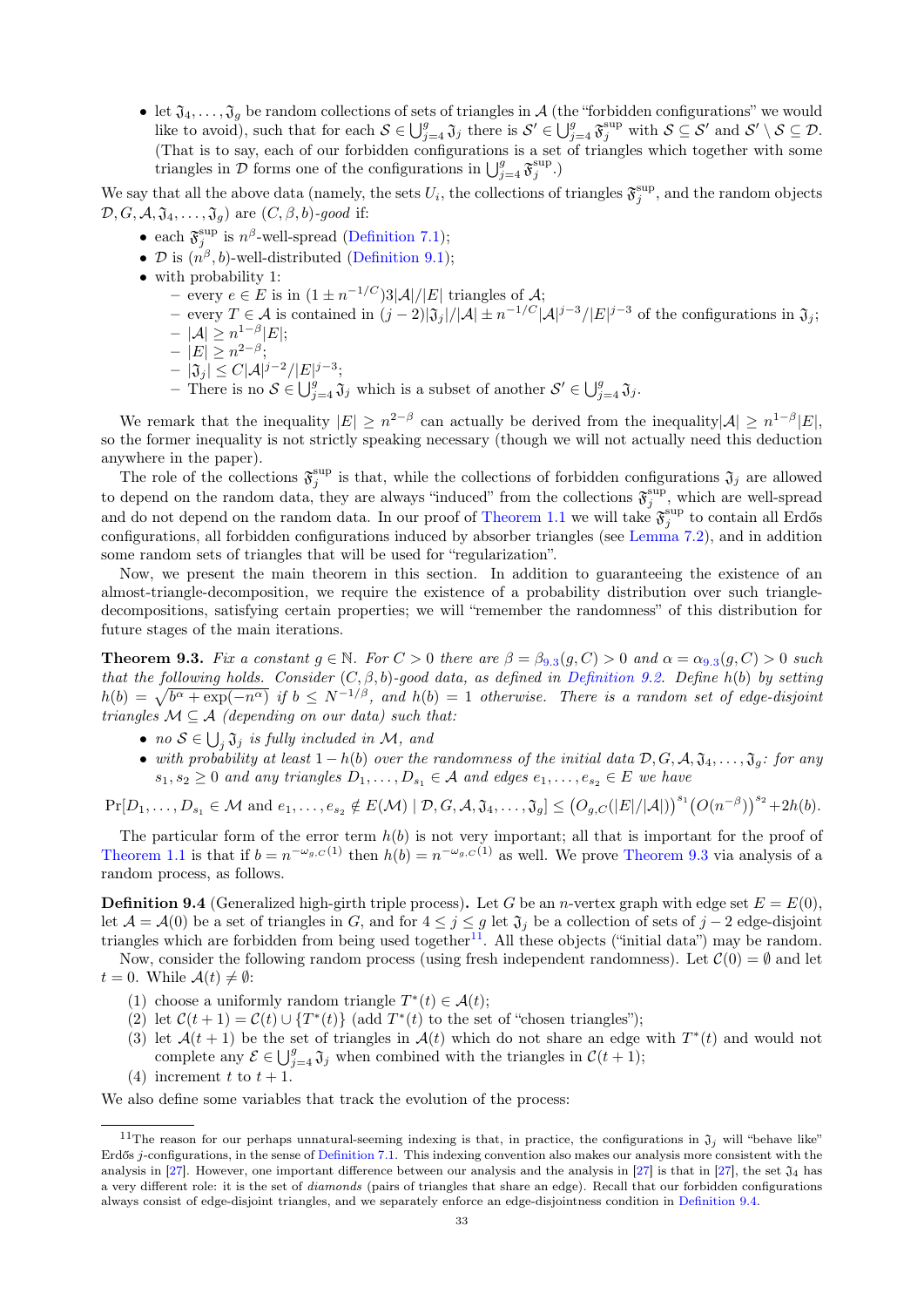- Let  $E(t) \subseteq E(0)$  be the set of edges not appearing in any triangle in  $\mathcal{C}(t)$  (i.e., the set of "uncovered" edges). Note that  $|E(t)| = |E(0)| - 3t$ .
- For some step t and an edge  $e \in E(t)$ , let  $\mathcal{X}_e(t)$  be the set of triangles in  $\mathcal{A}(t)$  which contain the edge e.
- For a triangle  $T \in \mathcal{A}(t)$  let  $\mathcal{T}_T(t) \subseteq \mathcal{A}(t)$  be the set of triangles  $T^* \neq T$  that "threaten"  $T$ , in the sense that choosing  $T^*$  as the next triangle in the process would cause  $T \notin \mathcal{A}(t+1)$  (i.e.,  $E(T) \cap E(T^*) \neq \emptyset$  or  $\{T, T^*\} \cup C(t)$  contains some element of  $\bigcup_{j=4}^g \mathfrak{J}_j$ .

We also define some functions that describe the typical behavior of the process. (They are defined in terms of the initial data, so if those data are random, then the following functions are random as well.)

<span id="page-33-1"></span>**Definition 9.5** (Trajectories). Given  $|E(0)|, |\mathcal{A}(0)|, |\mathfrak{J}_4|, \ldots, |\mathfrak{J}_g|$ , we define

$$
p(t) = \frac{|E(0)| - 3t}{|E(0)|}, \qquad \rho(t) = \sum_{j=4}^{g} \frac{(j-2)t^{j-3}|\mathfrak{J}_j|}{|\mathcal{A}(0)|^{j-2}},
$$
  

$$
f_{j,c}(t) = {j-3 \choose c} \left(\frac{t}{|\mathcal{A}(0)|}\right)^c \left(p(t)^3 e^{-\rho(t)}\right)^{j-3-c} \left(\frac{(j-2)|\mathfrak{J}_j|}{|\mathcal{A}(0)|}\right) \text{ for } 4 \le j \le g, 0 \le c \le j-4,
$$
  

$$
f_{\text{edge}}(t) = p(t)^2 e^{-\rho(t)} \left(\frac{3|\mathcal{A}(0)|}{|E(0)|}\right), \qquad f_{\text{thread}}(t) = 3f_{\text{edge}}(t) + \sum_{j=4}^{g} f_{j,j-4}(t).
$$

Remark. The reader can interpret  $p(t)$  as the fraction of the graph G which has not yet been covered at time t. As we will see in the next result,  $f_{\text{edge}}(t)$  and  $f_{\text{thread}}(t)$  describe the trajectories of the random processes  $|\mathcal{X}_e(t)|$  and  $|\mathcal{T}_T(t)|$ , respectively. We can also interpret  $f_{j,c}(t)$  as describing the trajectory of a quantity that evolves with the process: namely, it describes the approximate number of forbidden configurations  $S \in \mathfrak{J}_i$ , containing a fixed triangle T, such that c of the other  $j-3$  triangles in S have already been chosen, and the other  $j - 3 - c$  triangles are still available. Finally,  $\rho(t)$  is a slightly less intuitive parameter which captures the Poissonian rate at which triangles become unavailable due to forbidden configurations.

Roughly speaking, for a triangle  $T \in \mathcal{A}(0)$ , the probability that its three edges are in  $E(t)$  is about  $p(t)^3$ , and given this, the probability T is in  $\mathcal{A}(t)$  is about  $e^{-\rho(t)}$ .

We will prove the following theorem.

<span id="page-33-0"></span>**Theorem [9](#page-33-0).6.** Fix a constant g. For  $C > 0$  there are  $\beta = \beta_{9.6}(g, C) > 0$  and  $\alpha = \alpha_{9.6}(g, C) > 0$  such that the following holds. Fix  $(C, \beta, b)$ -good data as in [Definition 9.2](#page-31-2) with  $b \leq N^{-1/\beta}$ . Then with probability at least  $1-b^{\alpha}-\exp(-n^{\alpha})$  (over all randomness, including that of the initial data): the process in [Definition 9.4](#page-32-2) runs for  $\tau_{\text{cut}} := [(1 - n^{-\beta})|E|/3]$  steps without terminating, and moreover for each  $0 \le t \le \tau_{\text{cut}}$ , in the notation of [Definition 9.5,](#page-33-1)

- $|\mathcal{X}_e(t)| f_{\text{edge}}(t)| \leq n^{-\beta} f_{\text{edge}}(t)$  for each  $e \in E(t)$ ;
- $||\mathcal{T}_T(t)| f_{\text{thresh}}(t)| \leq n^{-\beta} f_{\text{thresh}}(t)$  for each  $T \in \mathcal{A}(t)$ ; ļ
- $|\mathcal{T}_T(t) \cap \mathcal{T}_{T'}(t)| \leq n^{1/2}$  for each pair of edge-disjoint  $T, T' \in \mathcal{A}(t)$ ;
- $|\mathcal{T}_T(t) \cap \mathcal{X}_e(t)| \leq n^{1/2}$  for each  $T \in \mathcal{A}(t)$  and  $e \in E(t)$  with  $e \nsubseteq T$ .

Before proving [Theorem 9.6,](#page-33-0) we deduce [Theorem 9.3](#page-32-0) from it.

*Proof of [Theorem 9.3.](#page-32-0)* We use the same  $\alpha, \beta$  as in [Theorem 9.6,](#page-33-0) except that we additionally enforce  $\alpha < \beta/3$ . That is, we take  $\beta_{9.3}(g, C) = \beta_{9.6}(g, C)$  $\beta_{9.3}(g, C) = \beta_{9.6}(g, C)$  $\beta_{9.3}(g, C) = \beta_{9.6}(g, C)$  and  $\alpha_{9.3}(g, C) = \min{\{\alpha_{9.6}(g, C), \beta_{9.6}(g, C)/4\}}$ .

Let **E** be the event that the conclusion of [Theorem 9.6](#page-33-0) holds, so Pr[**E**]  $\geq 1 - h(b)^2$ . Fix an outcome of the initial data  $\mathcal{D}, G, \mathcal{A}, \mathfrak{J}_4, \ldots, \mathfrak{J}_g$  such that  $\Pr[\mathbf{E} | \mathcal{D}, G, \mathcal{A}, \mathfrak{J}_4, \ldots, \mathfrak{J}_g] \geq 1 - h(b)$  (the initial data satisfies this property with probability  $1 - h(b)$  by Markov's inequality). For all probabilities in the rest of this proof, we implicitly condition on our fixed outcome of  $\mathcal{D}, G, \mathcal{A}, \mathfrak{J}_4, \ldots, \mathfrak{J}_q$ .

For this proof, we need to consider the random set of triangles obtained by running the process in [Definition 9.4](#page-32-2) for  $\tau_{\text{cut}}$  steps. However, due to an extension to [Theorem 9.3](#page-32-0) we will need to prove later, it will be helpful to consider the more general case where we fix  $\tau \leq \tau_{\text{cut}}$  and consider the result of running the process for  $\tau$  steps. Let M be the corresponding random set of triangles. Fix  $s_1, s_2$ , distinct triangles  $D_1, \ldots, D_{s_1}$  and distinct edges  $e_1, \ldots, e_{s_2}$ . Define

$$
P(D_1,\ldots,D_{s_1};e_1,\ldots,e_{s_2})=\Pr[D_1,\ldots,D_{s_1}\in\mathcal{M} \text{ and } e_1,\ldots,e_{s_2}\notin E(\mathcal{M})\mid \mathcal{D},G,\mathcal{A},\mathfrak{J}_4,\ldots,\mathfrak{J}_g].
$$

We wish to prove that  $P(D_1,\ldots,D_{s_1};e_1,\ldots,e_{s_2}) \leq (O_{g,C}(|E|/|A|))^{s_1}(O(p(\tau)))^{s_2} + 2h(b)$  (note that  $p(\tau_{\text{cut}}) \approx n^{-\beta}).$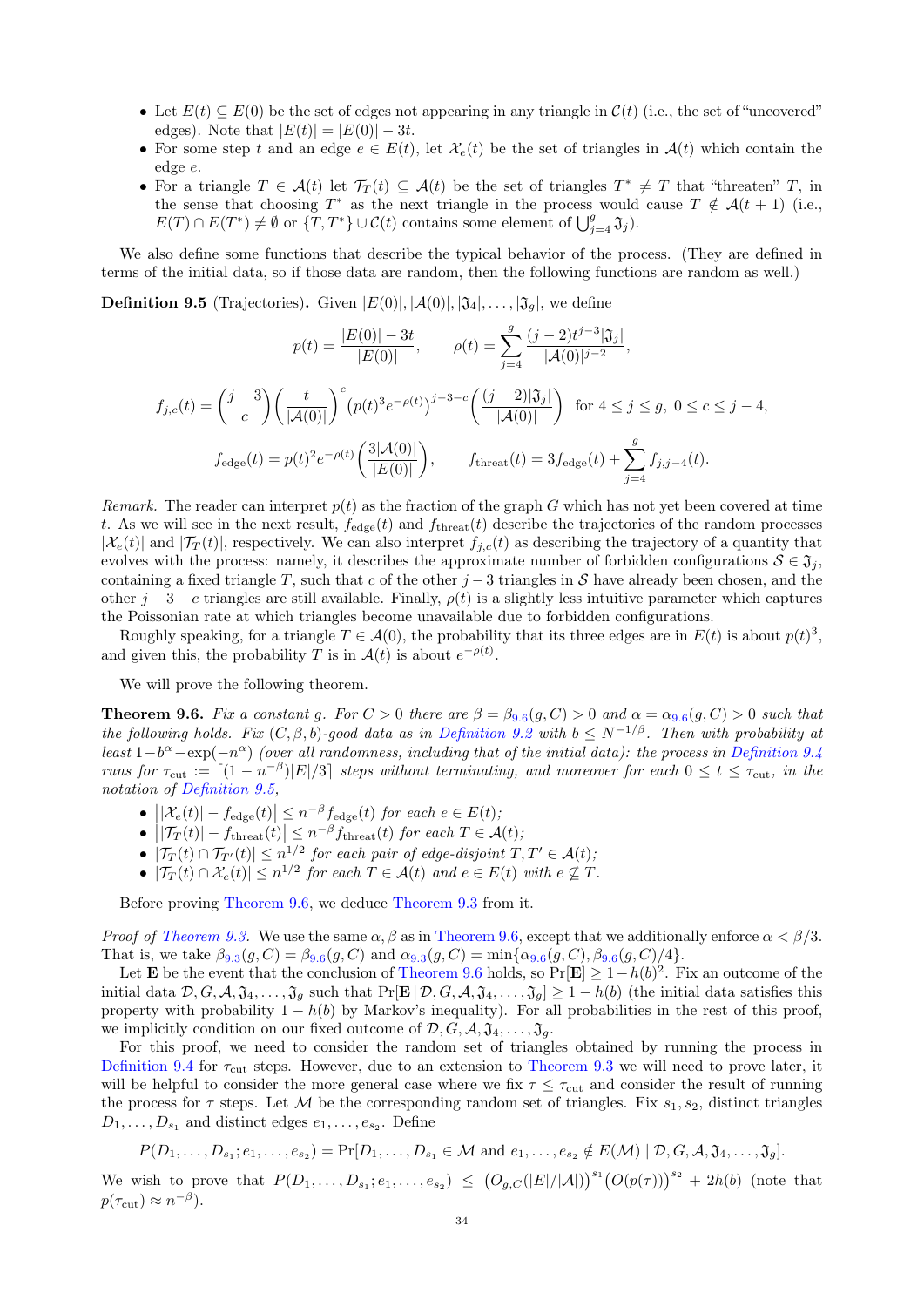Before proceeding, we observe that it essentially suffices to consider the case where  $s_1, s_2$  are quite small. Indeed, let  $r_1 = \min\{s_1, \lfloor n^{\beta/3} \rfloor\}$  and  $r_2 = \min\{s_2, \lfloor n^{\beta/3} \rfloor\}$ . If we can prove that

<span id="page-34-0"></span>
$$
P(D_1, \ldots, D_{r_1}; e_1, \ldots, e_{r_2}) \le (O_{g,C}(|E|/|\mathcal{A}|))^{r_1} (O(p(\tau)))^{r_2} + h(b)
$$
\n(9.1)

it would follow that

 $\sim$   $\sim$ 

$$
P(D_1, \ldots, D_{s_1}; e_1, \ldots, e_{s_2}) \le P(D_1, \ldots, D_{r_1}; e_1, \ldots, e_{r_2}) \le (O_{g,C}(|E|/|A|))^{r_1} (O(p(\tau)))^{r_2} + h(b) \le 2^{s_2} (O_{g,C}(|E|/|A|))^{s_1} (O(p(\tau)))^{s_2} + 2h(b),
$$

as desired (since  $\alpha < \beta/3$ ).

**1000** 

So, it suffices to prove [\(9.1\).](#page-34-0) Fix steps  $t_1, \ldots, t_{r_1} \leq \tau_{\text{cut}}$ . We will estimate the probability that  $T^*(t_1)$  $D_1,\ldots,T^*(t_{r_1})=D_{r_1}$  and  $e_1,\ldots,e_{r_2}\notin E(\mathcal{M})$ ; we will then sum this expression over choices of  $t_1,\ldots,t_{r_1}$ . Note that we may assume that no  $e_i$  appears in  $D_1 \cup \cdots \cup D_{r_1}$ , and in fact the  $D_j$  are edge-disjoint (as otherwise the relevant probability is zero).

First, note that (as long as the process does not terminate before time t) we always have  $|E(t)| =$  $p(t)|E(0)|$ , so if the conclusion of [Theorem 9.6](#page-33-0) holds then for each  $t \leq \tau$  we have  $|\mathcal{A}(t)| = (1 \pm n^{-\beta})A(t)$ , where  $A(t) = p(t)|E(0)|f_{\text{edge}}(t)/3 = p(t)^3 e^{-\rho(t)} |\mathcal{A}(0)|$ .

Sete  $A(t) = p(t)|E(0)|I_{\text{edge}}(t)/\delta = p(t) e^{-\epsilon t/\epsilon}|\mathcal{A}(0)|$ .<br>Next, we observe that for any  $e \neq e'$  we always have  $|\mathcal{X}_e \cap \mathcal{X}_{e'}| \leq 1 \leq \sqrt{n}$ , so if the conclusion of [Theorem 9.6](#page-33-0) holds, then for each  $t \leq \tau$  we have

$$
\left| \left( \bigcup_{i:t < t_i} \mathcal{T}_{D_i}(t) \right) \cup \left( \bigcup_{i=1}^{r_2} \mathcal{X}_{e_i}(t) \right) \right| \geq \sum_{i:t < t_i} |\mathcal{T}_{T_i}(t)| + \sum_{i=1}^{r_2} |\mathcal{X}_{e_i}| - {r_1 + r_2 \choose 2} \sqrt{n}
$$
\n
$$
\geq |\{i : t < t_i\}| (1 \pm n^{-\beta}) f_{\text{three}}(t) + r_2 (1 \pm n^{-\beta}) f_{\text{edge}}(t) - n^{1-5\beta}
$$
\n
$$
\geq (1 - 2n^{-\beta})(r_2 + 3|\{i : t < t_i\}|) f_{\text{edge}}(t),
$$

provided  $\beta$  is sufficiently small (here we write  $\{i : t < t_i\}$  for the set of all  $i \in \{1, \ldots, r_1\}$  such that  $t < t_i$ ). In the last inequality, we implicitly used  $f_{\text{thresh}}(t) \geq 3f_{\text{edge}}(t) = \Omega_{g,C}(n^{1-3\beta})$  which follows from the given bounds on the initial data.

Now, to have  $T^*(t_i) = D_i$ , at each step  $t < t_i$  we must choose a triangle not threatening  $D_i$  (i.e., not in  $\mathcal{T}_{D_i}(t)$ , out of a total of  $|\mathcal{A}(t)|$  possibilities. To have  $e_i \notin E(\mathcal{M})$ , at each step t we must choose a triangle not in  $\mathcal{X}_{e_i}(t)$ . It follows that

$$
\Pr[T^*(t_1) = D_1, \dots, T^*(t_{r_1}) = D_{r_1} \text{ and } e_1, \dots, e_{r_2} \notin E(\mathcal{M}) \text{ and } \mathbf{E} \text{ holds}]
$$
\n
$$
\leq \prod_{t \in \{0, \dots, \tau\} \setminus \{t_1, \dots, t_{r_1}\}} \left(1 - \frac{(1 - 2n^{-\beta})(r_2 + 3|\{i : t < t_i\}|) f_{\text{edge}}(t)}{(1 + n^{-\beta}) A(t)}\right) \prod_{i=1}^{r_1} \frac{1}{(1 - n^{-\beta}) A(t_i)}. \tag{9.2}
$$

We then compute

$$
\sum_{t=0}^{\tau} \frac{f_{\text{edge}}(t)}{A(t)} = \sum_{t=0}^{\tau} \frac{1}{|E(0)|/3 - t} = \log \left( \frac{|E(0)|/3}{|E(0)|/3 - \tau} \right) + O(1) = \log(1/p(\tau)) + O(1)
$$

and similarly

$$
\sum_{t=0}^{\tau} \frac{|\{i : t < t_i\}| f_{\text{edge}}(t)}{A(t)} = \sum_{i=1}^{r_1} (\log(1/p(t_i)) + O(1)).
$$

Also, we have  $f_{\text{edge}}(t_1)/A(t_1) + \cdots + f_{\text{edge}}(t_{r_1})/A(t_{r_1}) \leq r_1 n^{\beta} / |E(0)| \leq 1/\sqrt{n}$  for small  $\beta$ . Using the inequality  $1 - x \leq e^{-x}$ , we deduce that

$$
\Pr[T^*(t_1) = D_1, \ldots, T^*(t_{r_1}) = D_{r_1} \text{ and } e_1, \ldots, e_{r_2} \notin E(\mathcal{M})] \le (O(p(\tau)))^{r_2} \prod_{i=1}^{r_1} O\left(\frac{e^{\rho(t_i)}}{|\mathcal{A}|}\right) + h(b).
$$

Noting that  $\rho(t) = O_{g,C}(1)$  for all t, and summing over all  $O(|E|^{r_1})$  choices of  $t_1, \ldots, t_{r_1}$ , we obtain the desired inequality  $(9.1)$ .

Now we prove [Theorem 9.6.](#page-33-0) An important part of this is to carefully track the evolution of the sets  $\mathcal{X}_{e}(t)$ . In order to study how these random sets evolve, there is one other class of random variables we will need to track.

<span id="page-34-1"></span>**Definition 9.7.** Recall the process and notation defined in [Definition 9.4.](#page-32-2) For some step t and a triangle  $T \in \mathcal{A}(t)$ , and some  $4 \leq j \leq g$  and  $0 \leq c \leq j-4$ , let  $\mathfrak{X}_{T,j,c}(t)$  be the set of  $\mathcal{E} \in \mathfrak{J}_j$  such that  $T \in \mathcal{E}$ , such that c triangles of  $\mathcal E$  are already in  $\mathcal C(t)$ , and such that the remaining  $j-3-c$  triangles are in  $\mathcal A(t)$ .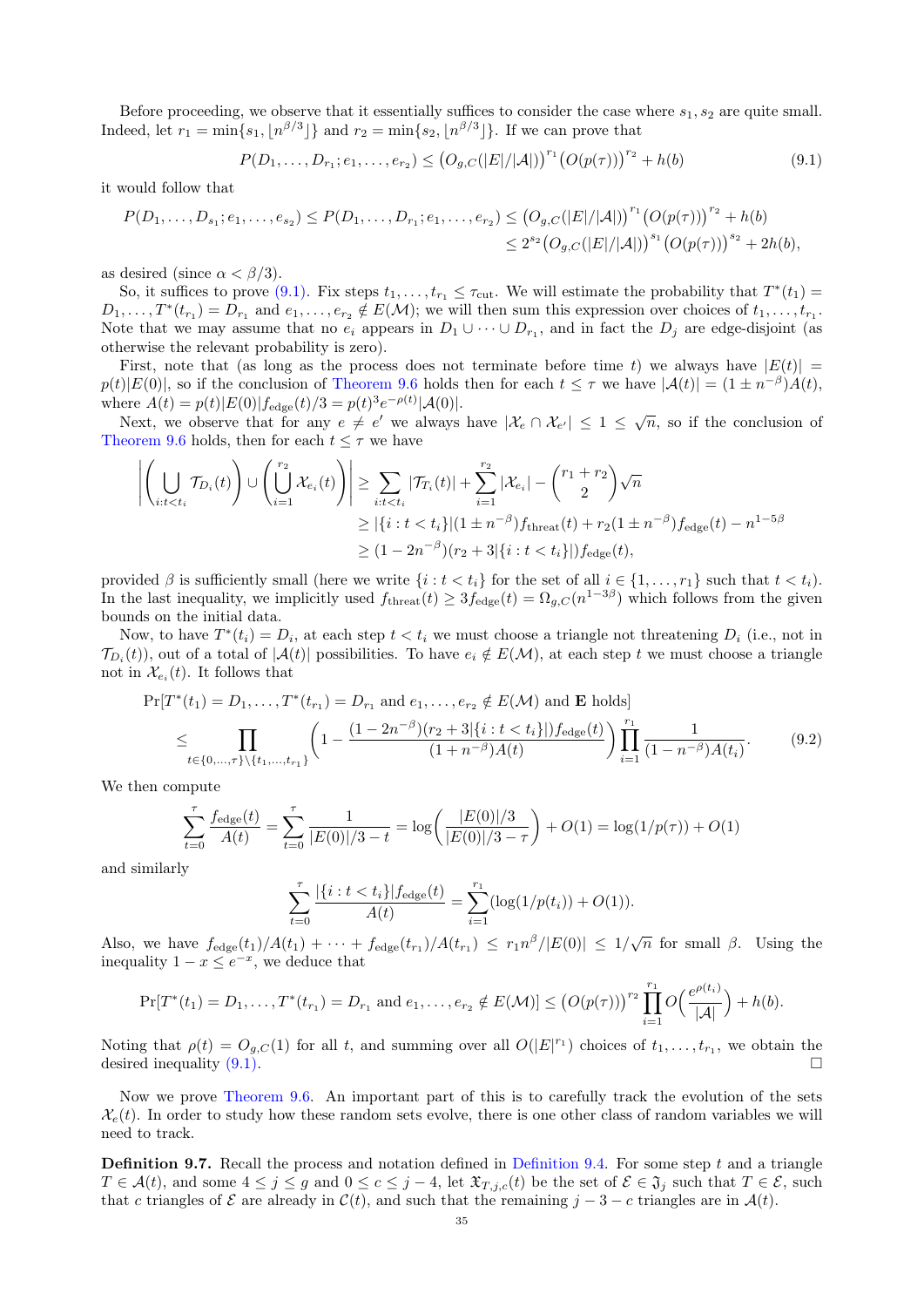The configurations in  $\mathfrak{X}_{T,i,j-4}(t)$  are especially important because they specify a pair of triangles  $\{T, T^*\}$ such that choosing  $T^*$  next would make T unavailable  $(T^*$  threatens T). The idea is that each  $|\mathcal{X}_e(t)|$  tends to be close to  $f_{\text{edge}}(t)$ , and each  $|\mathfrak{X}_{T,i,c}(t)|$  tends to be close to  $f_{i,c}(t)$ . We define some hitting times that measure the first time we leave these trajectories.

**Definition 9.8.** In the setting of [Theorem 9.6,](#page-33-0) let B be a large constant (depending on  $g$  and  $C$ ; large enough to satisfy a certain inequality that will arise in the proof of [Theorem 9.6\)](#page-33-0). Recalling the notation  $p(t) = (|E(0)| - 3t)/|E(0)|$  in [Definition 9.5,](#page-33-1) we define "error thresholds"<sup>[12](#page-35-0)</sup>

- $e_{\text{edge}}(t) = p(t)^{-B} n^{1-1/(2C)};$
- $e_{j,c}(t) = e_{\text{edge}}(t) (p(t)^2 |A(0)| / |E(0)|)^{j-4-c}.$

Now, recall the functions  $f_{\text{edge}}$ ,  $f_{j,c}$  defined in [Definition 9.5:](#page-33-1)

$$
p(t) = \frac{|E(0)| - 3t}{|E(0)|}, \qquad \rho(t) = \sum_{j=4}^{g} \frac{(j-2)t^{j-3}|\mathfrak{J}_j|}{|\mathcal{A}(0)|^{j-2}},
$$
  

$$
f_{j,c}(t) = {j-3 \choose c} \left(\frac{t}{|\mathcal{A}(0)|}\right)^c \left(p(t)^3 e^{-\rho(t)}\right)^{j-3-c} \left(\frac{(j-2)|\mathfrak{J}_j|}{|\mathcal{A}(0)|}\right) \text{ for } 4 \le j \le g, \ 0 \le c \le j-4,
$$
  

$$
f_{\text{edge}}(t) = p(t)^2 e^{-\rho(t)} \left(\frac{3|\mathcal{A}(0)|}{|E(0)|}\right), \qquad f_{\text{thread}}(t) = 3f_{\text{edge}}(t) + \sum_{j=4}^{g} f_{j,j-4}(t).
$$

and also recall the random sets  $\mathcal{X}_{e}(t), \mathfrak{X}_{T,j,c}(t)$  defined in [Definitions 9.4](#page-32-2) and [9.7.](#page-34-1) We then define  $\tau_{\text{traj}}$  to be the first  $t$  for which

$$
|\mathcal{X}_e(t)| - f_{\text{edge}}(t)| > e_{\text{edge}}(t) \quad \text{or} \quad ||\mathfrak{X}_{T,j,c}(t)| - f_{j,c}(t)| > e_{j,c}(t)
$$

for some  $e \in E(t)$  or some j, c and some  $T \in \mathcal{A}(t)$  (i.e., the point when one of our statistics leaves our predicted trajectory)<sup>[13](#page-35-1)</sup>. If there is no t for which this happens, we write  $\tau_{\text{traj}} = \infty$ .

Our main goal is to prove that  $\tau_{\text{traj}} \ge \tau_{\text{cut}} = \frac{\left[ (1 - n^{-\beta}) |E| / 3 \right]}{\left[ (1 - n^{-\beta}) |E| / 3 \right]}$  (i.e., that our statistics stay on our predicted trajectory until our desired cutoff point). We will prove this with a martingale concentration inequality and the fact that  $|\mathcal{X}_e| - f_{\text{edge}}$  and  $|\mathfrak{X}_{T,j,c}| - f_{j,c}$  are each approximately martingales, with bounded differences. To make this rigorous, we will need crude bounds on certain auxiliary statistics.

<span id="page-35-2"></span>Definition 9.9. Using the process and notation defined in [Definition 9.4,](#page-32-2) we make the following additional definitions.

- For distinct  $T, T' \in \mathcal{A}(t)$ , and any  $4 \leq j \leq g$  and  $0 \leq c \leq j-5$ , let  $Z_{T, T', j, c}(t)$  be the number of  $\mathcal{E} \in \mathfrak{X}_{T,j,c}(t)$  with  $T' \in \mathcal{E}$ .
- For  $e \in E(t)$  and  $T \in \mathcal{A}(t)$  with  $e \nsubseteq T$ , let  $Z_{e,T}(t)$  be the number of  $\mathcal{E} \in \bigcup_{j=4}^{g} \mathfrak{J}_j$  such that  $\mathcal{E} \cap \mathcal{A}(t) = \{T, T'\}$  for some triangle T' containing e, and  $\mathcal{E} \setminus \mathcal{A}(t) \subseteq \mathcal{C}(t)$ .
- For (not necessarily distinct)  $T, T' \in \mathcal{A}(t)$ , let  $Z_{T,T'}(t)$  be the number of distinct  $\mathcal{E}, \mathcal{E}' \in \bigcup_{j=4}^g \mathfrak{J}_j$  such that  $\mathcal{E} \cap \mathcal{A}(t) = \{T, T^*\}$  and  $\mathcal{E}' \cap \mathcal{A}(t) = \{T', T^*\}$  for some  $T^* \in \mathcal{A}(t) \setminus \{T, T'\}$ , and  $(\mathcal{E} \cup \mathcal{E}') \setminus \mathcal{A}(t) \subseteq$  $\mathcal{C}(t)$  (that is, all other triangles in  $\mathcal{E}, \mathcal{E}'$  have been chosen during the process). This implies that  $T^*$ threatens both T and T' (or if  $T = T'$ , that it threatens in more than one way).
- For  $T \in \mathcal{A}(t)$ , some  $4 \leq j \leq g$  and  $1 \leq c \leq j-4$ , let  $Z_{T,j,c-1}(t)$  be the number of distinct pairs  $\mathcal{E}, \mathcal{E}'$  with  $\mathcal{E} \in \mathfrak{X}_{T, j, c-1}(t)$  and  $\mathcal{E}' \in \bigcup_{j'=5}^g \mathfrak{J}_{j'}$ , such that  $|\mathcal{E}' \cap \mathcal{A}(t)| = 2$ ,  $\mathcal{E}' \cap \mathcal{A}(t) \subseteq \mathcal{E} \cap \mathcal{A}(t)$ , and  $(\mathcal{E} \cup \mathcal{E}') \setminus \mathcal{A}(t) \subseteq \mathcal{C}(t)$  (in such a case  $\mathcal{E}$  would actually be redundant; avoiding  $\mathcal{E}'$  is technically a stronger constraint than avoiding  $\mathcal E$  now).

<span id="page-35-3"></span>**Lemma 9.10.** In the setting of [Theorem 9.6,](#page-33-0) if  $\beta$ ,  $\alpha$  are sufficiently small then with probability  $1 - b^{\alpha}$  –  $\exp(-n^{\alpha})$ , for each  $t < \tau_{\text{traj}} \wedge \tau_{\text{cut}}$ , with the definitions in [Definition 9.9](#page-35-2) we have

- (1) For  $4 \le j \le g$  and  $0 \le c \le j-5$ ,  $Z_{T,T',j,c}(t) \le n^{j-c-5+100g\beta}$ .
- (2)  $Z_{e,T}(t) \leq n^{100g\beta}$  for every  $e \in E(t)$  and  $T \in \mathcal{A}(t)$ .
- (3)  $Z_{T,T'}(t) \leq n^{100g\beta}$  for (not necessarily distinct)  $T, T' \in \mathcal{A}(t)$ .
- (4)  $Z_{T,j,c-1}(t) \leq n^{j-c-3+100g\beta}$  for each  $4 \leq j \leq g, 1 \leq c \leq j-4$ , and each  $T \in \mathcal{A}(t)$ .

Proof. If  $\beta$  is sufficiently small in terms of B, C then it follows  $e_{\text{edge}}(t)/f_{\text{edge}}(t) \leq 1/2$  for all  $t < \tau_{\text{traj}} \wedge \tau_{\text{cut}}$ . Therefore for such  $t$ ,

$$
|\mathcal{A}(t)| = \frac{1}{3} \sum_{e \in E(t)} |\mathcal{X}_e(t)| = \Omega((n^{-\beta}|E|) \cdot f_{\text{edge}}(\tau_{\text{cut}})) = \Omega(n^{-4\beta}|\mathcal{A}|).
$$

<span id="page-35-1"></span><span id="page-35-0"></span> $12$ These error thresholds are completely different from those in [\[27\]](#page-50-22), and similar to those in [\[8\]](#page-49-2).

<sup>&</sup>lt;sup>13</sup>This deviates slightly from the notation in [\[27\]](#page-50-22) (the authors of that paper write  $\tau_{\text{violated}}$  for something similar but not exactly the same).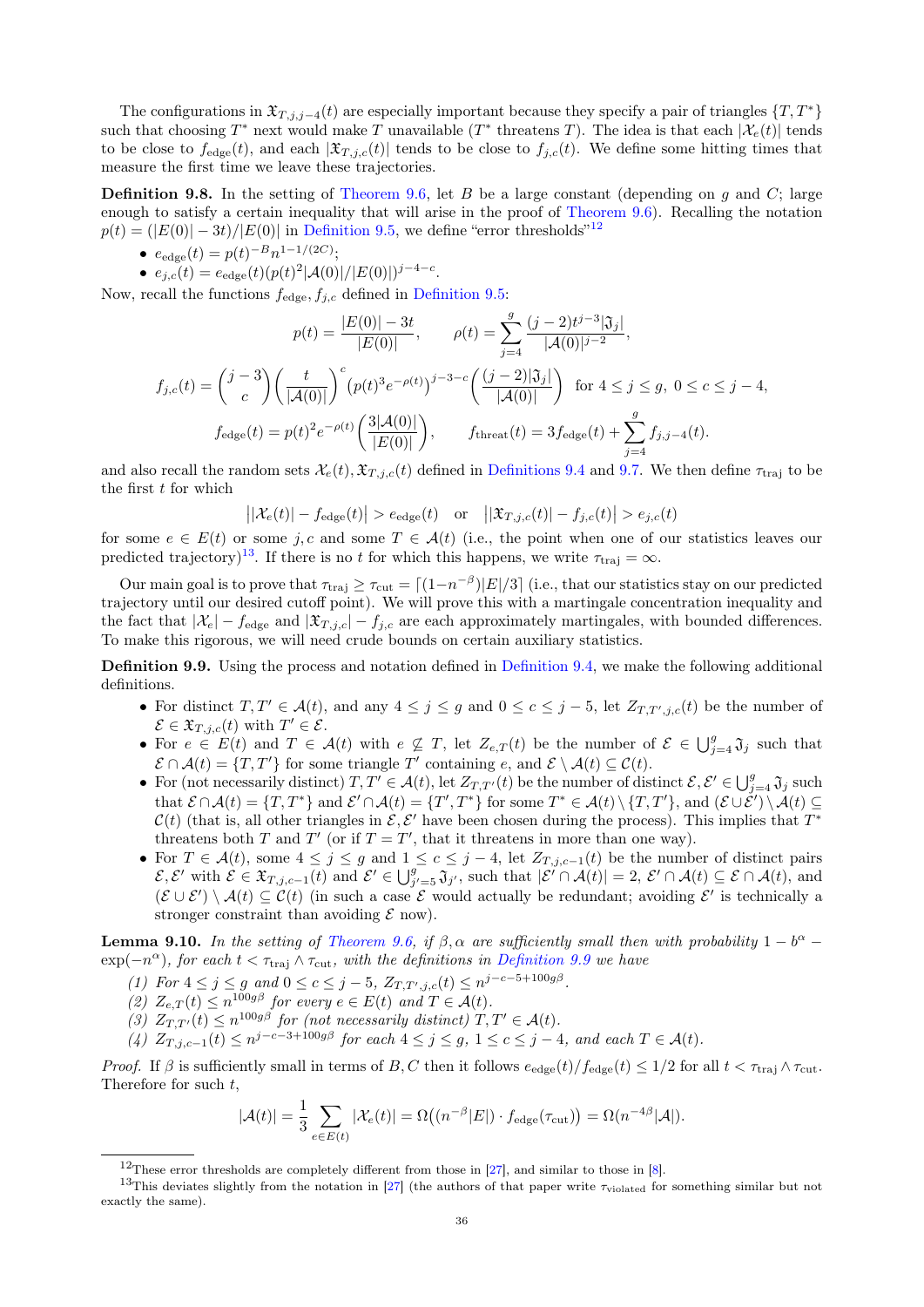We immediately deduce that  $\mathcal{C}(\tau_{\text{traj}} \wedge \tau_{\text{cut}})$  contains s specific triangles with probability  $(O(n^{4\beta}|E|/|A|))^s$ . Using  $|\mathcal{A}| \geq n^{1-\beta} |E|$ , we see this set of triangles is  $(O(n^{5\beta}), 0)$ -well-distributed.

Recall that the randomness of our generalized high-girth triple process is conditional on the randomness of the initial data (including D), and recall that we are assuming D is  $(n^{\beta}, b)$ -well-distributed. It follows that  $\mathcal{D} \cup \mathcal{C}(\tau_{\text{traj}} \wedge \tau_{\text{cut}})$  is  $(n^{6\beta}, b)$ -well-distributed (for any particular set of s triangles, we sum over all  $2^s$ ways to designate those triangles as appearing in  $\mathcal D$  or in  $\mathcal C(\tau_{\text{traj}})$ .

Given a multiset  $\mathfrak K$  of sets of triangles, write  $X(\mathfrak K)$  for the random number of sets in  $\mathfrak K$  that are fully included in  $\mathcal{D} \cup \mathcal{C}(\tau_{\text{traj}} \wedge \tau_{\text{cut}})$ . Let  $\mathfrak{K}^{(1)}_{T,T',j+r,c+r}$ , etc., be defined as in [Lemma 8.2](#page-22-0) with subset sequence  $U_0 \supseteq \cdots \supseteq U_k$  and with  $\mathfrak{F}_j = \mathfrak{F}_j^{\text{sup}}$  for  $4 \leq j \leq g$ . The desired bounds now follow from [Lemmas 3.7](#page-10-2) and [8.2](#page-22-0) (with say  $s = \min(\frac{1}{10} \log_n(1/b), n^{\beta})$  in [Lemma 3.7\)](#page-10-2), provided  $\alpha$  is sufficiently small relative to  $\beta$ :

- (1) Note that  $Z_{T,T',j,c}(t) \leq \sum_{r=0}^{g-j} X(\mathfrak{K}_{T,T',j+r,c+r}^{(1)})$  for  $T,T' \in \mathcal{A}(t)$  (since  $\mathfrak{J}_j$  is "induced" from  $\bigcup_{j'=4}^{g} \mathfrak{F}_{j'}^{\text{sup}}$ ). (1) then follows from [Lemma 3.7](#page-10-2) and [Lemma 8.2\(](#page-22-0)1), and a union bound over  $O_g(n^6)$  choices of  $T, T', j, c.$
- (2) Note that  $Z_{e,T}(t) \leq X(\mathfrak{K}_{e,T}^{(2)})$  for  $e \in E(t)$  and  $T \in \mathcal{A}(t)$ . (2) then follows from [Lemma 3.7](#page-10-2) and [Lemma 8.2\(](#page-22-0)2), and a union bound over  $O(n^5)$  choices of e, T.
- (3) Note that  $Z_{T,T'}(t) \leq X(\mathfrak{K}_{T,T'}^{(3)})$  for  $T,T' \in \mathcal{A}(t)$ , due to the relation between  $\mathfrak{J}_j$  and  $\mathfrak{F}_j^{\text{sup}}$ . (3) then follows from [Lemma 3.7](#page-10-2) and [Lemma 8.2\(](#page-22-0)3), and a union bound over  $O(n^6)$  choices of T, T'.
- (4) Note that  $Z_{T,j,c-1}(t) \leq \sum_{r=0}^{g-j} X(\mathfrak{K}^{(4)}_{T,j})$  $T_{T,j+r,c+r-1}^{(4)}$  for  $T \in \mathcal{A}(t)$  (recall that we assume no configuration in  $\bigcup_{j=4}^g \mathfrak{J}_j$  is contained in another). (4) then follows from [Lemma 3.7](#page-10-2) and [Lemma 8.2\(](#page-22-0)4), and a union bound over  $O_g(n^3)$  choices of  $T, j, c$ .

Proof of [Theorem 9.6.](#page-33-0) In this proof we write "w.s.h.p." (short for "with sufficiently high probability") to mean that an event holds with probability at least  $1 - b^{\alpha} - \exp(-n^{\alpha})$ , for  $\alpha$  that will be chosen sufficiently small to satisfy certain inequalities. Let  $\tau_{\text{crude}}$  be the first time t for which any of the events in [Lemma 9.10](#page-35-3) fail, and  $\tau_{\text{crude}} = \infty$  if there is no such t. Note that for  $t < \tau_{\text{crude}}$ ,  $T, T' \in \mathcal{A}(t)$  edge-disjoint, and  $e \in E(t)$ with  $e \nsubseteq T$  we have

$$
X_{T,T'}(t) := |\mathcal{T}_T(t) \cap \mathcal{T}_{T'}(t)| \le Z_{T,T'}(t) + \sum_{e' \subseteq T} Z_{e',T'}(t) + \sum_{e'' \subseteq T'} Z_{e'',T}(t) \le n^{200g\beta},
$$
  
\n
$$
X_{e,T}(t) := |\mathcal{X}_e(t) \cap \mathcal{T}_T(t)| \le Z_{e,T}(t) \le n^{100g\beta},
$$
\n(9.3)

<span id="page-36-3"></span>for sufficiently small β. This verifies the last two of the claims in [Theorem 9.6](#page-33-0) for such t. Let  $\tau_{\rm stop}$  :=  $\tau_{\text{traj}} \wedge \tau_{\text{crude}} \wedge \tau_{\text{cut}}$ . Our main goal is to show that w.s.h.p. we have  $\tau_{\text{stop}} = \tau_{\text{cut}}$ , meaning that the process does not terminate and stays on-trajectory until the cutoff time. This also implies the claims about the sets  $\mathcal{X}_{e}(t)$  and  $\mathcal{T}_{T}$ . Indeed, for  $t < \tau_{\text{stop}}$  we have

<span id="page-36-0"></span>
$$
|\mathcal{X}_e(t)| = f_{\text{edge}}(t) \pm e_{\text{edge}}(t) \tag{9.4}
$$

and

<span id="page-36-1"></span>
$$
|\mathcal{T}_T(t)| = \sum_{e \in T} |\mathcal{X}_e(t)| - 3 + \sum_{j=4}^g |\mathfrak{X}_{T,j,j-4}(t)| \pm O_g(Z_{T,T}(t)) = f_{\text{thread}}(t) \pm O_g(e_{\text{edge}}(t)). \tag{9.5}
$$

Similarly:

<span id="page-36-2"></span>
$$
|\mathcal{A}(t)| = \frac{1}{3} \sum_{e \in E(t)} |\mathcal{X}_e(t)| \stackrel{(9.4)}{=} \frac{1}{3} |E(t)| (f_{\text{edge}}(t) \pm e_{\text{edge}}(t)) = \frac{1}{3} |E(0)| p(t) (f_{\text{edge}}(t) \pm e_{\text{edge}}(t)). \tag{9.6}
$$

For  $\beta$  sufficiently small in terms of C it holds that  $e_{\text{edge}}(t) = o(n^{-\beta} f_{\text{edge}}(t))$  and  $e_{\text{edge}}(t) = o(n^{-\beta} f_{\text{thresh}}(t))$ with  $t \leq \tau_{\text{cut}}$ . Thus it remains to show that w.s.h.p.  $\tau_{\text{stop}} = \tau_{\text{cut}}$ .

For an edge  $e \in E(0)$ , let  $\tau_e$  be the first t for which  $e \notin E(t)$  (i.e., the "point when it gets covered"), and let  $\tau_e^{\text{freeze}} = \tau_{\text{stop}} \wedge (\tau_e - 1)$ . For a triangle  $T \in \mathcal{A}(0)$ , let  $\tau_T$  be the first t for which  $T \notin \mathcal{A}(t)$  (i.e., the "point when it becomes unavailable") and let  $\tau_T^{\text{freeze}} = \tau_{\text{stop}} \wedge (\tau_T - 1)$ . Define

$$
X_e^{\pm}(t) = \pm |\mathcal{X}_e(t \wedge \tau_e^{\text{freeze}})| \mp f_{\text{edge}}(t \wedge \tau_e^{\text{freeze}}) - e_{\text{edge}}(t \wedge \tau_e^{\text{freeze}}),
$$
  

$$
X_{T,j,c}^{\pm}(t) = \pm |\mathfrak{X}_{T,j,c}(t \wedge \tau_T^{\text{freeze}})| \mp f_{j,c}(t \wedge \tau_T^{\text{freeze}}) - e_{j,c}(t \wedge \tau_T^{\text{freeze}}).
$$

Here, each of these definitions is really shorthand for two separate definitions, one with a superscript "+" and one with a superscript "−". By [Lemma 9.10](#page-35-3) (the conclusion of which occurs with sufficiently high probability) and the definition of  $\tau_{\text{traj}}$ , in order to show that  $\tau_{\text{stop}} = \tau_{\text{cut}}$  w.s.h.p., it suffices to show that  $X_e^s(t) \leq 0$  and  $X_{T,j,c}^s(t) \leq 0$  for all  $e, T, j, c, t$  and all  $s \in \{-, +\}$  with probability at least  $1 - \exp(-n^{\alpha})$ .

For  $\beta$  sufficiently small in terms of C, we have  $X_e^s(0) \leq -n^{1-2/C}$  and  $X_{T,j,c}^s(0) \leq -n^{j-3-c-2/C}$  for all e, T, j, c, s by the initial regularity conditions in the definition of  $(C, \beta, b)$ -goodness. For  $0 \le t \le \tau_{\text{stop}}$  we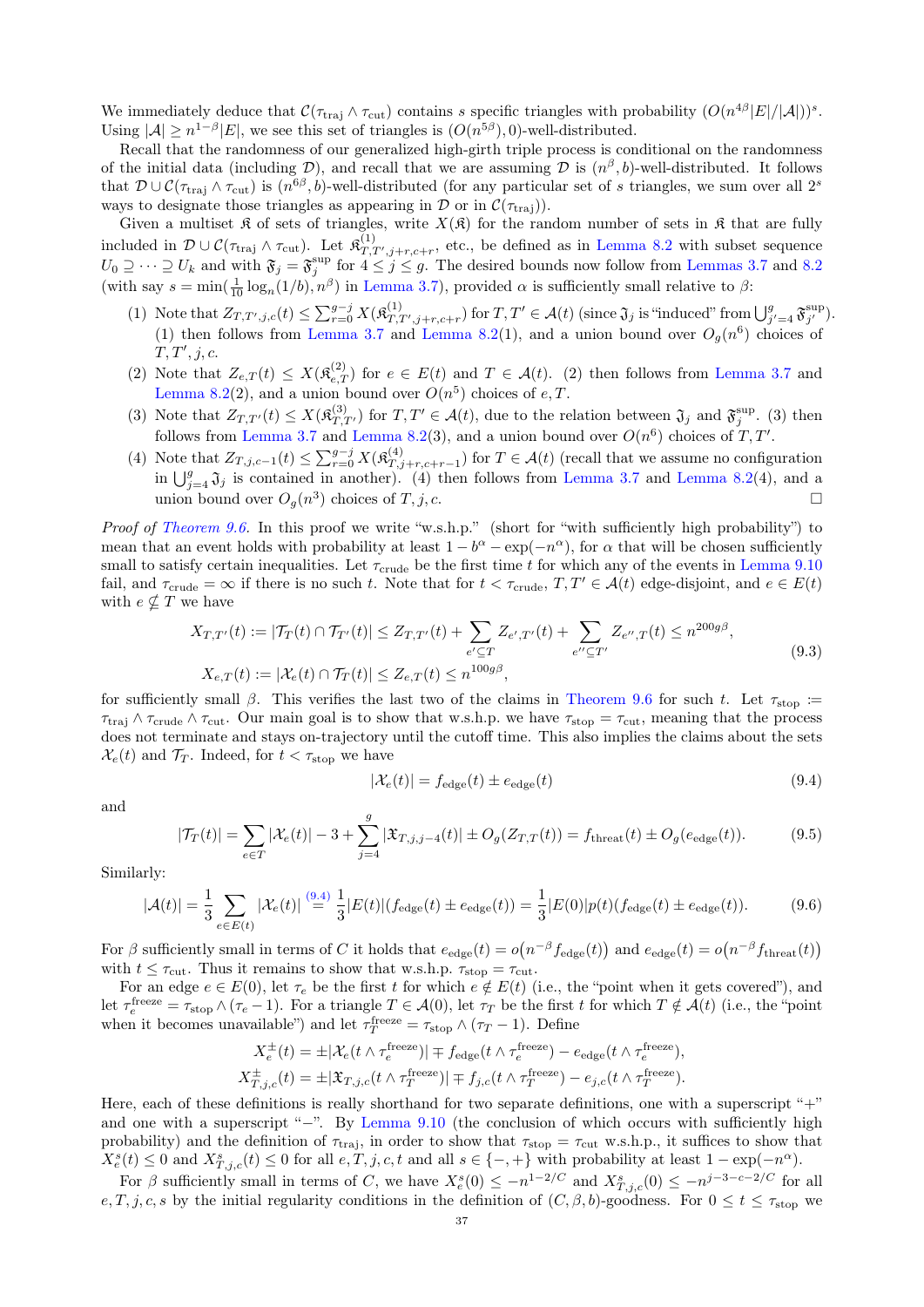define  $C^+(t) = (C(t), D, G, \mathcal{A}, \mathcal{J}_4, \dots, \mathcal{J}_g)$ . That is,  $C^+(t)$  consists of all data contributing to the process up to step t. Recalling the notation  $\Delta X(t) = X(t+1) - X(t)$ , we will show for all such  $t, e, T, j, c, s$  that:

- (A)  $\mathbb{E}[\Delta X_e^s(t)|\mathcal{C}^+(t)], \mathbb{E}[\Delta X_{T,j,c}^s(t)|\mathcal{C}^+(t)] \leq 0$ . That is to say,  $X_e^s$  and  $X_{T,j,c}^s$  are supermartingales.
- (B)  $\mathbb{E} [|\Delta X_e^s(t)| |C^+(t)] \leq n^{-1+1/3}$  and  $\mathbb{E} [|\Delta X_{T,j,c}^s(t)| |C^+(t)] \leq n^{j-5-c+1/3}$ .
- (C)  $|\Delta X_e^s(t)| \leq n^{1/3}$  and  $|\Delta X_{T,j,c}^s(t)| \leq n^{j-c-4+1/3}$ .

The desired result will then follow from Freedman's martingale concentration inequality [\(Corollary 3.4\)](#page-9-5) as long as  $C$  is larger than some absolute constant (which we may assume without loss of generality).

We note that  $\Delta X_e^s(t) = \Delta X_{T,j,c}^s(t) = 0$  trivially for  $t \ge \tau_{\text{stop}}$ . Similarly  $\Delta X_e^s(t) = 0$  if  $t \ge \tau_e - 1$  and  $\Delta X_{T,j,c}(t) = 0$  if  $t \geq \tau_T - 1$ . Thus, we may fix an outcome  $C^+(t)$  of the process for which  $t < \tau_{stop}$  and when  $\mathcal{X}_e(t)$  is involved we condition such that  $e \in E(t)$  and  $t + 1 < \tau_e$ , while when  $\mathfrak{X}_{T,i,c}(t)$  is involved we condition such that  $T \in \mathcal{A}(t)$  and  $t + 1 < \tau_T$ .

Step 1: Expected changes. Let  $e \in E(t)$ . We note that  $\tau_e > t + 1$  if and only if  $T^*(t) \notin \mathcal{X}_e(t)$ . Conditioning on this event, and in light of the fact that  $|\mathcal{X}_e(t)| \leq 4|\mathcal{A}(t)|/|E(t)|$ , we see that  $T^*(t)$  is chosen uniformly at random from  $|\mathcal{A}(t)| - |\mathcal{X}_e(t)| = (1 \pm 4/|E(t)|) |\mathcal{A}(t)|$  triangles. Additionally, each  $T \in \mathcal{X}_e(t)$ will not be in  $\mathcal{A}(t+1)$  if and only if  $T^*(t+1) \in \mathcal{T}_T(t) \setminus \mathcal{X}_e(t)$ . Therefore:

$$
\mathbb{E}[\Delta|\mathcal{X}_e(t)| | \mathcal{C}^+(t), t < \tau_e^{\text{freeze}}] = -\frac{1}{|\mathcal{A}(t)| - |\mathcal{X}_e(t)|} \sum_{T \in \mathcal{X}_e(t)} \left( |\mathcal{T}_T(t)| - |\mathcal{X}_e(t)| \right)
$$
\n
$$
\frac{(9.4)\underline{.}^{(9.5)}}{(1 \pm 4/|E(t)|)|\mathcal{A}(t)} \sum_{T \in \mathcal{X}_e(t)} \left( f_{\text{thresh}}(t) - f_{\text{edge}}(t) \pm O_g(e_{\text{edge}}(t)) \right)
$$
\n
$$
= -\frac{|\mathcal{X}_e(t)| (f_{\text{thresh}}(t) - f_{\text{edge}}(t) \pm O_g(e_{\text{edge}}(t)))}{(1 \pm 4/|E(t)|)|\mathcal{A}(t)|}
$$
\n
$$
\stackrel{(9.4)}{=} -\frac{(f_{\text{edge}}(t) \pm e_{\text{edge}}(t))(f_{\text{thresh}}(t) - f_{\text{edge}}(t) \pm O_g(e_{\text{edge}}(t)))}{(1 \pm 4/|E(t)|)|\mathcal{A}(t)|}
$$
\n
$$
= -\frac{f_{\text{edge}}(t)(f_{\text{thresh}}(t) - f_{\text{edge}}(t))}{|\mathcal{A}(t)|} \pm O_g\left(\frac{e_{\text{edge}}(t)(f_{\text{edge}}(t) + f_{\text{thresh}}(t))}{|\mathcal{A}(t)|}\right)
$$
\n
$$
\stackrel{(9.6)}{=} -\frac{f_{\text{edge}}(t)(f_{\text{thresh}}(t) - f_{\text{edge}}(t))}{|E(0)|p(t)(f_{\text{edge}}(t) \pm e_{\text{edge}}(t))/3} \pm O_g\left(\frac{e_{\text{edge}}(t)(f_{\text{edge}}(t) + f_{\text{thresh}}(t))}{|\mathcal{A}(t)|}\right)
$$
\n
$$
= -\frac{3(f_{\text{three}}(t) - f_{\text{edge}}(t))}{|E(0)|p(t)} \pm O_g\left(\frac{e_{\text{edge}}(t)(f_{\text{edge}}(t) + f_{\text{thresh}}(t))}{|\mathcal{A}(t)|}\right).
$$

We observe that for  $t < \tau_{\text{cut}}$  we have  $f_{\text{thresh}}(t) = O_{g,C}(f_{\text{edge}}(t)) = O_{g,C}(|\mathcal{A}(t)|/|E(t)|)$ . Thus:

<span id="page-37-0"></span>
$$
\mathbb{E}\big[\Delta|\mathcal{X}_e(t)|\,\big|\,\mathcal{C}^+(t), t < \tau_e^{\text{freeze}}\big] = -\frac{3(f_{\text{three}}(t) - f_{\text{edge}}(t))}{|E(0)|p(t)} \pm O_{g,C}\bigg(\frac{e_{\text{edge}}(t)}{|E(t)|}\bigg). \tag{9.7}
$$

Next, we calculate  $\mathbb{E}\Delta|\mathfrak{X}_{T,j,c}(t)|$  for  $T \in \mathcal{A}(t), 4 \leq j \leq g$  and  $0 \leq c \leq j-4$ . In contrast with  $\mathcal{X}_e(t)$ , which always decreases with t, sets of triangles can be added as well as removed from  $\mathfrak{X}_{T,i,c}$  in any given time step. Specifically, a configuration  $S \in \mathfrak{X}_{T,j,c-1}(t)$  becomes a member of  $\mathfrak{X}_{T,j,c}(t+1)$  if  $T^*(t+1) \in S \setminus \{T\}$ — but only if  $T^*(t+1)$  does not threaten an additional triangle in S. On the other hand, a configuration  $S \in \mathfrak{X}_{T,j,c}(t)$  is not in  $\mathfrak{X}_{T,j,c}(t+1)$  if  $T^*(t+1) \in S$  or if any of the triangles in S becomes unavailable (i.e., for some  $T' \in \mathcal{S}$  we have  $T^*(t+1) \in \mathcal{T}_{T'}(t) \cup \mathcal{S}$ . With this in mind (and accounting for double counting) we write

$$
\mathbb{E}\big[\Delta|\mathfrak{X}_{T,j,c}(t)|\,\big|\,\mathcal{C}^+(t), t < \tau_T^{\text{freeze}}\big] = \frac{N^{\text{loss}} + N^{\text{gain}}}{|\mathcal{A}(t)| - |\mathcal{T}_T(t)| - 1},
$$

where

$$
N^{\text{loss}} = -\sum_{\mathcal{S} \in \mathfrak{X}_{T,j,c}(t)} \left( \sum_{T' \in \mathcal{S} \cap \mathcal{A}(t) - T} |\mathcal{T}_{T'}(t)| \pm O\left(1 + \sum_{T',T'' \in \mathcal{S} \cap \mathcal{A}(t)} X_{T',T''}\right) \right),
$$

and

$$
N^{\text{gain}} = (|\mathfrak{X}_{T,j,c-1}(t)| - O_g(Z_{T,j,c-1}(t)))(j-2-c).
$$

(Here, and in the following calculations, some of the random variables, such as  $N^{\text{gain}}$  and  $f_{i,c-1}(t)$ , are undefined when  $c = 0$ . In these cases we define them as 0, without further comment).

We observe that since  $t < \tau_{\text{traj}}$  we have  $|\mathcal{T}_T(t)| = O_{g,C}(f_{\text{edge}}(t))$  and so

$$
|\mathcal{A}(t)| - |\mathcal{T}_T(t)| = \left(1 \pm O_{g,C}\left(\frac{1}{|E(t)|}\right)\right)|\mathcal{A}(t)| = \left(1 \pm O\left(\frac{e_{\text{edge}}(t)}{f_{\text{edge}}(t)}\right)\right)|E(0)|p(t)f_{\text{edge}}(t)/3.
$$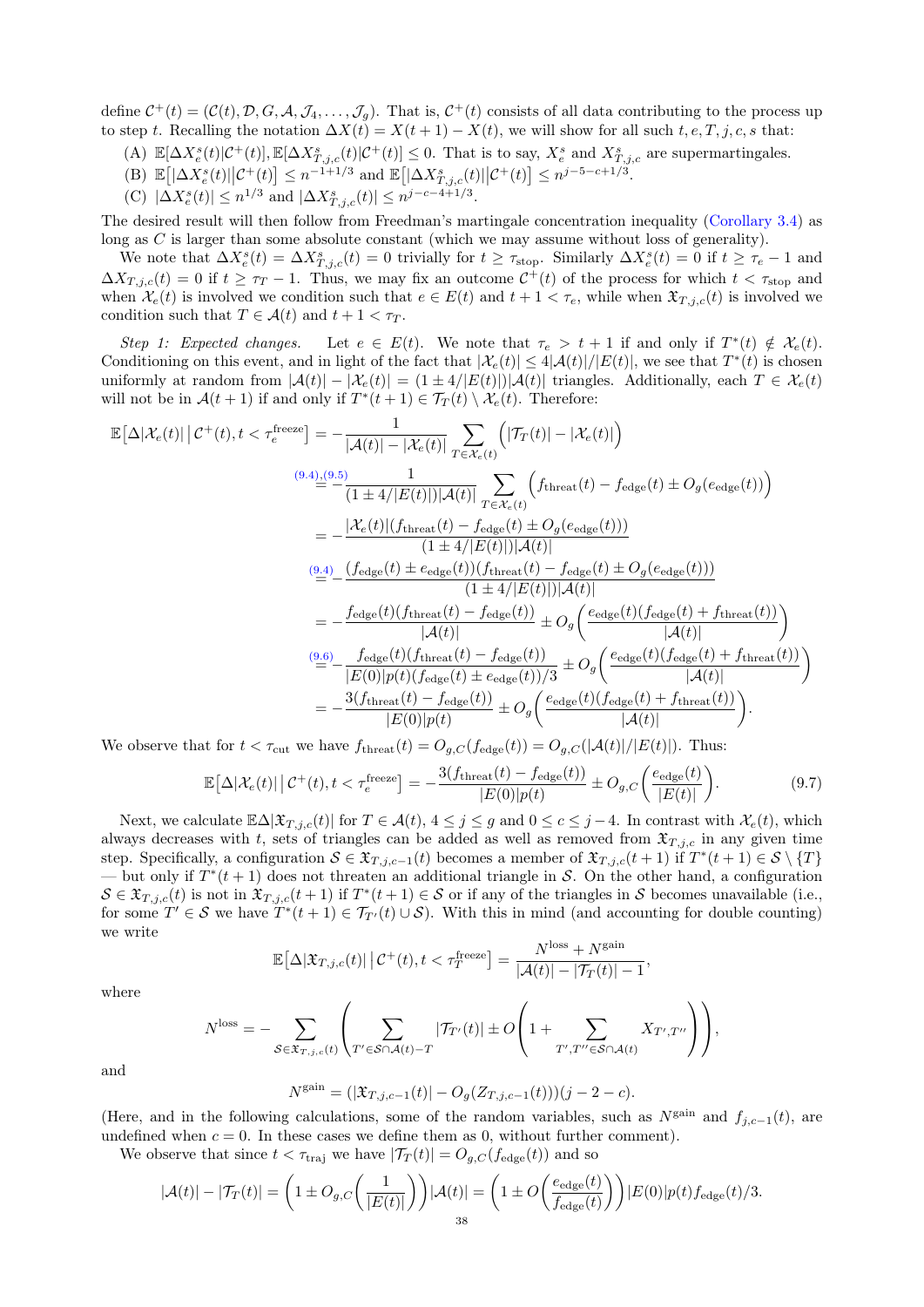Similarly, applying [\(9.3\),](#page-36-3)

$$
N^{\text{loss}} = -(j - 3 - c)f_{j,c}(t)f_{\text{thread}}(t) \pm O_g(e_{j,c}(t)f_{\text{thread}}(t) + n^{200g\beta}f_{j,c}(t))
$$
  
= -(j - 3 - c)f\_{j,c}(t)f\_{\text{thread}}(t) \pm O\_{g,C}\left(\frac{e\_{j,c}(t)|\mathcal{A}(t)|}{p(t)|E(0)|}\right)

and

$$
N^{\text{gain}} = (j - 2 - c)f_{j,c-1}(t) \pm O_g(e_{j,c-1}(t) + Z_{T,j,c-1}(t)) = (j - 2 - c)f_{j,c-1}(t) \pm O_{g,C}\bigg(\frac{e_{j,c}(t)|\mathcal{A}(t)|}{p(t)|E(0)|}\bigg).
$$

The last inequality comes from  $Z_{T,j,c-1}(t) \leq n^{j-c-3+100g\beta}$  by [Lemma 9.10.](#page-35-3) Therefore:

$$
\mathbb{E}\big[\Delta |\mathfrak{X}_{T,j,c}(t)| \,\big|\, \mathcal{C}^+(t), t < \tau_T^{\text{freeze}} \big] = \frac{(j-2-c)f_{j,c-1}(t) - (j-3-c)f_{j,c}(t)f_{\text{thread}}(t)}{|E(0)|p(t)f_{\text{edge}}(t)/3} \pm O_{g,C}\bigg(\frac{e_{j,c}(t)}{p(t)|E(0)|}\bigg).
$$

Since  $\Delta |\mathcal{X}_e(t)|$  is always negative, [\(9.7\)](#page-37-0) implies that

<span id="page-38-0"></span>
$$
\mathbb{E}\left[\left|\Delta|\mathcal{X}_e(t)|\right|\bigg|\mathcal{C}^+(t),\ t<\tau_e^{\text{freeze}}\right]\leq n^{-1+1/6}.\tag{9.8}
$$

Considering separately the contributions from  $N^{\text{loss}}$  and  $N^{\text{gain}}$ , we see that

<span id="page-38-1"></span>
$$
\mathbb{E}\left[\left|\Delta|\mathfrak{X}_{T,j,c}(t)|\right|\bigg|\mathcal{C}^+(t),\ t<\tau_T^{\text{freeze}}\right]\leq n^{j-5-c+1/6}.\tag{9.9}
$$

Step 2: Functional differences. Direct computation reveals that

$$
f'_{\text{edge}}(t) = e^{-\rho(t)} \left( \frac{3|A(0)|}{|E(0)|} \right) \left( 2p(t)p'(t) - \rho'(t)p(t)^2 \right) = -\frac{3}{|E(0)|p(t)} (f_{\text{thread}}(t) - f_{\text{edge}}(t)).
$$

Furthermore

$$
f''_{\text{edge}}(t) = e^{-\rho(t)} \left( \frac{3|A(0)|}{|E(0)|} \right) \left( 2(p'(t))^2 - 4p(t)p'(t)\rho'(t) + \left( -\rho''(t) + (\rho'(t))^2 \right) p(t)^2 \right).
$$

We note that  $p'(t)$ ,  $\rho'(t) = O_{g,C}(1/|E(0)|)$  and  $\rho''(t) = O_{g,C}(1/|E(0)|^2)$ . Therefore, for every  $0 \le t \le \tau_{\text{cut}}$  we have  $|f''_{\text{edge}}(t)| = O_{g,C}(|A(0)|/|E(0)|^3) = O_{g,C}(n^3/n^{3(2-\beta)}) = O(e_{\text{edge}}(t)/(|E(0)|p(t))).$  Thus, by applying Taylor's theorem:

$$
\Delta f_{\text{edge}}(t) = f_{\text{edge}}'(t) \pm O\bigg(\frac{e_{\text{edge}}(t)}{|E(0)|p(t)}\bigg).
$$

Similarly

$$
f'_{j,c}(t) = \frac{(j-2-c)f_{j,c-1}(t) - (j-3-c)f_{j,c}(t)f_{\text{thread}}(t)}{|E(0)|p(t)f_{\text{edge}}(t)/3}
$$

and

$$
|f_{j,c}''(t)| = O_{g,C}\bigg(f_{j,c}(t)\bigg(\frac{\mathbbm{1}_{c\geq 2}}{t^2}+\frac{1}{(|E(0)|p(t))^2}+\rho''(t)+(\rho'(t))^2+\frac{\mathbbm{1}_{c\geq 1}}{t|E(0)|p(t)}+\frac{\rho'(t)\mathbbm{1}_{c\geq 1}}{t}+\frac{\rho'(t)}{|E(0)|p(t)}\bigg)\bigg).
$$

Therefore  $|f''_{j,c}(t)| = O_{g,C}((|A(0)|/|E(0)|)^{j-3-c}/(|E(0)|p(t)^{2})) = O(e_{j,c}(t)/(|E(0)|p(t)))$ . Applying Taylor's theorem:

$$
\Delta f_{j,c}(t) = f'_{j,c}(t) \pm O\bigg(\frac{e_{j,c}(t)}{|E(0)|p(t)}\bigg).
$$

We also compute that if  $B \geq 2g$  then

$$
\Delta e_{\text{edge}}(t) \ge \Omega \bigg( \frac{Be_{\text{edge}(t)}}{p(t)|E(0)|} \bigg), \qquad \Delta e_{j,c}(t) \ge \Omega \bigg( \frac{Be_{j,c}(t)}{p(t)|E(0)|} \bigg).
$$

Hence, if B is sufficiently large in terms of g, C then we have  $\mathbb{E}[\Delta X_e^{\pm}(t) | \mathcal{C}^+(t), t+1 < \tau_e^{\text{freeze}}] \leq 0$  and  $\mathbb{E}\left[\Delta X_{T,j,c}^{\pm}(t)\Big|\mathcal{C}^{+}(t),t+1<\tau_T^{\text{freeze}}\right] \leq 0.$  Next, recall as shown earlier that if  $t \geq \tau_c^{\text{freeze}}$  or  $t \geq \tau_T^{\text{freeze}}$ , respectively, then  $\Delta X_e^s(t) = 0$  or  $\Delta X_{i,j,c}^s(t) = 0$ . This justifies (A).

To verify (B) we note that:

$$
\mathbb{E}\left[\left|\Delta X_e^s(t)\right|\left|\mathcal{C}^+(t), t < \tau_e^{\text{freeze}}\right]\right] \le \mathbb{E}\left[\left|\Delta |\mathcal{X}_e(t)|\right|\left|\mathcal{C}^+(t), t < \tau_e^{\text{freeze}}\right] + \left|\Delta f_{\text{edge}}(t)\right| + \left|\Delta e_{\text{edge}}(t)\right|\right] \le \frac{(9.8)}{2} O_{g,C}\left(\frac{n^{1/6}}{n}\right) = o\left(\frac{n^{1/3}}{n}\right).
$$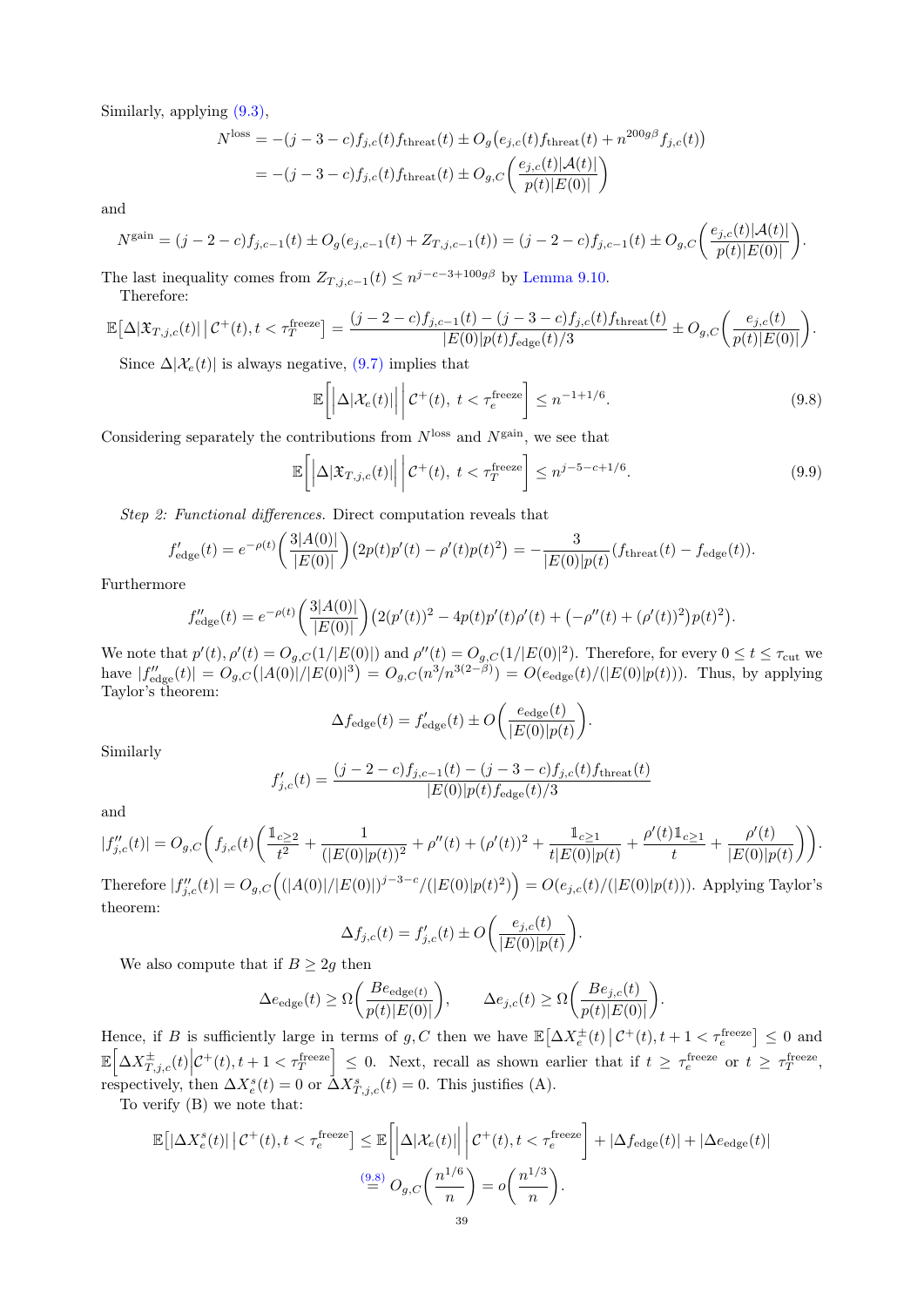Similarly,

$$
\mathbb{E}\left[\left|\Delta X^{s}_{T,j,c}(t)\right|\left|C^{+}(t),t<\tau_{T}^{\text{freeze}}\right]\leq\mathbb{E}\left[\left|\Delta|\mathfrak{X}_{T,j,c}(t)|\right|\left|C^{+}(t),t<\tau_{T}^{\text{freeze}}\right|+\left|\Delta f_{j,c}(t)\right|+\left|\Delta e_{j,c}(t)\right|\right]\right]
$$

$$
\overset{(9.9)}{=}O_{g,C}\left(n^{j-5-c+1/6}\right)=o\left(n^{j-5-c+1/3}\right).
$$

Finally, again use that if  $t \geq \tau_e^{\text{freeze}}$  or  $t \geq \tau_T^{\text{freeze}}$ , respectively, then  $\Delta X_e^s(t) = 0$  or  $\Delta X_{T,j,c}^s(t) = 0$ . This justifies (B).

Step 3: Boundedness. It remains to verify (C). We have  $\Delta |\mathcal{X}_e(t)| \leq 0$  and for  $t < \tau_e^{\text{freeze}} \leq \tau_{\text{crude}}$  we have

$$
-\Delta |\mathcal{X}_e(t)| \le 1 + \max_{T^* \in \mathcal{A}(t) \backslash \mathcal{X}_e(t)} Z_{e,T^*}(t) \le 2n^{100g\beta},
$$

using the definition of  $\tau_{\text{crude}}$  as the first time the outcomes of [Lemma 9.10](#page-35-3) are violated. Additionally, for  $t < \tau_T^{\text{freeze}}$ :

$$
\Delta |\mathfrak{X}_{T,j,c}(t)| \leq \max_{T^* \in \mathcal{A}(t) \setminus \{T\}} Z_{T,T^*,j,c-1}(t) \leq n^{j-c-4+100g\beta}.
$$

Finally:

$$
-\Delta |\mathfrak{X}_{T,j,c}(t)| \leq \begin{cases} \max_{T^* \in \mathcal{A}(t) \setminus \{T\}} \sum_{T' \in \mathcal{T}_{T^*}(t) \cup \{T^*\} \setminus \{T\}} Z_{T,T',j,c}(t) & \text{if } c < j - 4 \\ \max_{T^* \in \mathcal{A}(t) \setminus \{T\}} X_{T,T^*}(t) & \text{if } c = j - 4. \end{cases}
$$
\n
$$
\leq n^{j - c - 4 + 100g\beta}.
$$

We can then deduce (C) (provided  $\beta$  is sufficiently small in terms of g).

9.1. Tracking extension statistics, starting from an almost-complete graph. Recall from the outline in [Section 2](#page-5-0) that we need our generalized high-girth triple process in two different settings, for the proof of [Theorem 1.1.](#page-0-3) First, right after planting our absorber we run this process on the remaining edges of the complete graph  $K_N$ , to "sparsify" to some density p. Second, we run the process as the main part of the iterative step of the proof of [Theorem 1.1;](#page-0-3) in stage k of the iteration we use our process to cover almost all edges of  $K_N[U_k]$  which do not lie in  $U_{k+1}$ .

While [Theorem 9.3](#page-32-0) is sufficient in the latter setting, for the initial sparsification step we need to track a bit more information about the outcome of our generalized high-girth triple process; namely, we need to understand certain "extension statistics" between the "vortex" sets  $U_k$ . The following lemma tracks such statistics, but only in the relatively simple setting of the initial sparsification step.

<span id="page-39-0"></span>**Proposition 9.[11](#page-39-0).** For constant  $g \in \mathbb{N}$ , there is  $\beta = \beta_{9,11}(g) > 0$  such that the following holds. Consider an absorbing structure H (with distinguished set X) satisfying  $Ab1$  and  $Ab2$  in [Theorem 4.1,](#page-11-2) embedded in  $K_N$ . Let B and  $\mathfrak{F}^{\mathcal{B}}_j$  be as in [Lemma 7.2,](#page-18-2) with  $|\mathcal{B}|^{2g} \leq N^{\beta}$ . We can then derive data suitable for running the generalized high-girth triple process defined in [Definition 9.4:](#page-32-2)

- Let  $n = N$  and let  $G \subseteq K_n$  be the graph of edges which do not appear in H.
- Let A be the set of triangles in G which do not create an Erdős configuration when added to B.
- Let  $\mathfrak{J}_4,\ldots,\mathfrak{J}_g$  be defined as follows. First, let  $\mathfrak{J}'_4,\ldots,\mathfrak{J}'_g$  be obtained from  $\mathfrak{F}^{\mathcal{B}}_4,\ldots,\mathfrak{F}^{\mathcal{B}}_g$  by removing all configurations which contain a triangle not in A. Then, obtain  $\mathfrak{J}_4, \ldots, \mathfrak{J}_g$  by "removing redundancies" from  $\mathfrak{J}'_4,\ldots, \mathfrak{J}'_g$  (to be precise, we remove from  $\mathfrak{J}'_j$  all configurations  ${\cal S}$  which fully include some configuration  $\tilde{S}' \in \bigcup_{j' < j} \mathfrak{J}'_{j'}$ .

Then, for some  $\nu = \nu_{9.11}(g) > 0$  $\nu = \nu_{9.11}(g) > 0$  $\nu = \nu_{9.11}(g) > 0$ , with probability  $1 - n^{-\omega(1)}$ : the process in [Definition 9.4](#page-32-2) runs for  $\tau_{\text{cut}} := \lceil (1 - n^{-\nu}) |E|/3 \rceil$  steps without terminating, and for  $0 \le t \le \tau_{\text{cut}}$ ,

- $\left| \left| \mathcal{X}_e(t) \right| f_{\text{edge}}(t) \right| \leq n^{-\beta} f_{\text{edge}}(t)$  for each  $e \in E(t)$ ;
- $||\mathcal{T}_T(t)| f_{\text{thresh}}(t)| \leq n^{-\beta} f_{\text{thresh}}(t)$  for each  $T \in \mathcal{A}(t)$ .
- $|\mathcal{T}_T(t) \cap \mathcal{T}_{T'}(t)| \leq n^{1/2}$  for each pair of edge-disjoint  $T, T' \in \mathcal{A}(t)$ .
- $|\mathcal{T}_T(t) \cap \mathcal{X}_e(t)| \leq n^{1/2}$  for each  $T \in \mathcal{A}(t)$  and  $e \in E(t)$  with  $e \nsubseteq T$ .

Moreover, there is a constant  $\tilde{B} = \tilde{B}_{9,11}(g) > 0$  $\tilde{B} = \tilde{B}_{9,11}(g) > 0$  $\tilde{B} = \tilde{B}_{9,11}(g) > 0$  such that the following hold for any  $\zeta \in (0,1/2)$ .

- (1) Fix a vertex v and a vertex subset  $U \subseteq V(G)$  such that either
	- (*i*)  $|U| \ge n^{1/2}$ , or
	- (ii) U is disjoint from  $V(H) \setminus X$ , and  $v \notin V(H)$ , and  $|U| \ge n^{\zeta}$ .

Let  $\tilde{\tau}_{\text{cut}} = (1 - |U|^{-1/\tilde{B}})|E|/3$ . Then with probability  $1 - n^{-\omega_{\zeta}(1)}$ , for each  $0 \le t \le \tilde{\tau}_{\text{cut}}$ : there are  $(1+o(1))p(t)|U|$  edges in  $E(t)$  between v and U.

- (2) Fix a set of at most 6 edges  $Q \subseteq E(G)$  and a vertex subset  $U \subseteq V(G)$  such that either (*i*)  $|U| \ge n^{1/2}$ , or
	- (ii) U is disjoint from  $V(H) \setminus X$ , no edge in Q contains a vertex of  $V(H)$ , and  $|U| \ge n^{\zeta}$ .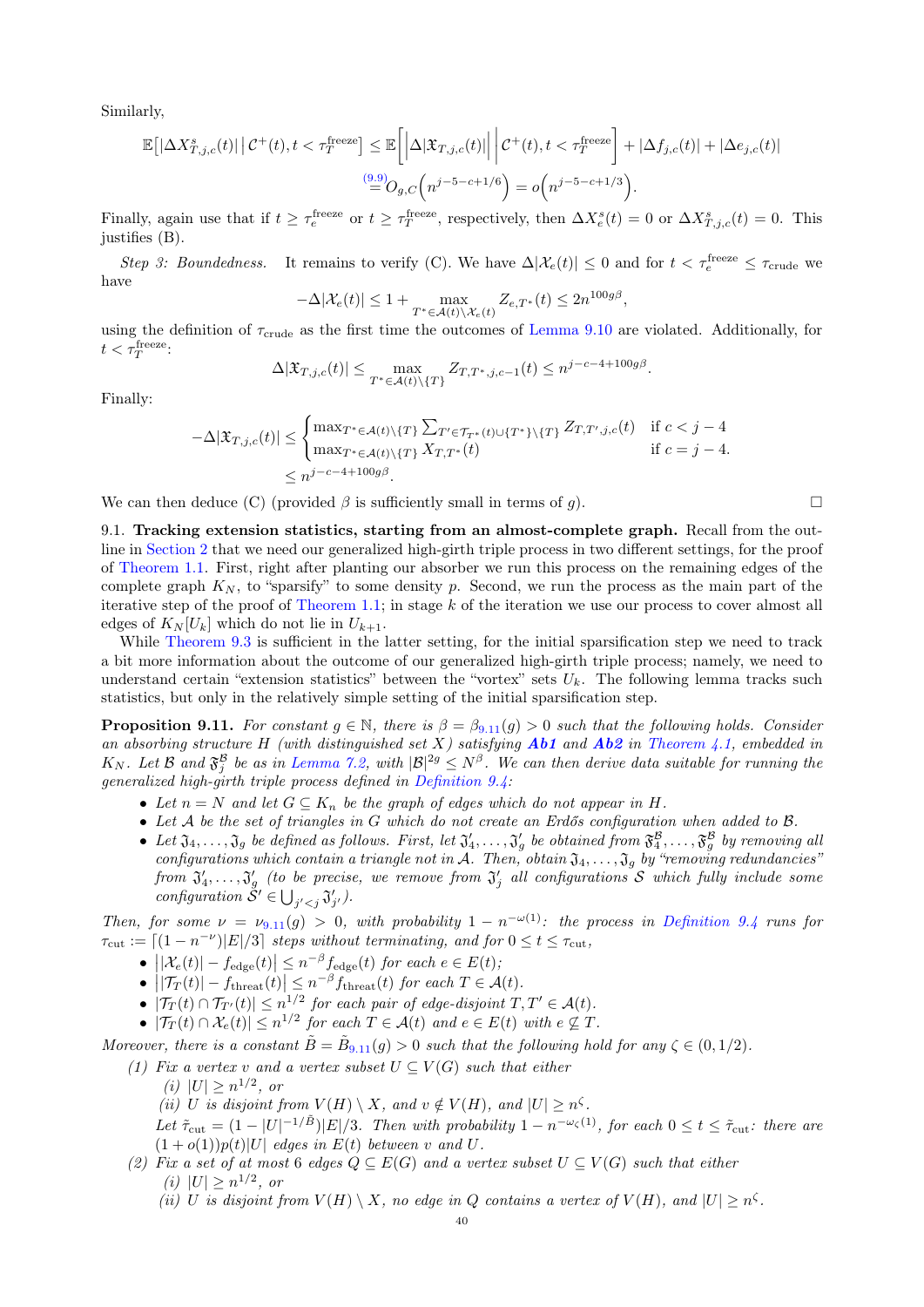Let  $\tilde{\tau}_{\text{cut}} = (1 - |U|^{-1/\tilde{B}})|E|/3$ . Then with probability  $1 - n^{-\omega_{\zeta}(1)}$ , for each  $0 \le t \le \tilde{\tau}_{\text{cut}}$ : there are  $(1+o(1))p(t)^{|V(Q)|}e^{-|Q|\rho(t)}|U|$  vertices  $u \in U$  such that  $xyu \in \mathcal{A}(t)$  for each edge  $xy \in Q$ .

Note that  $\tau_{\text{cut}}$  and  $\tilde{\tau}_{\text{cut}}$  are different: if U is very small then we can't run the process for very long. To prove [Proposition 9.11](#page-39-0) we will extend the analysis in the proof of [Theorem 9.6.](#page-33-0)

*Proof.* We will take  $\beta < \beta_{9.6}(g, O_q(1))$  $\beta < \beta_{9.6}(g, O_q(1))$  $\beta < \beta_{9.6}(g, O_q(1))$  (and also assume that  $\beta$  is small enough to satisfy certain inequalities throughout the proof).

Let  $\mathcal{D} = \emptyset$ ,  $k = 0$ ,  $U_0 = V(K_n)$ ,  $b = 0$  and  $\mathfrak{F}_j^{\text{sup}} = \mathfrak{J}_j$  for each  $4 \leq j \leq g$ . We first claim that these data, together with  $G, \mathcal{A}, \mathfrak{J}_4, \ldots, \mathfrak{J}_g$ , are  $(O_g(1), \beta, n^{-\omega(1)})$ -good, as defined in [Definition 9.2.](#page-31-2) Given this claim, all parts of [Proposition 9.11](#page-39-0) except  $(1)$  and  $(2)$  will directly follow from [Theorem 9.6.](#page-33-0)

Intuitively, this goodness claim follows from the fact that the absorber  $H$  is so small that  $G$  is very nearly just  $K_N$ , and A is very nearly just the set of triangles in  $K_N$ , and  $\mathfrak{J}_j$  is very nearly just the set of j-vertex Erdős configurations (by symmetry, every triangle is included in the same number of Erdős configurations). To be precise,  $(2, \beta, n^{-\omega(1)})$ -goodness follows from the following facts.

- For every edge  $e \in G$ , the number of triangles in A including e is at least  $n v(H) = (1$  $n^{-1/3}$ | $\mathcal{A}$ |/ $|E(G)|$ . [\(Lemma 3.2\(](#page-9-2)1) implies every vertex in an Erdős configuration is contained in at least two triangles of the configuration, so every triangle of  $G$  not in  $A$  must have all its vertices in  $V(H)$ .)
- For every triangle T in G, the number of configurations  $S \in \mathfrak{J}_j$  including T which are not Erdős configurations is at most

$$
\sum_{i=1}^{g-j} |\mathcal{B}|^i n^{j+i-(i+1+3)} = O_g(|\mathcal{B}|^g n^{j-4}) \le n^{-2/3} |\mathcal{A}|^{j-3} / |E(G)|^{j-3}
$$

(here we are summing over possibilities for a configuration  $S \in \mathfrak{J}_j$  which arises from an Erdős  $(i+j)$ -configuration including a set Q of  $i \geq 1$  triangles of B, and observing that in such a situation we have  $v(Q \cup \{T\}) \geq i + 1 + 3$  by [Lemma 3.2\(](#page-9-2)1)).

• For every triangle T in G, the number of Erdős j-configurations containing T which do not appear in  $\mathfrak{J}_j$  is at most

$$
\sum_{j'=4}^g\sum_{i=1}^{g-j'}|\mathcal{B}|^in^{j'+i-(i+1+3)}\cdot n^{j-((j'-2)+3)}=O_g(|\mathcal{B}|^g n^{j-5})\leq n^{-2/3}|\mathcal{A}|^{j-3}/|E(G)|^{j-3}
$$

(here we are summing over Erdős j-configurations which fully include some  $S \in \mathfrak{J}_{j'}$  which arises from an Erdős  $(i + j')$ -configuration, for  $i \ge 1$ ).

• For every triangle  $T$  in  $G$ , the number of Erdős j-configurations containing  $T$  which also contain a triangle not in A is at most  $(|E(H)|n+|V(H)|^3) \cdot n^{j-5} \leq n^{-2/3} |\mathcal{A}|^{j-3} / |E(G)|^{j-3}$  (since two edge-disjoint triangles span at least 5 vertices, and from earlier a triangle of  $G$  not in  $\mathcal A$  must have all vertices in  $V(H)$ ).

Now, it suffices to consider (1) and (2). The proofs of (1) and (2) are very similar (both involve defining an auxiliary supermartingale and using similar analysis as in [Theorem 9.6\)](#page-33-0), so we handle them together.

First, for (1), we note that v has at least  $(1 - n^{-1/3})|U|$  neighbors in U, with respect to G. This is true for different reasons in case (i) and (ii): in case (i), we observe that  $v$  is adjacent to all vertices of  $U$ , and in case (ii), we use that  $|V(H)|$  is tiny compared to  $|U|$ .

For (2), we similarly note that there are at least  $(1 - n^{-1/3})|U|$  vertices  $u \in U$  such that  $e \cup \{u\} \in \mathcal{A}$ for each  $e \in Q$ . Again, this is true for different reasons in cases (i) and (ii). In case (ii), we recall from [Lemma 3.2\(](#page-9-2)1) that every vertex in an Erdős configuration is contained in at least two triangles of the configuration, so every triangle not in A must have all its vertices in  $V(H)$ . That is to say, every vertex in U forms a valid triangle with every edge in Q. For (i), we again use that  $|V(H)|$  is tiny compared to  $|U|$ .

Recall the definitions of  $\tau_{\text{traj}}$  and  $\tau_{\text{crude}}$  from the proof of [Theorem 9.6](#page-33-0) (taking  $C = 2$ ), and let  $\tilde{Z}_{e,T}(t) \leq$  $Z_{e,T}(t)$  be the number of forbidden configurations  $S \in \bigcup_{j=4}^{g} \mathfrak{J}_j$  such that  $S \cap \mathcal{A}(t) = \{T, T'\}$  for some triangle T' consisting of e and a vertex of U. We claim that  $\tilde{Z}_{e,T}(t) \leq |U|^{1/3}$  for all  $t \leq \tau_{\text{traj}} \wedge \tilde{\tau}_{\text{cut}} \wedge \tau_{\text{crude}}$ , with probability  $1 - n^{-\omega_{\zeta}(1)}$ . Indeed, in case (i) this is true with probability 1 (we have  $\tilde{Z}_{e,T}(t) \leq Z_{e,T}(t)$  $n^{100g\beta} \leq |U|^{1/3}$  for all  $t \leq \tau_{\text{crude}}$ , provided  $\beta$  is sufficiently small). In case (ii), we use basically the same proof as for [Lemma 9.10\(](#page-35-3)3), applying [Lemma 8.3](#page-25-0) in place of [Lemma 8.2\(](#page-22-0)2). Specifically, for each  $t \leq \tau_{\text{traj}} \wedge \tilde{\tau}_{\text{cut}}$ , we have  $|\mathcal{A}(t)| = \Omega(|U|^{-4/\tilde{B}}|\mathcal{A}|)$  (where  $\tilde{B}$  is sufficiently large), and therefore any s given triangles appear in  $\mathcal{C}(\tau_{\text{traj}} \wedge \tilde{\tau}_{\text{cut}})$  with probability  $(O(|U|^{4/\tilde{B}}|E|/|\mathcal{A}|))^s$ . Noting that  $\mathcal{D} = \emptyset$ , we can then deduce the desired fact from [Lemma 8.3](#page-25-0) and [Lemma 3.7.](#page-10-2)

Let  $\tilde{\tau}_{\text{crude}}$  be the first time t for which  $\tilde{Z}_{e,T}(t) \geq |U|^{1/3}$ . Define the error threshold  $\tilde{e}(t) = p(t)^{-\tilde{B}/8}|U|n^{-1/6}$ .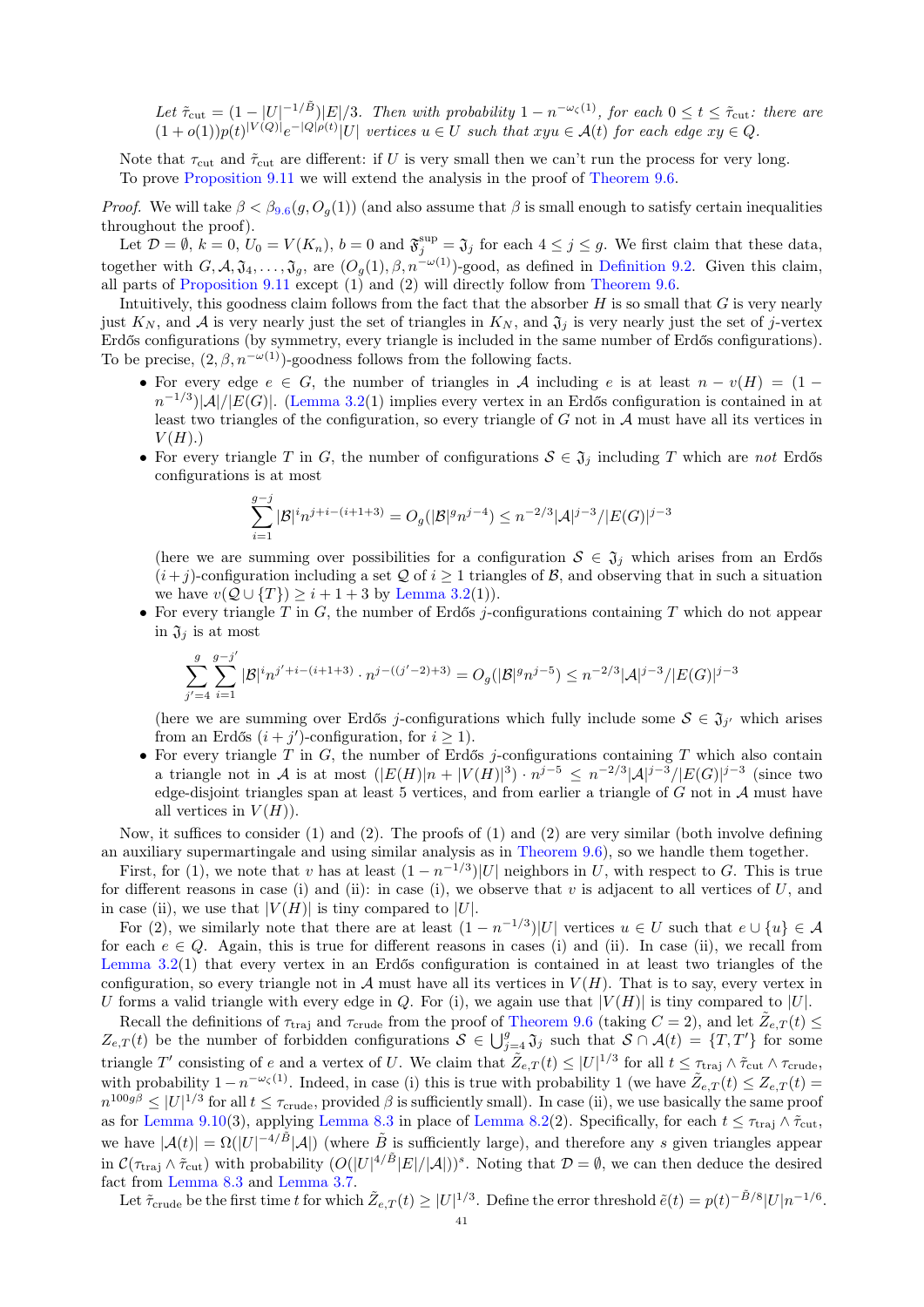For (1), let  $f(t) = p(t)|U|$  and let  $Y(t)$  be the set of vertices  $u \in U$  for which  $uv \in E(t)$ . For (2), let  $f(t) = p(t)^{|V(Q)|}e^{-|Q|\rho(t)}|U|$  and let  $Y(t)$  be the set of vertices  $u \in U$  such that  $xyu \in \mathcal{A}(t)$  for each  $xy \in Q$ . For both (1) and (2), we let  $\tilde{\tau}_{\text{traj}}$  be the first t for which  $||Y(t)| - f(t)| > \tilde{e}(t)$ , and let  $\tilde{\tau}_{\text{stop}} =$  $\tilde{\tau}_{\rm cut}\wedge\tau_{\rm stop}\wedge\tilde{\tau}_{\rm crude}\wedge\tilde{\tau}_{\rm traj}$  (recalling the definition of  $\tau_{\rm stop}$  from the proof of [Theorem 9.6,](#page-33-0) with  $C=2$ ). Then, define

$$
X^{\pm}(t) = \pm |Y(t \wedge \tilde{\tau}_{\text{stop}})| \mp f(t \wedge \tilde{\tau}_{\text{stop}}) - \tilde{e}(t \wedge \tilde{\tau}_{\text{stop}}).
$$

It now suffices to show that, for  $s \in \{+, -\},\$ 

- (A)  $\mathbb{E}[\Delta X^s(t)|\mathcal{C}(t)] \leq 0,$
- (B)  $\mathbb{E} [|\Delta X^{s}(t)||\mathcal{C}(t)] \leq |U|^{1+1/3}/n^2,$
- (C)  $|\Delta X^{s}(t)| \leq |U|^{1/3}$ .

Indeed, the desired result will then follow from [Corollary 3.4.](#page-9-5)

Step 1: expected changes. Fix t and an outcome of  $C^+(t)$  such that  $t \leq \tilde{\tau}_{\text{stop}} \leq \tau_{\text{stop}}$ . Recall that  $\tau_{\text{stop}}$  is defined in terms of error functions  $e_{\text{edge}}$ ,  $e_{j,c}$ , and that  $e_{\text{edge}}(t)$ ,  $e_{j,j-4}(t) = p(t)^{-B}n^{1-1/4}$  for some constant B. We may assume that  $\tilde{B}$  is large relative to B, so  $(e_{\text{edge}}(t) + e_{j,j-4}(t))/f_{\text{edge}}(t)$  is much smaller than  $\tilde{e}(t)/f(t)$ .

Let  $A(t) = f_{\text{edge}}(t)|E(t)|/3$ . For (1), we compute

$$
\mathbb{E}\big[\Delta|Y(t)|\,\big|\,\mathcal{C}^+(t)\big] = -\frac{\sum_{u\in Y(t)}|\mathcal{X}_{vu}|}{|\mathcal{A}(t)|} = \frac{-f(t)f_{\text{edge}}(t)}{A(t)} \pm O\bigg(\frac{\tilde{e}(t)}{p(t)|E(0)|}\bigg).
$$

For (2), for each  $u \in U$ , let  $\mathcal{Z}_{u,Q}$  be the set of  $|Q|$  triangles of the form  $xyu$  for  $xy \in Q$ . We have

$$
\mathbb{E}[\Delta|Y(t)| | C^+(t)] = -\frac{\sum_{u \in Y(t)} (\sum_{x \in V(Q)} |\mathcal{X}_{xu}(t)| + \sum_{T \in \mathcal{Z}_{u,Q}} \sum_{j=4}^g |\mathcal{X}_{T,j,j-4}(t)| - O(\varepsilon_{V(Q),\mathcal{Z}_{u,Q}}^u(t)))}{|\mathcal{A}(t)|}
$$
\n
$$
= \frac{-|Y(t)|(|V(Q)|f_{\text{edge}}(t) + |Q| \sum_{j=4}^g f_{j,j-4}(t))}{A(t)} \pm O_g\left(\frac{\tilde{e}(t)}{p(t)|E(0)|}\right),
$$

where

$$
\varepsilon_{V,Z}^u(t) = \sum_{T,T' \in \mathcal{Z}} X_{T,T'}(t) + \sum_{T \in \mathcal{Z}, x \in V} Z_{ux,T}(t) \le O(n^{200g\beta}) \le e_{\text{edge}}(t)
$$

(recalling the definition of  $X_{TT'}(t)$  from [Theorem 9.6\)](#page-33-0).

Step 2: computing functional differences. For (1), we compute

$$
\Delta f(t) = \frac{-f(t)f_{\text{edge}}(t)}{A(t)}
$$

For (2), we compute

$$
\Delta f(t) = \frac{-|Y(t)|(|V(Q)|f_{\text{edge}}(t) + |Q| \sum_{j=4}^{g} f_{j,j-4}(t))}{A(t)} + O\left(\frac{|U|}{|E(0)|^2}\right)
$$

We also compute  $\Delta \tilde{e}(t) \ge \Omega(\tilde{B} \tilde{e}(t)/(p(t)|E(0)|)),$  so if  $\tilde{B}$  is sufficiently large then  $\mathbb{E} \Delta X_e^{\pm}(t), \mathbb{E} \Delta X_{T,j,c}^{\pm}(t) \le$ 0, verifying (A). We can also verify (B) with the calculations so far.

Step 3: boundedness. Let  $t \leq \tilde{\tau}_{\text{stop}}$ . Note that  $\Delta |Y(t)| \leq 0$ . For (1) we have  $-\Delta |Y(t)| \leq 2$  and for (2) we have

$$
-\Delta|Y(t)| \le |Q| \max_T \tilde{Z}_{e,T}(t) \le 6|U|^{1/3},
$$

.

<span id="page-41-0"></span>which implies (C).  $\Box$ 

#### 10. The master iteration lemma

As sketched in [Section 2,](#page-5-0) the key "cover down" lemma driving iterative absorption takes as input an appropriate "vortex" of sets  $K_N = U_0 \supseteq U_1 \supseteq \cdots \supseteq U_\ell$ , and a set of edge-disjoint triangles satisfying various properties (in particular, leaving uncovered a "typical" subgraph of edges in  $K_N[U_k]$ , for some  $k < \ell$ ). Then, it extends this set of triangles in such a way that all the edges in  $K_N[U_k]$  are covered except some of those in  $K_N[U_{k+1}]$  (and the remaining uncovered edges in  $K_N[U_{k+1}]$  form a typical subgraph). So, if certain assumptions are satisfied at the beginning (e.g., the uncovered edges form a typical subgraph of  $K_N = K_N[U_0]$ , then it is possible to "feed this lemma into itself"  $\ell$  times, to obtain a set of edge-disjoint triangles covering all edges not in  $K_N[U_\ell]$ . In this section we state and prove a master iteration lemma in our setting (using the definitions and results in the previous sections).

The statement of our master iteration lemma will be a little technical, as it must take quite a lot of data as input. First, we require that our graph "looks like a random set of triangles in a random graph" in terms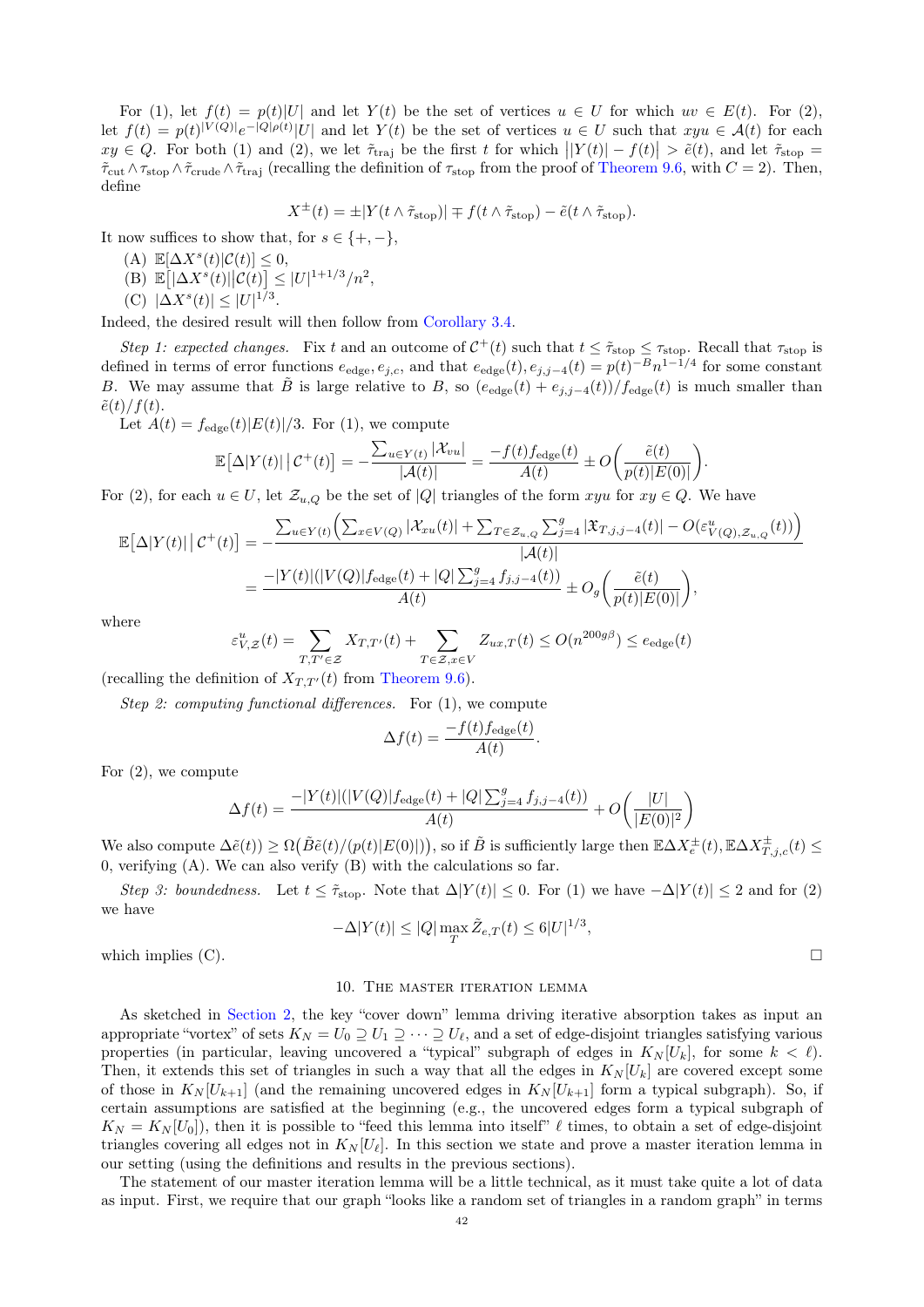of degrees and rooted subgraph statistics, and with respect to the descending sequence of subsets defining our vortex.

<span id="page-42-1"></span>**Definition 10.1** (Iteration-typicality). Fix a descending sequence of subsets  $V(K_n) = U_k \supseteq \cdots \supseteq U_\ell$ . Consider a graph  $G \subseteq K_n$  and a set of triangles A in G. We say that  $(G, \mathcal{A})$  is  $(p, q, \xi, h)$ -iteration-typical (with respect to our sequence of subsets) if:

- for every  $k \leq i < \ell$ , every vertex in  $U_i$  is adjacent to a  $(1 \pm \xi)p$  fraction both of the vertices in  $U_i$ , and of the vertices in  $U_{i+1}$  (with respect to G), and
- for any  $i, i^*$  with  $k \leq i < \ell$  and  $i^* \in \{i, i + 1\}$ , and any edge subset  $Q \subseteq G[U_i]$  spanning  $|V(Q)| \leq h$ vertices, a  $(1 \pm \xi)p^{|V(Q)|}q^{|Q|}$ -fraction of the vertices  $u \in U_{i^*}$  are such that  $uvw \in \mathcal{A}$  for all  $vw \in Q$ .

In our application,  $p \geq n^{-\nu}$  will be a sufficiently decaying function of n, and  $q = \Omega_q(1)$  will exceed some positive constant (i.e., a constant fraction of the triangles in our graph are available). Also, for our application  $\xi$  just needs to be sufficiently small in terms of various constants (but we will take  $\xi = o(1)$  for convenience), and h just needs to be at least 4 (this will be necessary to apply [Lemma 5.1\)](#page-14-1).

We will also need a stronger notion of well-distributedness than that in [Definition 9.1,](#page-31-1) concerning a random pair of sets of triangles  $\mathcal{I}, \mathcal{D}$  (one of which will arise from our initial "sparsification" process, and one of which will arise from the master iteration lemma itself). We consider not only the probability that a given set of triangles are present in  $\mathcal I$  and  $\mathcal D$ , but also the probability that a given set of edges is uncovered by the triangles in  $I$ . It is necessary to record all this information so that it can be used as input for the weight estimate lemmas in [Section 8.](#page-20-0)

<span id="page-42-0"></span>**Definition 10.2** (Strong well-distributedness). Fix a descending sequence of subsets  $V(K_N) = U_0 \supseteq \cdots \supseteq$  $U_k$ , and  $p \in \mathbb{R}$ . Say that a random pair of sets of triangles  $(\mathcal{I}, \mathcal{D})$  is strongly  $(p, C, b)$ -well-distributed with respect to our sequence of subsets if for any  $s, t, r \geq 0$ , any distinct triangles  $I_1, \ldots, I_s, D_1, \ldots, D_t$  in  $K_N$ , and any distinct edges  $e_1, \ldots, e_r$  in  $K_N$ , we have

$$
\Pr[I_1,\ldots,I_s \in \mathcal{I} \text{ and } D_1,\ldots,D_t \in \mathcal{D} \text{ and } e_1,\ldots,e_r \notin E(\mathcal{I})] \leq C^{s+t+r} \left( p^r N^{-s} \prod_{j=1}^t \frac{p}{|U_{\text{lev}(T_j)}|} + b \right),
$$

where lev(·) is defined with respect to  $U_0 \supseteq \cdots \supseteq U_k$ .

The reader should think of the "p" in [Definition 10.2](#page-42-0) as being the same as the "p" in [Definition 10.1,](#page-42-1) of C as being a large constant "error factor", and of b as being a very small additive error term (of the form  $n^{-\omega(1)}$ ). To explain (informally) the meaning of the term " $p/|U_{\text{lev}(T_j)}|$ ": at stage k, we select about  $p|U_k|^2$  triangles, out of about  $p^3|U_k|^3$  available triangles (up to a constant factor depending only on g). So, each available triangle is selected with probability about  $1/(p^2|U_k|)$ . Each triangle in  $K_N$  is available with probability about  $p^3$ , so the overall probability that a triangle is selected at stage k is at most about  $p/|U_k|$ .

Next, the following definitions describe the initial data (the vortex and the set of forbidden configurations), the data that is recorded at each stage (including the random set of triangles constructed so far), and the assumptions that we need to make about these data.

**Definition 10.3** (Initial data). Consider a descending sequence of subsets  $V(K_N) = U_0 \supseteq \cdots \supseteq U_\ell$ , and collections of sets of triangles  $\mathfrak{F}_4, \ldots, \mathfrak{F}_g$  in  $K_N$ . We say that the data  $(U_0, \ldots, U_\ell, \mathfrak{F}_4, \ldots, \mathfrak{F}_g)$  are  $(\rho, \beta, \ell)$ -structured if the following properties hold.

- $|U_k| = \lfloor |U_{k-1}|^{1-\rho} \rfloor$  for each  $1 \le k \le \ell$ .
- Each  $\mathfrak{F}_j$  is a collection of sets of  $j-2$  edge-disjoint triangles, which is  $(O_{g,\ell}(1), |U_k|^{\beta})$ -well-spread with respect to the truncated sequence  $U_0 \supseteq \cdots \supseteq U_k$  for each  $0 \leq k \leq \ell$ .

**Definition 10.4** (Data for stage k). Fix a descending sequence of subsets  $V(K_N) = U_0 \supseteq \cdots \supseteq U_\ell$ , and fix collections of sets of triangles  $\mathfrak{F}_4, \ldots, \mathfrak{F}_g$ . Now, for some  $0 \leq k < \ell$  consider a random graph  $G \subseteq K_N[U_k]$ , a random set of triangles A in G, and a random pair of sets of triangles  $\mathcal{I}, \mathcal{D}$ . We say that the data  $(G, \mathcal{A}, \mathcal{I}, \mathcal{D})$ is  $(p, q, \xi, C, b)$ -iteration-good for stage k, with respect to the initial data  $(U_0, \ldots, U_\ell, \mathfrak{F}_4, \ldots, \mathfrak{F}_q)$ , if:

IG0 All degrees of G are even,

<span id="page-42-4"></span>**IG1** (*I, D*) is strongly  $(p, C, b)$ -well-distributed with respect to the truncated sequence  $U_0 \supseteq \cdots \supseteq U_k$ , and if the following three properties are satisfied with probability  $1 - \xi$ .

- <span id="page-42-2"></span>IG2 I and D are disjoint, and  $\mathcal{I} \cup \mathcal{D}$  is a partial Steiner triple system containing none of the configurations in  $\bigcup_{j=4}^g \mathfrak{F}_j$ .
- <span id="page-42-5"></span>**IG3** (G, A) is  $(p, q, \xi, 4)$ -iteration-typical with respect to the truncated sequence  $U_k \supseteq \cdots \supseteq U_\ell$ .
- <span id="page-42-3"></span>**IG4** None of the edges of G are covered by the triangles in  $\mathcal{I} \cup \mathcal{D}$ , and for every  $T \in \mathcal{A}$ , the set of triangles  $\mathcal{I} \cup \mathcal{D} \cup \{T\}$  contains no configuration in  $\bigcup_{j=4}^g \mathfrak{F}_j$  (that is to say, the triangles in A are still "available" for use, in that they would not complete a forbidden configuration on their own).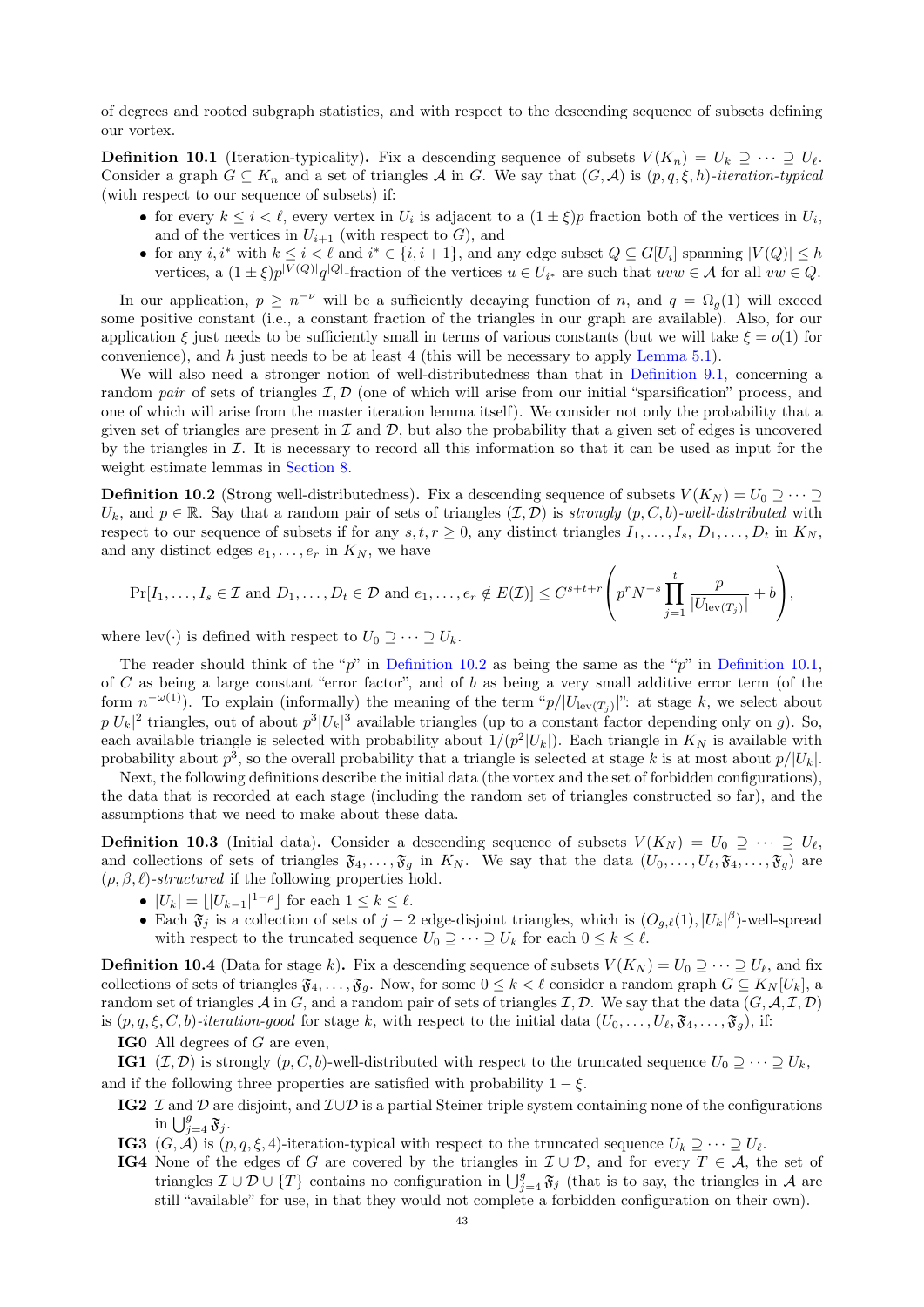We also introduce some notation for how our data are updated as we add new triangles to our partial Steiner triple system.

**Definition 10.5** (Updating data). Fix collections of sets of triangles  $\mathfrak{F}_4, \ldots, \mathfrak{F}_g$ , let  $G \subseteq K_N$  be any graph and D any set of triangles in  $K_N$ , let A be any set of triangles in G, and let  $U \subseteq V(G)$  be any subset of vertices in G. We define  $G_U(\mathcal{D}) \subseteq G[U]$  to be the graph of edges of  $G[U]$  which do not appear in any of the triangles in D (i.e., the edges that are uncovered by D). We also define  $\mathcal{A}_{U}(D) \subset \mathcal{A}$  to be the set of all triangles  $T \in \mathcal{A}$  with edges in  $G_U(\mathcal{D})$  for which  $\mathcal{D} \cup \{T\}$  contains no configuration in  $\bigcup_{j=4}^g \mathfrak{F}_j$  that includes T (i.e., the set of triangles that are still available in combination with  $\mathcal{D}$ ).

Finally, we state our master iteration lemma. Here and in the rest of the paper, g will be treated as a constant for the purpose of all asymptotic notation. We will encounter several other parameters (e.g.  $\beta$ ,  $\theta$ ,  $\rho$ ,  $\nu$ ), depending on q, which will also be treated as constants for the purpose of asymptotic notation.

<span id="page-43-1"></span>**Proposition 10.6.** There are positive real-valued functions

$$
\beta_{10.6}: \mathbb{N} \to \mathbb{R}_{>0}, \quad \rho_{10.6}: \mathbb{N} \times \mathbb{R}_{>0} \to \mathbb{R}_{>0}, \quad \nu_{10.6}: \mathbb{N} \times \mathbb{R}_{>0} \to \mathbb{R}_{>0}
$$

such that the following holds. Fix a constant  $g \in \mathbb{N}$ , let  $0 < \beta \leq \beta_{10.6}(g)$  $0 < \beta \leq \beta_{10.6}(g)$  $0 < \beta \leq \beta_{10.6}(g)$ , let  $0 < \rho \leq \rho_{10.6}(g,\beta)$ , and let  $0 < \nu \leq \nu_{10.6}(g,\rho)$  $0 < \nu \leq \nu_{10.6}(g,\rho)$  $0 < \nu \leq \nu_{10.6}(g,\rho)$ . Fix  $(\rho,\beta,\ell)$ -structured initial data  $(U_0,\ldots,U_\ell,\mathfrak{F}_4,\ldots,\mathfrak{F}_g)$ , where  $\ell = O(1)$ , consider some  $k \in \{0, \ldots, \ell-1\}$ , and consider data  $(G, \mathcal{A}, \mathcal{I}, \mathcal{D})$  that is  $(p, q, \xi, C, b)$ -iteration-good for stage k, where  $|U|$ 

$$
|U_k|^{-\nu} \le p \le |U_k|^{-\Omega(1)}, \quad q = \Omega(1), \quad \xi = o(1), \quad C = O(1), \quad b = n^{-\omega(1)}.
$$

Then, there is a random set of triangles  $\mathcal{M} \subseteq \mathcal{A}$ , such that with high probability all edges of G are covered by M except those in  $G[U_{k+1}]$ , and such that the updated data

$$
(G_{U_{k+1}}(\mathcal{M}), \mathcal{A}_{U_{k+1}}(\mathcal{I} \cup \mathcal{D} \cup \mathcal{M}), \mathcal{I}, \mathcal{D} \cup \mathcal{M})
$$

is  $(p, q, o(1), O(1), n^{-\omega(1)})$ -iteration-good for stage  $k + 1$ .

We emphasize that the asymptotic notation in the conclusion of [Proposition 10.6](#page-43-1) depends on the asymptotic notation in the assumptions (i.e., the  $o(1)$  term in the conclusion may for example decay like the square root of the  $o(1)$  term in the assumptions). We will only apply [Proposition 10.6](#page-43-1)  $\ell = O(1)$  times, so we will not actually have to worry about the dependence.

The assumption that  $(G, \mathcal{A}, \mathcal{I}, \mathcal{D})$  are  $(p, q, \xi, C, b)$ -iteration-good for stage k tells us that **[IG2](#page-42-2)–[IG4](#page-42-3)** hold with probability at least  $1 - \xi = 1 - o(1)$ . In proving [Proposition 10.6,](#page-43-1) we may (and do) assume that [IG2](#page-42-2)–[IG4](#page-42-3) actually hold with probability 1. Indeed, we can simply condition on the event that [IG2](#page-42-2)–[IG4](#page-42-3) hold; this does not have much of an impact on the strong well-distributedness assumption in  $\overline{IG1}$  $\overline{IG1}$  $\overline{IG1}$ , because conditioning on an event that holds with probability  $1 - o(1)$  increases the probability of any other event by a factor of at most  $1 + o(1)$ .

The proof of [Proposition 10.6](#page-43-1) will be rather long, so we split it into subsections. As sketched in [Section 2,](#page-5-0) we find our desired set of triangles  $M$  via a sequence of several steps. First we "regularize" our data using the tools in [Section 5,](#page-14-0) then we find a set of triangles covering almost all the edges not in  $G[U_{k+1}]$ , using the generalized high-girth process described in [Theorem 9.3](#page-32-0) (both these steps are in [Section 10.1\)](#page-43-0). Then, we cover the remaining edges not in  $G[U_{k+1}]$  with two further steps: a simple greedy algorithm to cover the remaining "internal" edges in  $G[U_k \setminus U_{k+1}]$ , (in [Section 10.2\)](#page-45-0), and a matching argument to cover the remaining "crossing" edges between  $U_k$  and  $U_{k+1}$  (in [Section 10.3\)](#page-46-0). Each subsection will begin with a detailed summary of what will be proved in that subsection; the reader may wish to read all these summaries before starting on the details.

<span id="page-43-0"></span>10.1. Regularization and approximate covering. We now start the proof of [Proposition 10.6.](#page-43-1) So, consider initial data  $(U_0, \ldots, U_\ell, \mathfrak{F}_4, \ldots, \mathfrak{F}_q)$ , and random data  $(G, \mathcal{A}, \mathcal{I}, \mathcal{D})$  for stage k, as in the lemma statement. Let  $n = |U_k|$ . Our goal is to find an appropriate set of triangles M covering all the edges of G that are not in  $G[U_{k+1}]$ . In this subsection we use our regularization and high-girth process lemmas to find a random set of triangles  $\mathcal{M}^* \subseteq \mathcal{A}$  covering *almost* all the desired edges.

The majority of the uncovered edges outside  $G[U_{k+1}]$  will belong to a random set of edges R, which we set aside before applying our regularization and high-girth process lemmas. This random graph  $R$  will come in handy in the later steps of the proof of [Proposition 10.6,](#page-43-1) when we need to cover the leftover edges. To be precise, for any outcome of the random data  $(G, \mathcal{A}, \mathcal{I}, \mathcal{D})$ , let R be a random subgraph of G obtained by including each edge between  $U_{k+1}$  and  $U_k \setminus U_{k+1}$  with probability  $n^{-\theta}$  independently. Here  $\theta > 0$  is a constant that will be chosen sufficiently small with respect to  $g, \beta$  (later, we will require  $\rho$  to be sufficiently small with respect to  $\theta$ ). Let  $G^* = G \setminus (R \cup G[U_{k+1}])$  be the graph consisting of the edges we would like to cover to prove [Proposition 10.6,](#page-43-1) other than the edges in R.

To summarize what we will prove in this subsection, our random set of triangles  $\mathcal{M}^* \subseteq \mathcal{A}$  will satisfy the following properties.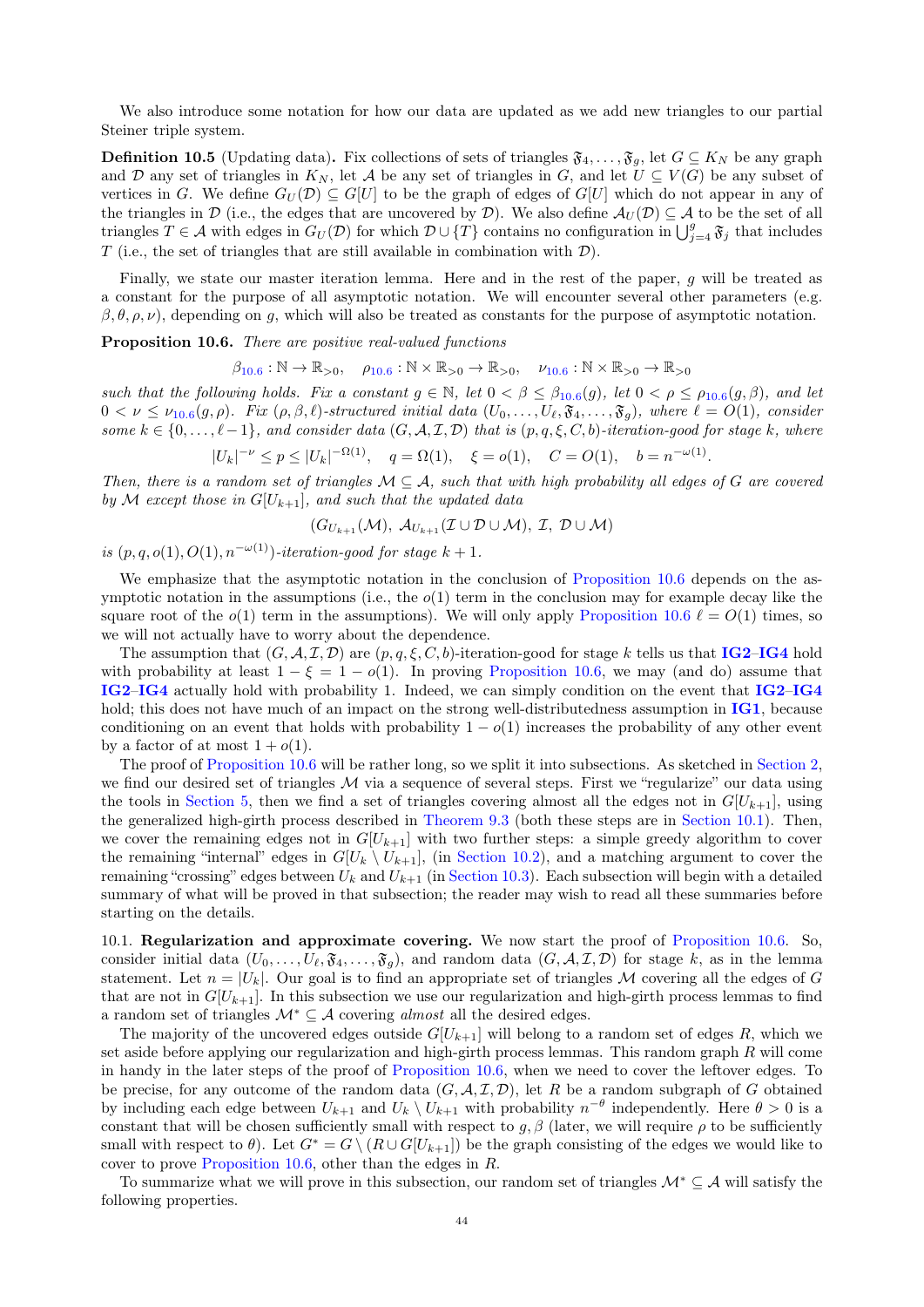- <span id="page-44-1"></span>A1 Each triangle in  $\mathcal{M}^*$  lies in the graph  $G^*$ , and the triangles in  $\mathcal{M}^*$  are edge-disjoint.
- <span id="page-44-0"></span>**A2**  $\mathcal{I} \cup \mathcal{D} \cup \mathcal{M}^*$  contains no forbidden configuration  $\mathcal{S} \in \bigcup_{j=4}^g \mathfrak{F}_j$ .
- <span id="page-44-2"></span>**A3** With high probability (over R and the random data  $\mathcal{I}, \mathcal{D}, G, \mathcal{A}$ ): for any  $s, t \in \mathbb{N}$ , any distinct edges  $e_1, \ldots, e_s \in G^*$  and triangles  $F_1^*, \ldots, F_t^*$ , we have

 $\Pr[F_1^*, \ldots, F_t^* \in M^* \text{ and } e_1, \ldots, e_s \notin E(M^*) \mid R, \mathcal{I}, \mathcal{D}, G, \mathcal{A}] \leq (C^* n^{-\beta})^s (C^*/(p^2 n))^t + n^{-\omega(1)},$ for some  $C^* = O(1)$ .

<span id="page-44-3"></span>**A4** With high probability, for every pair of distinct vertices  $u, w \in U_{k+1}$  there are at most  $n^{1-2\theta+o(1)}$ vertices  $v \in U_k \setminus U_{k+1}$  for which  $uv, vw \in G \setminus E(\mathcal{M}^*)$ .

10.1.1. Regularizing the available triangles. Let  $\mathcal{A}_0^* \subseteq \mathcal{A}$  be the subset of available triangles that are in the graph  $G^*$ . By **[IG3](#page-42-5)** (iteration-typicality),

- every edge  $e \in G$  is in  $(1 \pm o(1))p^2qn$  triangles of A, and
- for every clique  $K \subseteq G$  with  $2 \leq s \leq 4$  vertices, there are  $(1 \pm o(1))p^s q^{{s \choose 2}} n$  different vertices u which form a triangle in  $A$  with every edge of  $K$ .

Recall that  $p \geq n^{-\nu}$ , that each edge of R is present with probability  $n^{-\theta}$ , that  $|U_{k+1}| = n^{1-\rho}$  and that  $G^* = G \setminus (R \cup G[U_{k+1}])$ . If  $\nu$  is sufficiently small compared to  $\rho$  and  $\theta$ , then using a Chernoff bound over the randomness of R, we can see that w.h.p. G is sufficiently similar to  $G^*$  (and A is sufficiently similar to  $\mathcal{A}_0^*$  that the above two properties also hold with  $G^*$  in place of G and  $\mathcal{A}_0^*$  in place of A. So, by [Lemma 5.1,](#page-14-1)  $\mathcal{A}_0$  is the above two properties also note with G in place of G and  $\mathcal{A}_0$  in place of  $\mathcal{A}$ . So, we can find  $\mathcal{A}^* \subseteq \mathcal{A}_0^*$  for which every edge  $e \in G^*$  is in  $(1 \pm n^{-1/4})p^2qn/4$  triangles of  $\mathcal{A}^*$ 

10.1.2. Regularizing the forbidden configurations. We introduce notation for the (random) configurations which are "locally" dangerous at stage k (i.e., given that we have already chosen the triangles in  $\mathcal{I} \cup \mathcal{D}$ , what subconfigurations must we now avoid?). Specifically, let  $\mathfrak{J}_i$  contain every set  $\mathcal{S} \subseteq \mathcal{A}^*$  of  $j-2$  triangles which comprises a forbidden configuration (in  $\bigcup_{j'=4}^g \mathfrak{F}_{j'}$ ) together with some (possibly empty) set of triangles in  $\mathcal{I} \cup \mathcal{D}$ . That is to say, if we can choose  $\mathcal{M}^*$  in such a way as to avoid each configuration in  $\bigcup_{j=4}^g \mathfrak{J}_j$ , then [A2](#page-44-0) is satisfied.

Note that each  $\mathfrak{J}_j$  can be interpreted as a  $(j-2)$ -uniform hypergraph on the vertex set  $\mathcal{A}^*$ . We would like to apply [Lemma 5.2](#page-15-0) to "regularize" these hypergraphs. Unfortunately, we cannot directly apply [Lemma 5.2](#page-15-0) to each  $\mathfrak{J}_j$ . The reason is that these collections of configurations may have some redundancies: a configuration  $S \in \mathfrak{J}_j$  may be a proper subset of a configuration  $S' \in \mathfrak{J}_{j'}$ , meaning that avoiding S is a stronger property than avoiding  $\mathcal{S}'$ . Our generalized high-girth process analysis cannot tolerate such redundancies (cf. [Definition 9.2\)](#page-31-2).

Our application of [Lemma 5.2](#page-15-0) is therefore a little delicate. We introduce some notation to remove redundancies: for collections of sets of triangles  $\mathfrak{S}, \mathfrak{S}_1, \ldots, \mathfrak{S}_h$ , we define  $\mathfrak{S}(\mathfrak{S}_1, \ldots, \mathfrak{S}_h) \subseteq \mathfrak{S}$  to be the subcollection of G obtained by removing all supersets of configurations in  $\bigcup_{j=1}^h \mathfrak{S}_j$ . Now, we iteratively construct regularized sets of triangles  $\mathfrak{J}_4^*, \ldots, \mathfrak{J}_g^*$ , with no redundancies, such that avoidance of all configurations in  $\bigcup_{j=4}^g \mathfrak{J}_j^*$  implies avoidance of all configurations in  $\bigcup_{j=4}^g \mathfrak{J}_j$ . We will do this in such a way that the following conditions are satisfied (viewing each  $\mathfrak{J}_j^*$  as a  $(j-2)$ -uniform hypergraph on the vertex set  $\mathcal{A}^*$ ):

- (1) each  $\mathfrak{J}_j^*$  has maximum degree  $o((|\mathcal{A}^*|/|E|)^{j-3}),$
- (2) the maximum and minimum degree of each  $\mathfrak{J}_j^*$  differ by  $n^{o(1)}$ ,
- (3) There is a  $O(n^{\beta})$ -well-spread collection of sets of  $j-2$  triangles  $\mathfrak{F}_j^{\text{sup}}$  which includes  $\mathfrak{F}_j \cup (\mathfrak{J}_j^* \setminus \mathfrak{J}_j)$ .

So, suppose for some  $4 \leq j \leq g$  we have already constructed  $\mathfrak{J}_{4}^*, \ldots, \mathfrak{J}_{j-1}^*$  in such a way that  $(1-3)$ hold; we describe how to construct  $\mathfrak{J}_j^*$ . First, we deduce from [Lemma 8.4](#page-26-1) and [Corollary 3.8](#page-11-5) that w.h.p.  $\mathfrak{J}_j$  has maximum degree  $d_{\text{max}} \leq p^{3(j-3)}n^{j-3+o(1)}$ . Here we are applying [Lemma 8.4](#page-26-1) with  $y = O(1)$  and  $z = O(n^{\beta})$ , where the weights of the form  $\pi_{T'}$  describe the probability that a triangle T' is in  $\mathcal{I} \cup \mathcal{D}$  (which is  $O(1/N)+O(p/|U_{\text{lev}(T')}|) = O(1/|U_{\text{lev}(T')}|)$ , and the weights of the form  $\pi_e$  describe the probability that an edge e is uncovered by  $\mathcal I$ . Then, with notation as in [Corollary 3.8](#page-11-5) and [Lemma 8.4,](#page-26-1)  $X(\mathfrak{B}_{T,j,j'})$  is the number of configurations in  $\mathfrak{F}_{j'}$  which yield a configuration in  $\mathfrak{J}_j$  containing a particular triangle T. The joint probability guarantees that we need to apply [Corollary 3.8](#page-11-5) are provided by the strong well-distributedness of  $(\mathcal{I}, \mathcal{D})$ .

Next, by [IG3](#page-42-5) (iteration-typicality) and a Chernoff bound over the randomness of R, w.h.p.  $|\mathcal{A}^*|$  =  $\Theta_g(p^3n^3)$  and  $|E(G^*)| = \Theta(pn^2)$ , so in fact  $d_{\max} \leq p^{j-3-o(1)}(|A^*|/|E(G^*)|)^{j-3} = o((|A^*|/|E(G^*)|)^{j-3})$ . Let  $\mathfrak{G}_j = \mathfrak{J}_j(\mathfrak{J}_4^*, \ldots, \mathfrak{J}_{j-1}^*)$  be the subset of  $\mathfrak{J}_j$  obtained by removing redundancies with previously defined  $\mathfrak{J}^*_{j-1}.$ 

Now, let  $\mathfrak{H}^{(1)}$  be the  $(j-2)$ -uniform hypergraph with vertex set  $\mathcal{A}^*$ , whose hyperedges are those sets of j – 2 triangles which are not vertex-disjoint. Let R be the complete  $(j-2)$ -uniform hypergraph with vertex set  $\mathcal{A}^*$ , and let  $\mathfrak{H}^{(2)}$  be the complement of  $\mathfrak{K}(\mathfrak{J}_4^*, \ldots, \mathfrak{J}_{j-1}^*)$  (i.e., the hypergraph of supersets of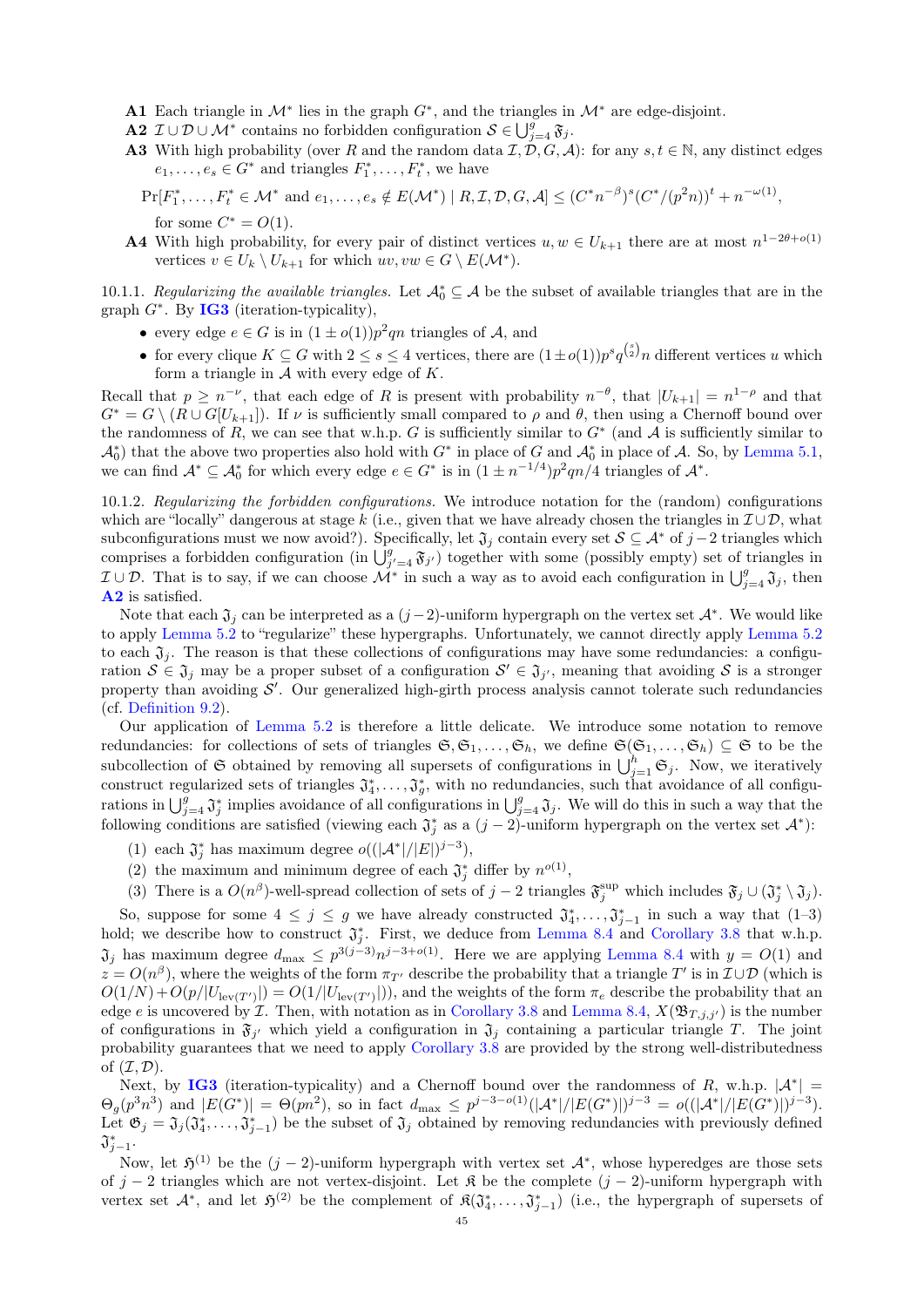configurations in  $\mathfrak{J}_4^*, \ldots, \mathfrak{J}_{j-1}^*$ ). The maximum degree of  $\mathfrak{H}^{(1)}$  is  $O(n^{3(j-3)-1})$ , and the maximum degree of  $\mathfrak{H}^{(2)}$  is at most  $\sum_{4 \leq j' < j} n^{3(j-j')} o((|\mathcal{A}^*|/|E|)^{j'-3}) = O(n^{3(j-3)-2})$ . So, [Lemma 5.2](#page-15-0) (applied with  $\mathfrak{G} = \mathfrak{G}_j$ and  $\mathfrak{H} = \mathfrak{H}^{(1)} \cup \mathfrak{H}^{(2)} \cup \mathfrak{G}_j$ , both of which have |A| vertices) gives us a collection of sets of triangles  $\mathfrak{G}'_j$ , such that  $\mathfrak{J}_j^* := \mathfrak{G}_j' \cup \mathfrak{G}_j$  w.h.p. satisfies (1–2) above. Also,  $\mathfrak{G}_j'$  is stochastically dominated by a binomial random hypergraph  $\mathfrak{G}^{\text{rand}}_j \sim \mathbb{G}^{(j-2)}(|A|, p_j)$ , for  $p_j = n^{\beta} n^{-2j+\delta}$  (assuming  $\nu$  is sufficiently small compared to  $\beta$ ). Let  $\mathfrak{F}^{\text{sup}}_j = \mathfrak{G}^{\text{rand}}_j \cup \mathfrak{F}_j$ , and note that by [Lemma 7.3,](#page-20-1) w.h.p. this collection of sets of triangles is  $O(n^{\beta})$ -well-spread. So, there is an outcome of  $\mathfrak{J}^*_j$  satisfying (1–3), as desired.

10.1.3. The generalized high-girth triple process. We now apply [Theorem 9.3](#page-32-0) with the random objects D ∪  $I, G^*, \mathcal{A}^*, \mathfrak{J}_4^*, \ldots, \mathfrak{J}_g^*$ . (We assume  $\nu < \beta/2$ , so  $p \geq n^{-\beta/2}$ ). We thereby obtain a random set of triangles  $\mathcal{M}^* \subseteq \mathcal{A}^*$  satisfying **[A1](#page-44-1)** to **[A3](#page-44-2)**.

10.1.4. Counting extensions of edges. Finally, we verify **[A4](#page-44-3)**. For any  $u, w \in U_{k+1}$  and  $v \in U_k \setminus U_{k+1}$ , the probability that  $vu, vw \in G \setminus E(\mathcal{M}^*)$  is at most  $n^{-2\theta} + O(n^{-\theta-\beta}) + O(n^{-2\beta}) \leq 2n^{-2\theta}$  by **[A3](#page-44-2)** (vu and vw must be in R or uncovered by  $\mathcal{M}^*$ , and we are assuming  $\theta$  is small relative to  $\beta$ ). In fact, for any  $s \in \mathbb{N}$  and any s choices of v, the probability that  $vu, vw \in G \setminus E(\mathcal{M}^*)$  for all these v is at most  $(2n^{-2\theta})^s + n^{-\omega(1)}$ , so by [Corollary 3.9,](#page-11-6) with probability  $1 - n^{-\omega(1)}$ , there are at most  $n^{1-2\theta + o(1)}$  different v for which this is the case. The desired result then follows from a union bound over choices of  $u, w$ .

<span id="page-45-0"></span>10.2. Covering leftover internal edges. So far, we have a random set of triangles  $\mathcal{M}^*$  covering almost all of the edges of  $G^*$ . We distinguish two types of edges we still need to cover to prove [Proposition 10.6:](#page-43-1) first, we need to handle the remaining uncovered edges in  $G[U_k \setminus U_{k+1}]$  (i.e., those fully outside  $U_{k+1}$ ), and second, we need to handle the remaining uncovered edges between  $U_k \setminus U_{k+1}$  and  $U_{k+1}$  (some of these are in  $G^*$ , but most are in  $R$ ).

In this subsection, we handle all the edges of the first type. Namely, using a simple random greedy procedure, we augment  $\mathcal{M}^*$  with a further random set of triangles  $\mathcal{M}^{\dagger} \subseteq \mathcal{A}$ , covering all the remaining edges in  $G[U_k \setminus U_{k+1}]$ . In the process, we will also cover a few edges of our reserve graph R. To summarize what we will prove in this subsection, our random set of triangles  $\mathcal{M}^{\dagger} \subseteq \mathcal{A}$  will satisfy the following properties.

- **B1** Each triangle in  $\mathcal{M}^{\dagger}$  consists of an edge in  $G[U_k \setminus U_{k+1}] \setminus E(\mathcal{M}^*)$  and two edges in R, and the triangles in  $\mathcal{M}^{\dagger}$  are edge-disjoint.
- **B2** With high probability, no edge in  $G[U_k \setminus U_{k+1}]$  is left uncovered by  $\mathcal{M}^* \cup \mathcal{M}^{\dagger}$ .
- **B3**  $\mathcal{I} \cup \mathcal{D} \cup \mathcal{M}^* \cup \mathcal{M}^{\dagger}$  contains no forbidden configuration  $\mathcal{S} \in \bigcup_{j=4}^g \mathfrak{F}_j$ .
- <span id="page-45-1"></span>**B4** Conditioning on any outcome of R,  $\mathcal{M}^*$  and the random data  $\mathcal{I}, \mathcal{D}, G, \mathcal{A}$ : for any  $s \in \mathbb{N}$  and any distinct triangles  $F_1^{\dagger}, \ldots, F_s^{\dagger} \in G$  we have

$$
\Pr\Big[F_1^{\dagger},\ldots,F_s^{\dagger} \in \mathcal{M}^{\dagger} \Big| R,\mathcal{M}^*,\mathcal{I},\mathcal{D},G,\mathcal{A}\Big] \leq (C^{\dagger}/(n^{1-\rho-2\theta}p^2))^s,
$$

for some  $C^{\dagger} = O(1)$ .

10.2.1. Defining a random greedy procedure. Arbitrarily enumerate the uncovered edges in  $G[U_k \setminus U_{k+1}]$  as  $f_1, \ldots, f_m$ . By iteration-typicality and a Chernoff bound using the randomness of R, for each  $i \leq m$  there are  $(1+o(1))n^{-2\theta}p^2q|U_{k+1}| = (1+o(1))n^{1-\rho-2\theta}p^2q$  choices for a triangle  $T_i \in \mathcal{A}$  consisting of  $f_i$  and two edges of R (call these "candidates for  $T_i$ "). However, we cannot arbitrarily choose such a triangle for each  $i$ , as these triangles may edge-intersect with each other, and they may form forbidden configurations (with each other and with  $\mathcal{M}^*$ , in combination with the triangles in  $\mathcal{I} \cup \mathcal{D}$ ).

We will choose our triangles  $T_1, \ldots, T_m$  via the following random greedy procedure. For each  $i \leq m$ , in order, we will consider all possible triangles  $T \in \mathcal{A}$  consisting of  $f_i$  and two edges of  $R \setminus E(T_1 \cup \cdots \cup T_{i-1}),$ such that  $\mathcal{I} \cup \mathcal{D} \cup \mathcal{M}^* \cup \{T_1, \ldots, T_{i-1}, T\}$  contains no forbidden configuration. We will choose such a triangle uniformly at random to take as  $T_i$ .

Of course, it is possible that there are no such triangles, in which case we do not define  $T_i$ . In fact, we leave  $T_i$  undefined (and say that our entire random greedy procedure fails) whenever there are fewer than  $n^{1-\rho-2\theta}p^2q/2$  choices for  $T_i$  at step i (this ensures that at every step there is "a lot of randomness" in the triangles chosen throughout the process, and in particular that **[B4](#page-45-1)** holds). Let  $\mathcal{M}^{\dagger}$  be the set of  $T_i$  which actually get defined in our process.

<span id="page-45-2"></span>10.2.2. A well-distributedness-type property. Recall that we are assuming  $(\mathcal{I}, \mathcal{D})$  is strongly  $(p, C, n^{-\omega(1)})$ -well-distributed ([IG1](#page-42-4)), for some  $C = O(1)$ , and recall the probabilistic guarantee on  $\mathcal{M}^*$  from [A3](#page-44-2). We now claim that  $(\mathcal{I}, \mathcal{D} \cup \mathcal{M}^* \cup \mathcal{M}^*)$  is strongly  $(p, O(1), n^{-\omega(1)})$ -well-distributed. In fact we need a slightly stronger property incorporating R: for any  $s, t, r, u \in \mathbb{N}$ , any distinct triangles  $I_1, \ldots, I_s, D_1, \ldots, D_t$  in  $K_N$ , and any distinct edges  $e_1, \ldots, e_r, e'_1, \ldots, e'_u \in K_N$ , with  $e'_1, \ldots, e'_u$  being between  $U_k \setminus U_{k+1}$  and  $U_{k+1}$ , let **E**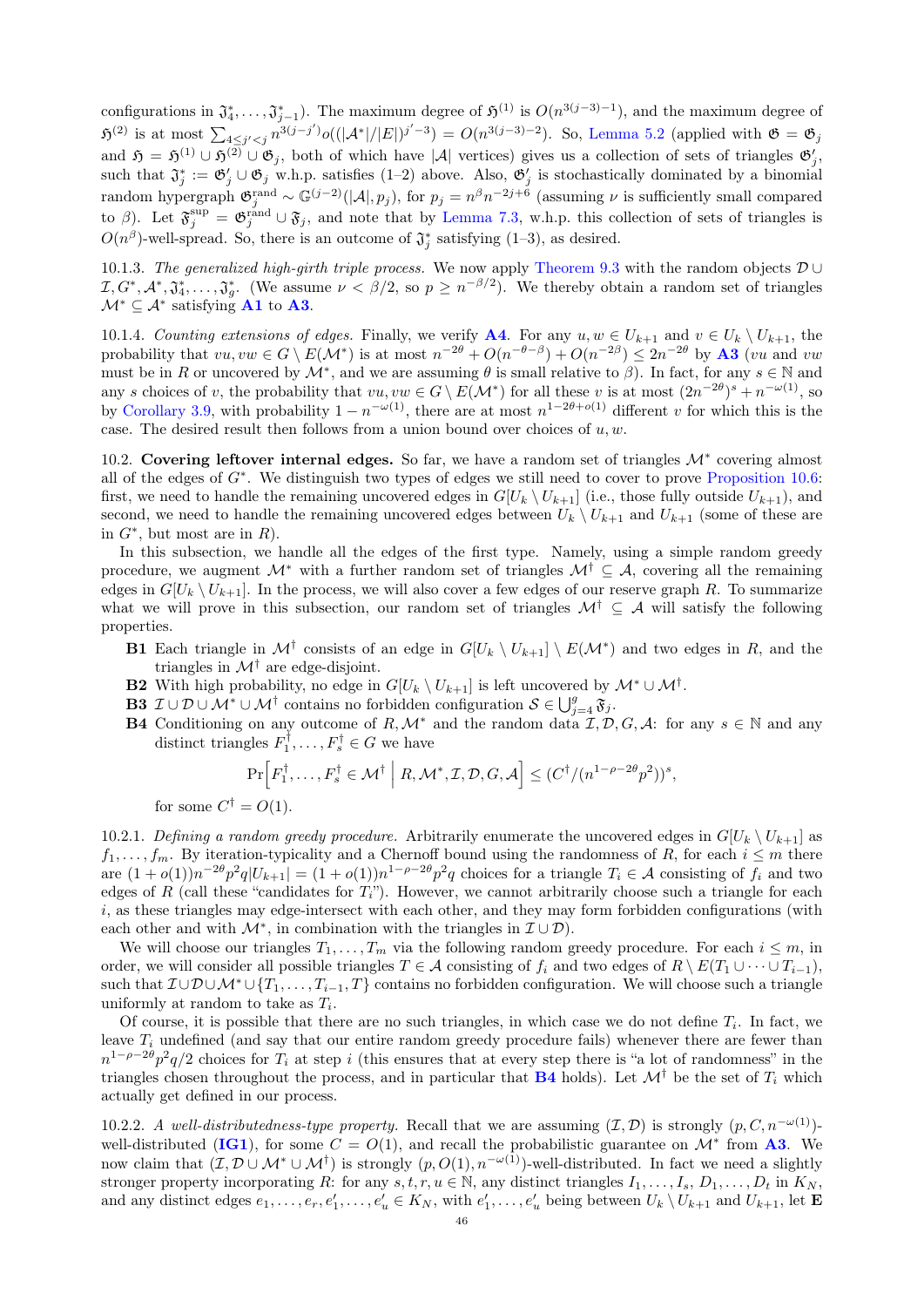be the event that  $I_1, \ldots, I_s \in \mathcal{I}$ , and  $e_1, \ldots, e_r$  are uncovered by  $\mathcal{I}$ , and  $D_1, \ldots, D_t \in \mathcal{D} \cup \mathcal{M}^* \cup \mathcal{M}^{\dagger}$ , and  $e'_1, \ldots, e'_u \in R$ . We claim that there is a constant  $C_{10,2,2} = O(1)$  $C_{10,2,2} = O(1)$  $C_{10,2,2} = O(1)$  such that

<span id="page-46-1"></span>
$$
\Pr[\mathbf{E}] \le C_{10.2.2}^{s+t+r+u} \left( p^r (pn^{-\theta})^u N^{-s} \prod_{j=1}^t \frac{p}{|U_{\text{lev}(D_j)}|} + n^{-\omega(1)} \right). \tag{10.1}
$$

This will allow us to apply [Lemma 8.7](#page-28-0) to analyze our random greedy procedure. To verify our claim, it is convenient to partition **E** into sub-events, which we will later sum over. Let  $\mathcal{T} = \{D_1, \ldots, D_t\}$ , and consider a partition  $\mathcal{T} = \mathcal{T}^0 \cup \mathcal{T}^* \cup \mathcal{T}^{\dagger}$ . We consider the sub-event  $\mathbf{E}' \subseteq \mathbf{E}$  that  $\mathbf{E}$  occurs, and moreover that  $\mathcal{T}^0 \subseteq \mathcal{D}, \mathcal{T}^* \subseteq \mathcal{M}^*, \mathcal{T}^{\dagger} \subseteq \mathcal{M}^{\dagger}$ . We have

$$
\Pr[\mathbf{E}'] \leq C^{s+t+r} \left( p^{r+u+3|\mathcal{T}^*|} N^{-s} \prod_{D \in \mathcal{T}^0} \frac{p}{|U_{\text{lev}(D)}|} + n^{-\omega(1)} \right) \cdot (n^{-\theta})^u
$$

$$
\cdot \left( \left( \frac{C^*}{p^2 n} \right)^{|\mathcal{T}^*|} \left( \frac{C^*}{n^{\beta}} \right)^{|\mathcal{T}^{\dagger}|} + n^{-\omega(1)} \right) \cdot \left( \frac{C^{\dagger}}{n^{-2\theta} p^2 n^{1-\rho}} \right)^{|\mathcal{T}^{\dagger}|}.
$$

Indeed, for **E'** to occur, first we must have  $I_1, \ldots, I_s \in \mathcal{I}$ , then  $e_1, \ldots, e_r, e'_1, \ldots, e'_u$  and the edges in the triangles in  $\mathcal{T}^*$  must be uncovered by  $\mathcal{I}$ , then we must have  $\mathcal{T}^0 \subseteq \mathcal{D}$ . The probability of these events (over the randomness of  $(\mathcal{I}, \mathcal{D})$  may be bounded using **[IG1](#page-42-4)**. Then, given an outcome of  $(\mathcal{I}, \mathcal{D})$ , the edges  $e'_1, \ldots, e'_u$ must be in R. The probability of this event is  $(n^{-\theta})^u$ . Then, we must have  $\mathcal{T}^* \subseteq \mathcal{M}^*$ , and the edges in the triangles in  $\mathcal{T}^{\dagger}$  must be uncovered by  $\mathcal{M}^*$ . The probability of these events can be bounded using [A3](#page-44-2). Finally, we must have  $\mathcal{T}^{\dagger} \subseteq \mathcal{M}^{\dagger}$ , and the probability of this can be bounded by **[B4](#page-45-1)** (which we have already proved).

If  $\theta, \nu, \rho$  are sufficiently small with respect to  $\beta$ , then summing this bound for Pr[E<sup>'</sup>] over all 3<sup>t</sup> choices of the partition  $\mathcal{T}^0 \cup \mathcal{T}^* \cup \mathcal{T}^{\dagger}$  yields the desired bound [\(10.1\),](#page-46-1) with say  $C_{10.2.2} = 3CC^*C^{\dagger}$  $C_{10.2.2} = 3CC^*C^{\dagger}$  $C_{10.2.2} = 3CC^*C^{\dagger}$ .

10.2.3. Bounding the impact of forbidden configurations. We now show that w.h.p. for each  $i \leq m$ , only a  $o(1)$ -fraction of candidates for  $T_i$  are forbidden due to the fact that their addition to  $\mathcal{M}^{\dagger}$  would create a forbidden configuration (together with other triangles in  $\mathcal{I} \cup \mathcal{D} \cup \mathcal{M}^* \cup \mathcal{M}^{\dagger}$ ).

Fix  $i \leq m$  and let  $\mathcal{M}_i^{\dagger}$  be the set of triangles we have chosen before the *i*-th step of our random greedy procedure (so,  $\mathcal{M}_i^{\dagger}$  contains the triangles  $T_1,\ldots,T_{i-1}$ , unless the procedure has already failed). Since  $\mathcal{M}_i^{\dagger}$  is a subset of  $\mathcal{M}^{\dagger}$  for each *i*, the well-distributedness-type property described in [\(10.1\)](#page-46-1) holds with  $\mathcal{M}_i^{\dagger}$  in place of  $\mathcal{M}^{\dagger}$ . We now deduce from [Lemmas 3.7](#page-10-2) and [8.7](#page-28-0) that with probability  $1-n^{-\omega(1)}$  at most  $n^{-2\theta}p^3n^{1-\rho+o(1)}$ of the candidates for  $T_i$  (that is to say, an  $o(1)$  fraction of these candidates) cannot be chosen due to forbidden configurations.

Indeed, here we are applying [Lemma 8.7](#page-28-0) with  $y = O(1)$ ,  $z = O(n^{\beta})$ ,  $r = n^{-\theta}$  and  $e = f_i$ , where the weights of the form  $\pi_{T,1}$  and  $\pi_{T,2}$  describe the probability that a triangle T is in I or  $\mathcal{D} \cup \mathcal{M}^* \cup \mathcal{M}^{\dagger}$ , respectively, and the weights of the form  $\pi_e$  describe the probability that an edge e is uncovered by  $\mathcal I$  and appears in R. In the notation of [Corollary 3.8](#page-11-5) and [Lemma 8.7,](#page-28-0)  $X(\mathfrak{L}_{f_i,j})$  is an upper bound on the number of configurations  $S \in \mathfrak{F}_j$  containing a candidate for  $T_i$  for which  $S \setminus \{T\} \subseteq \mathcal{I} \cup \mathcal{D} \cup \mathcal{M}^* \cup \mathcal{M}^{\dagger}$ . The joint probability guarantees that we need to apply [Corollary 3.8](#page-11-5) are provided by [\(10.1\).](#page-46-1)

<span id="page-46-2"></span>10.2.4. Bounding the impact of edge-intersections. We now show that for each  $i \leq m$ , with probability  $1-n^{-\omega(1)}$ , only  $n^{o(1)-\beta}p|U_{k+1}|$  of the candidates for  $T_i$  (that is, a  $o(1)$ -fraction, provided  $\theta,\nu$  are small compared to  $\beta$ ) are forbidden due to the fact that they edge-intersect previously chosen triangles in  $\mathcal{M}^{\dagger}$ . Note that a previously chosen triangle  $T_j \in \mathcal{M}^\dagger$  can only edge-intersect a candidate for  $T_i$  if  $f_j$  and  $f_i$  share a vertex. So, it suffices to show that with probability  $1 - n^{-\omega(1)}$  every vertex  $v \in U_k \setminus U_{k+1}$  is incident to at most  $n^{o(1)-\beta}p|U_{k+1}|$  of the  $(1+o(1))p|U_{k+1}|$  edges of G which were uncovered by  $\mathcal{M}^*$ . By [A3](#page-44-2), the probability a given edge  $e \in E(G)$  incident to v is uncovered by  $\mathcal{M}^*$  is at most  $O(n^{-\beta})$ , and in fact we can use [A3](#page-44-2) and [Corollary 3.9](#page-11-6) to deduce the desired fact.

<span id="page-46-0"></span>10.3. Covering leftover crossing edges. At this point, we have found a random set of triangles  $\mathcal{M}^*$ covering almost all the edges of  $G^*$ , as well as a random set of triangles  $\mathcal{M}^{\dagger}$  covering all the remaining edges in  $G[U_k \setminus U_{k+1}]$ . In this subsection we will find a final random set of triangles  $\mathcal{M}^{\ddagger} \subseteq \mathcal{A}$  covering all the remaining edges between  $U_k \setminus U_{k+1}$  and  $U_{k+1}$  (most of which are in the reserve graph R). The problem of covering the remaining edges between  $U_{k+1}$  and a given vertex  $v \in U_k \setminus U_{k+1}$  can be viewed as a matching problem for a certain auxiliary graph (a "link graph" associated with  $v$ ), so in this subsection we apply the tools from [Section 6.](#page-16-1)

Let  $\gamma > 0$  be a constant which is small with respect to  $g, \beta, \theta, \rho, \nu$ . To summarize what we will prove in this subsection, our random set of triangles  $\mathcal{M}^{\ddagger} \subseteq \mathcal{A}$  will satisfy the following properties.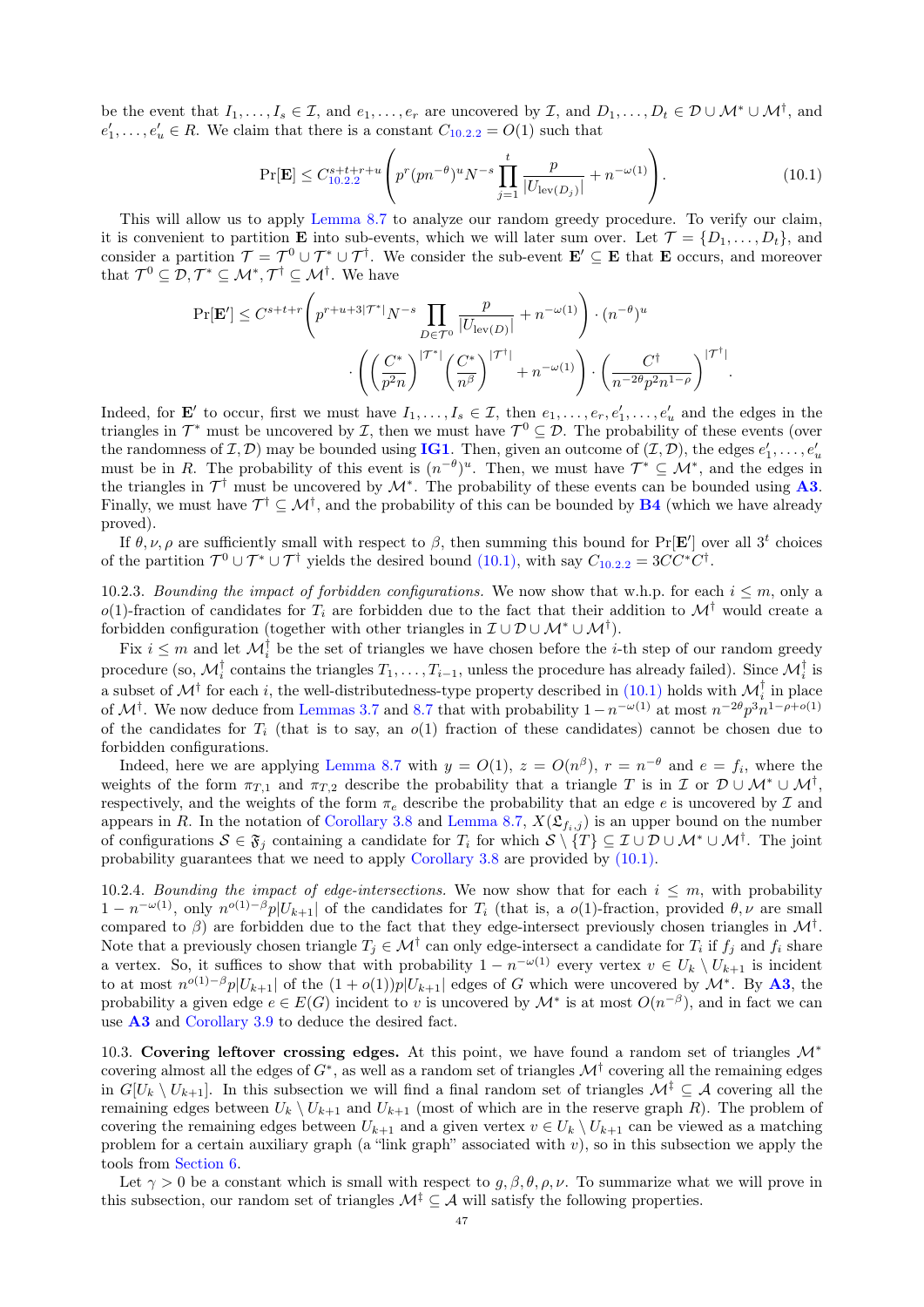- **C1** Every triangle in  $\mathcal{M}^{\ddagger}$  consists of a single edge in  $G[U_{k+1}]$ , and two edges between  $U_k \setminus U_{k+1}$  and  $U_{k+1}$ . Also, the triangles in  $\mathcal{I} \cup \mathcal{D} \cup \mathcal{M}^* \cup \mathcal{M}^{\dagger} \cup \mathcal{M}^{\dagger}$  are edge-disjoint.
- **C2** With high probability, no edge in  $G \setminus G[U_{k+1}]$  is left uncovered by  $\mathcal{M}^* \cup \mathcal{M}^{\dagger} \cup \mathcal{M}^{\dagger}$ .
- C3  $\mathcal{I} \cup \mathcal{D} \cup \mathcal{M}^* \cup \mathcal{M}^{\dagger} \cup \mathcal{M}^{\ddagger}$  contains no forbidden configuration  $\mathcal{S} \in \bigcup_{j=4}^g \mathfrak{F}_j$ .
- <span id="page-47-0"></span>**C4** Conditioning on any outcome of  $R, \mathcal{M}^*, \mathcal{M}^{\dagger}$  and the random data  $\mathcal{I}, \mathcal{D}, G, \mathcal{A}$ : every set of  $s \in \mathbb{N}$ distinct triangles is present in  $\mathcal{M}^{\ddagger}$  with probability at most  $(n^{\gamma}/(n^{-\theta}p^2n^{1-\rho}))^s$ . That is to say,  $\mathcal{M}^{\ddagger}$ is approximately stochastically dominated by a random set of triangles each independently selected with this probability.

After this subsection, it will just remain to verify that the union  $M = M^* \cup M^{\dagger} \cup M^{\dagger}$  satisfies the conclusion of [Proposition 10.6.](#page-43-1)

10.3.1. Defining link graphs. For a vertex  $v \in U_k \setminus U_{k+1}$ , let  $N_{U_{k+1}}(v) \subseteq U_{k+1}$  be the set of vertices  $u \in U_{k+1}$ such that  $vu \in G$ . Let  $L_v$  be the graph with vertex set  $N_{U_{k+1}}(v)$ , and an edge uw whenever  $vuw \in A$ . Let W<sub>v</sub> be the set of vertices  $u \in N_{U_{k+1}}(v)$  such that uv has not yet been covered by  $\mathcal{M}^* \cup \mathcal{M}^{\dagger}$ .

Now, our goal is to find a set of triangles  $\mathcal{M}^{\ddagger}$  which covers the remaining edges in  $G \setminus G[U_k]$  in pairs (each triangle consists of two edges incident to some vertex  $v \in U_k \setminus U_{k+1}$ , and an edge in  $G[N_{U_{k+1}}(v)]$ ). The triangles we are allowed to use correspond precisely to the edges in  $L_v[W_v]$ : in the language of our link graphs, our task is to find a perfect matching in each  $L_v[W_v]$ . However, not just any perfect matchings will do; we need to avoid forbidden configurations and our perfect matchings need to be edge-disjoint.

Our plan is to randomly sparsify the link graphs, and then delete all edges that could possibly cause problems with forbidden configurations or edge-disjointness. If we sparsify sufficiently harshly, we will be able to show that very few subsequent deletions are actually necessary, which will allow us to apply [Lemma 6.4.](#page-17-2)

10.3.2. Typicality of link graphs. For a vertex  $v \in U_k \setminus U_{k+1}$ , let  $N_R(v)$  be the set of vertices  $u \in U_{k+1}$  such that  $vu \in R$ . By iteration-typicality and a Chernoff bound using the randomness of R, each  $|N_R(v)| =$  $(1 \pm o(1))pn^{-\theta}|U_{k+1}| = (1 \pm o(1))pn^{1-\rho-\theta}$  and in each link graph  $L_v$ :

- each vertex  $u \in N_{U_{k+1}}(v)$  has  $(1 \pm o(1))p^2qn^{-\theta}|U_{k+1}| = (1 \pm o(1))pq|N_R(v)|$  neighbors in  $N_R(v)$ , and
- each pair of vertices  $u, w \in N_{U_{k+1}}(v)$  have  $(1 \pm o(1))p^3q^2n^{-\theta}|U_{k+1}| = (1 \pm o(1))(pq)^2|N_R(v)|$  common neighbors in  $N_R(v)$ .

To see this, note that the degree of u in  $L_v$  is simply the number of vertices  $x \in U_{k+1}$  such that uvx is a triangle, and the number of common neighbors of u and w in  $L_v$  is simply the number of vertices  $x \in U_{k+1}$ such that uvx and wvx are both triangles. These quantities are both controlled by iteration-typicality. Then,  $N_R(v)$  can be interpreted as a binomial random subset of  $N_{U_{k+1}}(v)$ , where each vertex is present with probability  $n^{-\theta}$ .

Now, as already observed in [Section 10.2.4,](#page-46-2) it follows from iteration-typicality, [A3](#page-44-2), and [Corollary 3.9](#page-11-6) that with probability  $1 - n^{-\omega(1)}$ , for each vertex  $v \in U_k \setminus U_{k+1}$  there are at most  $n^{o(1)-\beta}p|U_{k+1}|$  edges in  $G \setminus R$  which are incident to v and not covered by  $\mathcal{M}^*$ . When this is the case, for each v the symmetric difference  $N_R(v) \triangle W_v$  has size at most  $n^{o(1)-\beta}p|U_{k+1}|$ . So, if  $\theta, \nu$  are small with respect to  $\beta$ , then  $L_v[W_v]$ has  $(1 \pm o(1))pn^{-\theta}n^{1-\rho}$  vertices and is  $(pq, o(1))$ -typical (in the sense of [Definition 6.1\)](#page-16-2).

<span id="page-47-1"></span>10.3.3. Sparsification, deletion and matching. Recall that  $\gamma > 0$  is a constant which is small with respect to  $g, \beta, \theta, \rho$ . For each  $v \in U_k$  let  $S_v$  be the randomly sparsified subgraph of  $L_v[W_v]$  obtained by retaining each edge with probability  $n^{\gamma}/(n^{-\theta}p^2qn^{1-\rho})$  (independently for each v and each edge).

We delete some edges from the sparsified link graphs  $S_v$ . First, let  $D_1$  be the set of edges which appear in multiple  $S_v$ . Second, recall that every edge of  $L_v$  corresponds to a triangle in A; let R be the collection of sets of edges in  $\bigcup_{v} S_v$  whose corresponding triangles create a forbidden configuration when combined with triangles in  $\mathcal{I} \cup \mathcal{D} \cup \mathcal{M}^* \cup \mathcal{M}^{\dagger}$ . Let  $D_2$  be the set of all edges in the configurations in R. If we can find a perfect matching in each  $S_v \setminus (D_1 \cup D_2)$ , we will be able to take the corresponding triangles as  $\mathcal{M}^{\ddagger}$ .

In order to apply [Lemma 6.4](#page-17-2) we need to bound the maximum degrees of each  $S_v \cap D_1$  and  $S_v \cap D_2$ . First, **[A4](#page-44-3)** implies that w.h.p. every edge appears in at most  $n^{1-2\theta+o(1)}$  of our link graphs  $L_v[W_v]$ . Condition on an outcome of R, M<sup>\*</sup> such that this is the case, and fix a vertex  $v \in U_k \setminus U_{k+1}$ . Conditioning on the event that an edge e edge appears in  $S_v$ , the probability that e appears in some other  $S_{v'}$  is at most  $n^{-\theta+2\nu+\gamma+\rho+o(1)}=n^{-\Omega(1)}$ , by a union bound over choices of v' (recalling that  $\nu,\gamma,\rho$  are small compared to  $\theta$ ). By a Chernoff bound (and the independence of our random sparsifications), it follows that with probability  $1 - n^{-\omega(1)}$  the maximum degree of  $S_v \cap D_1$  is at most  $o(n^{\gamma})$ .

Similarly, using [Lemma 8.8](#page-29-0) and [Corollary 3.8](#page-11-5) we can see that with probability  $1 - n^{-\omega(1)}$  the maximum degree of  $S_v \cap D_2$  is at most  $n^{o(1)} = o(n^{\gamma})$ . Indeed, for each  $w \in N_{U_{k+1}}(v)$  we apply [Lemma 8.8](#page-29-0) with  $y = O(1)$ ,  $z = O(n^{\beta})$ ,  $r = n^{-\theta}$  and  $e = vw$ . The weights of the form  $\pi_{T,1}$  and  $\pi_{T,2}$  describe the probability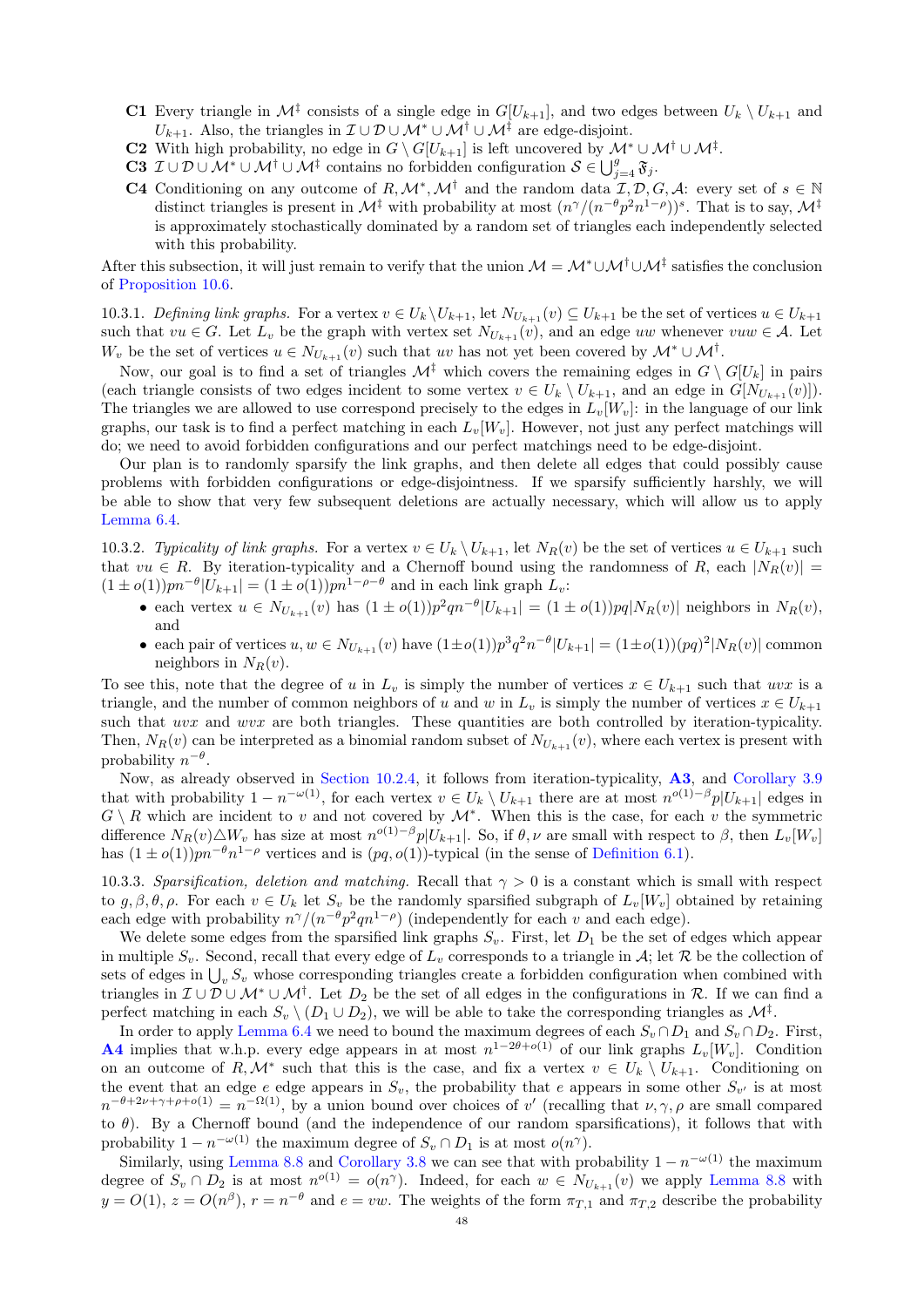that a triangle T is in I or  $\mathcal{D} \cup \mathcal{M}^* \cup \mathcal{M}^{\dagger}$ , and the weights of the form  $\pi_{T,3}$  describe the probability that a triangle  $T = \{v', u, u'\}$  is such that  $uu' \in S_{v'}$ . The weights of the form  $\pi_{e'}$ , for e' between  $U_k \setminus U_{k+1}$ and  $U_{k+1}$  describe the probability that e' is uncovered by  $\mathcal I$  and appears in R, and the weights of the form  $\pi_{e'}$ , for e inside  $U_{k+1}$ , simply describe the probability that e' is uncovered by  $\mathcal{I}$ . Then, with notation as in [Lemma 8.8](#page-29-0) and [Corollary 3.8,](#page-11-5)  $X(\mathfrak{M}_{e,i})$  is an upper bound on the number of edges in  $D_2$  incident to w. The joint probability guarantees that we need to apply [Corollary 3.8](#page-11-5) are provided by  $(10.1)$ , and the independently randomly sparsified link graphs  $S_{v'}$ . (Here we must also ensure  $pn^{\gamma} \leq 1$  to apply [Lemma 8.8,](#page-29-0) which follows from the assumption  $p \leq |U_k|^{-\Omega(1)}$  and choosing  $\gamma$  sufficiently small.)

We conclude that, with probability  $1-n^{-\omega(1)}$ , the graphs  $S_v \setminus (D_1 \cup D_2)$  are each suitable for application of [Lemma 6.4](#page-17-2) and we can find the desired perfect matchings. [C4](#page-47-0) follows from the fact that the desired matchings are stochastically dominated by binomial sampling (conditional on suitability).

<span id="page-48-0"></span>10.4. Verifying iteration-goodness. Finally, we complete the proof of [Proposition 10.6](#page-43-1) by verifying that the conditions of  $(p, q, o(1))$ -iteration-goodness are satisfied by including the triangles  $\mathcal{M} = \mathcal{M}^* \cup \mathcal{M}^{\dagger} \cup \mathcal{M}^{\dagger}$ (specifically, update the data to  $(G_{U_{k+1}}(\mathcal{M}), \mathcal{A}_{U_{k+1}}(\mathcal{I} \cup \mathcal{D} \cup \mathcal{M}), \mathcal{I}, \mathcal{D} \cup \mathcal{M})$ ). The only properties of iterationgoodness that are not obviously satisfied by definition are [IG1](#page-42-4) (strong well-distributedness) and [IG3](#page-42-5) (iteration-typicality).

10.4.1. Strong well-distributedness. To show that  $(\mathcal{I}, \mathcal{D} \cup \mathcal{M})$  is strongly  $(p, O(1), n^{-\omega(1)})$ -well-distributed, we perform a very similar calculation as in [Section 10.2.2.](#page-45-2) Consider any  $s, t, r \in \mathbb{N}$ , any distinct triangles  $I_1, \ldots, I_s, D_1, \ldots, D_t$  in  $K_N$ , and any distinct edges  $e_1, \ldots, e_r$  in  $K_N$ . Let  $\mathcal{T} = \{D_1, \ldots, D_t\}$ , and consider a partition  $\mathcal{T} = \mathcal{T}^0 \cup \mathcal{T}^* \cup \mathcal{T}^{\dagger} \cup \mathcal{T}^{\ddagger}.$ 

We are interested in the probability of the event that  $I_1, \ldots, I_s$  are contained in  $\mathcal{I}$ , and  $e_1, \ldots, e_r$  are uncovered by *I*, and  $\mathcal{T}^0 \subseteq \mathcal{D}, \mathcal{T}^* \subseteq \mathcal{M}^*, \mathcal{T}^{\dagger} \subseteq \mathcal{M}^{\dagger}, \mathcal{T}^{\ddagger} \subseteq \mathcal{M}^{\ddagger}$ . This probability is at most

$$
C^{s+t+r}\left(p^{r+3|\mathcal{T}^*|}N^{-s}\prod_{T\in\mathcal{T}^0}\frac{p}{|U_{\text{lev}(T)}|}+n^{-\omega(1)}\right)\cdot\left((2n^{-\theta})^{2|\mathcal{T}^*|}+n^{-\omega(1)}\right)\cdot\left(\left(2n^{-\theta}\right)^{2|\mathcal{T}^*|}+n^{-\omega(1)}\right)\cdot\left(\frac{C^*}{n^{-2\theta}p^2n^{1-\rho}}\right)^{|\mathcal{T}^*|}\cdot\left(\frac{n^{\gamma}}{n^{-\theta}p^2n^{1-\rho}}\right)^{|\mathcal{T}^*|}.
$$

(Here we have used that the probability a set of  $2|\mathcal{T}^{\ddagger}|$  edges of G between  $U_k \setminus U_{k+1}$  and  $U_{k+1}$  are all uncovered by  $\mathcal{M}^*$  is at most  $(2n^{-\theta})^{2|\mathcal{T}^{\ddagger}|}+n^{-\omega(1)}$ . This incorporates the definition of R, and **[A3](#page-44-2)**, **[B4](#page-45-1)**, and **[C4](#page-47-0)**, and assumes that  $\theta$  is small compared to  $\beta$ ).

Summing over all 4<sup>s</sup> choices of the partition  $\mathcal{T} = \mathcal{T}^0 \cup \mathcal{T}^* \cup \mathcal{T}^{\ddagger} \cup \mathcal{T}^{\ddagger}$  verifies the desired well-distributedness claim, provided  $\theta$ ,  $\nu$ ,  $\rho$  are small with respect to  $\beta$ , and  $\gamma$ ,  $\nu$ ,  $\rho$  are small compared to  $\theta$ .

10.4.2. Iteration-typicality. We are assuming that  $(G, \mathcal{A})$  is  $(p, q, o(1), 4)$ -iteration-typical, and we need to prove that the updated data  $(G_{U_{k+1}}(\mathcal{M}), \mathcal{A}_{U_{k+1}}(\mathcal{I} \cup \mathcal{D} \cup \mathcal{M}))$  is likely to still be  $(p, q, o(1), 4)$ -iterationtypical. We will simply show that the process of updating the data affects iteration-typicality in a negligible fashion.

Specifically, let  $G^{\text{diff}} = G[U_{k+1}] \setminus G_{U_{k+1}}(\mathcal{M})$  and let  $\mathcal{A}^{\text{diff}}$  be the set of triangles in  $\mathcal{A} \setminus \mathcal{A}_{U_{k+1}}(\mathcal{I} \cup \mathcal{D} \cup \mathcal{M})$ which lie in the updated graph  $G_{U_{k+1}}(\mathcal{M})$ . It suffices to show that with probability  $1 - n^{-\omega(1)}$ , for each  $k + 1 \leq i < \ell$  and  $i^* \in \{i, i + 1\}$ :

- (1) every vertex  $v \in U_i$  has  $o(p|U_i|)$  neighbors in  $U_i$  and  $o(p|U_{i+1}|)$  neighbors in  $U_{i+1}$  with respect to  $G^{\text{diff}}$ , and
- (2) for any edge subset  $Q \subseteq G[U_k]$  spanning  $|V(Q)| \leq 4$  vertices:
	- (a) there are  $o(p^{|V(Q)|} |U_{i^*}|)$  vertices  $u \in U_{i^*}$  for which there is a triangle  $uvw \in \mathcal{A}^{\text{diff}}$  for some  $vw \in Q$ , and
	- (b) there are  $o(p^{|V(Q)|} |U_{i^*}|)$  vertices  $u \in U_{i^*}$  for which there is an edge  $uv \in G^{\text{diff}}$  for some  $v \in V(Q)$ .

First, (2a) follows from [Lemma 8.9](#page-30-1) and [Corollary 3.8.](#page-11-5) Indeed, here we are applying [Lemma 8.9](#page-30-1) with  $y = O(1)$ ,  $z = O(n^{\beta})$ , where the weights of the form  $\pi_{T,1}$  and  $\pi_{T,2}$  describe the probability that a triangle T is in I or  $\mathcal{D} \cup \mathcal{M}$ , respectively, and the weights of the form  $\pi_e$  describe the probability that an edge e is uncovered by *I*. With notation as in [Corollary 3.8](#page-11-5) and [Lemma 8.9,](#page-30-1)  $X(\mathfrak{R}_{Q,i^*,j})$  is an upper bound on the number of configurations  $S \in \mathfrak{F}_j$  which cause a triangle containing an edge of Q to contribute to  $\mathcal{A}^{\text{diff}}$ . The joint probability guarantees that we need to apply [Corollary 3.8](#page-11-5) are provided by the strong well-distributedness fact we have just proved in the last subsection.

Then, for (1) and (2b) we simply observe that  $G^{\text{diff}} \subseteq G^{\ddagger}$ , where  $G^{\ddagger}$  is the set of edges in  $E(\mathcal{M}^{\ddagger})$  which are inside  $U_{k+1}$ . As in [Section 10.3.3,](#page-47-1) using **[A4](#page-44-3)** and **[C4](#page-47-0)**, we can see that  $G^{\ddagger}$  is stochastically dominated by a random subgraph of  $G[U_{k+1}]$  in which every edge is present with probability  $n^{-\theta+2\nu+\gamma+\rho+o(1)} = o(p^{|V(Q)|})$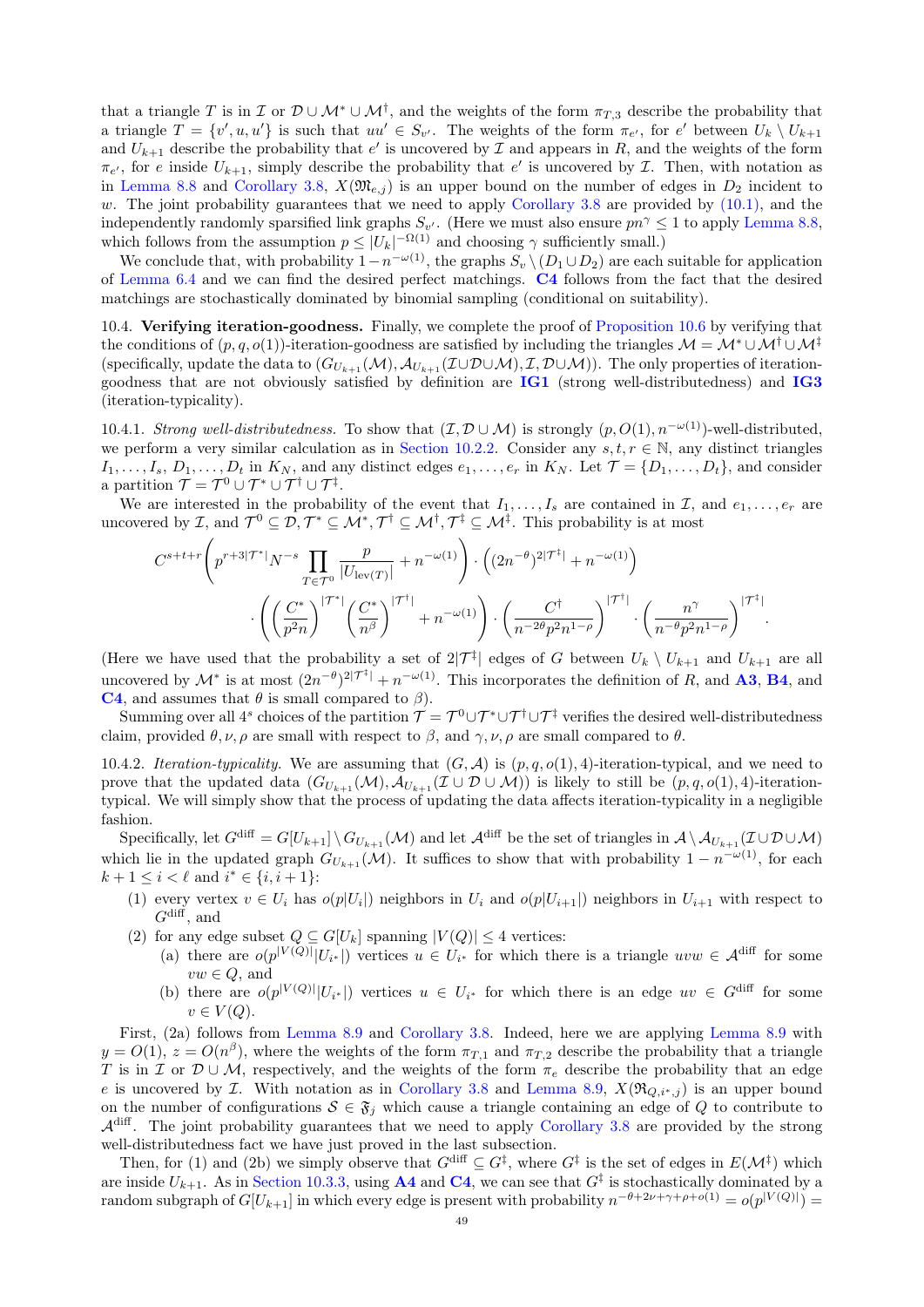$o(p)$  independently (we are assuming that  $\gamma, \rho, \nu$  are sufficiently small relative to  $\theta$ ). So, (1) and (2b) both follow from a Chernoff bound.

## 11. Proof of the main theorem

<span id="page-49-7"></span>Proof of [Theorem 1.1.](#page-0-3) Fix  $\beta < \min\{\beta_{9.3}(g, O_g(1)), \beta_{10.6}(g)\}\$  $\beta < \min\{\beta_{9.3}(g, O_g(1)), \beta_{10.6}(g)\}\$  $\beta < \min\{\beta_{9.3}(g, O_g(1)), \beta_{10.6}(g)\}\$  $\beta < \min\{\beta_{9.3}(g, O_g(1)), \beta_{10.6}(g)\}\$  $\beta < \min\{\beta_{9.3}(g, O_g(1)), \beta_{10.6}(g)\}\$  (with the same  $O_g(1)$  as in the proof of [Propo](#page-39-0)[sition 9.11\)](#page-39-0), let  $\rho = \rho_{10.6}(g,\beta)$  $\rho = \rho_{10.6}(g,\beta)$  $\rho = \rho_{10.6}(g,\beta)$ , and choose  $\ell = O(1)$  such that  $M_{4.1}(g) \cdot (1-\rho)^{\ell} < \beta/(10g)$  $M_{4.1}(g) \cdot (1-\rho)^{\ell} < \beta/(10g)$  $M_{4.1}(g) \cdot (1-\rho)^{\ell} < \beta/(10g)$ . Fix a descending sequence of subsets (a "vortex")  $V(K_N) = U_0 \supseteq \cdots \supseteq U_\ell$ , with  $|U_k| = \lfloor |U_{k-1}|^{1-\rho} \rfloor$  for each  $1 \leq k \leq \ell$ . Then, let  $m = |U_{\ell}|$ , and fix an absorbing structure H (as in [Theorem 4.1\)](#page-11-2) whose "flexible set" X has size m. By the choice of  $\ell$  this absorbing structure H has at most  $N^{\beta/(10g)}$  vertices; embed it in  $K_N$  in such a way that X coincides with  $U_{\ell}$  and all other vertices of H are in  $U_0 \setminus U_1$ .

Let  $G = K_N \setminus H$ , let B be as in [Theorem 4.1,](#page-11-2) and for each  $4 \leq j \leq g$ , let  $\mathfrak{F}_{j}^{\mathcal{B}}$  be as defined in [Lemma 7.2.](#page-18-2) Note that  $|\mathcal{B}|^{2g} \leq ((N^{\beta/(10g)})^3)^{2g} = N^{\beta}$ , and  $\mathfrak{F}_{j}^{\mathcal{B}}$  is  $(O(1), |U_k|^{\beta})$ -well-spread with respect to  $U_0 \supseteq \cdots \supseteq U_k$ for all  $0 \leq k \leq \ell$  by [Lemma 7.2.](#page-18-2) Let A be the set of triangles in G which do not create an Erdős configuration when added to B.

Let  $\nu = \nu_{10.6}(g,\rho)$  $\nu = \nu_{10.6}(g,\rho)$  $\nu = \nu_{10.6}(g,\rho)$  and  $\tilde{B} = \tilde{B}_{9.11}(g)$  $\tilde{B} = \tilde{B}_{9.11}(g)$  $\tilde{B} = \tilde{B}_{9.11}(g)$ , and let  $p = \max(m^{-\nu}, m^{-1/\tilde{B}})$ . Now, let  $\mathcal I$  be the partial Steiner triple system obtained from  $(1-p)|E(G)|/3$  steps of the generalized high-girth process in [Definition 9.4,](#page-32-2) and let  $n = N$ . Applying [Proposition 9.11](#page-39-0) together with the analysis in the proof of [Theorem 9.3](#page-32-0) (and taking an appropriate union bound over relevant choices of vertices v, vertex sets  $U_i$  and edge sets Q) shows that  $(\mathcal{I}, \emptyset)$  is strongly  $(p, O(1), n^{-\omega(1)})$ -well-distributed and  $(p, q, o(1), 4)$ -iteration-typical for some  $q = \Omega_q(1)$ . It follows that with probability  $1 - n^{-\omega(1)}$ , the data  $(G_{U_0}(\mathcal{I}), \mathcal{A}_{U_0}(\mathcal{I}), \mathcal{I}, \emptyset)$  are  $(p, q, o(1), O(1), n^{-\omega(1)})$ -iteration-good, suitable for applying [Proposition 10.6,](#page-43-1) taking  $\mathfrak{F}_j = \mathfrak{F}_j^{\mathcal{B}}$ . (The required divisibility condition follows from the fact that  $N \equiv 1, 3 \pmod{6}$  and H is triangle-divisible.) We now apply [Proposition 10.6](#page-43-1) repeatedly ( $\ell$  times), to obtain a set of triangles M in G that covers all edges except those in  $G[X]$  and avoids all configurations in  $\bigcup_{j=4}^g \mathfrak{F}_j^B$ . Finally, the crucial property **[Ab1](#page-11-3)** of our absorbing structure H allows us to transform  $\mathcal{I} \cup \mathcal{M}$  into a Steiner triple system with girth greater than g, since the leftover graph at the end is triangle-divisible (it obtained from a triangle-divisible graph by removing a collection of edge-disjoint triangles). By the definitions of A and  $\mathfrak{F}_j^{\mathcal{B}}$ , this last step does not introduce any forbidden configurations (all triangles in  $\mathcal{I} \cup \mathcal{M}$  come from A, and the only other triangles in our Steiner triple system come from  $\mathcal{B}$ ).

Proof sketch of [Theorem 1.3.](#page-3-2) We proceed in almost exactly the same way as in [\[35\]](#page-50-26). To prove [Theorem 1.3,](#page-3-2) we observe that in the above proof of [Theorem 1.1,](#page-0-3) we are (randomly) constructing an *ordered* Steiner triple system (where the triangles in  $\mathcal I$  are ordered according to the order they are selected in our generalized high-girth triple process, and we arbitrarily order the other triangles to appear after the triangles in  $\mathcal{I}$ ). Our construction succeeds with probability  $1 - o(1)$ , and the probability of any particular successful outcome is at most about

$$
\prod_{t=1}^{(1-p)|E(G)|/3} \frac{1}{A(t)},
$$

where, as in the proof of [Proposition 9.11,](#page-39-0) we let  $A(t) = (1/3)|E(t)|f_{\text{edge}}(t)$  be the approximate number of available triangles at step  $t$  of the initial high-girth process. So, the number of possible outcomes of our construction is at least about  $\prod_{t=1}^{(1-p)|E(G)|/3} A(t)$ . We can approximate the logarithm of this product by an integral, and computations as in [\[27,](#page-50-22) Section 6] provide a lower bound on the desired number of ordered Steiner triple systems with girth greater than g. Dividing by the number of possible orderings  $\binom{N}{2}/3$ ! yields the desired result.  $\Box$ 

#### **REFERENCES**

- <span id="page-49-5"></span>[1] Ben Barber, Stefan Glock, Daniela Kühn, Allan Lo, Richard Montgomery, and Deryk Osthus, Minimalist designs, Random Structures Algorithms 57 (2020), 47–63.
- [2] Ben Barber, Daniela Kühn, Allan Lo, and Deryk Osthus, Edge-decompositions of graphs with high minimum degree, Adv. Math. 288 (2016), 337–385.
- <span id="page-49-6"></span>[3] Ben Barber, Daniela Kühn, Allan Lo, Deryk Osthus, and Amelia Taylor, Clique decompositions of multipartite graphs and completion of Latin squares, J. Combin. Theory Ser. A 151 (2017), 146–201.
- <span id="page-49-0"></span>[4] Robert A. Beezer, Counting configurations in designs, J. Combin. Theory Ser. A 96 (2001), 341–357.
- [5] Robert A. Beezer, The girth of a design, J. Combin. Math. Combin. Comput. 40 (2002), 97-113.
- <span id="page-49-1"></span>[6] Zoltán L. Blázsik and Zoltán Lóránt Nagy, Spreading linear triple systems and expander triple systems, European J. Combin. 89 (2020), 103155, 16.
- <span id="page-49-3"></span>[7] Tom Bohman, Alan Frieze, and Eyal Lubetzky, Random triangle removal, Adv. Math. 280 (2015), 379-438.
- <span id="page-49-2"></span>[8] Tom Bohman and Lutz Warnke, *Large girth approximate Steiner triple systems*, J. Lond. Math. Soc. (2) 100 (2019), 895–913.
- <span id="page-49-4"></span>[9] Candida Bowtell and Peter Keevash, The n-queens problem, arXiv preprint arXiv:2109.08083 (2021).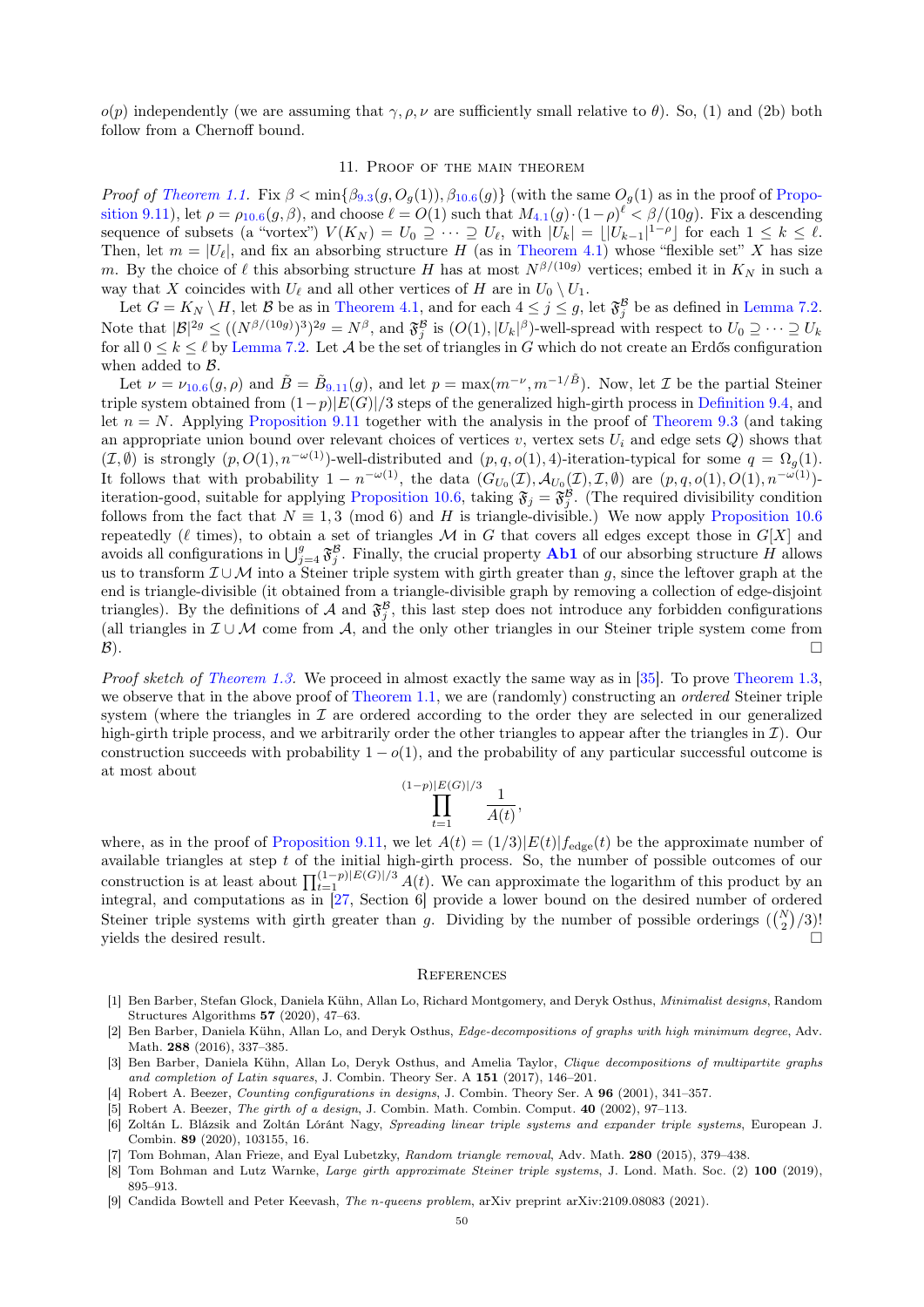- <span id="page-50-15"></span>[10] A. E. Brouwer, Steiner triple systems without forbidden configurations, Mathematisch Centrum Amsterdam (1977), Technical Report ZW104/77.
- <span id="page-50-0"></span>[11] W. G. Brown, P. Erdős, and V. T. Sós, *Some extremal problems on r-graphs*, New directions in the theory of graphs (Proc. Third Ann Arbor Conf., Univ. Michigan, Ann Arbor, Mich, 1971), 1973, pp. 53–63.
- <span id="page-50-39"></span>[12] F. R. K. Chung, R. L. Graham, and R. M. Wilson, Quasi-random graphs, Combinatorica 9 (1989), 345–362.
- <span id="page-50-2"></span>[13] Charles J. Colbourn, The configuration polytope of l-line configurations in Steiner triple systems, Math. Slovaca 59 (2009), 77–108.
- <span id="page-50-3"></span>[14] Charles J. Colbourn and Yuichiro Fujiwara, Small stopping sets in Steiner triple systems, Cryptogr. Commun. 1 (2009), 31–46.
- <span id="page-50-18"></span>[15] Charles J. Colbourn, Eric Mendelsohn, Alexander Rosa, and Jozef Širáň, Anti-mitre Steiner triple systems, Graphs Combin. 10 (1994), 215–224.
- <span id="page-50-16"></span>[16] Jean Doyen, Linear spaces and Steiner systems, Geometries and groups (Berlin, 1981), Lecture Notes in Math., vol. 893, Springer, Berlin-New York, 1981, pp. 30–42.
- <span id="page-50-4"></span>[17] David Ellis and Nathan Linial, On regular hypergraphs of high girth, Electron. J. Combin. 21 (2014), Paper 1.54, 17.
- <span id="page-50-25"></span>[18] P. Erdős, A. Gyárfás, and L. Pyber, Vertex coverings by monochromatic cycles and trees, J. Combin. Theory Ser. B 51 (1991), 90–95.
- <span id="page-50-1"></span>[19] Paul Erdős, Problems and results in combinatorial analysis, Colloquio Internazionale sulle Teorie Combinatorie (Rome, 1973), Tomo II, Accad. Naz. Lincei, 1976, pp. 3–17. Atti dei Convegni Lincei, No. 17.
- <span id="page-50-21"></span>[20] A. D. Forbes, M. J. Grannell, and T. S. Griggs, On 6-sparse Steiner triple systems, J. Combin. Theory Ser. A 114 (2007), 235–252.
- <span id="page-50-37"></span>[21] David A. Freedman, On tail probabilities for martingales, Ann. Probability 3 (1975), 100–118.
- <span id="page-50-19"></span>[22] Yuichiro Fujiwara, Infinite classes of anti-mitre and 5-sparse Steiner triple systems, J. Combin. Des. 14 (2006), 237–250.
- <span id="page-50-33"></span>[23] Yuichiro Fujiwara, Nonexistence of sparse triple systems over abelian groups and involutions, J. Algebraic Combin. 26 (2007), 495–506.
- <span id="page-50-5"></span>[24] Zoltán Füredi and Miklós Ruszinkó, Uniform hypergraphs containing no grids, Adv. Math. 240 (2013), 302–324.
- <span id="page-50-30"></span><span id="page-50-6"></span>[25] Stefan Glock, Triple systems with no three triples spanning at most five points, Bull. Lond. Math. Soc. 51 (2019), 230–236. [26] Stefan Glock, Daniela Kühn, Allan Lo, Richard Montgomery, and Deryk Osthus, On the decomposition threshold of a
- given graph, J. Combin. Theory Ser. B 139 (2019), 47–127. [27] Stefan Glock, Daniela Kühn, Allan Lo, and Deryk Osthus, On a conjecture of Erdős on locally sparse Steiner triple
- <span id="page-50-22"></span>systems, Combinatorica 40 (2020), 363–403.
- <span id="page-50-24"></span>[28] Stefan Glock, Daniela Kühn, Allan Lo, and Deryk Osthus, The existence of designs via iterative absorption: hypergraph  $F$ -designs for arbitrary  $F$ , Mem. Amer. Math. Soc. (to appear).
- <span id="page-50-7"></span>[29] Stefan Glock, Daniela Kühn, and Deryk Osthus, Extremal aspects of graph and hypergraph decomposition problems, Surveys in combinatorics 2021, London Math. Soc. Lecture Note Ser., vol. 470, Cambridge Univ. Press, Cambridge, 2021, pp. 235–265.
- [30] David A. Grable and Kevin T. Phelps, Random methods in design theory: a survey, J. Combin. Des. 4 (1996), 255–273.
- <span id="page-50-8"></span>[31] Elliot Granath, András Gyárfás, Jerry Hardee, Trent Watson, and Xiaoze Wu, Ramsey theory on Steiner triples, J. Combin. Des. 26 (2018), 5–11.
- <span id="page-50-14"></span>[32] M. J. Grannell, T. S. Griggs, and C. A. Whitehead, *The resolution of the anti-Pasch conjecture*, J. Combin. Des. 8 (2000), 300–309.
- <span id="page-50-38"></span>[33] Svante Janson, Tomasz Łuczak, and Andrzej Rucinski, Random graphs, Wiley-Interscience Series in Discrete Mathematics and Optimization, Wiley-Interscience, New York, 2000.
- <span id="page-50-31"></span>[34] Felix Joos, Jaehoon Kim, Daniela Kühn, and Deryk Osthus, Optimal packings of bounded degree trees, J. Eur. Math. Soc. (JEMS) 21 (2019), 3573–3647.
- <span id="page-50-26"></span>[35] Peter Keevash, Counting designs, J. Eur. Math. Soc. (JEMS) 20 (2018), 903–927.
- <span id="page-50-27"></span>[36] Peter Keevash, The existence of designs II, arXiv preprint arXiv:1802.05900 (2018).
- <span id="page-50-23"></span>[37] Peter Keevash, The existence of designs, arXiv preprint arXiv:1401.3665 (2019).
- <span id="page-50-9"></span>[38] Peter Keevash and Jason Long, The Brown–Erdős–Sós conjecture for hypergraphs of large uniformity, arXiv preprint arXiv:2007.14824 (2020).
- <span id="page-50-34"></span>[39] Jeong Han Kim and Van H Vu, Concentration of multivariate polynomials and its applications, Combinatorica 20 (2000), 417–434.
- <span id="page-50-13"></span>[40] Thomas P Kirkman, On a problem in combinations, Cambridge and Dublin Mathematical Journal 2 (1847), 191–204.
- <span id="page-50-29"></span>[41] Fiachra Knox, Daniela Kühn, and Deryk Osthus, Edge-disjoint Hamilton cycles in random graphs, Random Structures Algorithms 46 (2015), 397–445.
- <span id="page-50-10"></span>[42] Michael Krivelevich, Matthew Kwan, Po-Shen Loh, and Benny Sudakov, The random k-matching-free process, Random Structures Algorithms 53 (2018), 692–716.
- <span id="page-50-28"></span>[43] Daniela Kühn and Deryk Osthus, Hamilton decompositions of regular expanders: a proof of Kelly's conjecture for large tournaments, Adv. Math. 237 (2013), 62–146.
- <span id="page-50-35"></span>[44] Matthew Kwan, Ashwin Sah, and Mehtaab Sawhney, Large deviations in random Latin squares, arXiv preprint arXiv:2106.11932 (2021).
- <span id="page-50-11"></span>[45] Hanno Lefmann, Kevin T. Phelps, and Vojtěch Rödl, Extremal problems for triple systems, J. Combin. Des. 1 (1993), 379–394.
- <span id="page-50-17"></span>[46] A. C. H. Ling, C. J. Colbourn, M. J. Grannell, and T. S. Griggs, Construction techniques for anti-Pasch Steiner triple systems, J. London Math. Soc. (2) 61 (2000), 641–657.
- <span id="page-50-20"></span>[47] Alan C. H. Ling, A direct product construction for 5-sparse triple systems, J. Combin. Des. 5 (1997), 443–447.
- <span id="page-50-12"></span>[48] Nati Linial, Challenges of high-dimensional combinatorics, Laszlo Lovasz 70th birthday conference, Budapest, [https:](https://www.cs.huji.ac.il/~nati/PAPERS/challenges-hdc.pdf) [//www.cs.huji.ac.il/~nati/PAPERS/challenges-hdc.pdf](https://www.cs.huji.ac.il/~nati/PAPERS/challenges-hdc.pdf), 2018.
- <span id="page-50-36"></span>[49] Richard Montgomery, Fractional clique decompositions of dense partite graphs, Combin. Probab. Comput. 26 (2017), 911–943.
- <span id="page-50-32"></span>[50] Simón Piga and Nicolás Sanhueza-Matamala, Cycle decompositions in 3-uniform hypergraphs, arXiv preprint arXiv:2101.12205 (2021).